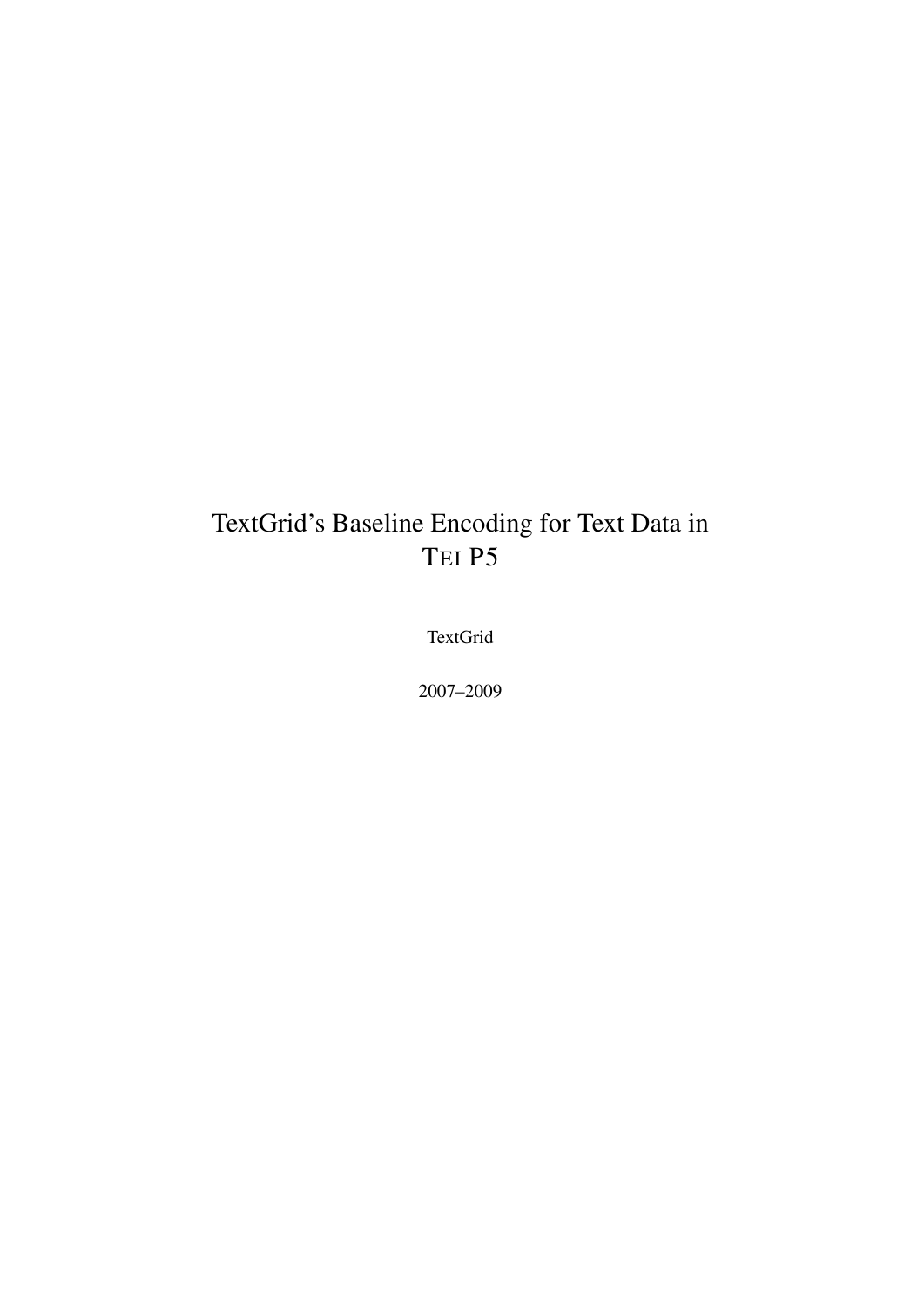#### Abstract

To enable structured search an processing capabilities across all text documents published in TextGrid, we have developed the concept of a *baseline encoding*, oriented along the TEI P5 guidelines.

This documentation first introduces the encoding's basic principles, then presents generic text encoding structures (chapters 2–4) and finally the encoding guidelines for individual kinds of text.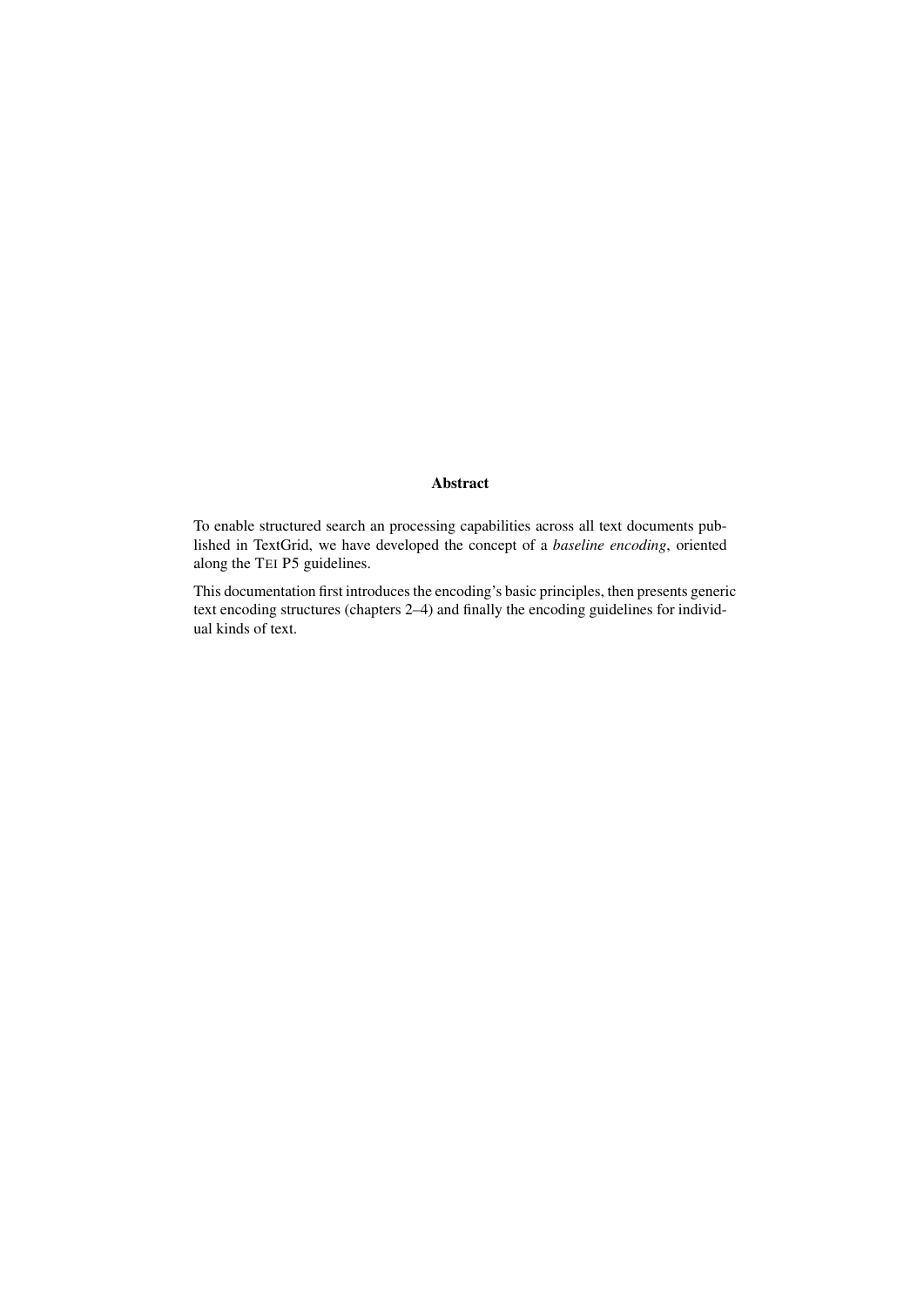# **Contents**

| $\mathbf{1}$ |     |                          | <b>Introduction to TextGrid's Baseline Encoding</b>        | 5                |
|--------------|-----|--------------------------|------------------------------------------------------------|------------------|
|              | 1.1 |                          |                                                            | 6                |
|              | 1.2 |                          |                                                            | 6                |
|              | 1.3 |                          |                                                            | $\overline{7}$   |
|              | 1.4 |                          |                                                            | 8                |
| $\mathbf{2}$ |     | <b>Baseline Encoding</b> | TEI P5 Elements for structuring texts in                   | $\boldsymbol{9}$ |
|              | 2.1 |                          |                                                            | 10               |
|              |     | 2.1.1                    |                                                            | 10               |
| 3            |     | <b>Baseline Encoding</b> | <b>General inline elements in TEI P5 for</b>               | 12               |
|              | 3.1 |                          |                                                            | 13               |
|              |     | 3.1.1                    |                                                            | 13               |
|              |     | 3.1.2                    |                                                            | 17               |
| 4            |     |                          | The TEI header for texts in Baseline Encoding              | 19               |
|              | 4.1 |                          |                                                            | 20               |
|              |     | 4.1.1                    |                                                            | 20               |
|              |     | 4.1.2                    |                                                            | 24               |
|              | 4.2 |                          |                                                            | 26               |
|              | 4.3 |                          |                                                            | 26               |
| 5            |     |                          | Baseline Encoding for the compilation of letters in TEI P5 | 28               |
|              | 5.1 |                          |                                                            | 29               |
|              |     | 5.1.1                    |                                                            | 29               |
|              |     | 5.1.2                    |                                                            | 32               |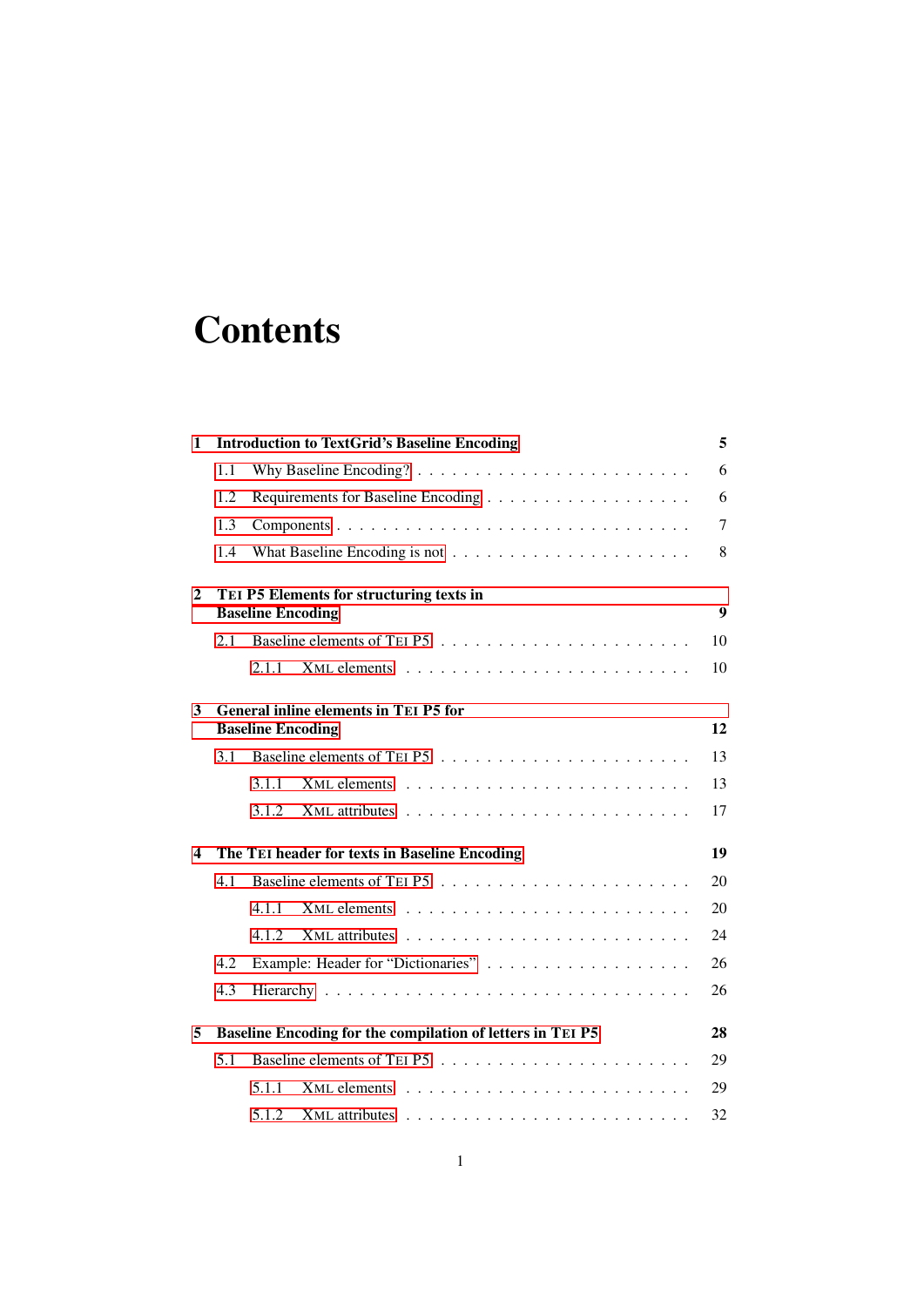|   |     | Example (from the Carl-Maria-von-Weber-Gesamtausgabe).<br>5.1.3                                             | 34 |
|---|-----|-------------------------------------------------------------------------------------------------------------|----|
|   | 5.2 |                                                                                                             | 40 |
|   | 5.3 |                                                                                                             | 41 |
| 6 |     | <b>Baseline Encoding for prose, drama and verse</b><br>in TEI P5                                            | 45 |
|   | 6.1 |                                                                                                             | 46 |
|   |     | 6.1.1                                                                                                       | 46 |
|   |     | 6.1.2                                                                                                       | 48 |
|   |     | 6.1.3                                                                                                       | 49 |
|   | 6.2 |                                                                                                             | 53 |
|   | 6.3 |                                                                                                             | 53 |
| 7 |     | Baseline Encoding for the compilation of dictionaries in TEI P5 translated<br>by Mirjam Blümm and Liana Ene | 58 |
|   | 7.1 |                                                                                                             | 60 |
|   |     | 7.1.1                                                                                                       | 60 |
|   |     | 7.1.2                                                                                                       | 63 |
|   |     | 7.1.3                                                                                                       | 64 |
|   | 7.2 |                                                                                                             | 74 |
|   | 7.3 |                                                                                                             | 74 |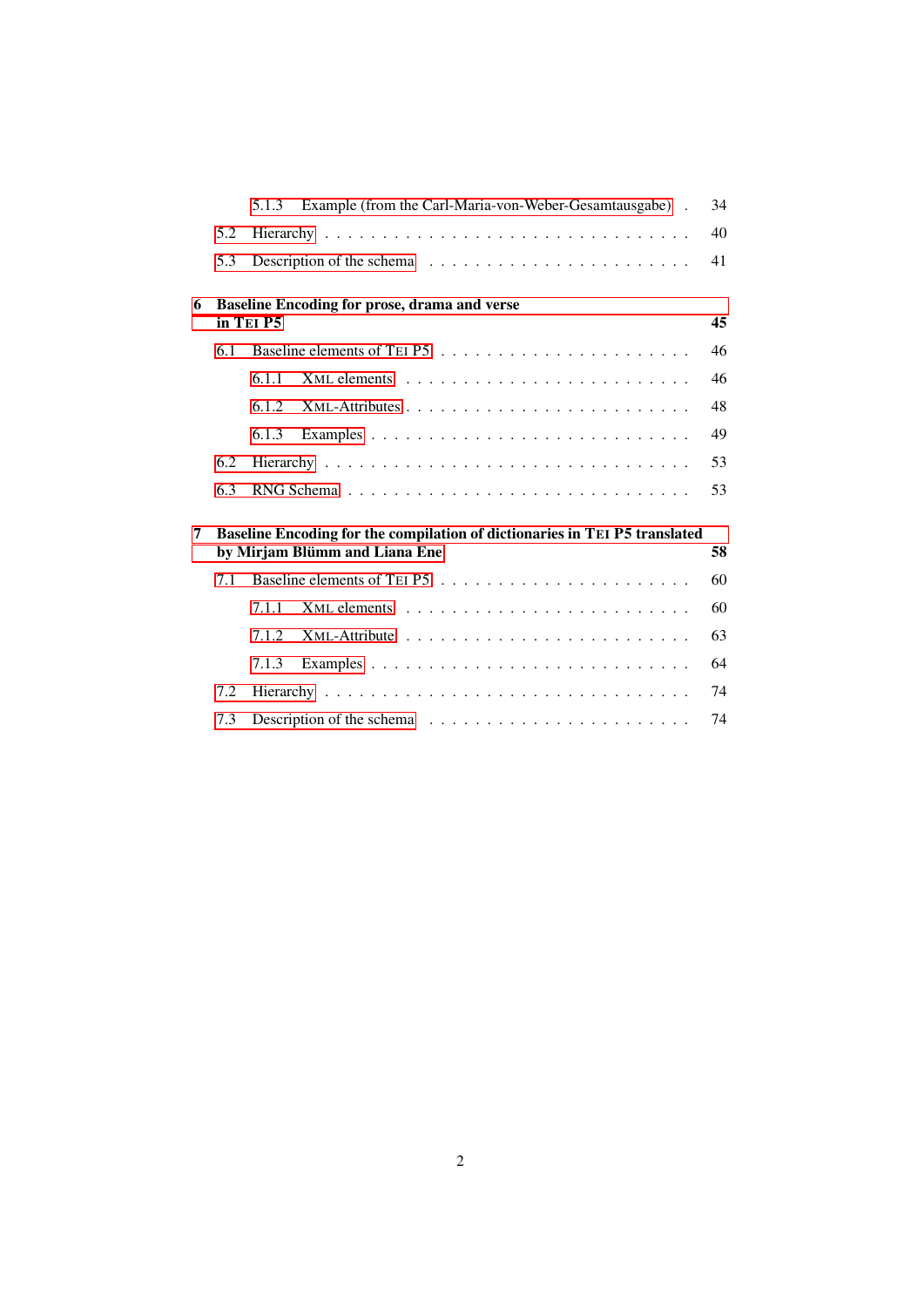# List of Tables

| 2.1 | Elements of the baseline encoding (modul core) $\dots \dots \dots \dots$ | 10     |
|-----|--------------------------------------------------------------------------|--------|
| 2.2 | Elements of the baseline encoding (modul figures) $\dots \dots \dots$    | 10     |
| 2.3 | Elements of the baseline encoding (modul header)                         | 10     |
| 2.4 | Elements of the baseline encoding (modul textstructure)                  | 10     |
| 3.1 | Elements of the baseline encoding (modul analysis)                       | 13     |
| 3.2 | Elements of the baseline encoding (modul core)                           | 13     |
| 3.3 | Elements of the baseline encoding (modul figures)                        | 15     |
| 3.4 | Elements of the baseline encoding (modul gaiji) $\ldots \ldots \ldots$   | 16     |
| 3.5 | Elements of the baseline encoding (modul linking)                        | 16     |
| 3.6 | Elements of the baseline encoding (modul transcr) $\ldots \ldots \ldots$ | 16     |
| 3.7 | XML attributes of inline elements in baseline encoding                   | 17     |
| 4.1 | Elements of the Baseline Encoding (modul core)                           | 20     |
| 4.2 | Elements of the Baseline Encoding (modul gaiji)                          | 21     |
| 4.3 | Elements of the Baseline Encoding (modul header)                         | 22     |
| 4.4 | Elements of the Baseline Encoding (modul msdescription)                  | 23     |
| 4.5 | Elements of the Baseline Encoding (modul namesdates)                     | 24     |
| 4.6 | Elements of the Baseline Encoding (modul transcr)                        | 24     |
| 4.7 | XML attributes of header elemnts in Baseline Encoding                    | 24     |
| 5.1 | Elements of the baseline encoding (modul core) $\dots \dots \dots \dots$ | 29     |
| 5.2 | Elements of the baseline encoding (modul textstructure)                  | 29     |
| 5.3 | Elements of the baseline encoding (modul header)                         | $30\,$ |
| 5.4 | Elements of the baseline encoding (module msdescription) $\ldots \ldots$ | $30\,$ |
| 5.5 | Elements of the baseline encoding (module namesdates)                    | 31     |
| 5.6 | XML attributes required by elements of the baseline encoding             | 33     |
|     |                                                                          |        |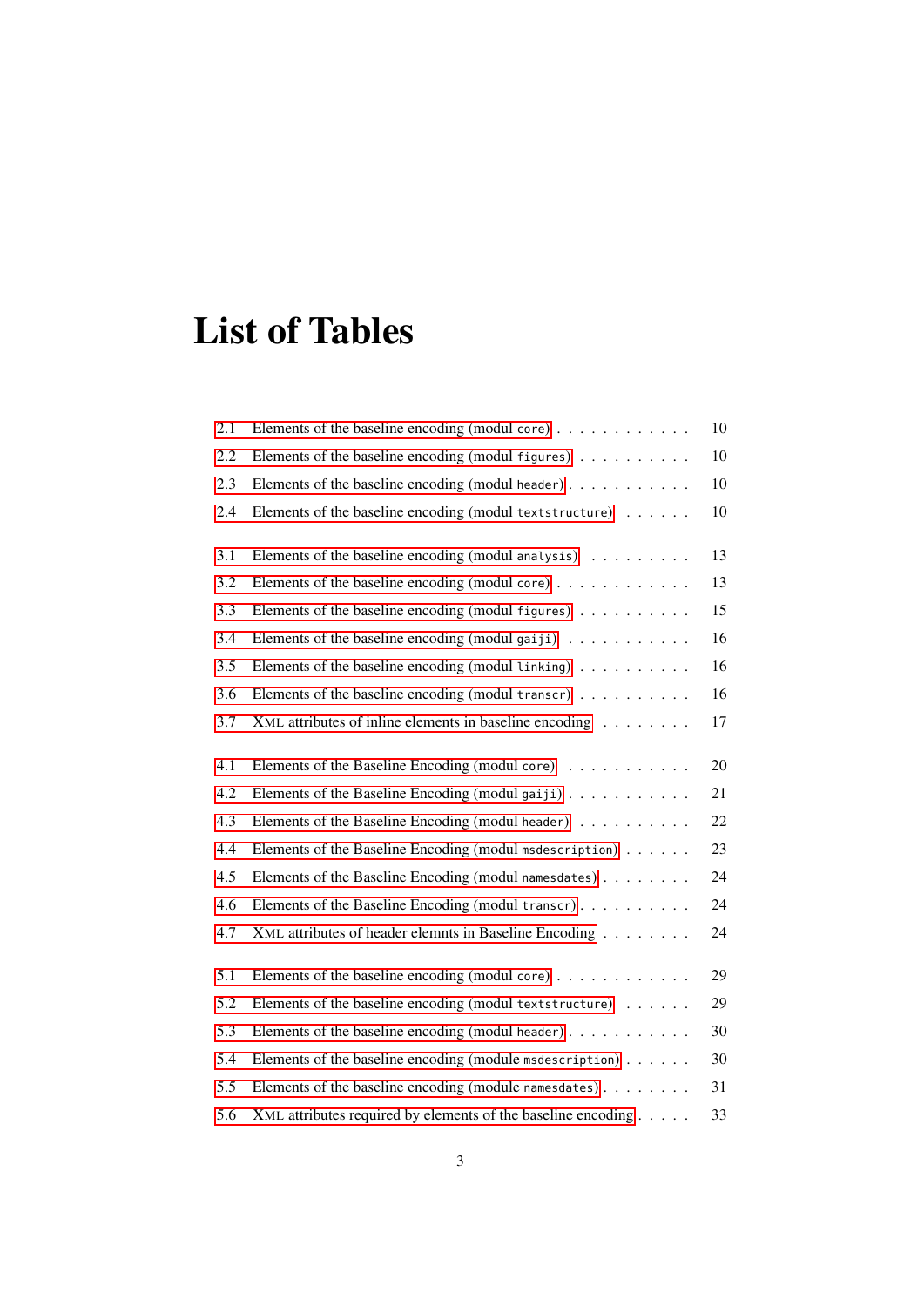| 6.1 Element <p> for prose <math>\dots \dots \dots \dots \dots \dots \dots \dots \dots \dots \dots</math> 46</p> |  |
|-----------------------------------------------------------------------------------------------------------------|--|
|                                                                                                                 |  |
| 6.3 Elements of the Baseline Encoding for verse 48                                                              |  |
|                                                                                                                 |  |
| 7.1 elements of the baseline encoding (modul core) 60                                                           |  |
| 7.2 elements of the baseline encoding (modul dictionaries) $\ldots \ldots$ 60                                   |  |
| 7.3 XML-Attributes of elements in the baseline encoding 63                                                      |  |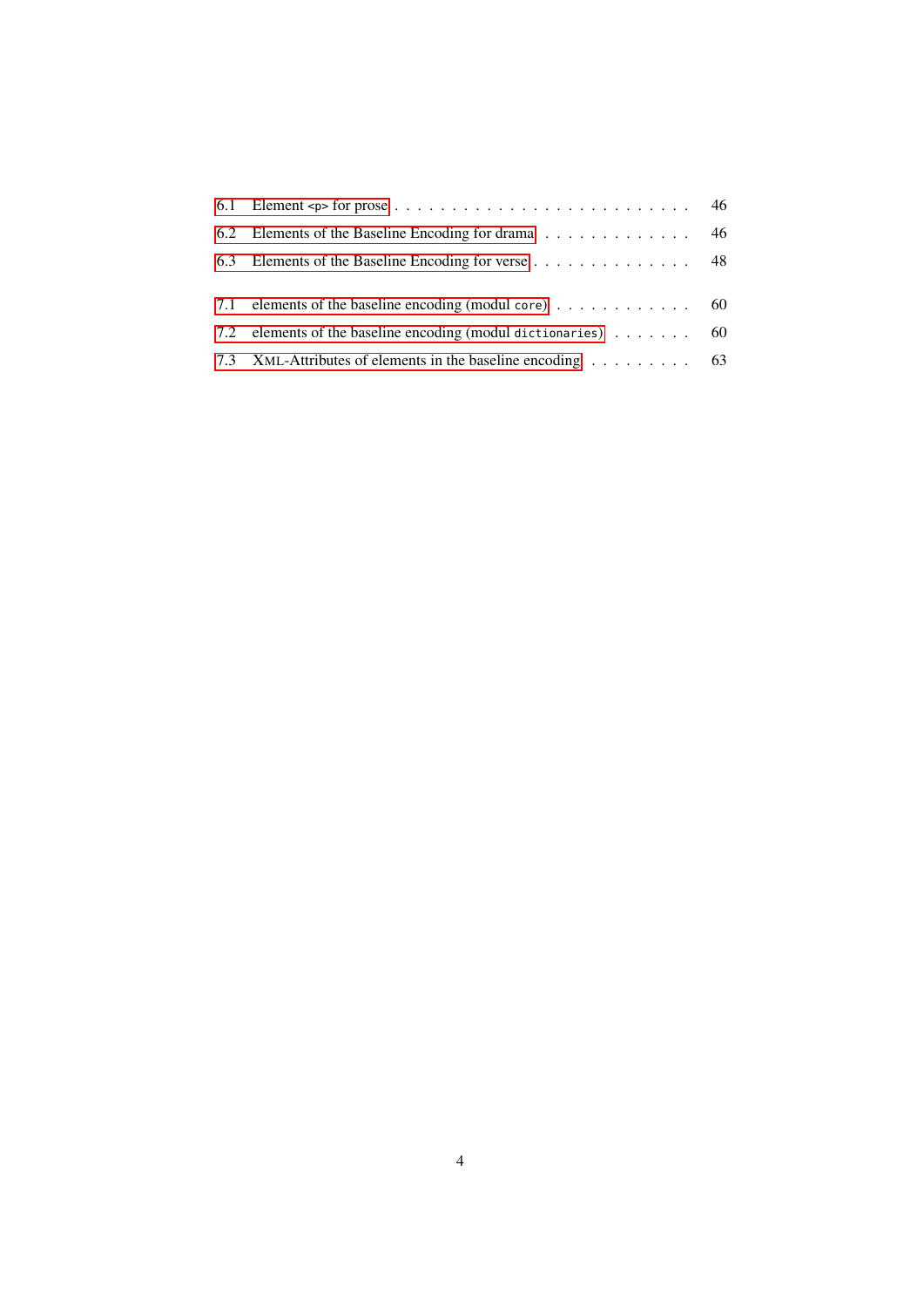# <span id="page-6-0"></span>Chapter 1

# Introduction to TextGrid's Baseline Encoding

### Thorsten Vitt $1$

June 15th 2007

To enable structured search and processing capabilities across TextGrid's data pools, Textgrid developed the so-called Baseline Encoding, a texttype specific encoding which is based on the TEI P5 standard.

<sup>&</sup>lt;sup>1</sup>translated by Jens Mittelbach and Felix Kühne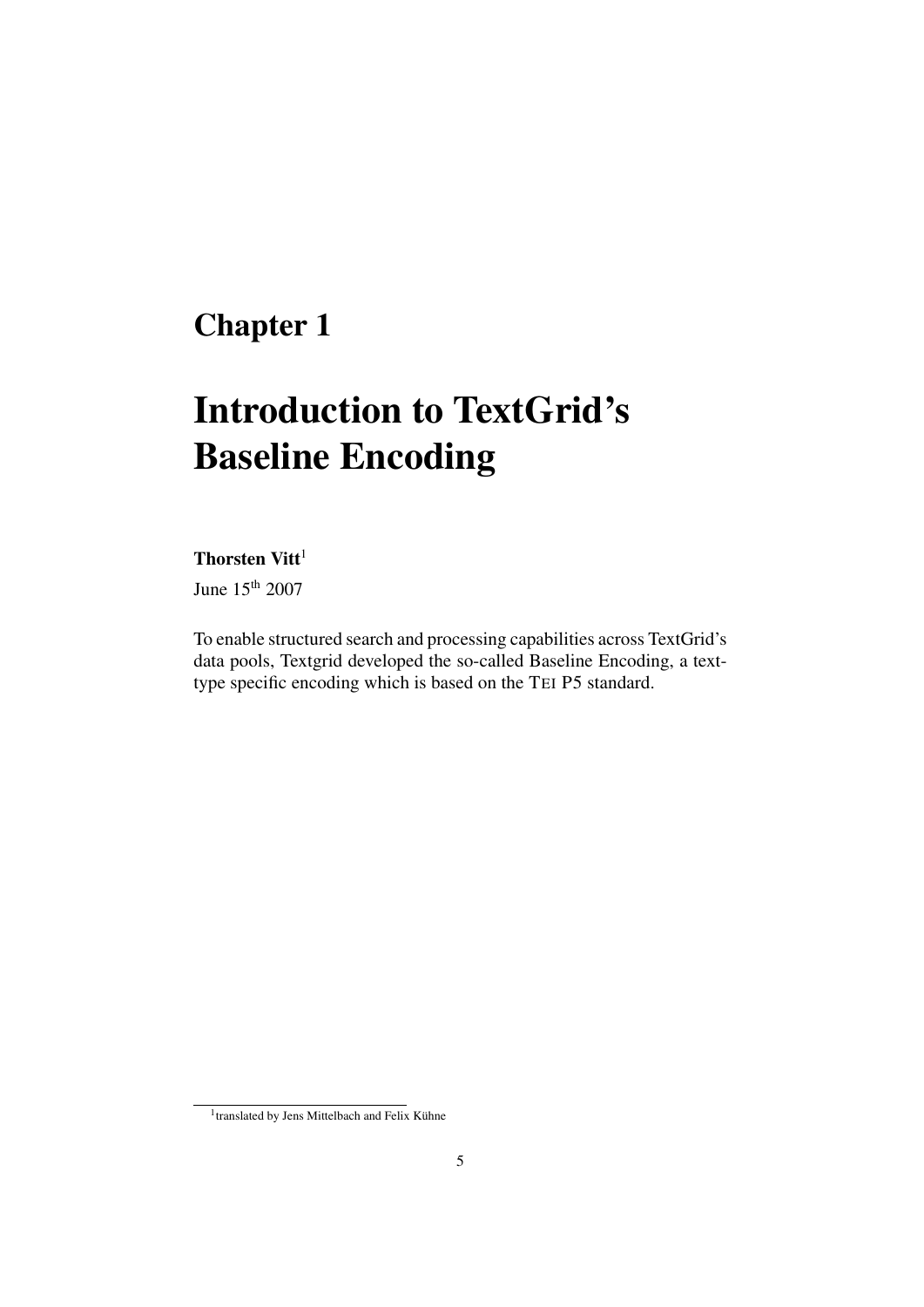### <span id="page-7-0"></span>1.1 Why Baseline Encoding?

Texts of projects, which are published in TextGrid, enable the following search options:

- 1. the *project specific search* allows queries only in texts of the project in question, whereas those responsible for the project are able to adapt search masks and presentation of results to the specific demands of their project;
- 2. the *TextGrid intertextual search* offers an intertextual search within all projects in TextGrid.

For the former, projects can exploit all features of the TEI encoding (or the even less restrained XML format). For the latter, however, it is necessary to map project specific encodings on a common Baseline Encoding. The mapping is reaslised by an *Adaptor* (e.g. an XSLT Stylesheet).

### <span id="page-7-1"></span>1.2 Requirements for Baseline Encoding

Projekts have to meet three requirements:

- 1. Intelligent Search. In contrast to the simple free text search, a structured search based upon specific encodings of different text types should facilitate more precise and therefore more intelligent queries. The fundamental question is which aspects of the different text types are of special interest for either a general intertextual search or a text-type specific intertextual search (we aim at supporting a broad range of searches, excluding highly specific ones).
- 2. Structured presentation of search results. As:
	- (a) Search results should be displayed according to the particular editorial context of the place of discovery (e.g. "Shakespeare'Macbeth'Act II'Scene 1").
	- (b) The typographical conventions of the respective text type should be retained (e.g. verses on single lines, typographical difference between stage directions and the characters' speech).
- 3. Data reuse and data processing The baseline encoding also facilitates the reuse of data across research groups and project contexts. Even automatic processing and information retrieval, e.g. linking to dictionary entries, is possible.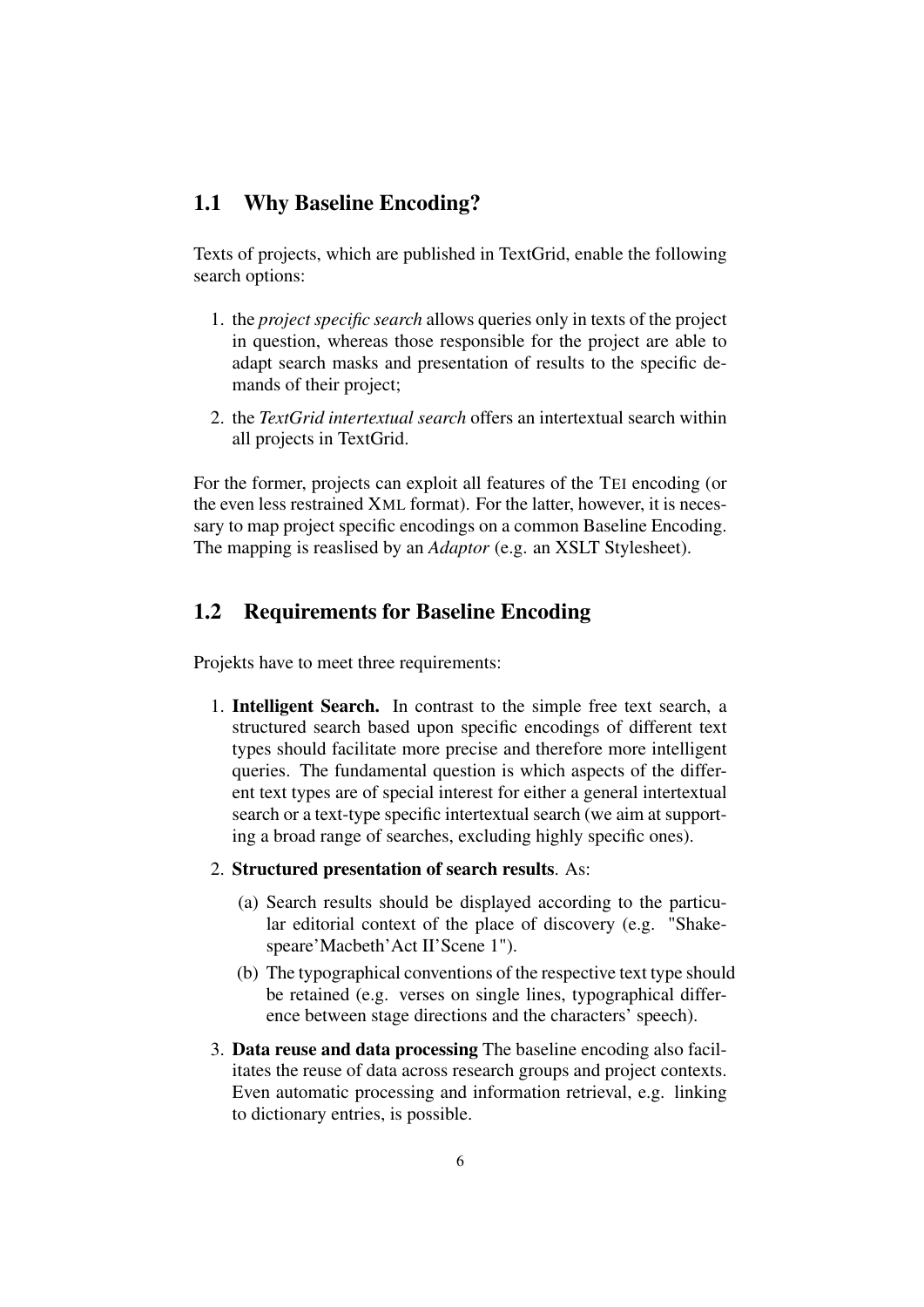We chose his structure to modularise the encoding due to its function:

- 1. general structural data
- 2. general content data (inline elements)
- 3. metadata (TEI Header information)
- 4. text-type specific encodings:
	- letters
	- prose, drama, verse
	- dictionaries
	- editions

The general components are intended to be re-used in all genres, if applicable.

While the documentation is organized by genre, we provide the TEI P5 schema used for technical validation as one single schema file to allow for documents composed from different types of texts.

## <span id="page-8-0"></span>1.3 Components

The specification of a Baseline Encoding includes

- 1. a *formal scheme* based on TEI or related standards as neccessary that uses the TEI specification language ODD (versions in W3C XML Schema, Relax NG and DTDs can be generated from this schema, e.g., by the Roma web application).
- 2. detailed *documentation* of this scheme must be included in the specification and explain
	- the search or display tasks that the schema elements have to comply with and
	- how to use the scheme
- 3. sample texts of the respective text type encoded according both to the project-specific and the baseline encoding
- 4. a sample adaptor.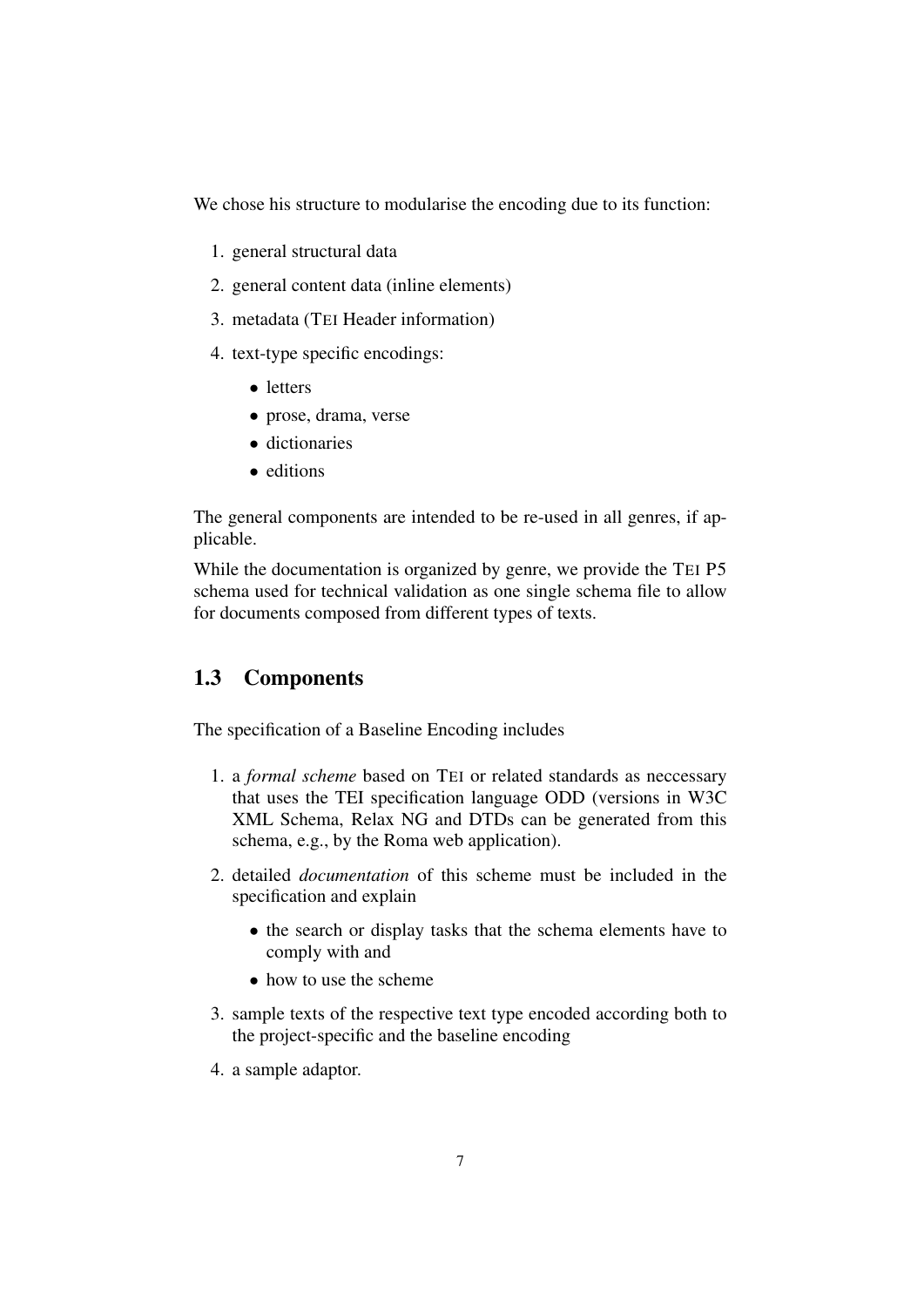# <span id="page-9-0"></span>1.4 What Baseline Encoding is not

The Baseline Encoding represents a compromise for the sole purpose of realizing cross-project features within TextGrid. Therefore, the Baseline Encoding is explicitly no best-practice recommendation for the encoding concepts of new projects. Projects willing to use TextGrid should choose a text encoding matching their specific requirements.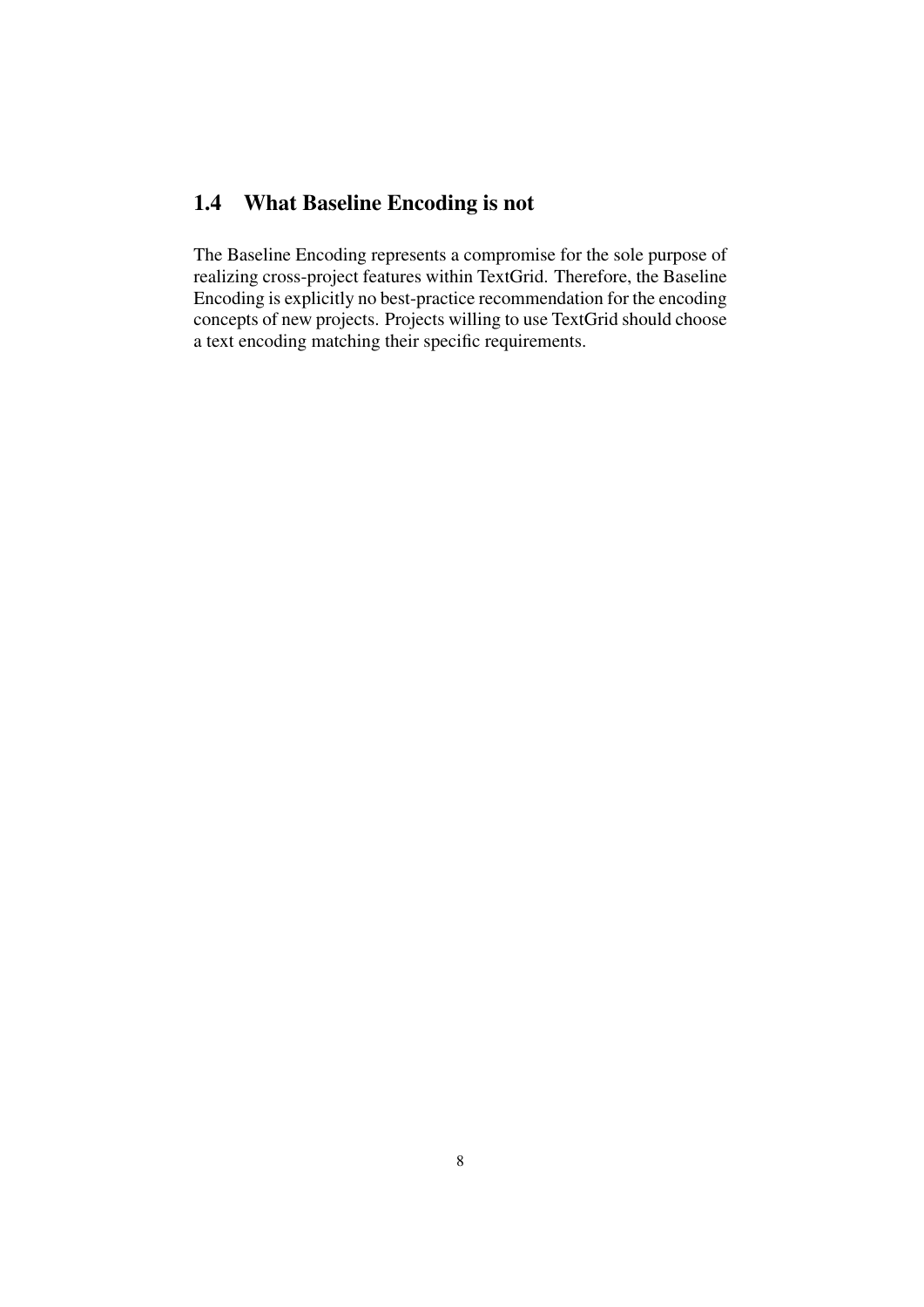# <span id="page-10-0"></span>Chapter 2

# TEI P5 Elements for structuring texts in Baseline Encoding

### Fotis Jannidis

October 16<sup>th</sup> 2008

This paper describes the elements which determine the structure of all documents in TEI P5. The structure elements form part of the modules core, figures, header and textstructure.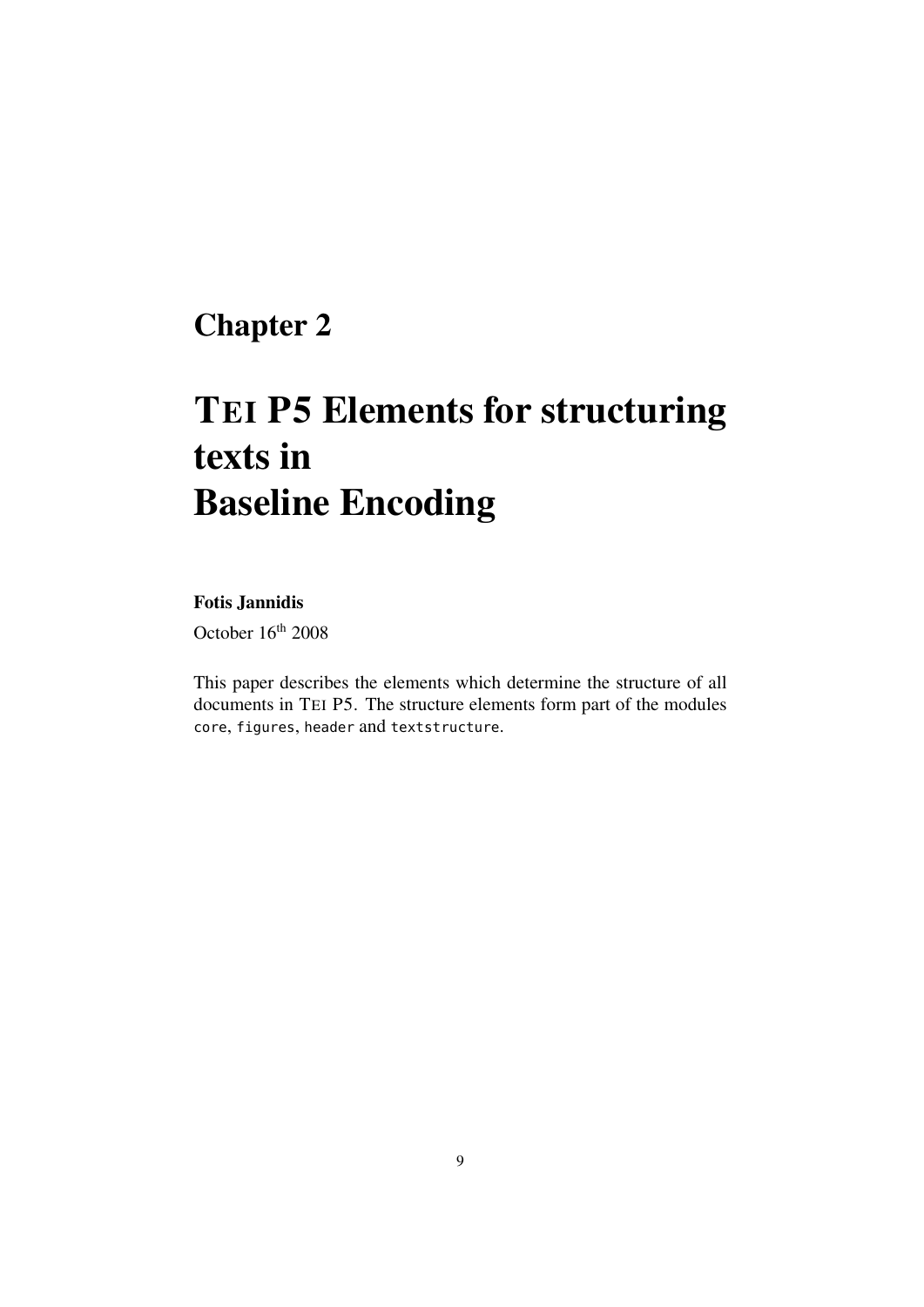## <span id="page-11-0"></span>2.1 Baseline elements of TEI P5

### <span id="page-11-1"></span>2.1.1 XML elements

Table [4.1](#page-21-2) shows the XML element <head> of the module core, which is included in the baseline encoding.

Table 2.1: Elements of the baseline encoding (modul core)

<span id="page-11-2"></span>

| <b>Element</b> | <b>Function</b>              | <b>Status</b> |
|----------------|------------------------------|---------------|
| <head></head>  | contains any type of heading | optional      |

Table [3.3](#page-16-0) shows the XML element <figure> of the module figures, which is included in the baseline encoding.

<span id="page-11-3"></span>Table 2.2: Elements of the baseline encoding (modul figures)

| Element           | <b>Function</b>                          | <b>Status</b> |
|-------------------|------------------------------------------|---------------|
| <figure></figure> | groups elements representing or optional |               |
|                   | containing graphic information           |               |

Table [4.3](#page-23-0) shows the XML element <teiHeader> of the module header, which is included in the baseline encoding.

<span id="page-11-4"></span>Table 2.3: Elements of the baseline encoding (modul header)

| <b>Element</b>          | <b>Function</b>          | <b>Status</b> |
|-------------------------|--------------------------|---------------|
| <teiheader></teiheader> | contains a TEI P5 header | required      |

Table [2.4](#page-11-5) shows the XML elements of the module textstructure, which are included in the baseline encoding.

<span id="page-11-5"></span>Table 2.4: Elements of the baseline encoding (modul textstructure)

| Element       | <b>Function</b>                                                                                      | <b>Status</b> |
|---------------|------------------------------------------------------------------------------------------------------|---------------|
| $<$ TEI $>$   | contains a single TEI-conformant required<br>document; the TEI namespace<br>xmlns has to be declared |               |
| <text></text> | contains a single text of any kind                                                                   | required      |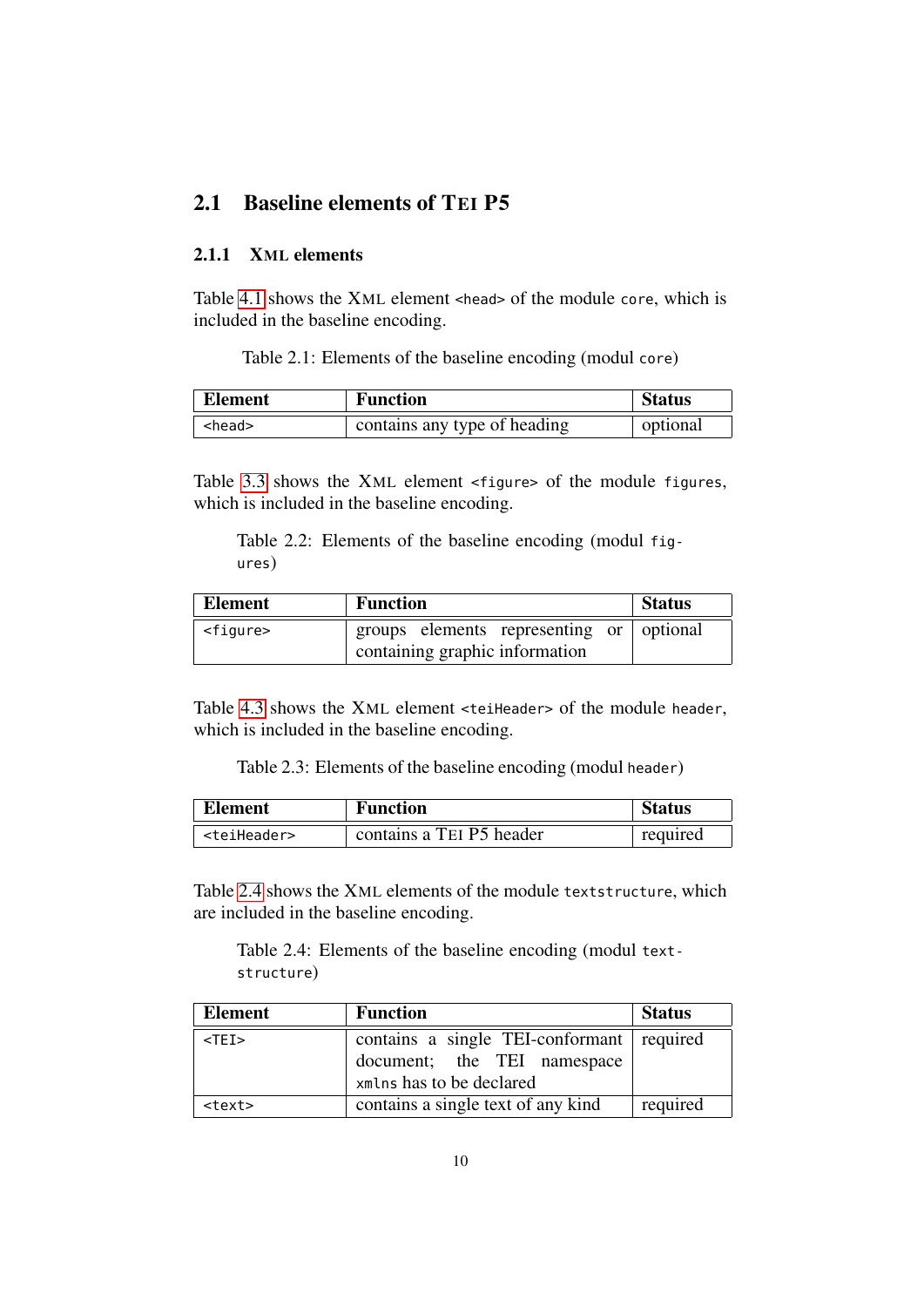| <b>Element</b>          | <b>Function</b>                              | <b>Status</b> |
|-------------------------|----------------------------------------------|---------------|
| <front></front>         | front matter                                 | optional      |
| <titlepage></titlepage> | contains the title page of a text            | optional      |
| <docauthor></docauthor> | contains the name of the author of           | optional      |
|                         | the document, as given on the title          |               |
|                         | page                                         |               |
| <doctitle></doctitle>   | contains the element <titlepart></titlepart> | optional      |
| <titlepart></titlepart> | contains a subsection or division of         | optional      |
|                         | the title of a work, as indicated on a       |               |
|                         | title page                                   |               |
| <body></body>           | contains the whole body of a single          | optional      |
|                         | unitary text, excluding any front or         |               |
|                         | back matter                                  |               |
| $<$ group $>$           | contains the body of a composite             | optional      |
|                         | text, grouping together a sequence           |               |
|                         | of distinct texts                            |               |
| <back></back>           | back matter                                  | optional      |
| <div></div>             | text division                                | optional      |

11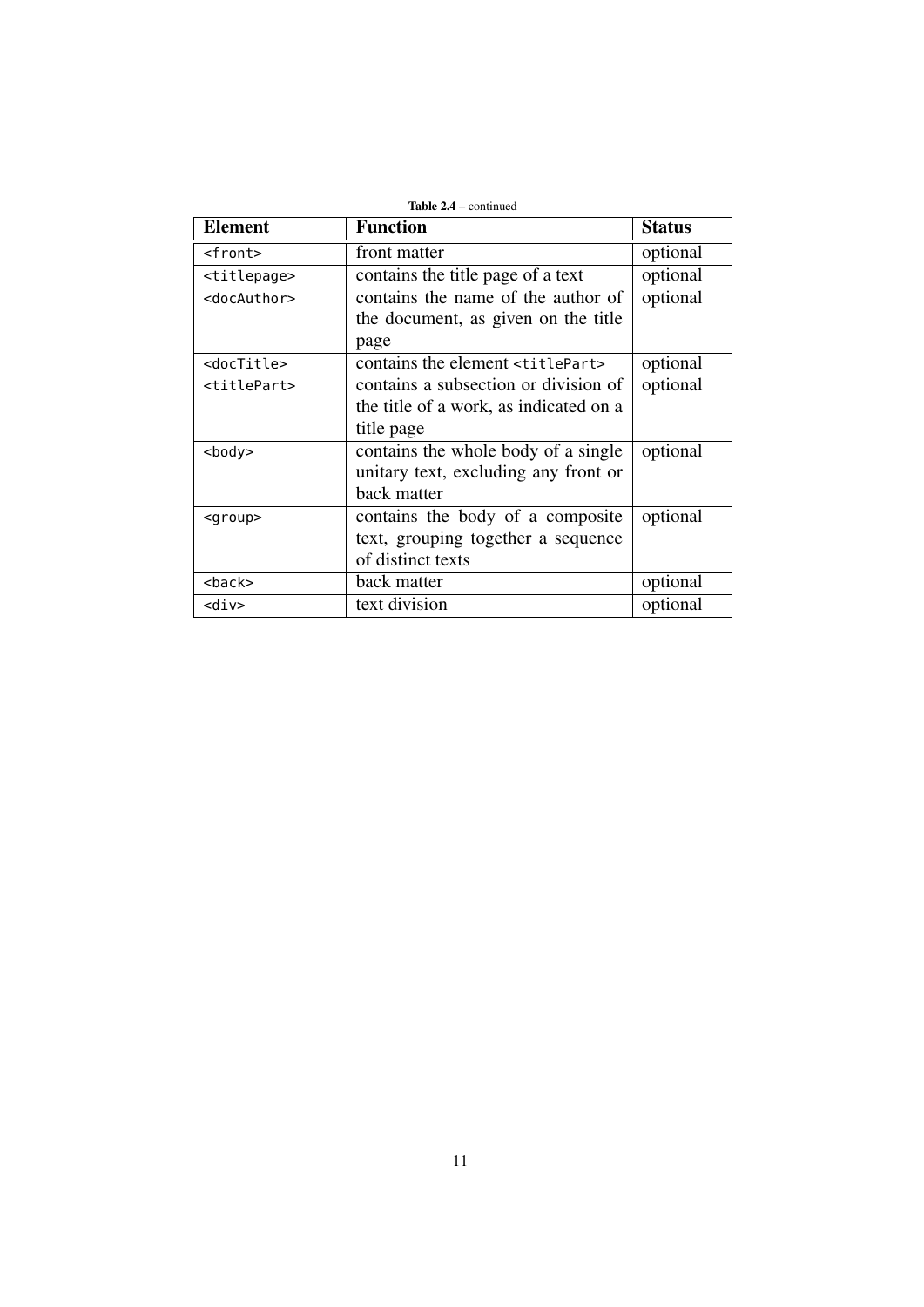# <span id="page-13-0"></span>Chapter 3

# General inline elements in TEI P5 for Baseline Encoding

### Marc Wilhelm Küster

October  $17<sup>th</sup> 2008$ 

There are further elements, besides the structure elements, which can be used for all kinds of texts, namely inline elements. For baseline encoding, the following elements were chosen of the modules analysis, core, figures, gaiji, linking and transcr.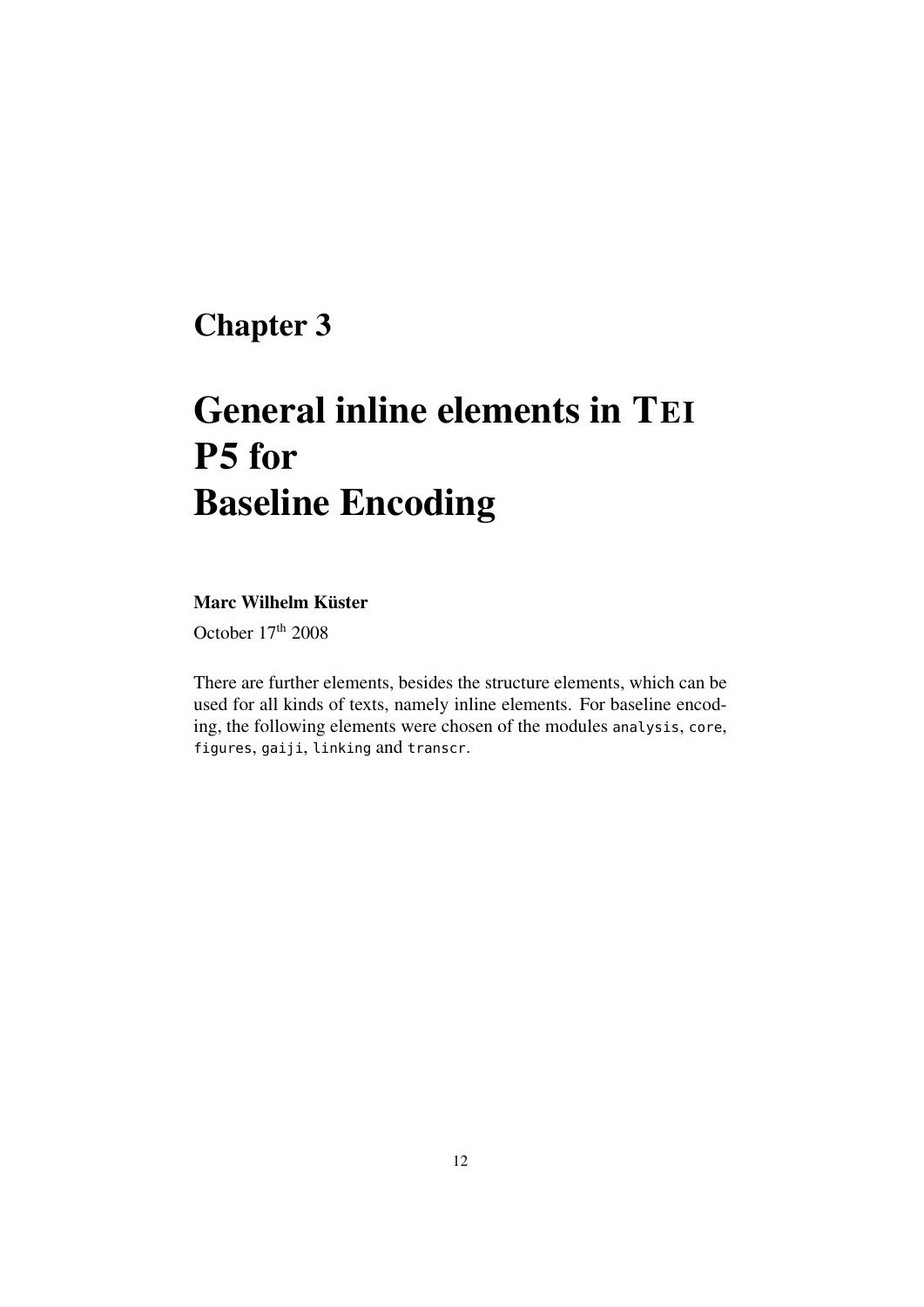## <span id="page-14-0"></span>3.1 Baseline elements of TEI P5

### <span id="page-14-1"></span>3.1.1 XML elements

Table [3.1](#page-14-2) shows the XML element <w> of the module analysis, which is included in the baseline encoding.

<span id="page-14-2"></span>Table 3.1: Elements of the baseline encoding (modul analysis)

| <b>Element</b> | <b>Function</b> | <b>Status</b> |
|----------------|-----------------|---------------|
| <w></w>        | word            | optional      |

Table [4.1](#page-21-2) shows the XML elements of the module core, which are included in the baseline encoding.

<span id="page-14-3"></span>

| <b>Element</b>      | <b>Function</b>                                                | <b>Status</b> |
|---------------------|----------------------------------------------------------------|---------------|
| <hi></hi>           | marks a word or phrase as graphi-                              | optional      |
|                     | cally distinct from the surrounding                            |               |
|                     | text                                                           |               |
| <foreign></foreign> | identifies a word or phrase as be-                             | optional      |
|                     | longing to some language other than                            |               |
|                     | that of the surrounding text                                   |               |
| <emph></emph>       | marks words or phrases which are                               | optional      |
|                     | stressed or emphasized                                         |               |
| $q$                 | contains material which is marked                              | optional      |
|                     | as being somehow different than the                            |               |
|                     | surrounding text                                               |               |
| <quote></quote>     | contains a phrase or passage at-                               | optional      |
|                     | tributed by the narrator or author to                          |               |
|                     | some agency external to the text                               |               |
| $<$ cit $>$         | groups the elements $\langle q \rangle$ , $\langle q \rangle$  | optional      |
|                     | and $shift$                                                    |               |
| <term></term>       | contains a technical term                                      | optional      |
| <choice></choice>   | groups a number of alternative en-                             | optional      |
|                     | codings for the same point in a text;                          |               |
|                     | groups the elements <sic>, <corr>,</corr></sic>                |               |
|                     | <reg>, <orig>, <unclear>, <abbr></abbr></unclear></orig></reg> |               |
|                     | und <expan></expan>                                            |               |

Table 3.2: Elements of the baseline encoding (modul core)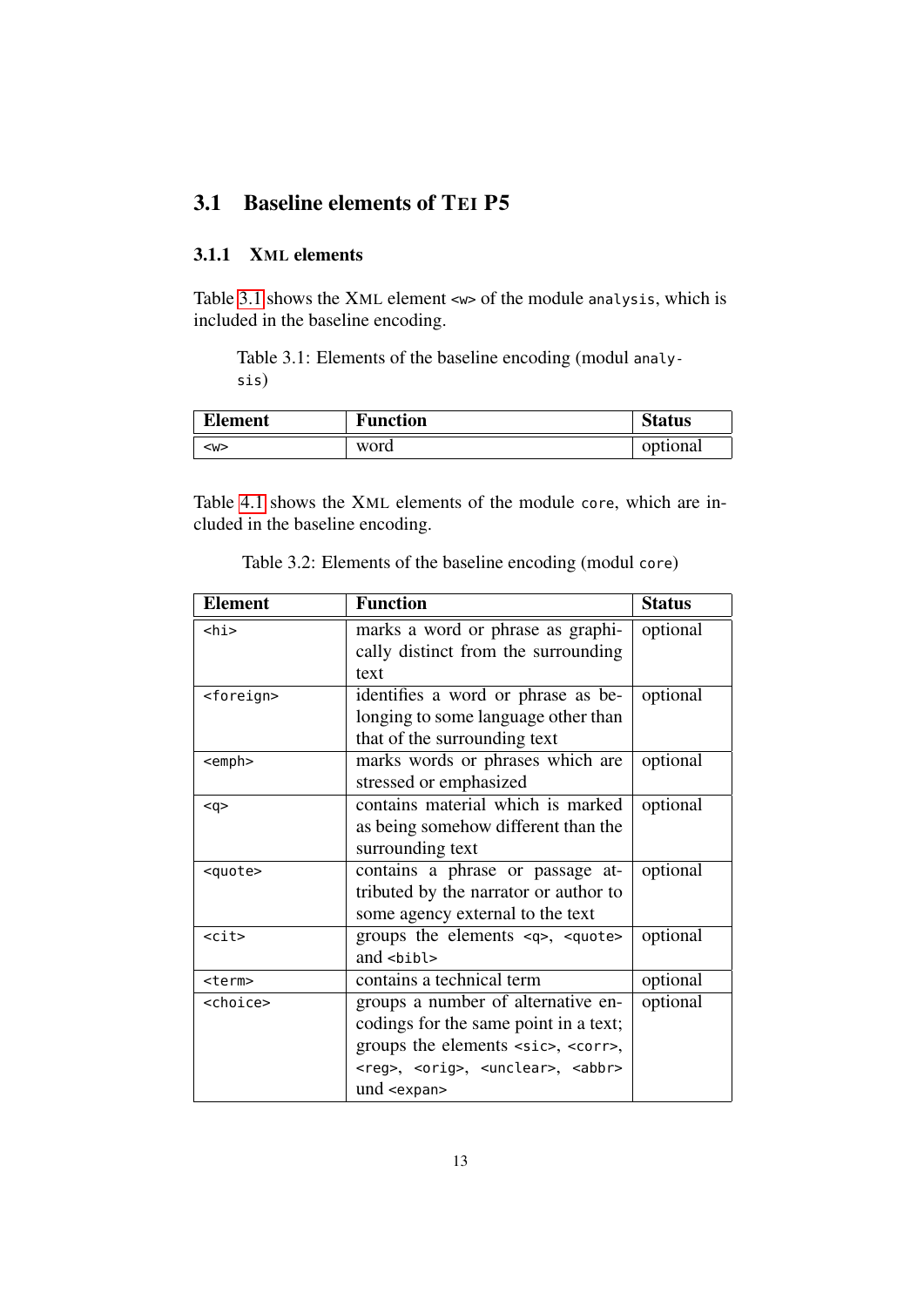| Table $3.2$ – continued |                                          |               |  |
|-------------------------|------------------------------------------|---------------|--|
| <b>Element</b>          | <b>Function</b>                          | <b>Status</b> |  |
| <sic></sic>             | contains text reproduced although        | optional      |  |
|                         | apparently incorrect or inaccurate       |               |  |
| $<$ corr $>$            | contains the correct form of a pas-      | optional      |  |
|                         | sage apparently erroneous in the         |               |  |
|                         | copy text                                |               |  |
| $<$ reg>                | contains a reading which has been        | optional      |  |
|                         | regularized or normalized in some        |               |  |
|                         | sense                                    |               |  |
| $orig$                  | contains a reading which is marked       | optional      |  |
|                         | as following the original, rather than   |               |  |
|                         | being normalized or corrected            |               |  |
| $<$ gap $>$             | indicates a point where material has     | optional      |  |
|                         | been omitted                             |               |  |
| <unclear></unclear>     | contains a word, phrase, or passage      | optional      |  |
|                         | which cannot be transcribed with         |               |  |
|                         | certainty because it is illegible or in- |               |  |
|                         | audible in the source                    |               |  |
| $<$ rs>                 | contains a general purpose name or       | optional      |  |
|                         | referring string                         |               |  |
| <date></date>           | contains a date in any format in ISO     | optional      |  |
|                         | format (Gregorian Calender)              |               |  |
| $<$ abbr $>$            | contains an abbreviation of any sort     | optional      |  |
| <expan></expan>         | contains the expansion of an abbre-      | optional      |  |
|                         | viation                                  |               |  |
| $ref$                   | defines a reference to another loca-     | optional      |  |
|                         | tion                                     |               |  |
| <note></note>           | contains a note or annotation            | optional      |  |
| <index></index>         | marks a location to be indexed for       | optional      |  |
|                         | whatever purpose                         |               |  |
| <graphic></graphic>     | indicates the location of an inline      | optional      |  |
|                         | graphic, illustration, or figure         |               |  |
| <milestone></milestone> | marks a boundary point separating        | optional      |  |
|                         | any kind of section of a text            |               |  |
| $<$ pb>                 | page break                               | optional      |  |
| $<$ lb>                 | line break                               | optional      |  |
| $<$ c $b$ >             | column break                             | optional      |  |
| <bibl></bibl>           | contains a loosely-structured biblio-    | optional      |  |
|                         | graphic citation                         |               |  |
| <title></title>         | contains a title for any kind of work    | optional      |  |

14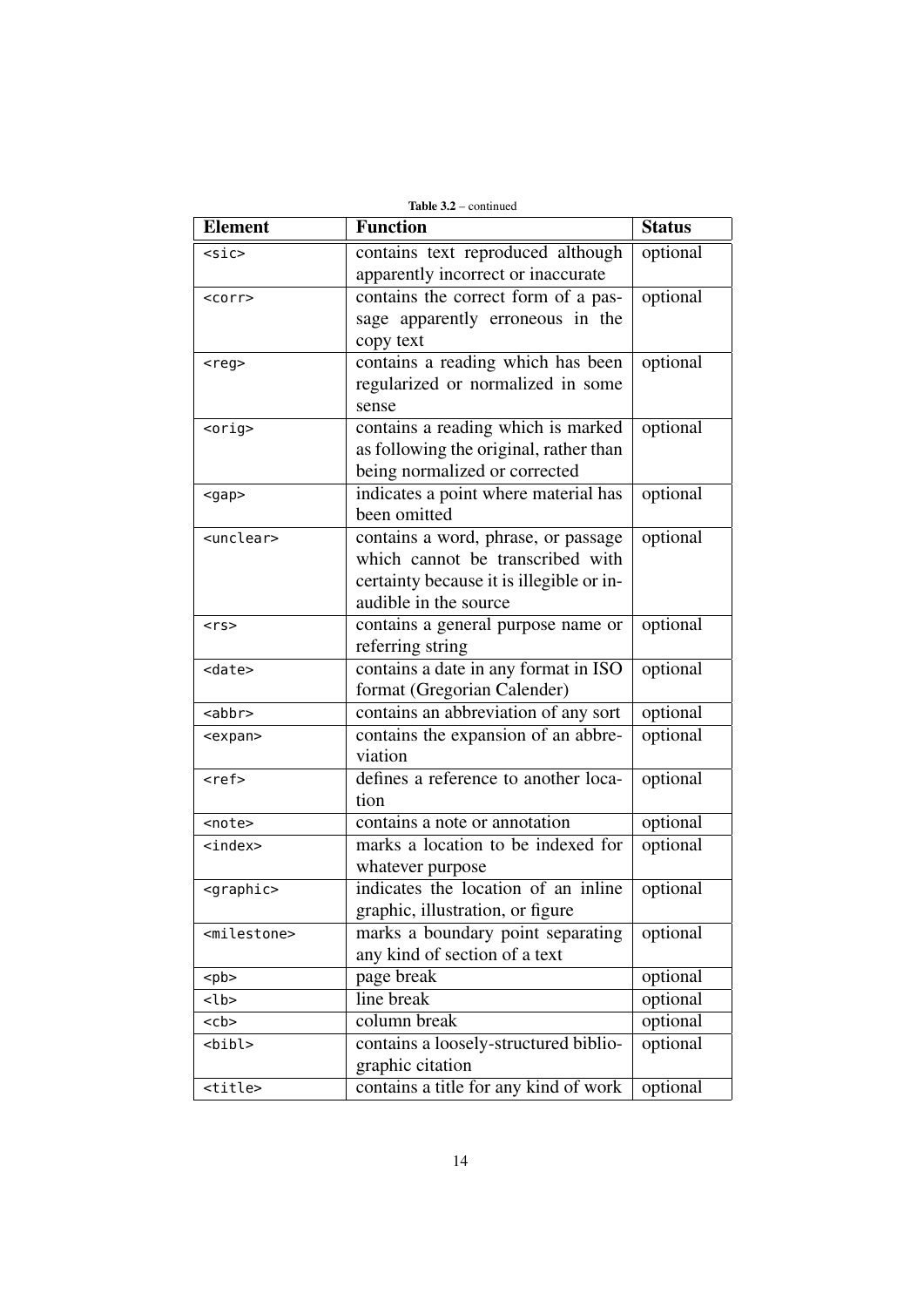```
Note for conversion
map model.hiLike (<distinct>, <mentioned>, <soCalled>, <gloss>) \rightarrow<hi>
```
Table [3.3](#page-16-0) shows the XML element <formula> of the module figures, which is included in the baseline encoding.

<span id="page-16-0"></span>Table 3.3: Elements of the baseline encoding (modul figures)

| Element             | <b>Function</b>                                                            | <b>Status</b> |
|---------------------|----------------------------------------------------------------------------|---------------|
| <formula></formula> | groups elements representing or optional<br>containing graphic information |               |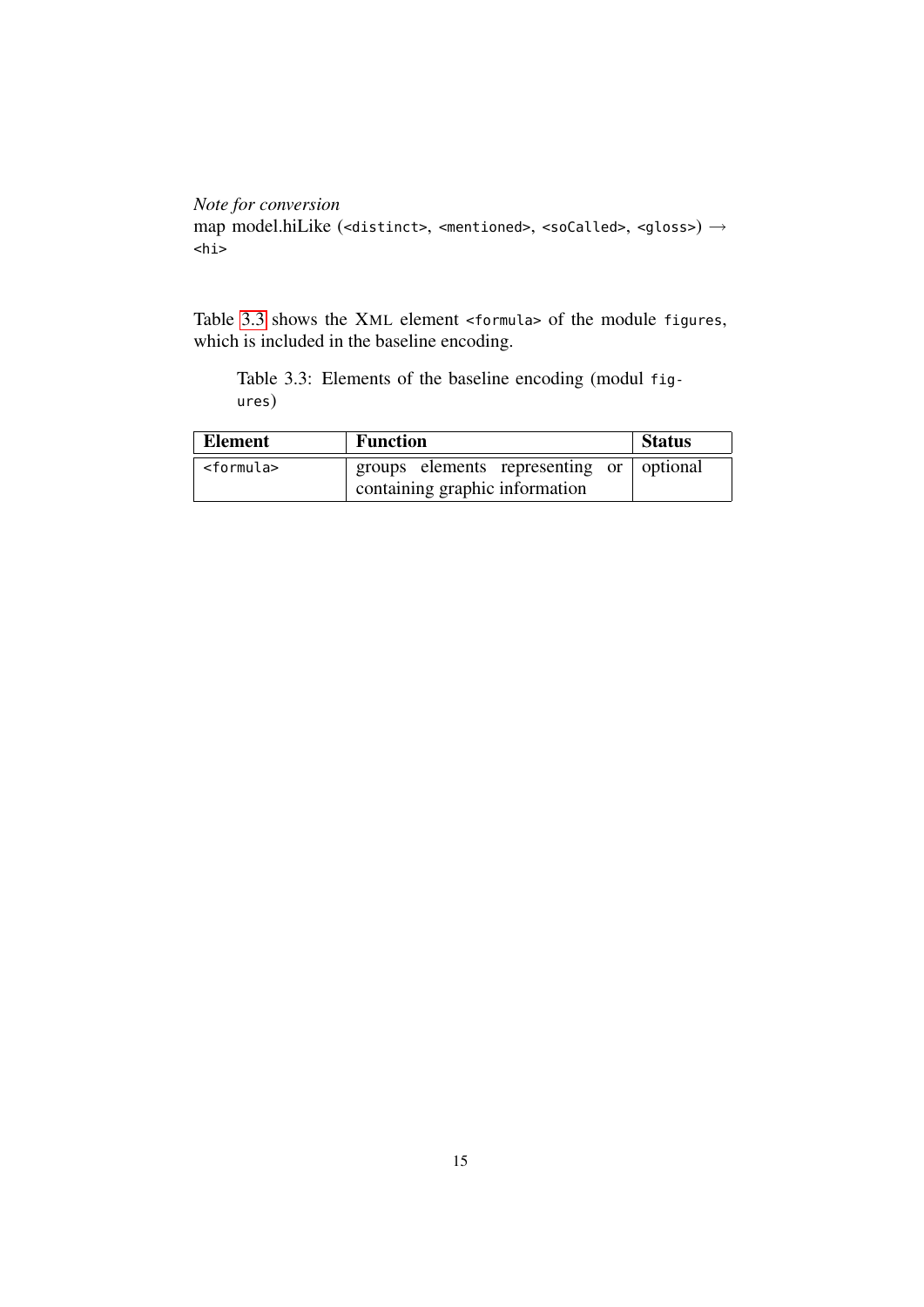Table [4.2](#page-22-0) shows the XML element <g> of the module gaiji, which is included in the baseline encoding.

Table 3.4: Elements of the baseline encoding (modul gaiji)

<span id="page-17-0"></span>

| <b>Element</b> | <b>Function</b>                                | <b>Status</b> |
|----------------|------------------------------------------------|---------------|
| $q$            | represents a non-standard character   optional |               |
|                | or glyph                                       |               |

Table [3.5](#page-17-1) shows the XML element <anchor> of the module linking, which is included in the baseline encoding.

<span id="page-17-1"></span>Table 3.5: Elements of the baseline encoding (modul linking)

| Element   | <b>Function</b>                            | <b>Status</b> |
|-----------|--------------------------------------------|---------------|
| $anchor>$ | attaches an identifier to a point optional |               |
|           | within a text                              |               |

Table [4.6](#page-25-2) shows the XML elements of the module transcr, which are included in the baseline encoding.

<span id="page-17-2"></span>Table 3.6: Elements of the baseline encoding (modul transcr)

| <b>Element</b>      | <b>Function</b>      | <b>Status</b> |
|---------------------|----------------------|---------------|
| <addspan></addspan> | added span of text   | optional      |
| <delspan></delspan> | deleted span of text | optional      |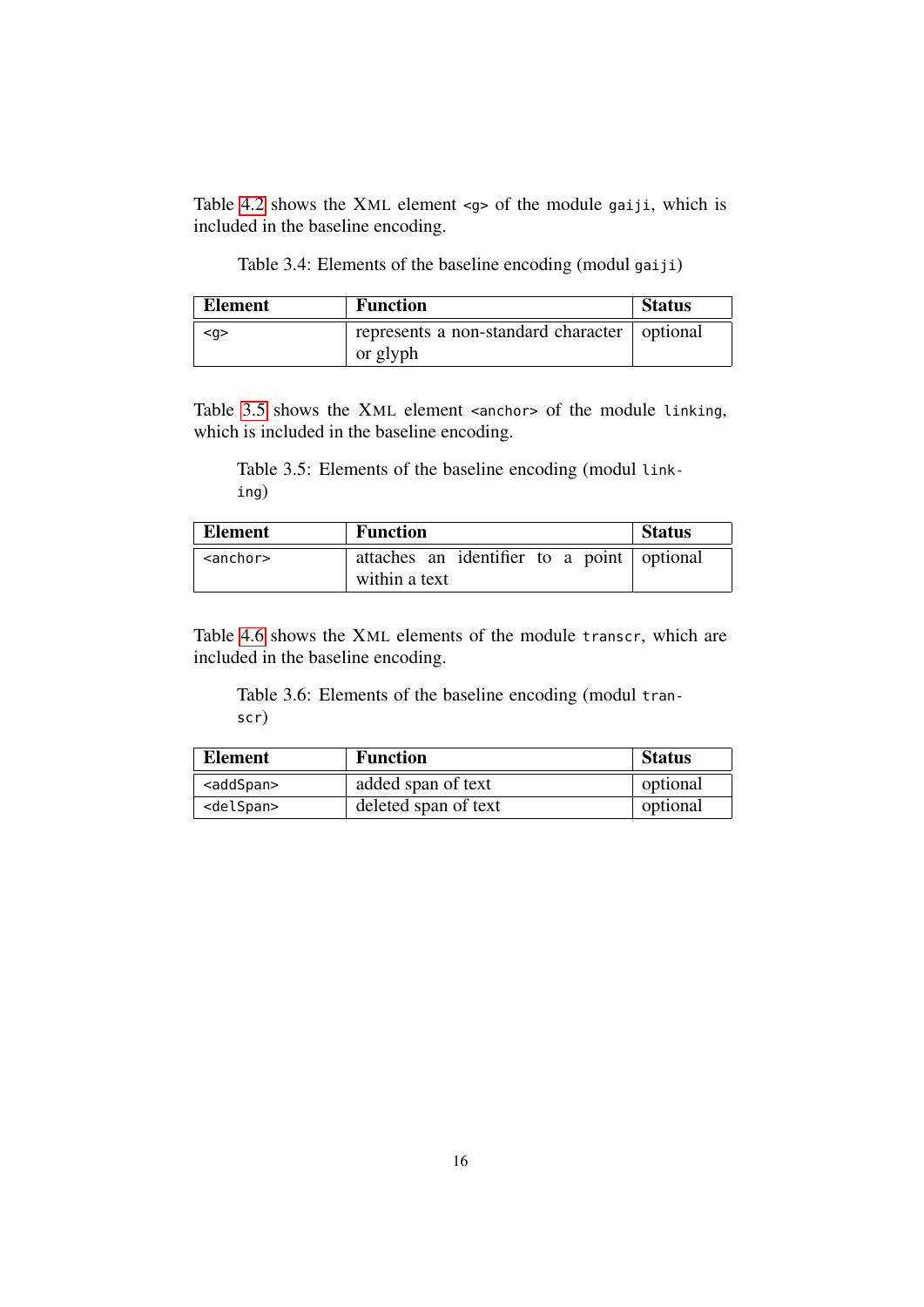## <span id="page-18-0"></span>3.1.2 XML attributes

<span id="page-18-1"></span>Table [7.3](#page-64-1) shows the attributes of the corresponding inline elements.

Table 3.7: XML attributes of inline elements in baseline encoding

| <b>Attribut</b> | <b>Function</b>                               | <b>Element</b>          |
|-----------------|-----------------------------------------------|-------------------------|
| lemma           | lemmatized word form (optional)               | $<\wedge$               |
| xml:lang        | identifies the language of the word           | <foreign></foreign>     |
|                 | or phrase marked (optional)                   |                         |
| url             | a URL which refers to the image it-           | <graphic></graphic>     |
|                 | self (required)                               |                         |
| indexName       | supplies one of the following val-            | $index>$                |
|                 | ues: name, place, subject, citation,          |                         |
|                 | other (required)                              |                         |
| unit            | describes the kind of section chang-          | <milestone></milestone> |
|                 | ing at this milestone with the val-           |                         |
|                 | ues: absent, act, book, canto, poem,          |                         |
|                 | scene, section, stanza (optional)             |                         |
| place           | supplies one of the following val-            | <note></note>           |
|                 | above, below, bottom, end,<br>ues:            |                         |
|                 | inline, inspace, margin, opposite,            |                         |
|                 | overleaf, top (optional)                      |                         |
| resp            | indicates who is responsible for the          | <note></note>           |
|                 | annotation (optional)                         |                         |
| target          | indicates the point of attachment for         | <note></note>           |
|                 | a note, or the beginning of the span          |                         |
|                 | to which the note is attached (op-            |                         |
|                 | tional)                                       |                         |
| type            | supplies one of the following val-            | <note></note>           |
|                 | annotation, gloss, citation,<br>ues:          |                         |
|                 | other (optional)                              |                         |
| target          | specifies the destination of the refer-       | <ref></ref>             |
|                 | ence by supplying one or more URI             |                         |
|                 | References (optional)                         |                         |
| type            | supplies one of the<br>following              | $<$ rs>                 |
|                 | values: person, figure, geographic-           |                         |
|                 | entity,<br>organization,<br><i>other</i> (re- |                         |
|                 | quired)                                       |                         |
| target          | identifier (optional)                         | <term></term>           |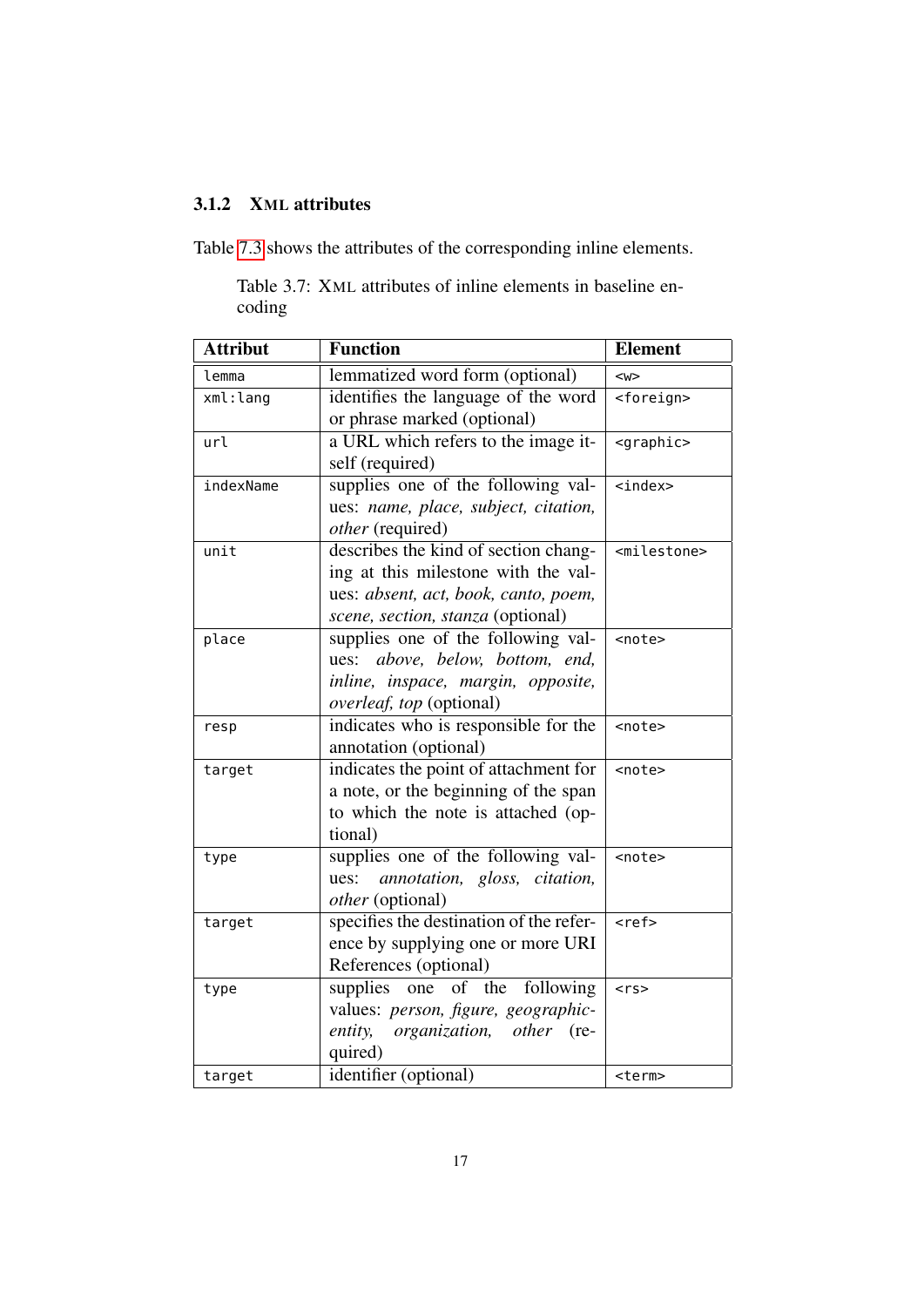| <b>Attribut</b> | <b>Function</b>                        | <b>Element</b>      |
|-----------------|----------------------------------------|---------------------|
| xml:lang        | identifies the language of the word    | <term></term>       |
|                 | or phrase marked (optional)            |                     |
| notation        | supplies the name of a previously      | <formula></formula> |
|                 | defined notation used for the con-     |                     |
|                 | tent of the element, possible values:  |                     |
|                 | TeX, MathML, other (required)          |                     |
| ref             | points to a description of the charac- | $q$                 |
|                 | ter or glyph intended (optional)       |                     |
| xml:id          | identifier (required)                  | <anchor></anchor>   |
| hand            | signifies the hand of the agent which  | <addspan></addspan> |
|                 | made the intervention (optional)       |                     |
| spanTo          | indicates the end of a span initiated  | <addspan></addspan> |
|                 | by the element bearing this attribute  |                     |
|                 | (optional)                             |                     |
| hand            | signifies the hand of the agent which  | <delspan></delspan> |
|                 | made the intervention (optional)       |                     |
| spanTo          | indicates the end of a span initiated  | <delspan></delspan> |
|                 | by the element bearing this attribute  |                     |
|                 | (optional)                             |                     |

 $Table 3.7 - Fortset2$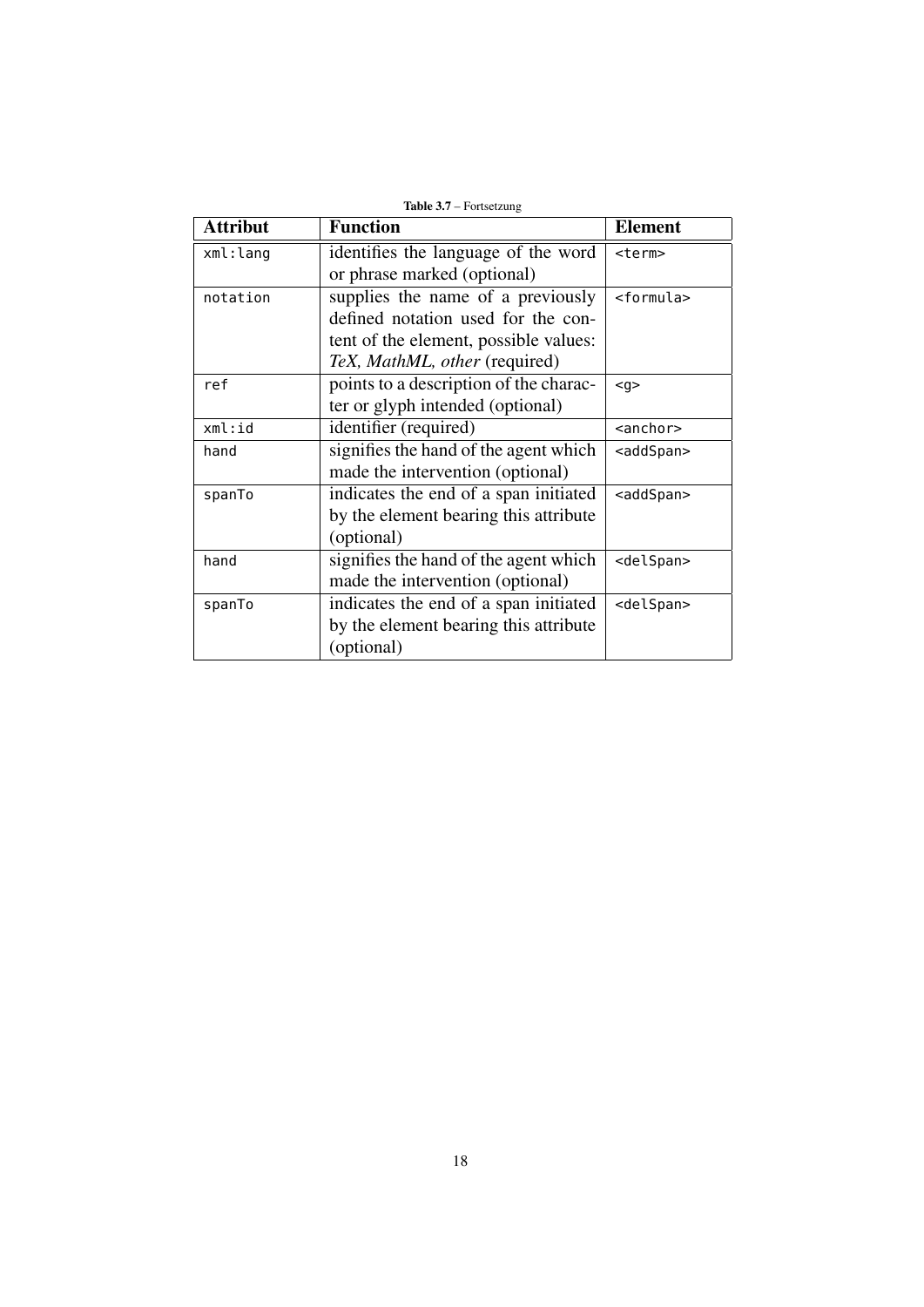# <span id="page-20-0"></span>Chapter 4

# The TEI header for texts in Baseline Encoding

#### Mirjam Blümm, Werner Wegstein

October 30<sup>th</sup> 2008

In order to manage the metadata of a text, TEI provides an electronic title page, the TEI header. It is prefixed to the text and both constitute the complete TEI document.

The TEI header for texts in Baseline Encoding contains elements of the modules core, gaiji, header, msdescription, namesdates and transcr.

The header elements for encoding critical editions are not described at this point, though included in the Baseline Encoding Schema. Due to the complexity of critical apparatus, their encoding cannot be reduced to a Baseline Encoding. For a detailed description see the TEI guindelines chapter 12 "'Critical Apparatus"'<sup>1</sup>.

<sup>1</sup>http://www.tei-c.org/release/doc/tei-p5-doc/en/html/TC.html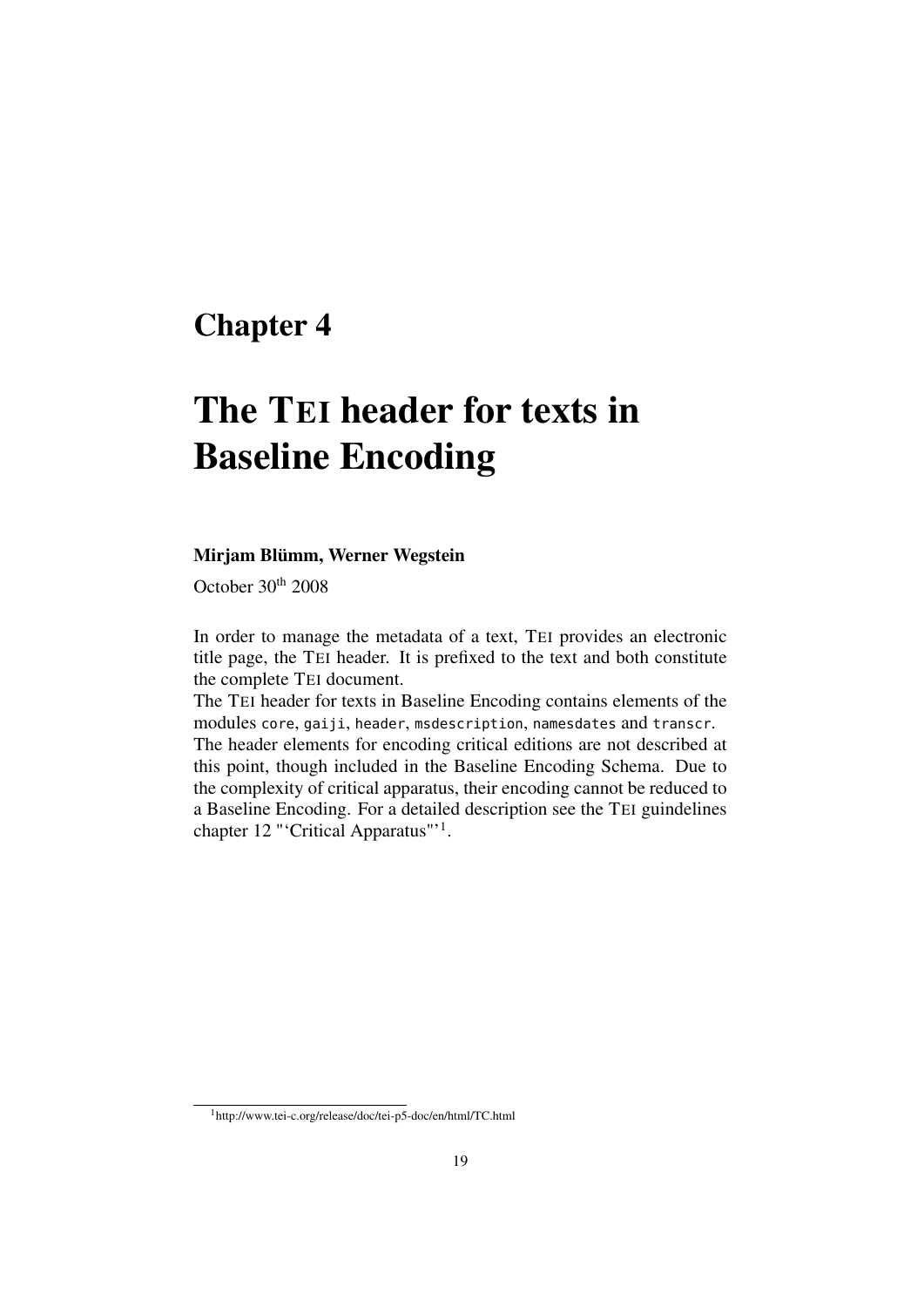# <span id="page-21-0"></span>4.1 Baseline elements of TEI P5

### <span id="page-21-1"></span>4.1.1 XML elements

Table [4.1](#page-21-2) shows the XML elements of the module core, which are included in the Baseline Encoding.

<span id="page-21-2"></span>

| <b>Element</b>            | <b>Function</b>                                                                                                                                                                                                              | <b>Status</b> |
|---------------------------|------------------------------------------------------------------------------------------------------------------------------------------------------------------------------------------------------------------------------|---------------|
| < p >                     | structures information, e.g. within<br><normalization></normalization>                                                                                                                                                       | required      |
| <biblstruct></biblstruct> | contains a structured bibliographic<br>citation                                                                                                                                                                              | required      |
| $monog$                   | contains bibliographic elements de-<br>scribing an item (e.g. a book or<br>journal) published as an indepen-<br>dent item                                                                                                    | required      |
| <title></title>           | contains a title for any kind of work                                                                                                                                                                                        | required      |
| <author></author>         | in a bibliographic reference, con-<br>tains the name of the author(s), per-<br>sonal or corporate, of a work                                                                                                                 | optional      |
| <editor></editor>         | secondary statement of responsibil-<br>ity for a bibliographic item, for ex-<br>ample the name of an individual, in-<br>stitution or organization, (or of sev-<br>eral such) acting as editor, compiler,<br>translator, etc. | optional      |
| <imprint></imprint>       | groups information relating to the<br>publication or distribution of a bib-<br>liographic item                                                                                                                               | required      |
| <pubplace></pubplace>     | contains the name of the place<br>where a bibliographic item was pub-<br>lished                                                                                                                                              | optional      |
| <publisher></publisher>   | provides the name of the organiza-<br>tion responsible for the publication<br>or distribution of a bibliographic<br>item                                                                                                     | optional      |
| <date></date>             | contains a date in any format                                                                                                                                                                                                | optional      |
| <note></note>             | contains a note or annotation                                                                                                                                                                                                | optional      |

Table 4.1: Elements of the Baseline Encoding (modul core)

Table [4.2](#page-22-0) shows the XML elements of the module gaiji, which are in-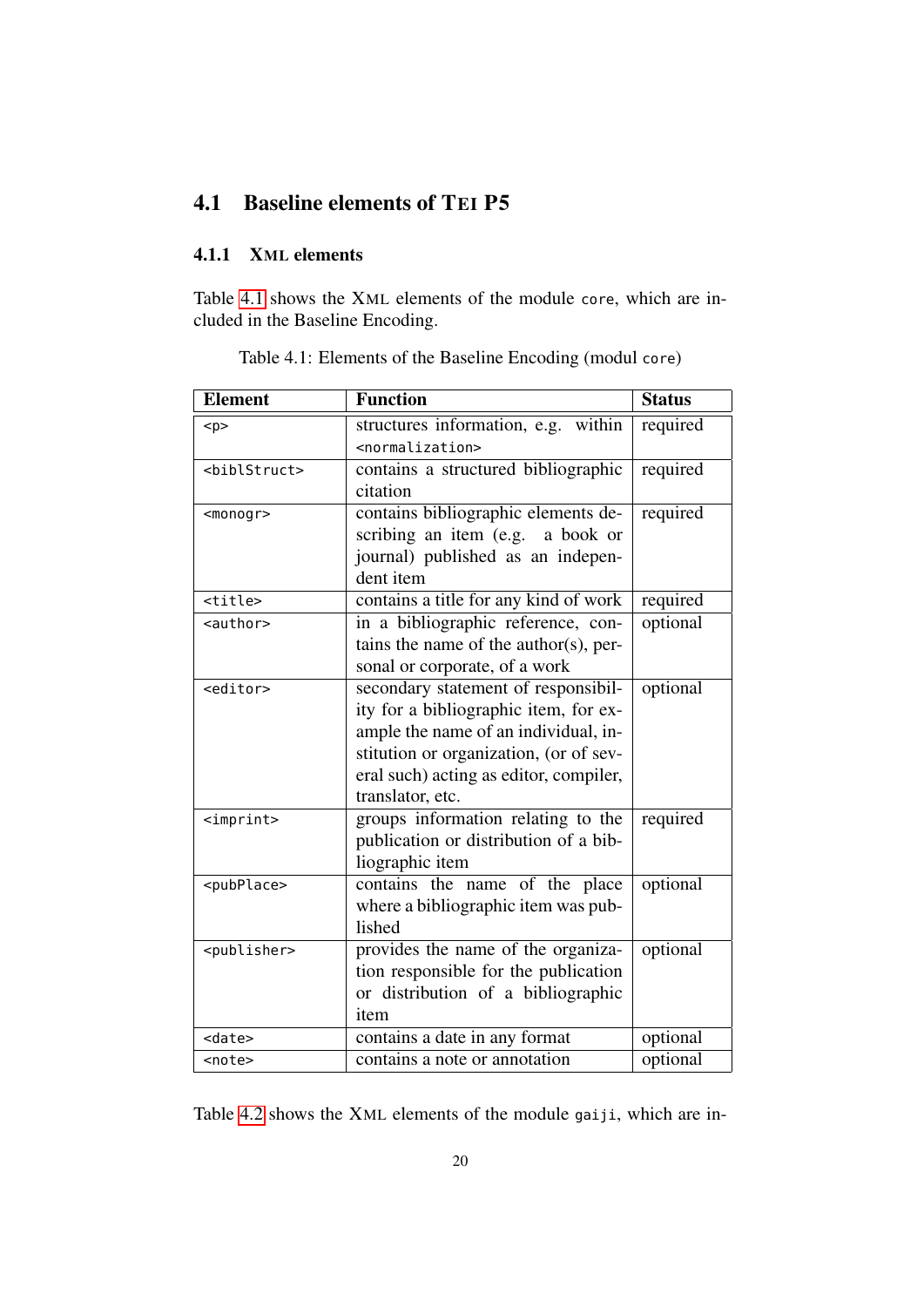cluded in the Baseline Encoding.

<span id="page-22-0"></span>Table 4.2: Elements of the Baseline Encoding (modul gaiji)

| <b>Element</b>        | <b>Function</b>                                                                               | <b>Status</b> |
|-----------------------|-----------------------------------------------------------------------------------------------|---------------|
| <chardecl></chardecl> | provides information about non- optional<br>standard characters and glyphs<br><glyph></glyph> |               |
| <glyph></glyph>       | references the attribute ref of the el-   optional<br>ement <sub>q</sub>                      |               |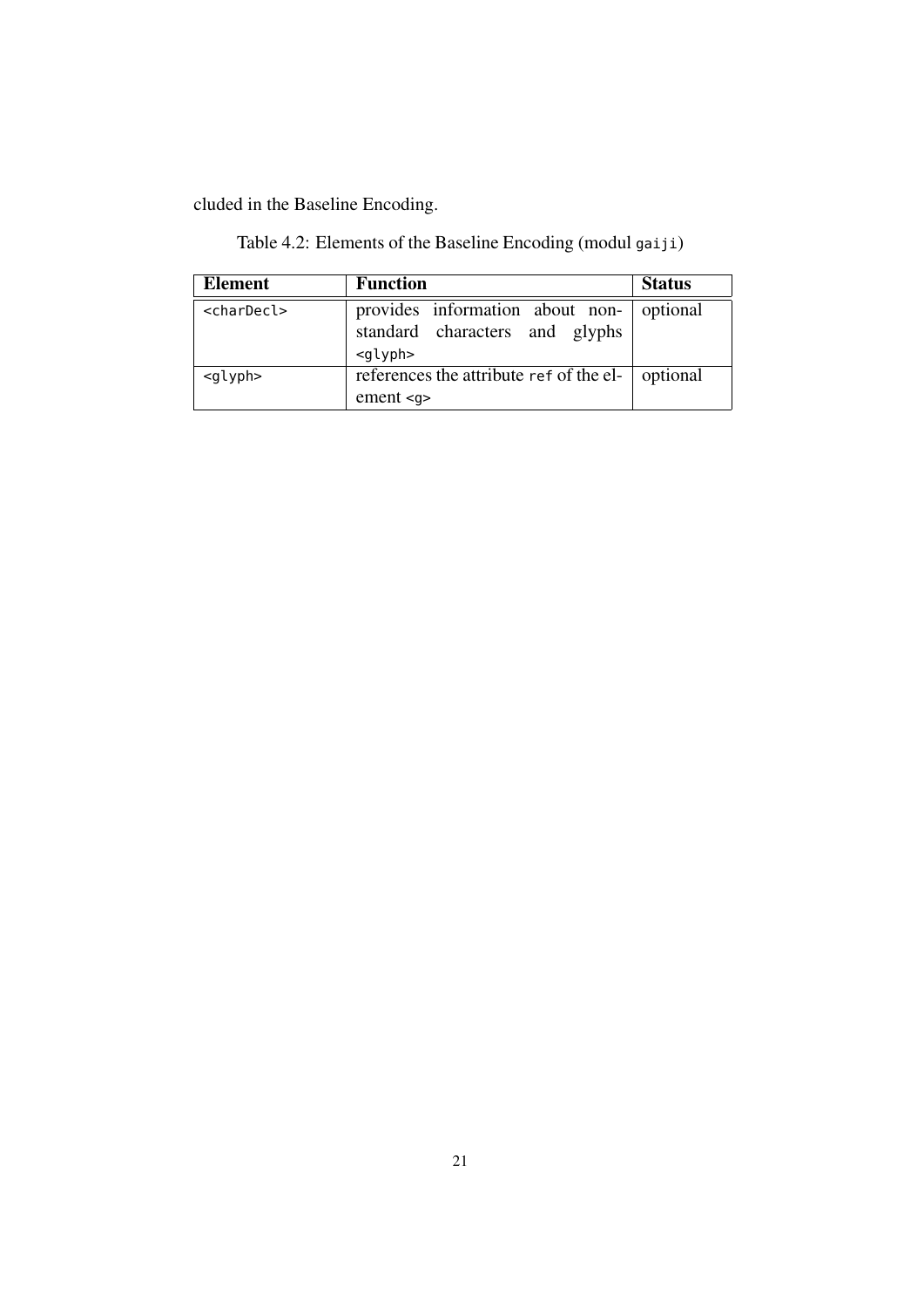Table [4.3](#page-23-0) shows the XML elements of the module header, which are included in the Baseline Encoding.

| <b>Element</b>                      | <b>Function</b>                                                                                                                                             | <b>Status</b> |
|-------------------------------------|-------------------------------------------------------------------------------------------------------------------------------------------------------------|---------------|
| <teiheader></teiheader>             | supplies the descriptive and declara-<br>tive information making up an elec-                                                                                | required      |
|                                     | tronic title page prefixed to every<br>TEI-conformant text                                                                                                  |               |
| <filedesc></filedesc>               | contains a full bibliographic de-<br>scription of an electronic file                                                                                        | required      |
| <titlestmt></titlestmt>             | groups information about the title of<br>a work and those responsible for its<br>intellectual content                                                       | required      |
| <publicationstmt></publicationstmt> | groups information concerning the<br>publication or distribution of an<br>electronic or other text                                                          | required      |
| <authority></authority>             | supplies the name of a person or<br>other agency responsible for mak-<br>ing an electronic file available, other<br>than a publisher or distributor         | optional      |
| <idno></idno>                       | standard<br>supplies<br>any<br><sub>or</sub><br>non-<br>standard number used to identify<br>a bibliographic item (e. g. ISBN,<br>ISSN)                      | optional      |
| <availability></availability>       | information about the<br>supplies<br>availability of a text, for exam-<br>ple any restrictions on its use or<br>distribution, its copyright status,<br>etc. | optional      |
| <notesstmt></notesstmt>             | collects together any notes provid-<br>ing information about a text addi-<br>tional to that recorded in other parts<br>of the bibliographic description     | optional      |
| <sourcedesc></sourcedesc>           | supplies a description of the source<br>text(s) from which an electronic text<br>was derived or generated                                                   | required      |
| <encodingdesc></encodingdesc>       | documents the relationship between<br>an electronic text and the source or<br>sources from which it was derived                                             | required      |

<span id="page-23-0"></span>Table 4.3: Elements of the Baseline Encoding (modul header)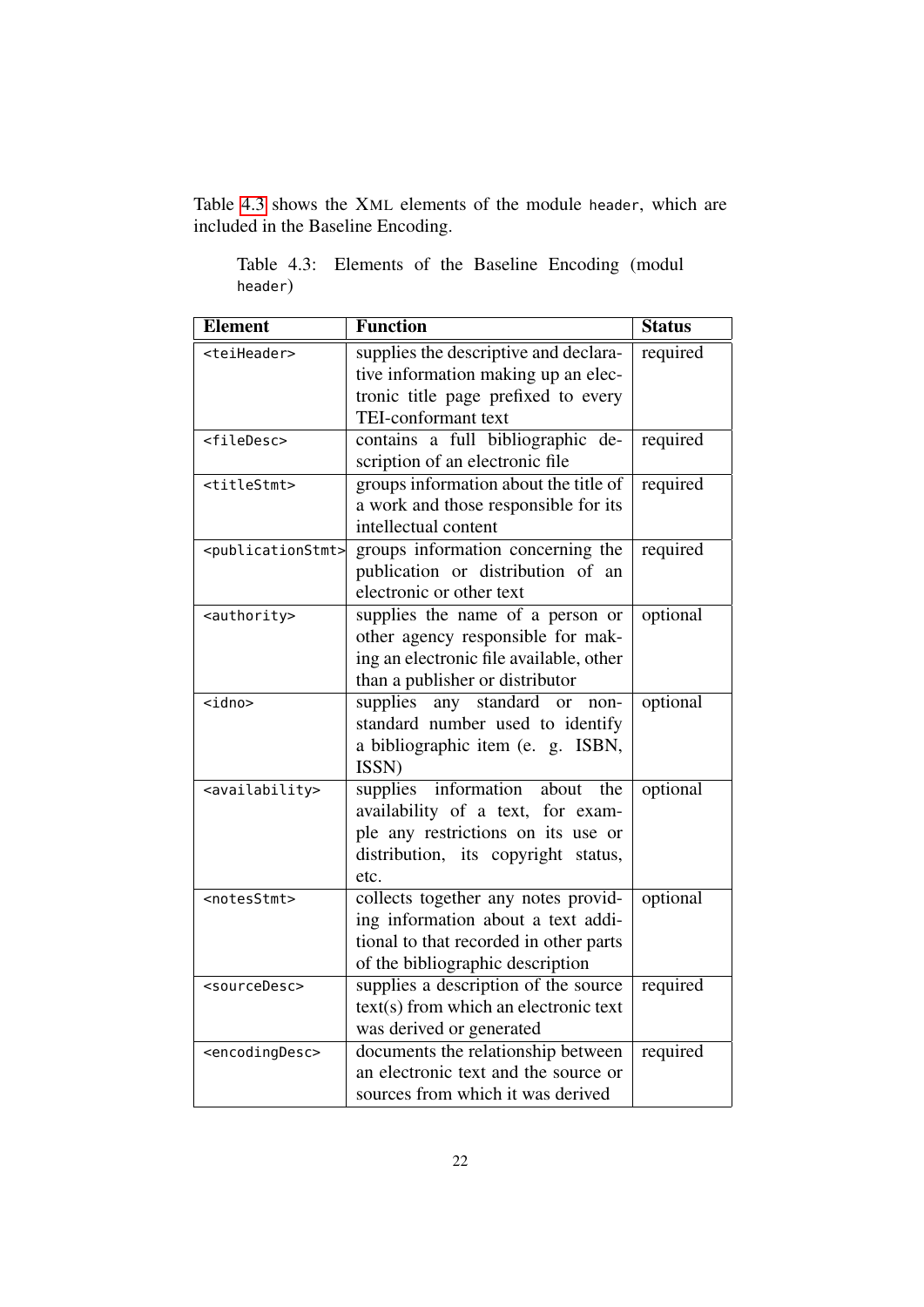| Element                         | <b>Function</b>                                                    | <b>Status</b> |
|---------------------------------|--------------------------------------------------------------------|---------------|
| <editorialdecl></editorialdecl> | provides details of editorial princi-                              | required      |
|                                 | ples and practices applied during the                              |               |
|                                 | encoding of a text                                                 |               |
| <normalization></normalization> | indicates the extent of normaliza-                                 | required      |
|                                 | tion or regularization of the original                             |               |
|                                 | source carried out in converting it to                             |               |
|                                 | electronic form                                                    |               |
| <profiledesc></profiledesc>     | Container for the element <hand-< td=""><td>optional</td></hand-<> | optional      |
|                                 | Notes>                                                             |               |
| <handnote></handnote>           | references the attribute hand of the                               | optional      |
|                                 | elements <addspan> and <delspan></delspan></addspan>               |               |
| <revisiondesc></revisiondesc>   | summarizes the revision history for                                | optional      |
|                                 | a file                                                             |               |
| <change></change>               | summarizes a particular change or                                  | optional      |
|                                 | correction made to a particular ver-                               |               |
|                                 | sion of an electronic text which is                                |               |
|                                 | shared between several researchers                                 |               |

Table [4.4](#page-24-0) shows the XML elements of the module msdescription, which are included in the Baseline Encoding.

<span id="page-24-0"></span>Table 4.4: Elements of the Baseline Encoding (modul msdescription)

| <b>Element</b>                | <b>Function</b>                       | <b>Status</b> |
|-------------------------------|---------------------------------------|---------------|
| $msDesc$                      | contains a description of a single    | optional      |
|                               | identifiable manuscript               |               |
| <msidentifier></msidentifier> | contains the information required to  | optional      |
|                               | identify the manuscript being de-     |               |
|                               | scribed, as <repository></repository> |               |
| <repository></repository>     | contains the name of a reposi-        | optional      |
|                               | tory within which manuscripts are     |               |
|                               | stored, possibly forming part of an   |               |
|                               | institution                           |               |

Table [4.5](#page-25-1) shows the XML elements of the module namesdates, which are included in the Baseline Encoding.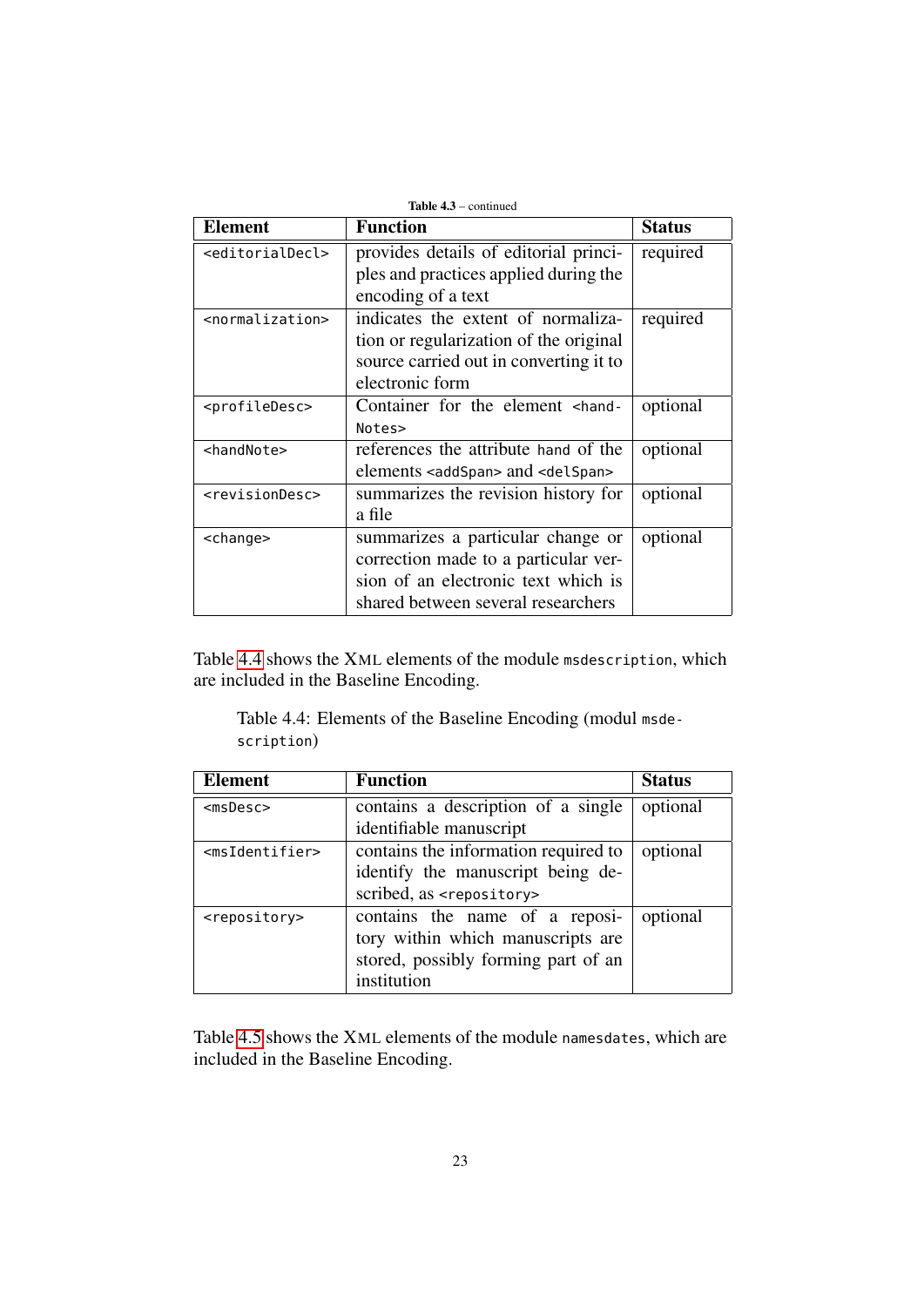<span id="page-25-1"></span>Table 4.5: Elements of the Baseline Encoding (modul namesdates)

| <b>Element</b>            | <b>Function</b>                                                                                                                                                                         | <b>Status</b> |
|---------------------------|-----------------------------------------------------------------------------------------------------------------------------------------------------------------------------------------|---------------|
| <settlement></settlement> | contains the name of a settlement<br>such as a city, town, or village iden-<br>tified as a single geo-political or ad-<br>ministrative unit                                             | optional      |
| <country></country>       | contains the name of a geo-political<br>unit, such as a nation, country,<br>colony, or commonwealth, larger<br>than or administratively superior to<br>a region and smaller than a bloc | optional      |

Table [4.6](#page-25-2) shows the XML element <handNotes> of the module transcr, which is included in the Baseline Encoding.

<span id="page-25-2"></span>Table 4.6: Elements of the Baseline Encoding (modul transcr)

| <b>Element</b><br><b>Function</b> |                                       | <b>Status</b> |
|-----------------------------------|---------------------------------------|---------------|
| <handnotes></handnotes>           | groups <handnote> elements</handnote> | optional      |

### <span id="page-25-0"></span>4.1.2 XML attributes

The structure of the header is identical for every text in Baseline Encoding, the different kinds of text are differentiated by the value of the attribute type of the element <biblStruct>.

<span id="page-25-3"></span>Table [7.3](#page-64-1) lists the attributes of the header elements.

Table 4.7: XML attributes of header elemnts in Baseline Encoding

| <b>Attribut</b> | <b>Function</b>                     | <b>Element</b>            |
|-----------------|-------------------------------------|---------------------------|
| type            | indicates the kind of text          | <br>biblStruct>           |
| xml:lang        | indicates the language of the el-   | <biblstruct></biblstruct> |
|                 | ement                               |                           |
| type            | subtitle                            | <title></title>           |
| from            | indicates the starting point of the | <date></date>             |
|                 | period                              |                           |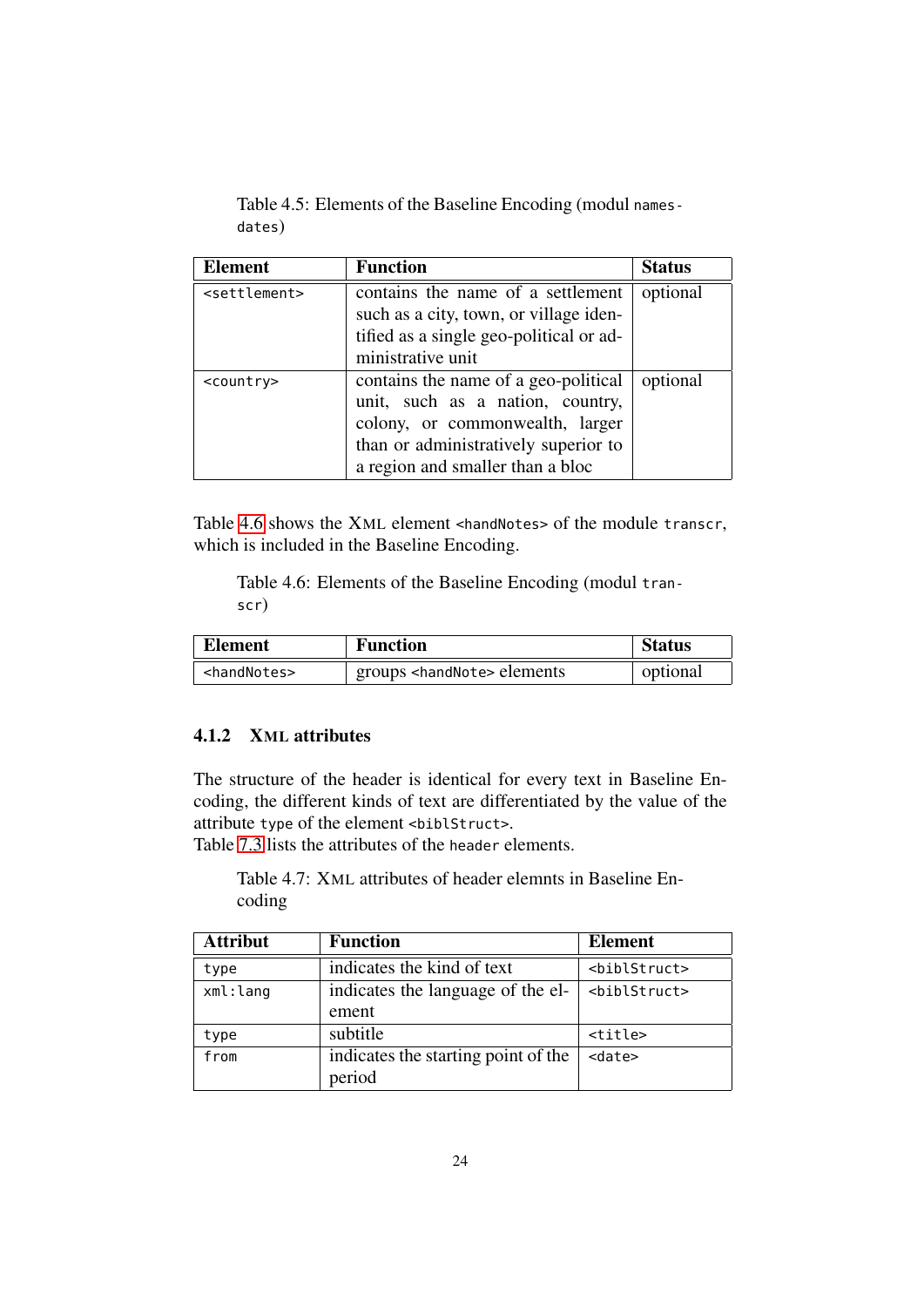| <b>Attribut</b> | <b>Function</b>                                                                                                                                  | <b>Element</b>        |
|-----------------|--------------------------------------------------------------------------------------------------------------------------------------------------|-----------------------|
| to              | indicates the ending point of the<br>period                                                                                                      | <date></date>         |
| notBefore       | specifies the earliest possible<br>date for the event                                                                                            | <date></date>         |
| notAfter        | specifies the latest possible date<br><date><br/>for the event</date>                                                                            |                       |
| period          | supplies a pointer to some lo-<br>cation defining a named period<br>of time within which the datable<br>item is understood to have oc-<br>curred | <date></date>         |
| when            | supplies the value of the date or<br>time                                                                                                        | <date></date>         |
| xml:id          | provides a unique identifier for<br>the element bearing the attribute                                                                            | <glyph></glyph>       |
| type            | categorizes the number, for ex-<br>ample as an ISBN or other stan-<br>dard series                                                                | $<$ idno $>$          |
| type            | describes the type of note                                                                                                                       | <note></note>         |
| xml:id          | provides a unique identifier for<br>the element bearing the attribute                                                                            | <handnote></handnote> |
| who             | indicates the person, or group<br>of people, to whom the element<br>content is ascribed                                                          | <change></change>     |

Table 4.7 – continued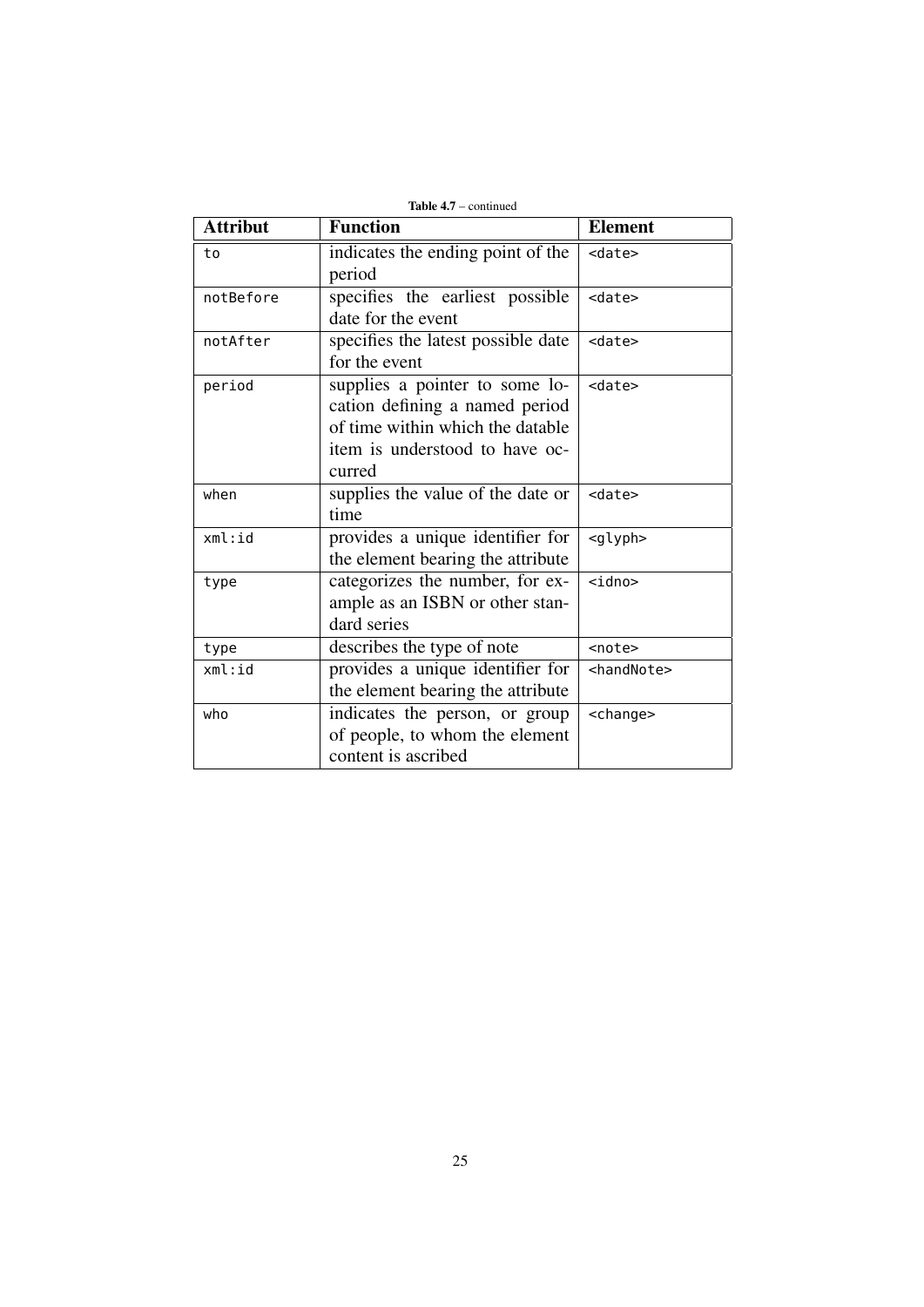## <span id="page-27-0"></span>4.2 Example: Header for "Dictionaries"

```
<?xml version="1.0" encoding="UTF-8"?>
<?oxygen RNGSchema="file:/C:/coreencoding_header.rnc" type="compact"?>
<TEI xmlns="http://www.tei-c.org/ns/1.0" xml:lang="de">
    <teiHeader>
        <fileDesc>
            <titleStmt>
                <title>Joachim Heinrich Campe, Wörterbuch der Deutschen Sprache, Band 1 mit TEI-Auszeichnung
                      \epsilon/title:
                <author>Kompetenzzentrum für EDV-Philologie, Universität Würzburg</author>
            </titleStmt>
            <publicationStmt>
                <availability>
                   <p>für die Kodierungs- und Korrekturphase</p>
                    <!-- die Festlegung der Nutzungslizenz erfolgt später -->
                </availability>
                <authority>Kompetenzzentrum für EDV-Philologie, Universität Würzburg</authority>
            </publicationStmt>
            <sourceDesc>
                <biblStruct xml:lang="de" type="dictionary">
                    <monogr>
                        <author>Joachim Heinrich Campe</author>
                        <title>Wörterbuch der Deutschen Sprache</title>
                        <title type="sub">Veranstaltet und herausgegeben von Joachim Heinrich Campe.
                           Erster Theil. A - bis - E. </title>
                        <imprint>
                            <pubPlace>Braunschweig</pubPlace>
                            <publisher>In der Schulbuchhandlung.</publisher>
                            <date when="1807">1807</date>
                        </imprint>
                    </monogr>
                </biblStruct>
            </sourceDesc>
        </fileDesc>
        <encodingDesc>
            <editorialDecl>
                <normalization>
                    <p>Formaterfassung der Lemmazeile: die Lemmazeile (Stichwort ggf. mit Artikel und
                          grammatischen Angaben) ist ausnahmslos in einem ca. 0,5 Punkt größeren Schriftfont
                          gesetzt; dies wird nur hier notiert. Der negative Einzug (Linksausrückung) wird
                          nicht kodiert. </p>
                    <p>Typographische Besonderheiten: Alle übrigen typographischen Veränderungen sind mit dem
                           Element "hi" kodiert.</p>
                </normalization>
           </editorialDecl>
        </encodingDesc>
        <revisionDesc>
            <change who="#MB">20060906 Erstkodierung</change>
            <change who="#CG">20061108 Anpassung des Schemas</change>
            <change who="#MB">20071030 Überarbeitung</change>
            <change who="#----">Textkontrolle</change>
            <change who="#----">Übernahme in Bandkodierung</change>
        </revisionDesc>
    </teiHeader>
    <text><body>
            <div></div>
        </body>
    </text>
</TEI>
```
Listing 4.1: Header for "Dictionaries"

### <span id="page-27-1"></span>4.3 Hierarchy

The TEI header for Baseline Encoding consists of the *file description*, the *encoding description* and optionally of the *profileDesc* and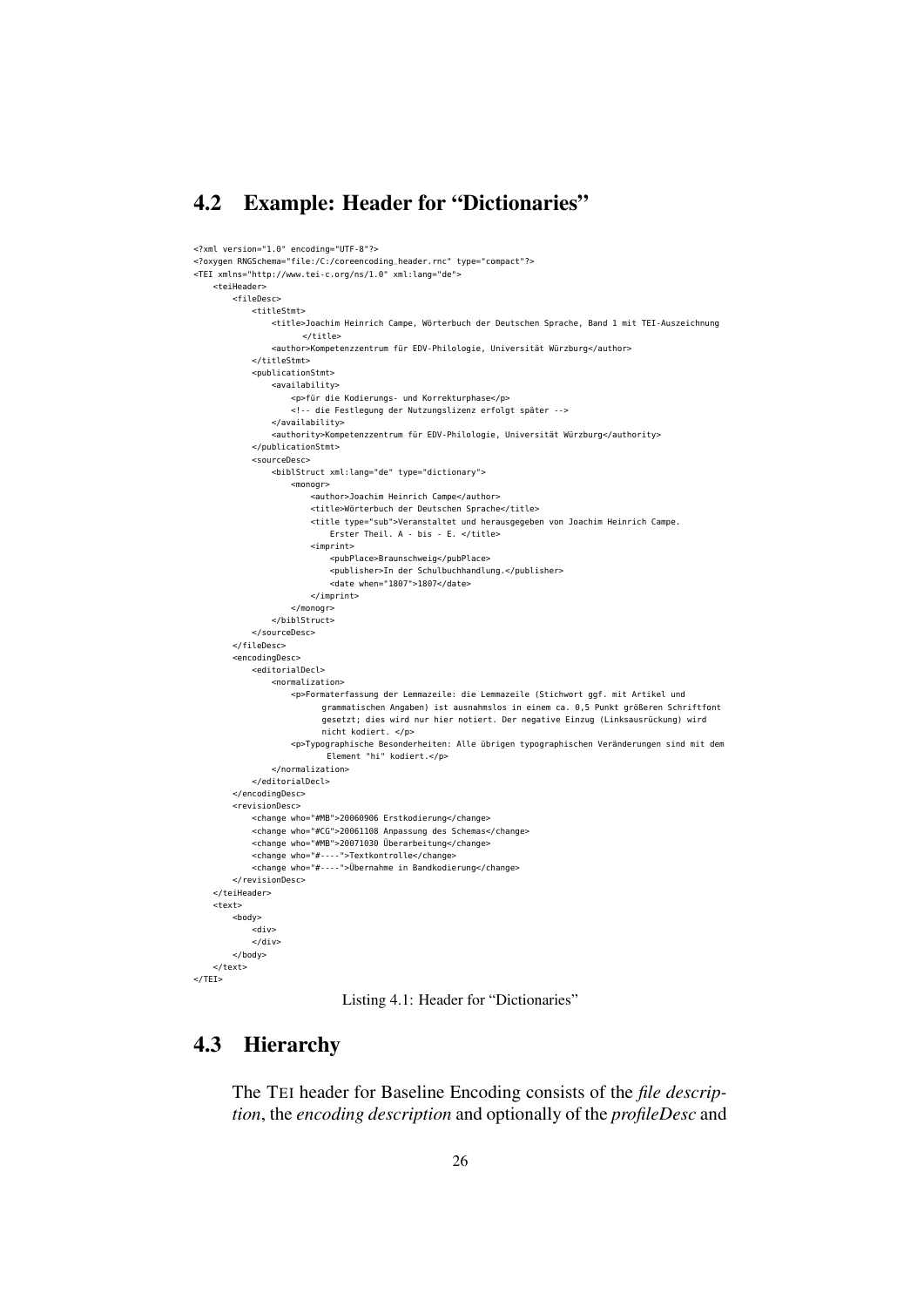#### / or the *revision description*.

The *file description* contains the elements <titleStmt>, <publicationStmt>, <sourceDesc> and optionally <notesStmt>. The <sourceDesc> includes the element <br/>shiblStruct>, which itself contains the elements <monogr> and <idno>. The element <msDesc> with its subelement <msIdentifier> characterizes the text "'letter"'.

The *encoding description* contains the <editorialDecl>, which itself includes the element <normalization>. Glyphs are referenced in the <charDecl> in the element <glyph>.

The *profile description* with the element <handNotes> documents the different hands identified within the source texts. Every hand is identified in an element <handNote> within <handNotes>

In the *revision description* changes are noted with the element <change>.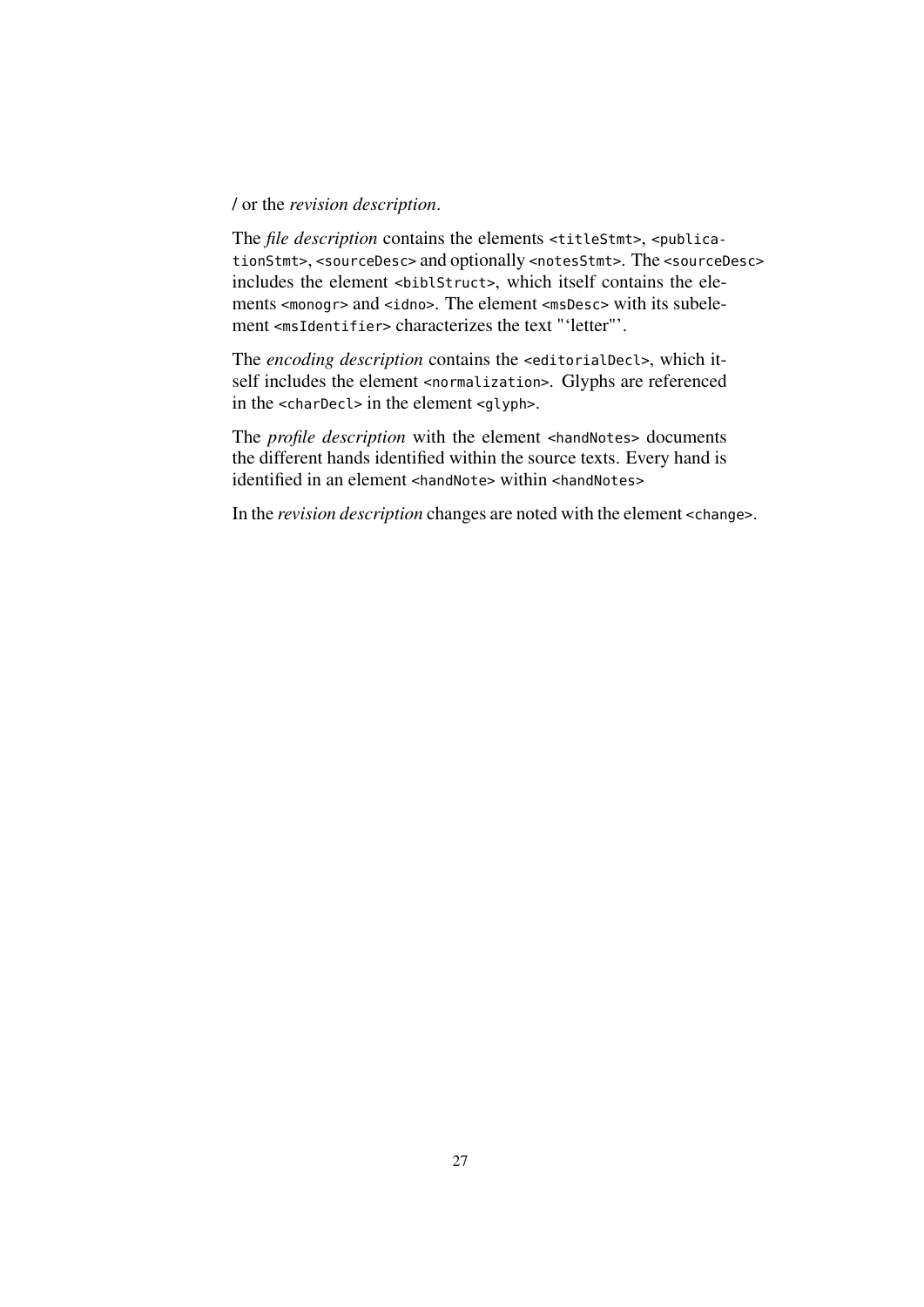# <span id="page-29-0"></span>Chapter 5

# Baseline Encoding for the compilation of letters in TEI P5

### Stefan Büdenbender

June 24th 2009

This paper lists the XML elements and classes from TEI P5 which have been chosen for the baseline encoding of letters. As yet, there is no distinct TEI module for letters, a circumstance which has recently led to the formation of the ›special interest group correspondence‹. There are also various individual projects working on this subject, such as the ›Carl-Maria-von-Weber-Gesamtausgabe‹, from which the enclosed text samples are taken.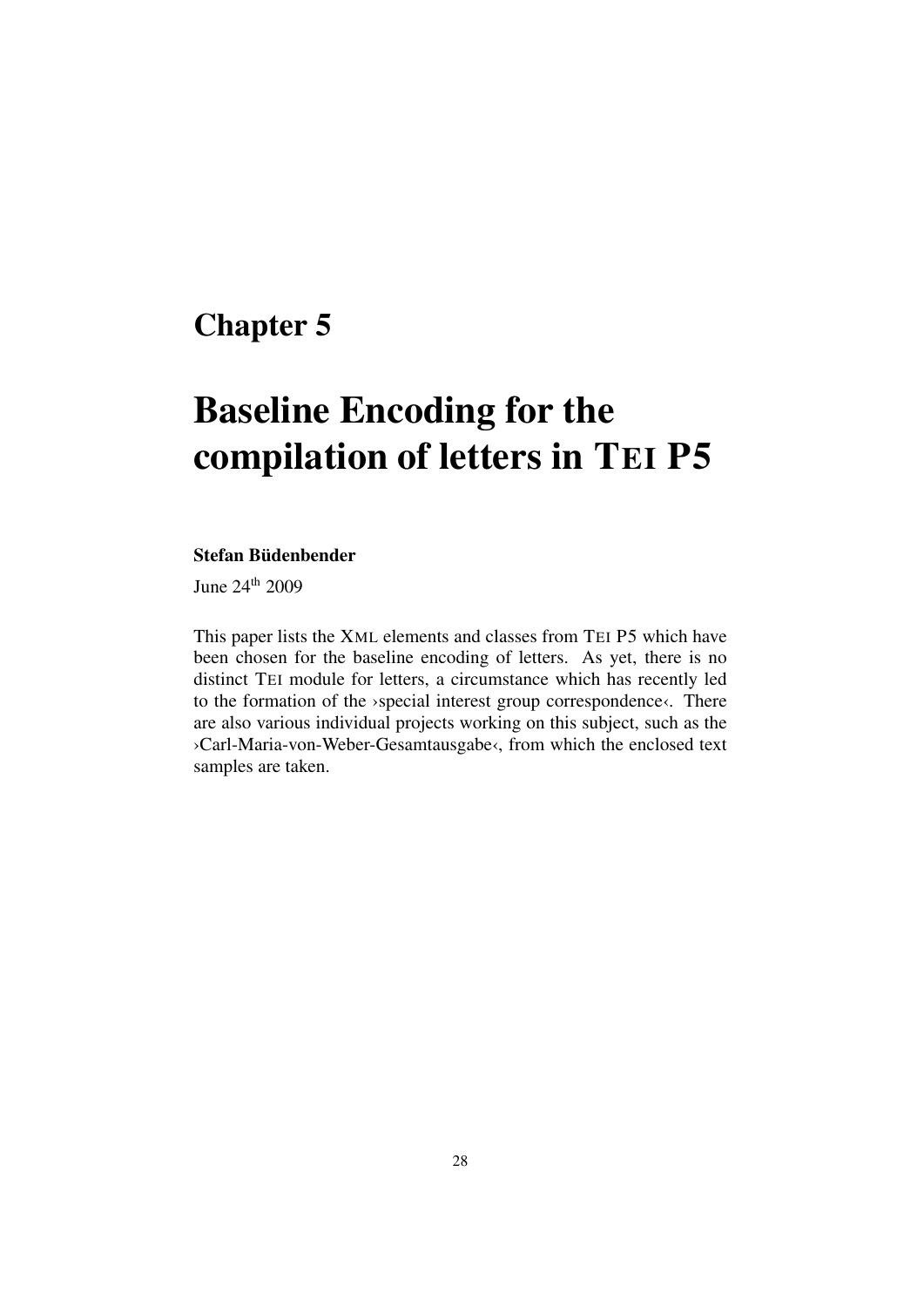## <span id="page-30-0"></span>5.1 Baseline elements of TEI P5

The structure of a letter can be described to a large extent by general elements from the modules core and textstructure. Some points, however, remain open, or rather some positions which would ideally be represented by dedicated tags have to be marked by combinations of more generic elements and attributes. The following chapter lists the TEI elements (both for the main text and header) which are specific to the genre ›letter‹. General inline and header elements are subject of a separate documentation.

### <span id="page-30-1"></span>5.1.1 XML elements

Table [5.1](#page-30-2) shows the XML elements of the module core which are included in the baseline encoding.

<span id="page-30-2"></span>

| Element               | <b>Function</b>                           | <b>Status</b> |
|-----------------------|-------------------------------------------|---------------|
| $<$ address $>$       | groups the address lines                  | optional      |
| <addrline></addrline> | marks separate address lines within       | required      |
|                       | <address></address>                       |               |
| $<$ bibl $Struct$     | structures bibliografical data, marks the | required      |
|                       | genre                                     |               |
| <note></note>         | marks related letters and incipits        | optional      |
| < p >                 | marks paragraphs                          | optional      |
| <date></date>         | contains a date                           | required      |
| $\langle$ rs>         | marks the name of the author and the      | required      |
|                       | addressee                                 |               |
| $<$ rs>               | contains placenames (location of sender   | optional      |
|                       | and addressee)                            |               |

Table 5.1: Elements of the baseline encoding (modul core)

Table [5.2](#page-30-3) shows the XML elements of the module textstructure which are included in the baseline encoding.

<span id="page-30-3"></span>Table 5.2: Elements of the baseline encoding (modul textstructure)

| Element           | <b>Function</b>                        | <b>Status</b> |
|-------------------|----------------------------------------|---------------|
| $<$ body $>$      | encloses the whole letter              | required      |
| <closer></closer> | groups together salutations, datelines | optional      |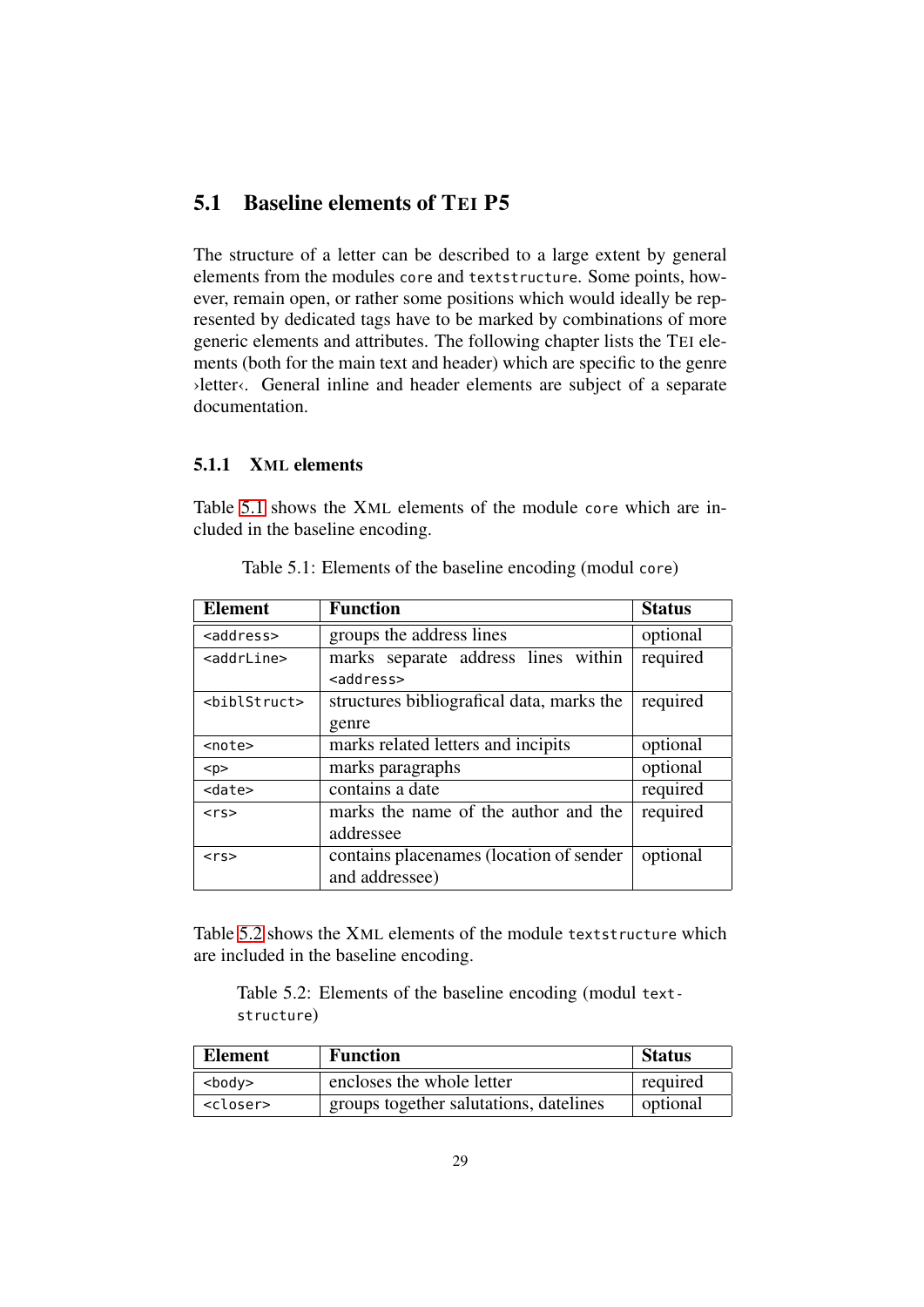| <b>Table 5.2</b> – continued |                                            |               |
|------------------------------|--------------------------------------------|---------------|
| <b>Element</b>               | <b>Function</b>                            | <b>Status</b> |
| <dateline></dateline>        | contains a brief description of the place, | optional      |
|                              | date, time                                 |               |
| sdiv>                        | groups, depending on the attribute, a      | required      |
|                              | single writing day of a letter (continu-   |               |
|                              | ances over several days are possible) or   |               |
|                              | its main part                              |               |
| <opener></opener>            | groups together dateline, byline, saluta-  | optional      |
|                              | tion                                       |               |
| <postscript></postscript>    | contains a postscript                      | optional      |
| <ref></ref>                  | marks related letters                      | optional      |
| <salute></salute>            | opening or closing salutation              | optional      |
| <signed></signed>            | contains a signature in the closing salu-  | optional      |
|                              | tation                                     |               |

Table [5.3](#page-31-0) shows the element <idno> of the module header which is included in the baseline encoding.

Table 5.3: Elements of the baseline encoding (modul header)

<span id="page-31-0"></span>

| <b>Element</b> | <b>Function</b>                                                                                          | <b>Status</b> |
|----------------|----------------------------------------------------------------------------------------------------------|---------------|
| <idno></idno>  | standard or non-standard number used   optional<br>to identify a bibliographic item (z.B.<br>ISBN, ISSN) |               |

Table [5.4](#page-31-1) shows the XML elements of the module msdescription which are included in the baseline encoding.

<span id="page-31-1"></span>Table 5.4: Elements of the baseline encoding (module msdescription)

| <b>Element</b>            | <b>Function</b>                                            | <b>Status</b> |
|---------------------------|------------------------------------------------------------|---------------|
| $m$ sDesc $>$             | contains a description of a single iden-                   | required      |
|                           | tifiable manuscript                                        |               |
|                           | $\leq m$ sIdentifier> contains the information required to | optional      |
|                           | identify the manuscript being described                    |               |
| <repository></repository> | contains the name of a repository within                   | optional      |
|                           | which manuscripts are stored                               |               |

Table [5.5](#page-32-0) shows the XML elements of the module namesdates which are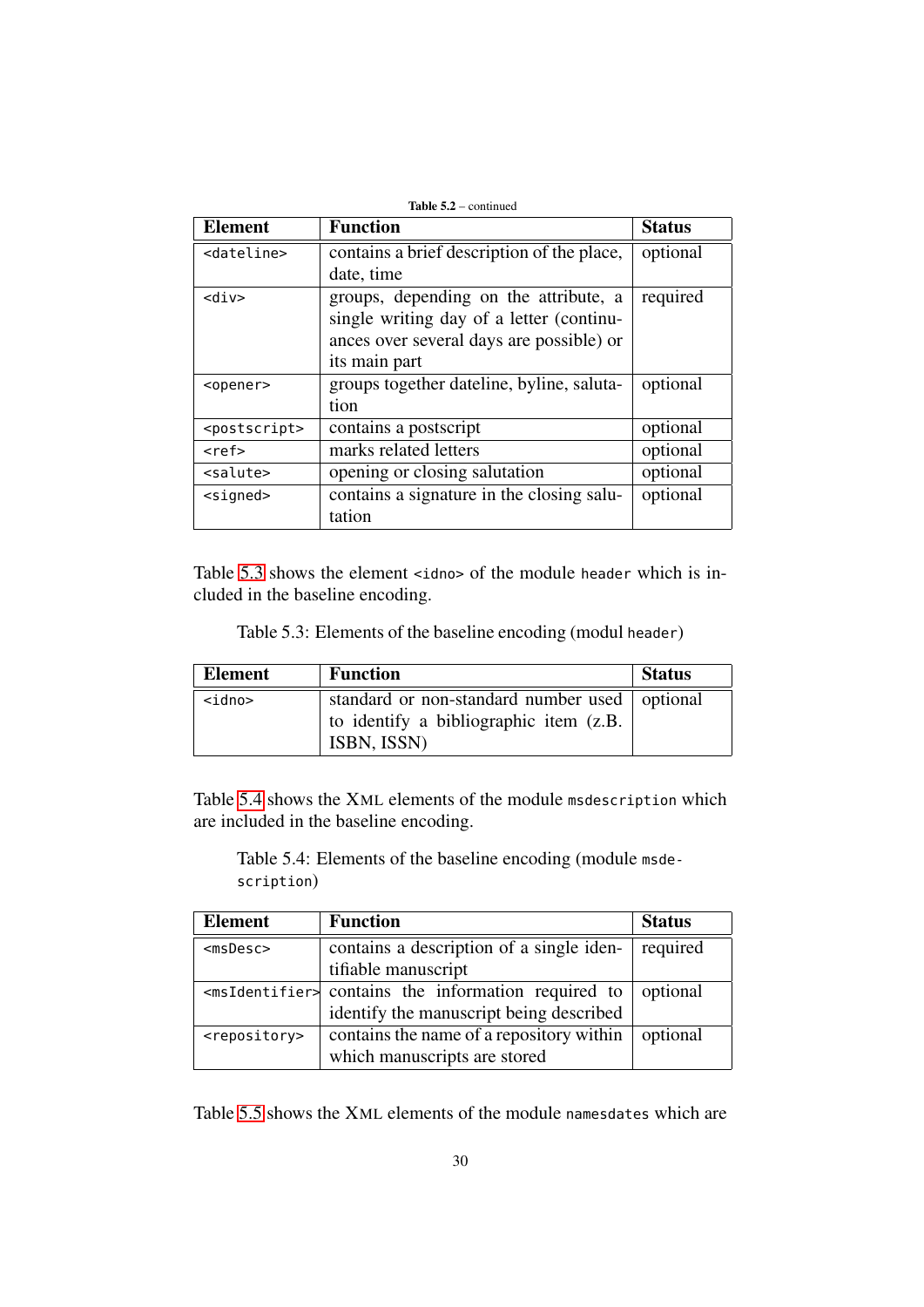<span id="page-32-0"></span>included in the baseline encoding.

Table 5.5: Elements of the baseline encoding (module namesdates)

| Element                   | <b>Function</b>                                            | <b>Status</b> |
|---------------------------|------------------------------------------------------------|---------------|
| <settlement></settlement> | contains the name of a settlement                          | optional      |
| <country></country>       | contains the name of a geo-political unit $\vert$ optional |               |

#### Unspecific, but relevant for research

Names: general names of places and persons are not constitutive for the genre, yet they will be of interest for researchers. The use of the corresponding elements is administered independently of the genre within the general baseline-encoding scheme. (The same applies to aspects of traditon, physical description etc.)

#### Metadata

The status of metadata is noteworthy as it can be based on different sources. Metadata can be added by the editor (without being part of the original text). It can, however, as well be written on the envelope or in the letter itself and thus be fully or partly encoded with the text. Relevant information for the research is: Sender and addressee with the correspondent place names, related letters, writing date and repository.

#### Strategies for the management of metadata

- Storage and administration outside of the document (within the TextGrid object metadata)
- Encoding within the actual text of the letter (the set will often be incomplete)
- In the TEI Header

TextGrid will use a combination of these methods and keep them interoperable.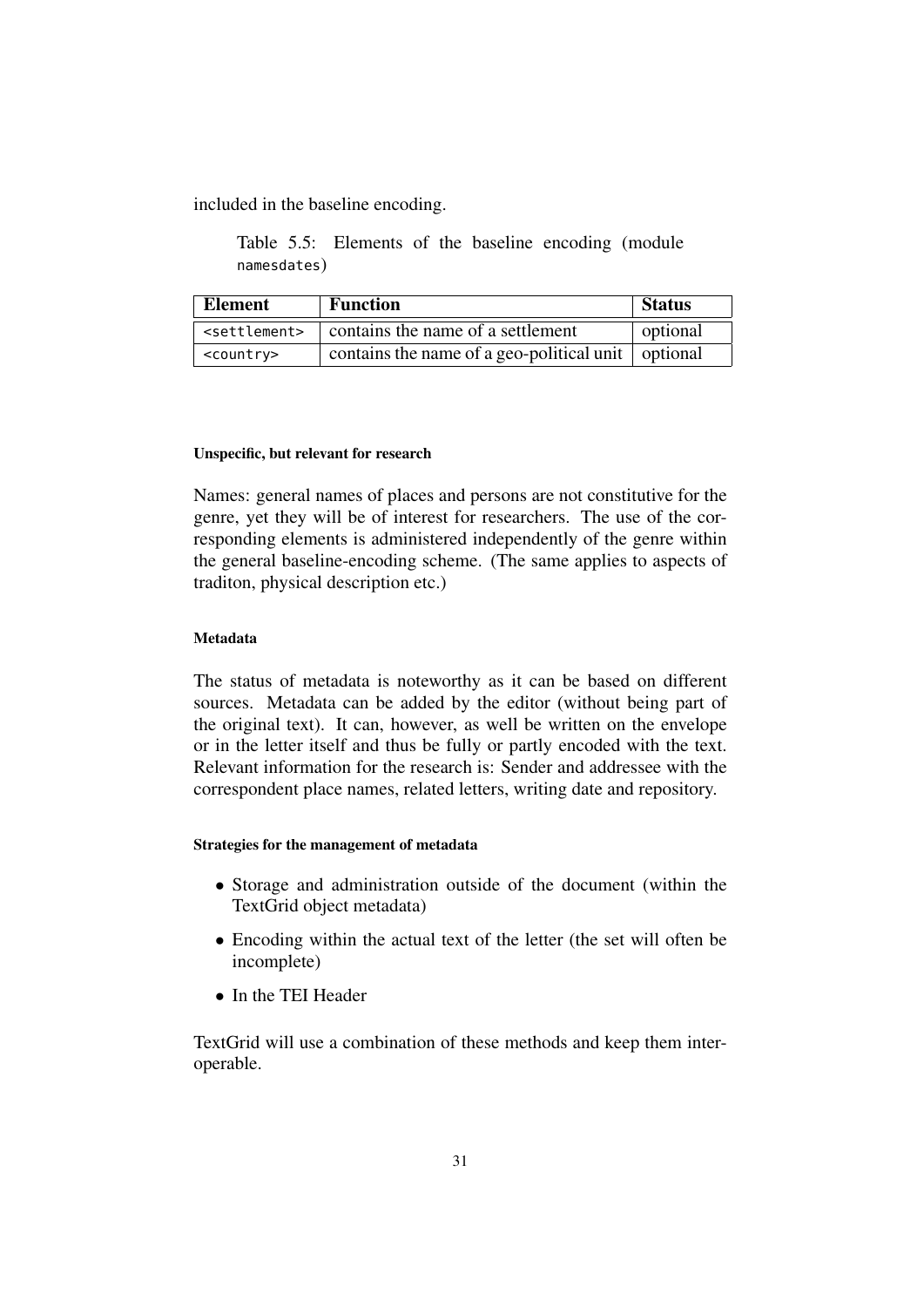## <span id="page-33-0"></span>5.1.2 XML attributes

Table [7.3](#page-64-1) shows the attributes required by the elements listed above.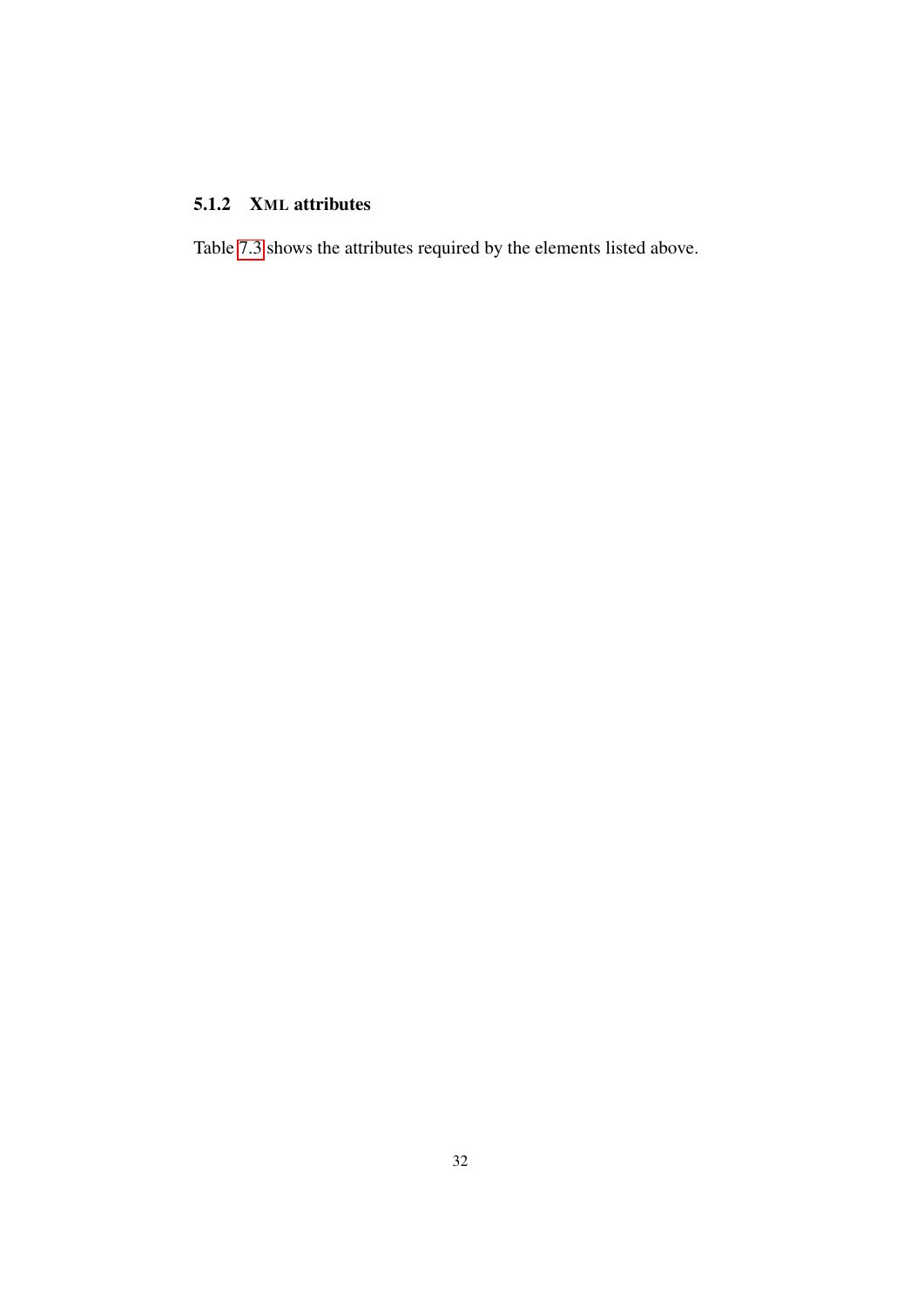| <b>Attribut</b> | <b>Value</b>     | <b>Function</b>                   | <b>Element</b>      |
|-----------------|------------------|-----------------------------------|---------------------|
| type            | letterMain       | for want of a dedicated ele-      | $<$ div $>$         |
|                 |                  | ment: marks the main part of      |                     |
|                 |                  | a letter                          |                     |
| from            | according<br>to  | beginning of the date range for   | <date></date>       |
|                 | TEI P5           | a letter which has been written   |                     |
|                 |                  | over several days                 |                     |
| n               | envelope         | position of the address           | <address></address> |
| n               | previous/        | marks the position of related     | <ref></ref>         |
|                 | following        | letters                           |                     |
| n               | sender/addressee | specifies given names of per-     | $\langle$ rs>       |
|                 |                  | sons and places                   |                     |
| to              | according<br>to  | end of date range for a letter    | <date></date>       |
|                 | TEI P5           | which has been written over       |                     |
|                 |                  | several days                      |                     |
| type            | incipit/context  | marks incipit/related letters     | <note></note>       |
| type            | geographic-      | diffentiates between personal     | $<$ rs>             |
|                 | entity/person    | and geographical names            |                     |
| when            | according<br>to  | date of the letter or part of the | <date></date>       |
|                 | TEI P5           | letter                            |                     |
| xml:id          | according<br>to  | ID of the letter as a whole       | <body></body>       |
|                 | TEI P5           |                                   |                     |

<span id="page-34-0"></span>Table 5.6: XML attributes required by elements of the baseline encoding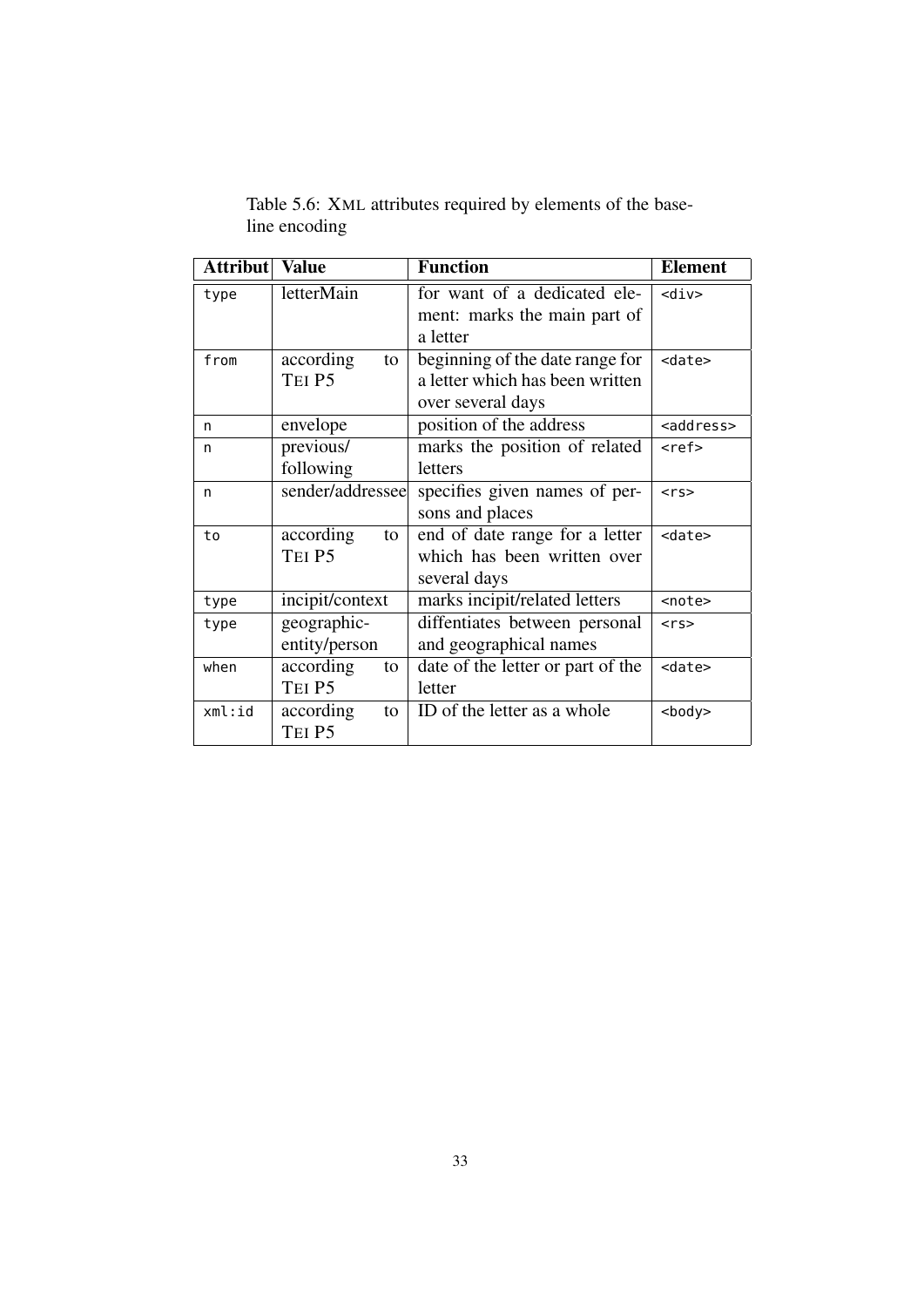# <span id="page-35-0"></span>5.1.3 Example (from the Carl-Maria-von-Weber-Gesamtausgabe)

### Letter to Caroline Brandt, 15.09.1817, original encoding

|    | xml version="1.0" encoding="UTF-8"?                                                                                                                                                                                                                                                                              |
|----|------------------------------------------------------------------------------------------------------------------------------------------------------------------------------------------------------------------------------------------------------------------------------------------------------------------|
|    | <tei xml:id="WeGA_Weber_1817-09-15_02"></tei>                                                                                                                                                                                                                                                                    |
|    | Achtung: Die Datei entspricht in der Auszeichnung noch der 2. revidierten Fassung</td></tr><tr><th></th><th>der für Mainz vorgelegten Richtlinien nach TEI-P5                                                                                                                                                    |
| 5  | Achtung: Die Datei hat noch so gut wie keine den Briefinhalt erläuternden notes!!;</th></tr><tr><td></td><td>ausgezeichnet wurden vornehmlich der graphische Befund sowie Personennamen, Ortsangaben usw.                                                                                                        |
|    | <teiheader><br/><filedesc></filedesc></teiheader>                                                                                                                                                                                                                                                                |
|    | <titlestmt></titlestmt>                                                                                                                                                                                                                                                                                          |
| 10 | <title type="series">WeGA, Briefe, Digitale Edition</title>                                                                                                                                                                                                                                                      |
|    | -title type="item">1817-09-15/2. Carl Maria von Weber an Caroline Brandt in Prag <lb></lb> Dresden,                                                                                                                                                                                                              |
|    | Montag, 15. September 1817 Abends (Nr. 91)                                                                                                                                                                                                                                                                       |
|    | <author>Weber, Carl Maria von</author>                                                                                                                                                                                                                                                                           |
|    | <editor>Veit, Joachim</editor>                                                                                                                                                                                                                                                                                   |
|    | <funder></funder>                                                                                                                                                                                                                                                                                                |
| 15 | <name>Carl-Maria-von-Weber-Gesamtausgabe</name>                                                                                                                                                                                                                                                                  |
|    | <address></address>                                                                                                                                                                                                                                                                                              |
|    | <street>Gartenstrasse 20</street>                                                                                                                                                                                                                                                                                |
|    | <postcode>32756</postcode>                                                                                                                                                                                                                                                                                       |
| 20 | <placename><br/><settlement>Detmold</settlement></placename>                                                                                                                                                                                                                                                     |
|    | <country>Germany</country>                                                                                                                                                                                                                                                                                       |
|    |                                                                                                                                                                                                                                                                                                                  |
|    |                                                                                                                                                                                                                                                                                                                  |
|    | $\langle$ funder>                                                                                                                                                                                                                                                                                                |
| 25 |                                                                                                                                                                                                                                                                                                                  |
|    | <editionstmt></editionstmt>                                                                                                                                                                                                                                                                                      |
|    | <edition>WeGA digital</edition>                                                                                                                                                                                                                                                                                  |
|    | <respstmt></respstmt>                                                                                                                                                                                                                                                                                            |
|    | <resp>Übertragung</resp>                                                                                                                                                                                                                                                                                         |
| 30 | <name>Eveline Bartlitz</name>                                                                                                                                                                                                                                                                                    |
|    | <name>Joachim Veit</name><br>                                                                                                                                                                                                                                                                                    |
|    |                                                                                                                                                                                                                                                                                                                  |
|    | <extent>less than 100 KB</extent>                                                                                                                                                                                                                                                                                |
| 35 | <publicationstmt></publicationstmt>                                                                                                                                                                                                                                                                              |
|    | <publisher>WeGA elektronisch</publisher>                                                                                                                                                                                                                                                                         |
|    | <idno type="WeGA">Letters_WeberCMv_1817-09-15_02_Brandt</idno>                                                                                                                                                                                                                                                   |
|    | Mainz: für die gesamte Edition könnte eine ISBN-ID angefordert werden,</td></tr><tr><td></td><td>so dass der Bezug eindeutig wird                                                                                                                                                                                |
| 40 |                                                                                                                                                                                                                                                                                                                  |
|    | <seriesstmt></seriesstmt>                                                                                                                                                                                                                                                                                        |
|    | <title>Machine-Readable Transcriptions of Texts from the Carl Maria von Weber Complete<br/>Edition (WeGA)</title>                                                                                                                                                                                                |
|    |                                                                                                                                                                                                                                                                                                                  |
|    | <notesstmt></notesstmt>                                                                                                                                                                                                                                                                                          |
| 45 | <note type="summary"></note>                                                                                                                                                                                                                                                                                     |
|    | <note type="context">Vorausgegangen: Brief Nr. 90: 1817-09-15_01; Fortsetzung mit Nr. 92:</note>                                                                                                                                                                                                                 |
|    | 1817-09-19                                                                                                                                                                                                                                                                                                       |
|    |                                                                                                                                                                                                                                                                                                                  |
|    | <sourcedesc></sourcedesc>                                                                                                                                                                                                                                                                                        |
|    | Achtung hier ist bereits gegenüber der ursprünglichen Vorlage geändert: Die</td></tr><tr><td></td><td>ursprünglich einmal zusammengehörige Quelle wird als Einheit betrachtet und die<br>einzeln überlieferten Teile sind jeweils als Manuskript gezählt, nicht wie vorher die</td></tr><tr><td></td><td>Quelle! |
| 50 | <!-- Der andere erläuterte Fall: Ein Brief, der sich aus Autograph-, Entwurfs- und</td>                                                                                                                                                                                                                          |
|    | Veröffentlichungsfragmenten zusammensetzt, wäre dagegen mit gezählten sourceDesc                                                                                                                                                                                                                                 |
|    | $anzuqeben -$                                                                                                                                                                                                                                                                                                    |
|    | $m$ sDesc>                                                                                                                                                                                                                                                                                                       |
|    | <msidentifier></msidentifier>                                                                                                                                                                                                                                                                                    |
|    | <country>D</country>                                                                                                                                                                                                                                                                                             |
|    | <settlement>Berlin</settlement>                                                                                                                                                                                                                                                                                  |
| 55 | <repository>Staatsbibliothek zu Berlin Preußischer Kulturbesitz,</repository>                                                                                                                                                                                                                                    |
|    | Musikabteilung                                                                                                                                                                                                                                                                                                   |
|    | <idno>Weberiana Cl. II A a 2, Nr. 23</idno><br>                                                                                                                                                                                                                                                                  |
|    | <head></head>                                                                                                                                                                                                                                                                                                    |
| 60 | <persname type="sender">Weber, Carl Maria von</persname>                                                                                                                                                                                                                                                         |
|    |                                                                                                                                                                                                                                                                                                                  |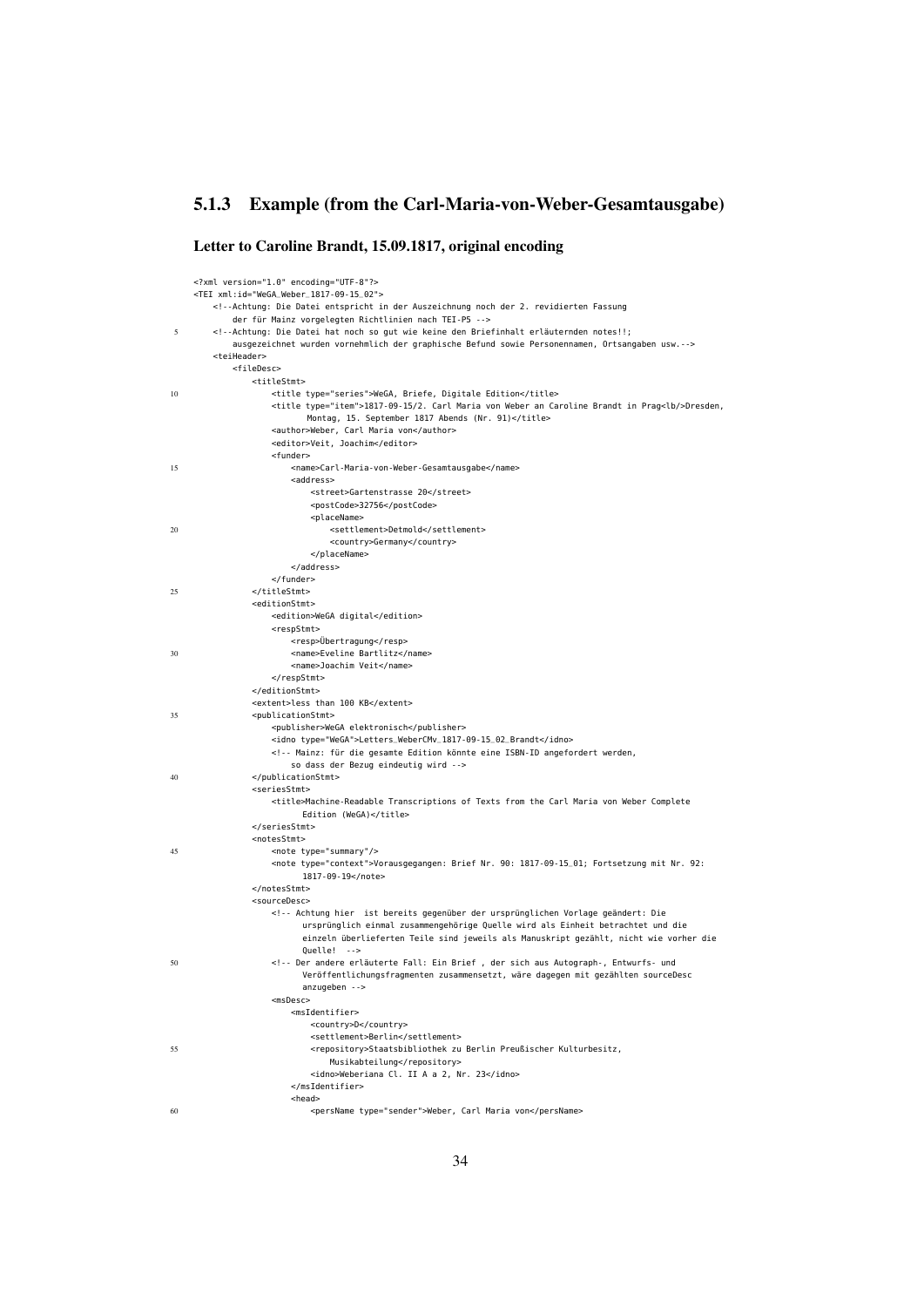|     | <placename type="sender">Dresden</placename>                                                      |
|-----|---------------------------------------------------------------------------------------------------|
|     | <date type="letter" when="1817-09-15">15. September 1817, abends</date>                           |
|     | <note></note>                                                                                     |
| 65  | <bibl><!--Mainz: hierhin eventuell ED versetzen --></bibl><br>                                    |
|     | <persname type="addressee">Weber, Caroline</persname>                                             |
|     | <placename type="addressee">Prag</placename>                                                      |
|     | <note type="incipit">Was kann mir wohl heiliger sein</note><br>                                   |
| 70  | <physdesc></physdesc>                                                                             |
|     | <p>1 Bl. (2 b. S. einschl. Adr.)</p>                                                              |
|     | < p/<br>                                                                                          |
|     | <history></history>                                                                               |
| 75  | <provenance></provenance>                                                                         |
|     | <p>gelangte 1956 mit dem Familiennachlaß als Dauerleihgabe in die Bibliothek,</p>                 |
|     | 1986 in Schenkung umgewandelt<br>                                                                 |
|     |                                                                                                   |
|     | <additional></additional>                                                                         |
| 80  | <listbibl><br/><!-- Mainz: ED-Angaben besser in einen anderen notes-Bereich ??--></listbibl>      |
|     | <bibl n="firstPrint">Anonym: "Unveröffentlichte Briefe Carl Maria von Webers", in</bibl>          |
|     | : <hi rend="italics">Blätter der Staatsoper</hi> , Jg. 3, Heft 1 (Oktober                         |
|     | 1922), S. 7 (nur Teil vom 15.9. abends)<br><bibl n="reprints"></bibl>                             |
|     |                                                                                                   |
| 85  |                                                                                                   |
|     |                                                                                                   |
|     | <br>                                                                                              |
|     | <encodingdesc></encodingdesc>                                                                     |
| 90  | <projectdesc></projectdesc>                                                                       |
|     | <p>Carl-Maria-von-Weber-Gesamtausgabe, Sämtliche Briefe</p><br>                                   |
|     | <editorialdecl></editorialdecl>                                                                   |
|     | <p>Übertragung folgt den ER der WeGA; später hier Verweis auf im Netz publizierte Richtlinien</p> |
|     | $<$ /p>                                                                                           |
| 95  | <br>                                                                                              |
|     | <profiledesc></profiledesc>                                                                       |
|     | Inhalt von profile noch einmal prüfen!                                                            |
| 100 | <textclass><br/><keywords scheme="xy"></keywords></textclass>                                     |
|     | <list></list>                                                                                     |
|     | <item>letter</item>                                                                               |
|     | <item>simple</item><br><item></item>                                                              |
| 105 | <date when="1817-09-15">15. September 1817, abends</date>                                         |
|     | $\texttt{~}/\texttt{item}$                                                                        |
|     | <item n="attributes">e.Br.m.U.</item>                                                             |
|     | <item n="WeGA.archive">A - V Ü</item><br>$\langle$ list>                                          |
| 110 |                                                                                                   |
|     |                                                                                                   |
|     | <langusage><br/><language ident="de-DE">German</language></langusage>                             |
|     |                                                                                                   |
| 115 |                                                                                                   |
|     | <revisiondesc></revisiondesc>                                                                     |
|     | <change when="2007-10-28" who="Jv">erstmals eingerichtet</change><br>                             |
|     |                                                                                                   |
| 120 | <text type="letter"></text>                                                                       |
|     | <front></front><br>$<$ body $>$                                                                   |
|     | <div type="address"></div>                                                                        |
|     | -!-- Mainz: Die Adresse wird als Bestandteil des Briefes aufgefaßt und als eigenes div an den     |
|     | Beginn                                                                                            |
| 125 | des Briefes versetzt, vor den eigentlichen opener ;--><br>< p >                                   |
|     | <address></address>                                                                               |
|     | <addrline>An <hi rend="latintype">Mademoiselle</hi></addrline>                                    |
|     | <addrline></addrline>                                                                             |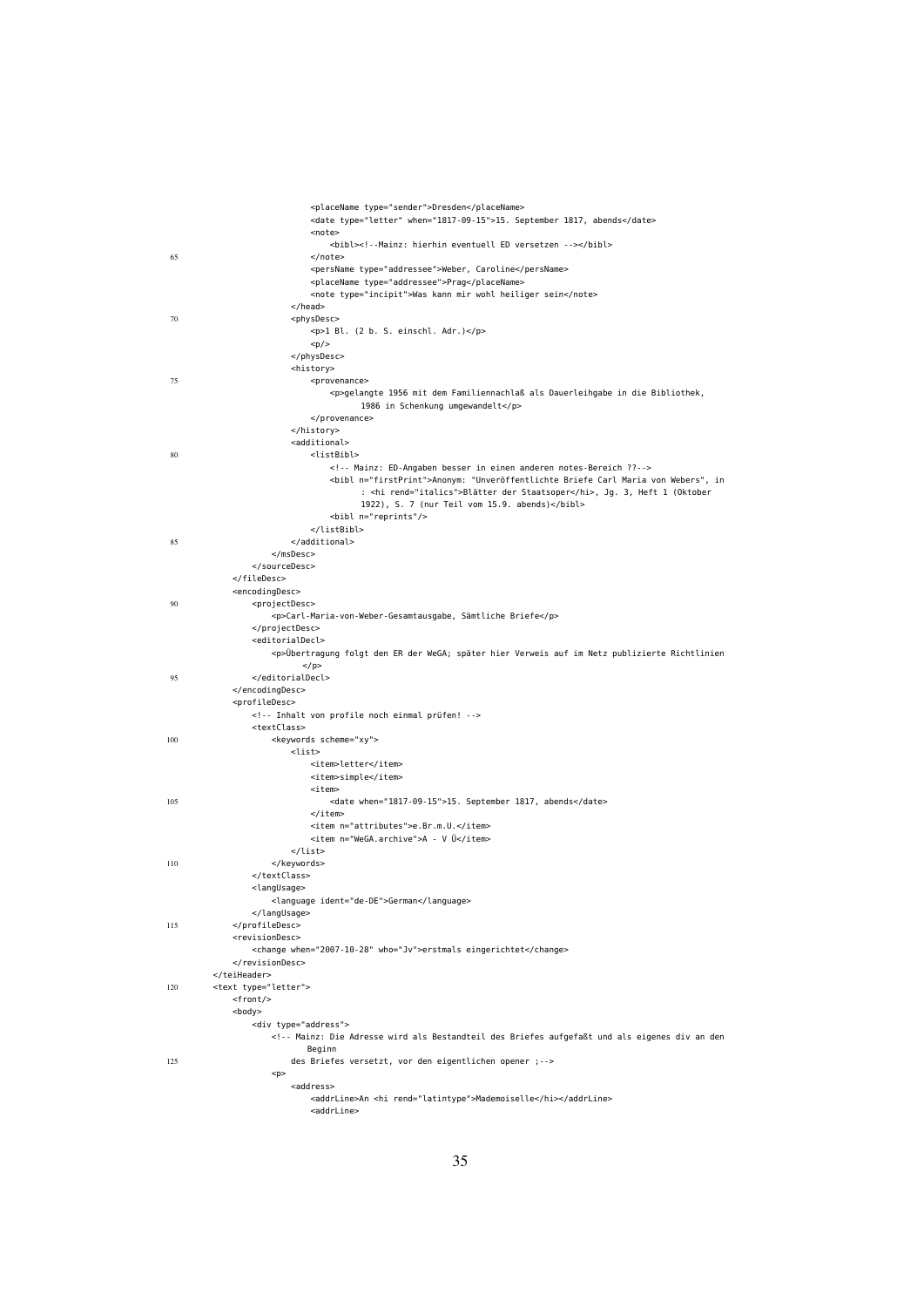| 130 | <hi n="1" rend="underline"></hi>                                                                                                                                                                                                                                                                                           |
|-----|----------------------------------------------------------------------------------------------------------------------------------------------------------------------------------------------------------------------------------------------------------------------------------------------------------------------------|
|     | <hi rend="latintype"></hi>                                                                                                                                                                                                                                                                                                 |
|     | <persname key="fffi-person_213"><reg>Brandt, Caroline</reg>Carolina<br/>Brandt</persname>                                                                                                                                                                                                                                  |
|     | $\langle$ /hi>.                                                                                                                                                                                                                                                                                                            |
|     |                                                                                                                                                                                                                                                                                                                            |
| 135 | <addrline>Dermalen Mitglied des </addrline>                                                                                                                                                                                                                                                                                |
|     | <addrline>Ständischen Theaters</addrline>                                                                                                                                                                                                                                                                                  |
|     | <addrline>zu</addrline>                                                                                                                                                                                                                                                                                                    |
|     | <addrline></addrline>                                                                                                                                                                                                                                                                                                      |
|     | <hi n="1" rend="underline"></hi>                                                                                                                                                                                                                                                                                           |
| 140 | <hi rend="latintype">Prag</hi> .<br><addrline>Kohlmarkt 514.</addrline>                                                                                                                                                                                                                                                    |
|     | <addrline>2<hi rend="sup">t</hi> Stok.</addrline>                                                                                                                                                                                                                                                                          |
|     |                                                                                                                                                                                                                                                                                                                            |
|     | $<$ /p>                                                                                                                                                                                                                                                                                                                    |
| 145 | $<$ /div>                                                                                                                                                                                                                                                                                                                  |
|     | <div n="1" type="writingDate"></div>                                                                                                                                                                                                                                                                                       |
|     | <docdate>1817-01-01</docdate>                                                                                                                                                                                                                                                                                              |
|     | <opener></opener>                                                                                                                                                                                                                                                                                                          |
|     | <dateline><num rend="inline right"><hi rend="latintype">No:</hi> 91</num></dateline>                                                                                                                                                                                                                                       |
| 150 | neu: Webers Numerierung der Briefe d: 15 <hi rend="sup">t</hi> 7 <hi< th=""></hi<>                                                                                                                                                                                                                                         |
|     | rend="sup">br 1817.                                                                                                                                                                                                                                                                                                        |
|     | <dateline>Abends.</dateline>                                                                                                                                                                                                                                                                                               |
|     | <salute>Meine vielgeliebte Braut und baldiges treues Weib!</salute>                                                                                                                                                                                                                                                        |
| 155 | <br><p n="1">Was kann mir wohl heiliger sein, als die schöne Pflicht dir im Augenblikke des</p>                                                                                                                                                                                                                            |
|     | Empfangs einer frohen Nachricht, sie auch sogleich mitzutheilen. ich komme eben nach                                                                                                                                                                                                                                       |
|     | Hause und finde das <hi rend="latintype">Decret</hi> unseres Gnädigsten <rs key="fffi-person_537" type="&lt;/th&gt;&lt;/tr&gt;&lt;tr&gt;&lt;th&gt;&lt;/th&gt;&lt;th&gt;person"><reg>Friedrich August I., König von Sachsen</reg>Königs<!--</th--></rs>                                                                     |
|     | rs>, das meine <hi n="1" rend="underline">Lebenslängliche</hi> Anstellung ausspricht                                                                                                                                                                                                                                       |
|     | und somit unsre Zukunft sichert. der gute Graf <hi rend="latintype"><persname key="fffi&lt;/th&gt;&lt;/tr&gt;&lt;tr&gt;&lt;th&gt;&lt;/th&gt;&lt;th&gt;-person_2020"><req>Vitzthum von Eckstädt, Heinrich Carl Wilhelm Graf</req>Vizthum<!--</th--></persname></hi>                                                         |
|     | persName> hatte es <hi n="1" rend="underline">selbst</hi> gebracht, und mich                                                                                                                                                                                                                                               |
|     | leider nicht zu Hause gefunden. ich trete in gleiche Verhältniße mit allen je                                                                                                                                                                                                                                              |
|     | bestandenen KapellMster: behalte speziell die Direktion der deutschen Oper, bin von dem                                                                                                                                                                                                                                    |
|     | einmonatlichen Gehalts Abzug zur Prämien Maße befreit, und bekome zur Bestreitung der<br>Abzüge an das Armenhaus und anderer Sporteln, eine Gratifikation von 200 rh: ? < space                                                                                                                                            |
|     | extent="5letters"/>Obwohl ich an allem diesen kaum Zweifeln konnte, so hat doch die                                                                                                                                                                                                                                        |
|     | Gewißheit meine Seele mit Freude erfüllt, und ich möchte in inniger Glut zu dir fliegen                                                                                                                                                                                                                                    |
|     | können um an deinem theilnehmenden Herzen doppelt diese schöne Gewißheit zu genießen.                                                                                                                                                                                                                                      |
|     | du kannst es kaum wißen wie ganz anders sich das Gefühl eines Mannes wendet der für die                                                                                                                                                                                                                                    |
|     | Existenz und das Wohl eines geliebten Wesens zu sorgen hat, und welche bange                                                                                                                                                                                                                                               |
|     | Ängstlichkeit zuweilen ihm die Sorgfalt einflößt, wo er früher mit kekem lachenden                                                                                                                                                                                                                                         |
|     | Muthe allein mit Lust dem Schiksal die freye Stirn bot, desto süßer, fester und                                                                                                                                                                                                                                            |
|     | rührender aber ist <hi n="1" rend="underline">die</hi> Freude die ihm eine Nachricht                                                                                                                                                                                                                                       |
|     | der Art giebt, die unmittelbar das Leben seiner Liebe betrifft. <space extent="5letters&lt;/th&gt;&lt;/tr&gt;&lt;tr&gt;&lt;th&gt;&lt;/th&gt;&lt;th&gt;"></space> Mit voller Lust sehe ich nun erst das hanthieren der Leute um mich her, denn es wird                                                                      |
|     | stehen bleiben, was ich jezt hinsezze ? o du mein liebes Leben, könnt ich dich doch<br>einen Augenblik an meine Brust drükken, welche herrliche lange nicht <hi n="1" rend="&lt;/th&gt;&lt;/tr&gt;&lt;tr&gt;&lt;th&gt;&lt;/th&gt;&lt;th&gt;underline">so</hi> gefühlte Freude durchströmt mich. ich muß noch ein bißel ins |
|     | Freye und ein paar theilnehmende Freunde aufsuchen.                                                                                                                                                                                                                                                                        |
|     | <closer></closer>                                                                                                                                                                                                                                                                                                          |
|     | <salute rend="inline">Gott segne dich + + + bald! bald! trennt uns kein Raum mehr. <!--</th--></salute>                                                                                                                                                                                                                    |
|     | salute>                                                                                                                                                                                                                                                                                                                    |
|     | <signed>dein <hi rend="latintype">Carl</hi>.</signed>                                                                                                                                                                                                                                                                      |
|     |                                                                                                                                                                                                                                                                                                                            |
| 160 |                                                                                                                                                                                                                                                                                                                            |
|     | <div type="writingDate"></div>                                                                                                                                                                                                                                                                                             |
|     | <opener><br/><dateline rend="left">d: 16<hi rend="sup">t</hi> früh.</dateline></opener>                                                                                                                                                                                                                                    |
|     |                                                                                                                                                                                                                                                                                                                            |
| 165 | <p n="1">In aller Eile komm ich noch, dir einen guten Morgen zu sagen, wie hast du geschlafen</p>                                                                                                                                                                                                                          |
|     | ? ich sehr gut. aber vor 6 Uhr war ich schon wieder auf, und räumte wieder 2 Zimmer aus                                                                                                                                                                                                                                    |
|     | wo der Boden gelegt wird. drum kann ich kaum den Brief schließen, troz seiner Kürze                                                                                                                                                                                                                                        |
|     | hoffe ich aber daß er dir Freude machen soll. < hi rend="latintype">ade ich gehe in                                                                                                                                                                                                                                        |
|     | die Probe.                                                                                                                                                                                                                                                                                                                 |
|     | <closer></closer>                                                                                                                                                                                                                                                                                                          |
|     | <salute rend="left">Grüße Alle bestens</salute>                                                                                                                                                                                                                                                                            |
|     | <salute rend="inline">Ewig dein dich über alles liebender treuer </salute>                                                                                                                                                                                                                                                 |
|     | <signed rend="inline"><hi rend="latintype">Carl</hi>.</signed>                                                                                                                                                                                                                                                             |
| 170 | <salute>Millionen Bußen.</salute>                                                                                                                                                                                                                                                                                          |
|     | <br>$\langle$ /div $\rangle$                                                                                                                                                                                                                                                                                               |
|     |                                                                                                                                                                                                                                                                                                                            |

## 36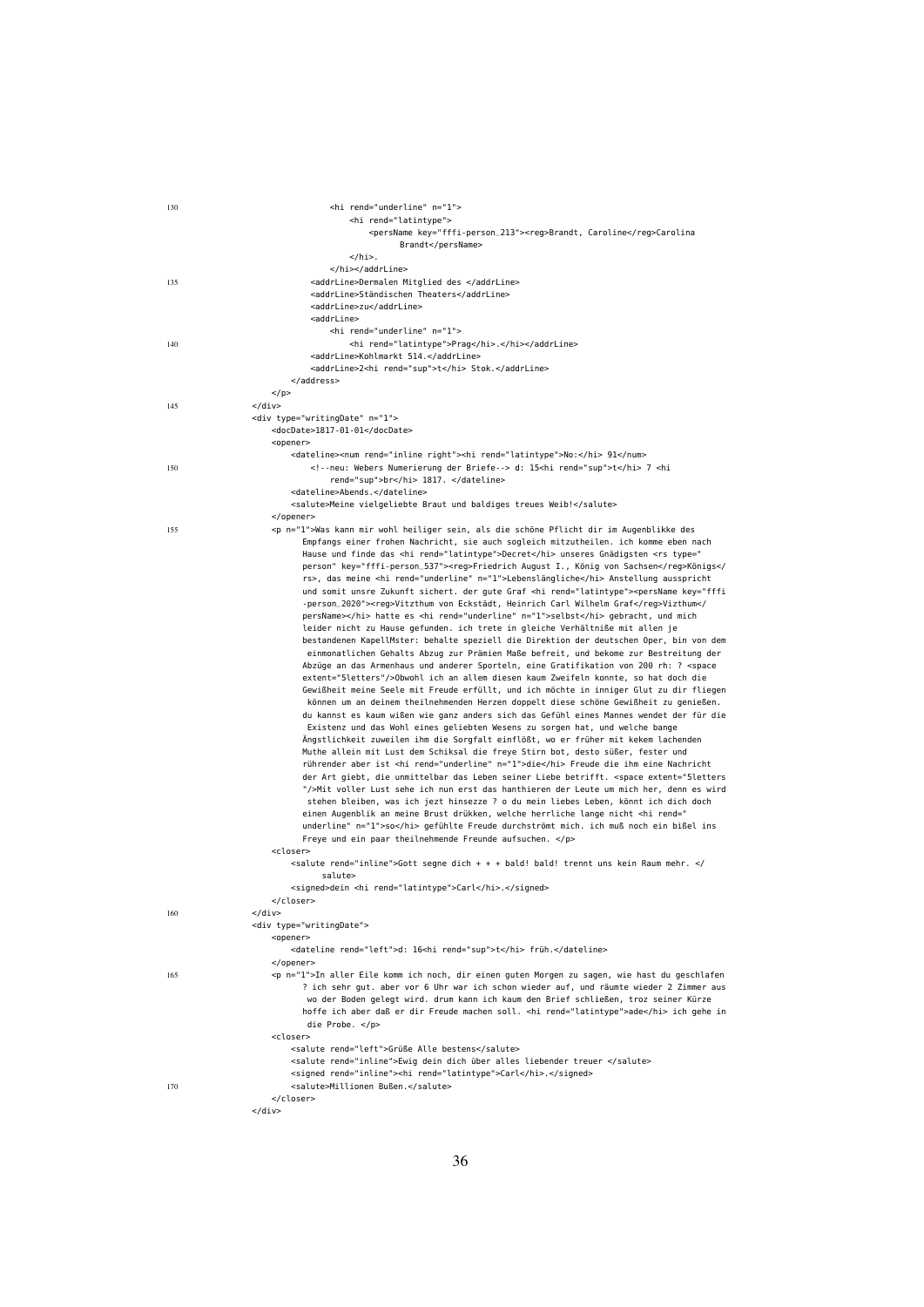```
</body>
<back>
175 <!--sollte für Briefanhänge, Beilagen usw. reserviert sein, hier noch nicht verwendet -->
<!-- In vielen Fällen auch für die notes, die mit Anker im Text vermerkt sind, genutzt - ev. in
eigenem div?? -->
</back>
               </text>
        </TEI>
```
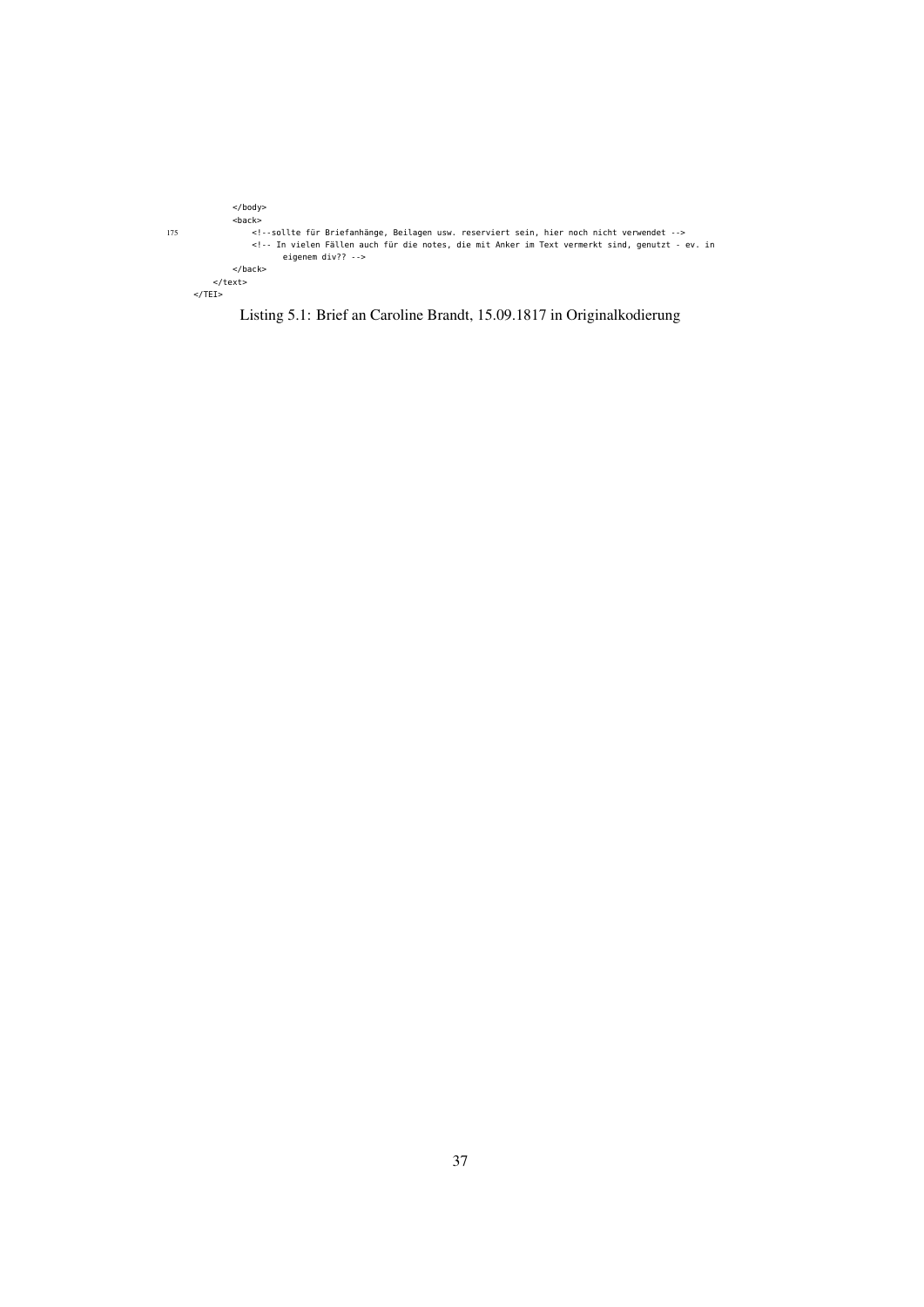## Letter to Caroline Brandt, 15.09.1817, baseline-encoding

| 1  | xml version="1.0" encoding="UTF-8"?                                                                                                                                                                                                                              |
|----|------------------------------------------------------------------------------------------------------------------------------------------------------------------------------------------------------------------------------------------------------------------|
|    | oxygen RNGSchema="TextGrid_baseline.rnc" type="xml"?                                                                                                                                                                                                             |
|    | <tei xmlns="http://www.tei-c.org/ns/1.0"></tei>                                                                                                                                                                                                                  |
|    | <teiheader><br/><filedesc></filedesc></teiheader>                                                                                                                                                                                                                |
| 6  | <titlestmt></titlestmt>                                                                                                                                                                                                                                          |
|    | <title></title>                                                                                                                                                                                                                                                  |
|    |                                                                                                                                                                                                                                                                  |
|    | <publicationstmt></publicationstmt>                                                                                                                                                                                                                              |
|    | < p/                                                                                                                                                                                                                                                             |
| 11 |                                                                                                                                                                                                                                                                  |
|    | <sourcedesc></sourcedesc>                                                                                                                                                                                                                                        |
|    | <biblstruct type="letter"></biblstruct>                                                                                                                                                                                                                          |
|    | $monogr$                                                                                                                                                                                                                                                         |
|    | <imprint><date></date></imprint>                                                                                                                                                                                                                                 |
| 16 | $<$ /monogr>                                                                                                                                                                                                                                                     |
|    |                                                                                                                                                                                                                                                                  |
|    | $m$ sDesc>                                                                                                                                                                                                                                                       |
|    | <msidentifier></msidentifier>                                                                                                                                                                                                                                    |
|    | <country>D</country>                                                                                                                                                                                                                                             |
| 21 | <settlement>Berlin</settlement>                                                                                                                                                                                                                                  |
|    | <repository>Staatsbibliothek zu Berlin Preußischer Kulturbesitz,</repository>                                                                                                                                                                                    |
|    | Musikabteilung                                                                                                                                                                                                                                                   |
|    | <idno>Weberiana Cl. II A a 2, Nr. 23</idno><br>                                                                                                                                                                                                                  |
| 26 |                                                                                                                                                                                                                                                                  |
|    | < p ><br><rs n="sender" type="person">Weber, Carl Maria von</rs>                                                                                                                                                                                                 |
|    | <rs n="sender" type="geographic-entity">Dresden</rs> Schreibort; gewöhnlich im</td></tr><tr><td></td><td>Brief angegeben. Ort der Ausstellung (Poststempel) kann abweichen.                                                                                      |
|    | <date when="1817-09-15">15. September 1817, abends</date>                                                                                                                                                                                                        |
|    | -Datum des ersten Schreibtags (Zitierform)                                                                                                                                                                                                                       |
| 31 | <date from="1817-09-15" to="1817-09-16"></date>                                                                                                                                                                                                                  |
|    | Für die Recherche                                                                                                                                                                                                                                                |
|    | <rs n="addressee" type="person"> Weber, Caroline</rs>                                                                                                                                                                                                            |
|    | <rs n="addressee" type="geographic-entity">Prag</rs>                                                                                                                                                                                                             |
|    | <note type="incipit">Was kann mir wohl heiliger sein</note>                                                                                                                                                                                                      |
| 36 | <note type="context">Vorausgegangen: <ref n="previous" target="#no90">Brief Nr. 90:</ref></note>                                                                                                                                                                 |
|    | 1817-09-15_01; Fortsetzung mit <ref n="following" target="#no90">Nr. 92:</ref>                                                                                                                                                                                   |
|    | 1817-09-19                                                                                                                                                                                                                                                       |
|    | $<$ /p>                                                                                                                                                                                                                                                          |
|    |                                                                                                                                                                                                                                                                  |
|    |                                                                                                                                                                                                                                                                  |
|    |                                                                                                                                                                                                                                                                  |
| 41 |                                                                                                                                                                                                                                                                  |
|    | <text></text>                                                                                                                                                                                                                                                    |
|    | <body xml:id="no91"></body>                                                                                                                                                                                                                                      |
|    | <div></div>                                                                                                                                                                                                                                                      |
|    | Markiert den Schreibtag. Von einer Datierung mittels <docdate> wurde Abstand genommen,</td></tr><tr><td></td><td>da dieses für die Gesamtheit eines Dokuments gilt. Die Datierung erfolgt statt dessen<br>innerhalb des jeweiligen <opener> über <date when=""/> |
| 46 | <opener></opener>                                                                                                                                                                                                                                                |
|    | Die Adresse wird in jedem Fall als Briefbestandteil aufgefasst und den <opener></td></tr><tr><td></td><td>integriert; falls sie dem Umschlag entnommen ist, wird das für die Darstellung</td></tr><tr><td></td><td>durch ein Attribut gekennzeichnet             |
|    | <address n="envelope"></address>                                                                                                                                                                                                                                 |
|    | <addrline>An Mademoiselle</addrline>                                                                                                                                                                                                                             |
|    | <addrline>Brandt, CarolineCarolina Brandt</addrline>                                                                                                                                                                                                             |
| 51 | <addrline>Dermalen Mitglied des </addrline>                                                                                                                                                                                                                      |
|    | <addrline>Ständischen Theaters</addrline>                                                                                                                                                                                                                        |
|    | <addrline>zu</addrline>                                                                                                                                                                                                                                          |
|    | <addrline>Prag.</addrline>                                                                                                                                                                                                                                       |
|    | <addrline>Kohlmarkt 514.</addrline>                                                                                                                                                                                                                              |
| 56 | <addrline>2t Stok.</addrline>                                                                                                                                                                                                                                    |
|    |                                                                                                                                                                                                                                                                  |
|    | <dateline>No: 91</dateline>                                                                                                                                                                                                                                      |
|    | steht in normalisierter Form in der xml:id des bodys                                                                                                                                                                                                             |
|    | <dateline><date when="1817-09-15"></date>d: 15t</dateline>                                                                                                                                                                                                       |
| 61 | <dateline>7 br 1817.</dateline>                                                                                                                                                                                                                                  |
|    | <dateline>Abends. </dateline>                                                                                                                                                                                                                                    |
|    | <salute>Meine vielgeliebte Braut und baldiges treues Weib!</salute>                                                                                                                                                                                              |
|    |                                                                                                                                                                                                                                                                  |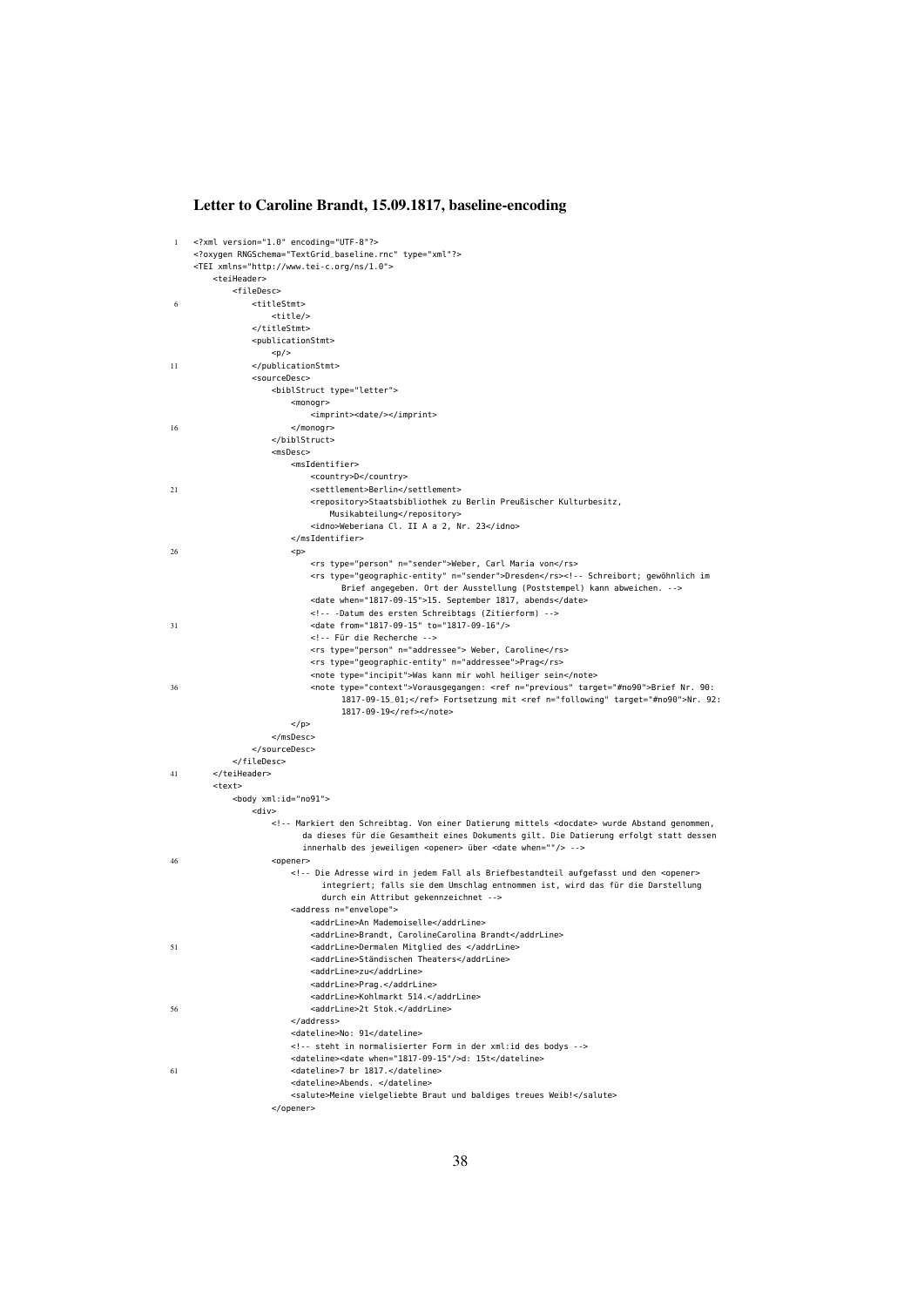|    | <div type="letterMain"></div>                                                                                                                                                                                                                             |
|----|-----------------------------------------------------------------------------------------------------------------------------------------------------------------------------------------------------------------------------------------------------------|
| 66 | <!-- Eine spezifische Bezeichnung für den Hauptteil eines Briefes gibt es in P5 leider<br> $nicht. --$                                                                                                                                                    |
|    | <p>Was kann mir wohl heiliger sein, als die schöne Pflicht dir im Augenblikke des</p>                                                                                                                                                                     |
|    | Empfangs einer frohen Nachricht, sie auch sogleich mitzutheilen. ich komme eben                                                                                                                                                                           |
|    | nach Hause und finde das Decret unseres Gnädigsten Friedrich August I., König von                                                                                                                                                                         |
|    | SachsenKönigs, das meine Lebenslängliche Anstellung ausspricht und somit unsre                                                                                                                                                                            |
|    | Zukunft sichert. der qute Graf Vitzthum von Eckstädt, Heinrich Carl Wilhelm                                                                                                                                                                               |
|    | GrafVizthum hatte es selbst gebracht, und mich leider nicht zu Hause gefunden. ich                                                                                                                                                                        |
|    | trete in gleiche Verhältniße mit allen je bestandenen KapellMster: behalte speziell<br>die Direktion der deutschen Oper, bin von dem einmonatlichen Gehalts Abzug zur<br>Prämien Maße befreit, und bekome zur Bestreitung der Abzüge an das Armenhaus und |
|    | anderer Sporteln, eine Gratifikation von 200 rh: ? Obwohl ich an allem diesen kaum<br>Zweifeln konnte, so hat doch die Gewißheit meine Seele mit Freude erfüllt, und ich                                                                                  |
|    | möchte in inniger Glut zu dir fliegen können um an deinem theilnehmenden Herzen<br>doppelt diese schöne Gewißheit zu genießen. du kannst es kaum wißen wie ganz anders                                                                                    |
|    | sich das Gefühl eines Mannes wendet der für die Existenz und das Wohl eines                                                                                                                                                                               |
|    | geliebten Wesens zu sorgen hat, und welche bange Ängstlichkeit zuweilen ihm die                                                                                                                                                                           |
|    | Sorgfalt einflößt, wo er früher mit kekem lachenden Muthe allein mit Lust dem                                                                                                                                                                             |
|    | Schiksal die freye Stirn bot, desto süßer, fester und rührender aber ist die Freude                                                                                                                                                                       |
|    | die ihm eine Nachricht der Art giebt, die unmittelbar das Leben seiner Liebe<br>betrifft. Mit voller Lust sehe ich nun erst das hanthieren der Leute um mich her,                                                                                         |
|    | denn es wird stehen bleiben, was ich jezt hinsezze ? o du mein liebes Leben, könnt                                                                                                                                                                        |
|    | ich dich doch einen Augenblik an meine Brust drükken, welche herrliche lange nicht                                                                                                                                                                        |
|    | so gefühlte Freude durchströmt mich. ich muß noch ein bißel ins Freye und ein paar                                                                                                                                                                        |
|    | theilnehmende Freunde aufsuchen.                                                                                                                                                                                                                          |
|    | $\langle$ /div $\rangle$                                                                                                                                                                                                                                  |
|    | <closer><br/><salute>Gott segne dich + + + bald! bald! trennt uns kein Raum mehr. </salute></closer>                                                                                                                                                      |
| 71 | <signed>dein Carl.</signed>                                                                                                                                                                                                                               |
|    |                                                                                                                                                                                                                                                           |
|    | $<$ /div>                                                                                                                                                                                                                                                 |
|    | $<$ div $>$                                                                                                                                                                                                                                               |
|    | <opener></opener>                                                                                                                                                                                                                                         |
| 76 | <dateline><date when="1817-09-16"></date>d: 16t fr<math>\tilde{A}^{\frac{1}{4}}</math>h.</dateline>                                                                                                                                                       |
|    |                                                                                                                                                                                                                                                           |
|    | <div type="letterMain"><br/><p>In aller Eile komm ich noch, dir einen guten Morgen zu sagen, wie hast du geschlafen?</p></div>                                                                                                                            |
|    | ich sehr gut. aber vor 6 Uhr war ich schon wieder auf, und räumte wieder 2 Zimmer                                                                                                                                                                         |
|    | aus wo der Boden gelegt wird. drum kann ich kaum den Brief schließen, troz seiner                                                                                                                                                                         |
|    | Kürze hoffe ich aber daß er dir Freude machen soll. ade ich gehe in die Probe.                                                                                                                                                                            |
|    | $<$ /div>                                                                                                                                                                                                                                                 |
| 81 | <closer></closer>                                                                                                                                                                                                                                         |
|    | <salute>Grüße Alle bestens</salute>                                                                                                                                                                                                                       |
|    | <salute>Ewig dein dich über alles liebender treuer </salute><br><signed>Carl.</signed>                                                                                                                                                                    |
|    | <salute> Millionen Bußen.</salute>                                                                                                                                                                                                                        |
| 86 |                                                                                                                                                                                                                                                           |
|    | $\langle$ /div $\rangle$                                                                                                                                                                                                                                  |
|    | $<$ /body>                                                                                                                                                                                                                                                |
|    |                                                                                                                                                                                                                                                           |
|    | $<$ /TEI>                                                                                                                                                                                                                                                 |

Listing 5.2: Letter to Caroline Brandt, 15.09.1817, baseline-encoding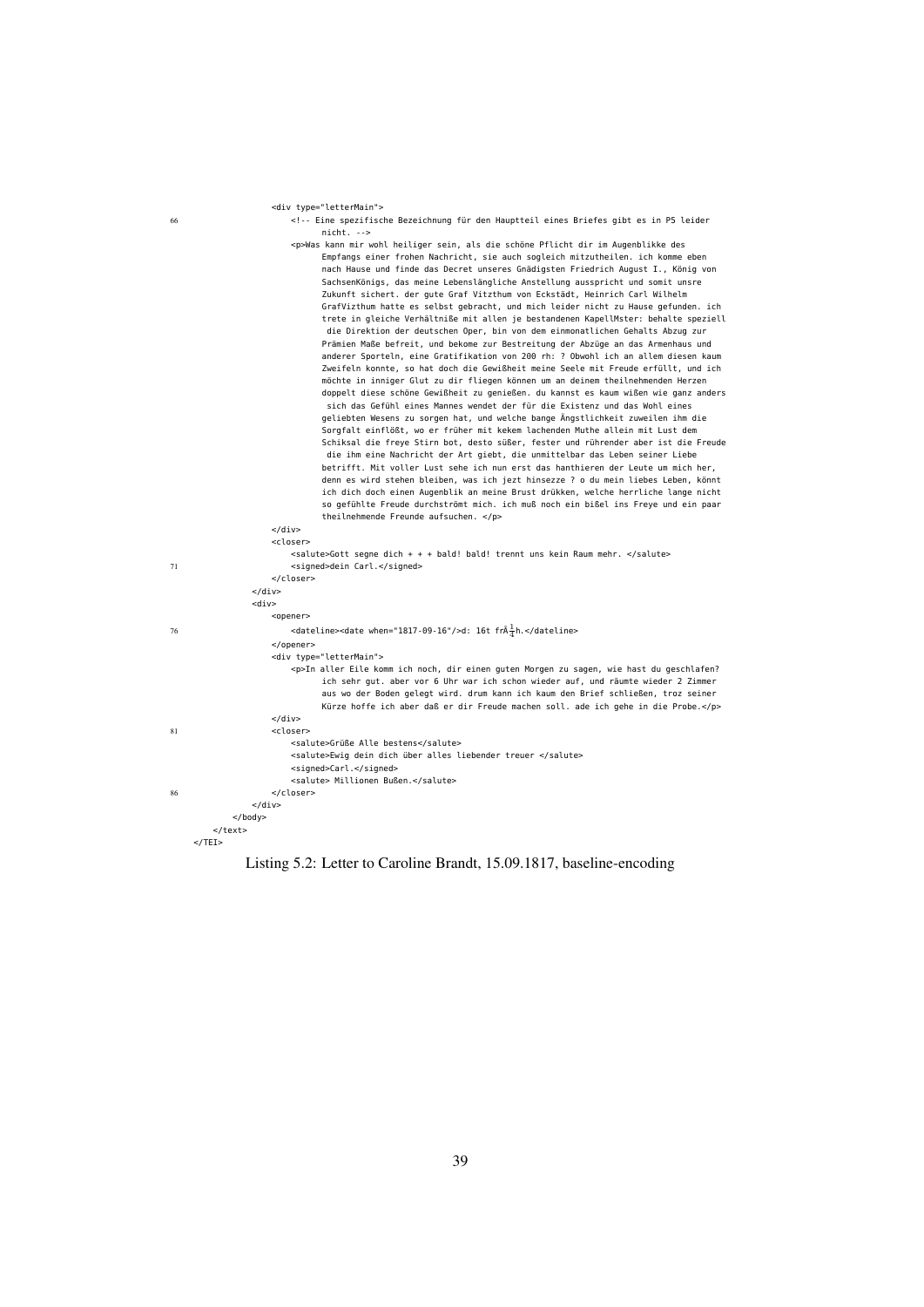## 5.2 Hierarchy

A letter as a whole is (for lack of a specific tag) marked by the <body> element and referenced by an xml:id which goes with it.

If letters have been written over several days, possibly including several instances of salutation and date, the individual days are marked by the element <div>.

This division contains the macro-elements <opener>, <closer>, <postscript> and - lacking a specific tag again - <div type="letterMain" >.

<opener> groups address, dateline and salutation, <closer> may also contain the address and/or dateline (the position of these elements within the letter may vary), as well as the closing salutation and signature. The address ist enclosed by <address>, single lines within this block are marked by <addrLine>. Lines which make up the date are marked by <dateline>. Parts of the address which are taken from the envelope are marked by the attribute n="envelope".

Within the opener and closer, the lines which compose the salutation are marked line by line by <salute>; the signature by <signed>. To keep the encoding compatible, no restrictions beyond those imposed by TEI P5 itself were introduced. Within the <text> part, only <br/>>body> and <div> with its attributes are needed, if <address> is used, it must contain at least one <addrLine>.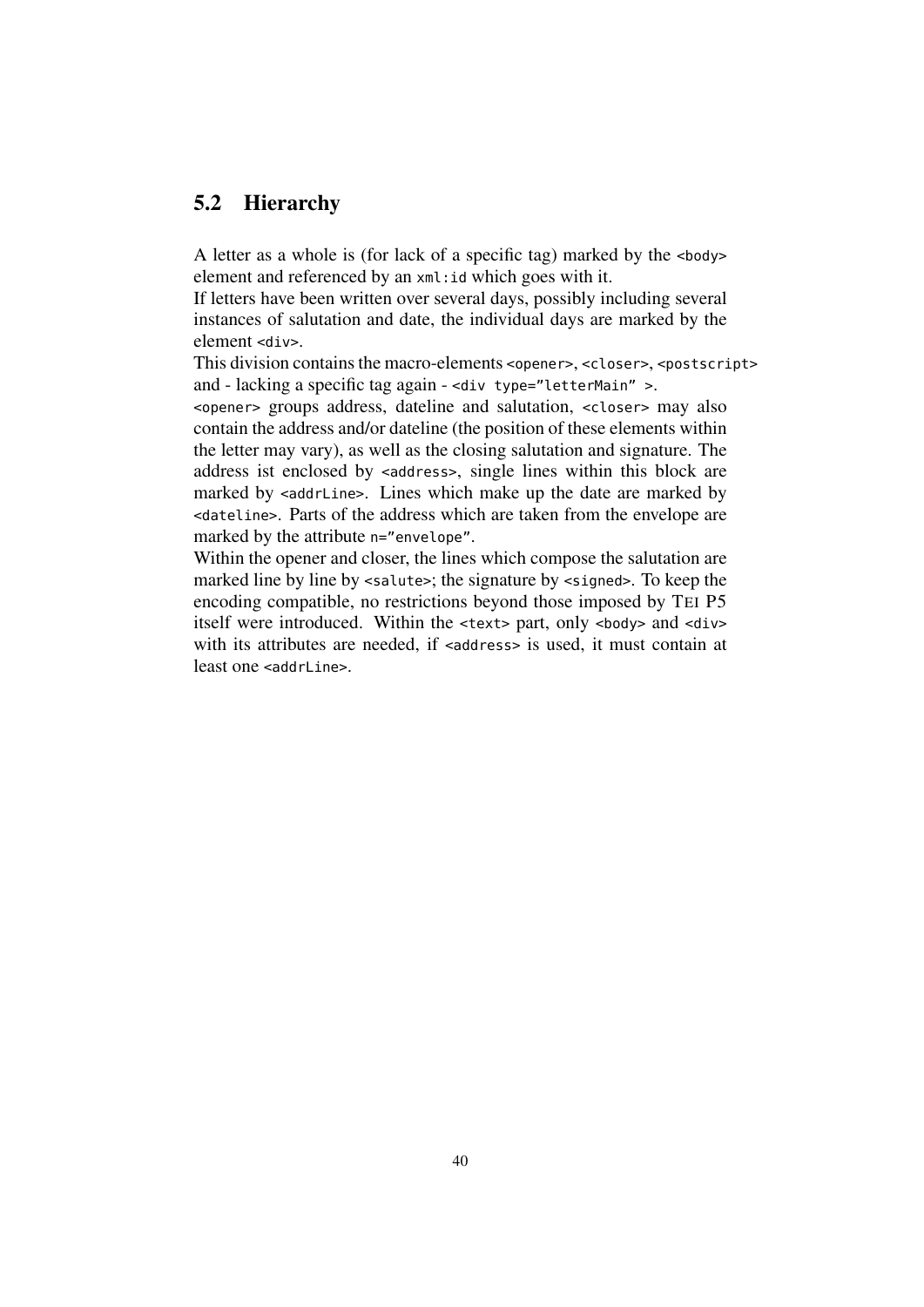## 5.3 Description of the schema

|    | xml version="1.0"?                                                                                           |
|----|--------------------------------------------------------------------------------------------------------------|
|    | <tei xml:lang="en" xmlns="http://www.tei-c.org/ns/1.0"></tei>                                                |
|    | <teiheader></teiheader>                                                                                      |
|    | <filedesc></filedesc>                                                                                        |
|    | <titlestmt></titlestmt>                                                                                      |
| 5  |                                                                                                              |
|    | <title>My TEI Extension</title>                                                                              |
|    | <author>generated by Roma 3.4</author>                                                                       |
|    |                                                                                                              |
|    | <publicationstmt></publicationstmt>                                                                          |
| 10 | <p>for use by whoever wants it</p>                                                                           |
|    |                                                                                                              |
|    | <sourcedesc></sourcedesc>                                                                                    |
|    | <p>created on Thursday 23rd October 2008 11:21:03 AM by the form at http://www.tei-c.org.uk/Roma/</p>        |
|    |                                                                                                              |
| 15 |                                                                                                              |
|    |                                                                                                              |
|    | <text></text>                                                                                                |
|    | <front></front>                                                                                              |
|    |                                                                                                              |
|    | <divgen type="toc"></divgen>                                                                                 |
| 20 |                                                                                                              |
|    | <body></body>                                                                                                |
|    | <p>My TEI Customization
</p>                                                                                 |
|    | starts with modules tei, core, header, and textstructure                                                     |
|    | <schemaspec doclang="en" ident="baseline_letter_roma2" prefix="" targetlang="en" xml:lang="en"></schemaspec> |
| 25 | <moduleref key="core"></moduleref>                                                                           |
|    | <moduleref key="tei"></moduleref>                                                                            |
|    | <moduleref key="header"></moduleref>                                                                         |
|    | <moduleref key="textstructure"></moduleref>                                                                  |
|    | <elementspec ident="abbr" mode="delete" module="core"></elementspec>                                         |
| 30 | <elementspec ident="add" mode="delete" module="core"></elementspec>                                          |
|    | <elementspec ident="analytic" mode="delete" module="core"></elementspec>                                     |
|    |                                                                                                              |
|    | <elementspec ident="author" mode="delete" module="core"></elementspec>                                       |
|    | <elementspec ident="bibl" mode="delete" module="core"></elementspec>                                         |
|    | <elementspec ident="biblScope" mode="delete" module="core"></elementspec>                                    |
| 35 | <elementspec ident="biblStruct" mode="delete" module="core"></elementspec>                                   |
|    | <elementspec ident="binaryObject" mode="delete" module="core"></elementspec>                                 |
|    | <elementspec ident="cb" mode="delete" module="core"></elementspec>                                           |
|    | <elementspec ident="choice" mode="delete" module="core"></elementspec>                                       |
|    | <elementspec ident="cit" mode="delete" module="core"></elementspec>                                          |
| 40 | <elementspec ident="corr" mode="delete" module="core"></elementspec>                                         |
|    | <elementspec ident="del" mode="delete" module="core"></elementspec>                                          |
|    | <elementspec ident="desc" mode="delete" module="core"></elementspec>                                         |
|    | <elementspec ident="distinct" mode="delete" module="core"></elementspec>                                     |
|    | <elementspec ident="divGen" mode="delete" module="core"></elementspec>                                       |
| 45 |                                                                                                              |
|    | <elementspec ident="editor" mode="delete" module="core"></elementspec>                                       |
|    | <elementspec ident="email" mode="delete" module="core"></elementspec>                                        |
|    | <elementspec ident="emph" mode="delete" module="core"></elementspec>                                         |
|    | <elementspec ident="expan" mode="delete" module="core"></elementspec>                                        |
|    | <elementspec ident="foreign" mode="delete" module="core"></elementspec>                                      |
| 50 | <elementspec ident="gap" mode="delete" module="core"></elementspec>                                          |
|    | <elementspec ident="gloss" mode="delete" module="core"></elementspec>                                        |
|    | <elementspec ident="graphic" mode="delete" module="core"></elementspec>                                      |
|    | <elementspec ident="head" mode="delete" module="core"></elementspec>                                         |
|    | <elementspec ident="headItem" mode="delete" module="core"></elementspec>                                     |
| 55 | <elementspec ident="headLabel" mode="delete" module="core"></elementspec>                                    |
|    | <elementspec ident="hi" mode="delete" module="core"></elementspec>                                           |
|    | <elementspec ident="imprint" mode="delete" module="core"></elementspec>                                      |
|    | <elementspec ident="index" mode="delete" module="core"></elementspec>                                        |
|    |                                                                                                              |
|    | <elementspec ident="item" mode="delete" module="core"></elementspec>                                         |
| 60 | <elementspec ident="l" mode="delete" module="core"></elementspec>                                            |
|    | <elementspec ident="label" mode="delete" module="core"></elementspec>                                        |
|    | <elementspec ident="lb" mode="delete" module="core"></elementspec>                                           |
|    | <elementspec ident="lg" mode="delete" module="core"></elementspec>                                           |
|    | <elementspec ident="list" mode="delete" module="core"></elementspec>                                         |
| 65 | <elementspec ident="listBibl" mode="delete" module="core"></elementspec>                                     |
|    | <elementspec ident="measure" mode="delete" module="core"></elementspec>                                      |
|    | <elementspec ident="measureGrp" mode="delete" module="core"></elementspec>                                   |
|    | <elementspec ident="meeting" mode="delete" module="core"></elementspec>                                      |
|    | <elementspec ident="mentioned" mode="delete" module="core"></elementspec>                                    |
| 70 | <elementspec ident="milestone" mode="delete" module="core"></elementspec>                                    |
|    | <elementspec ident="monogr" mode="delete" module="core"></elementspec>                                       |
|    |                                                                                                              |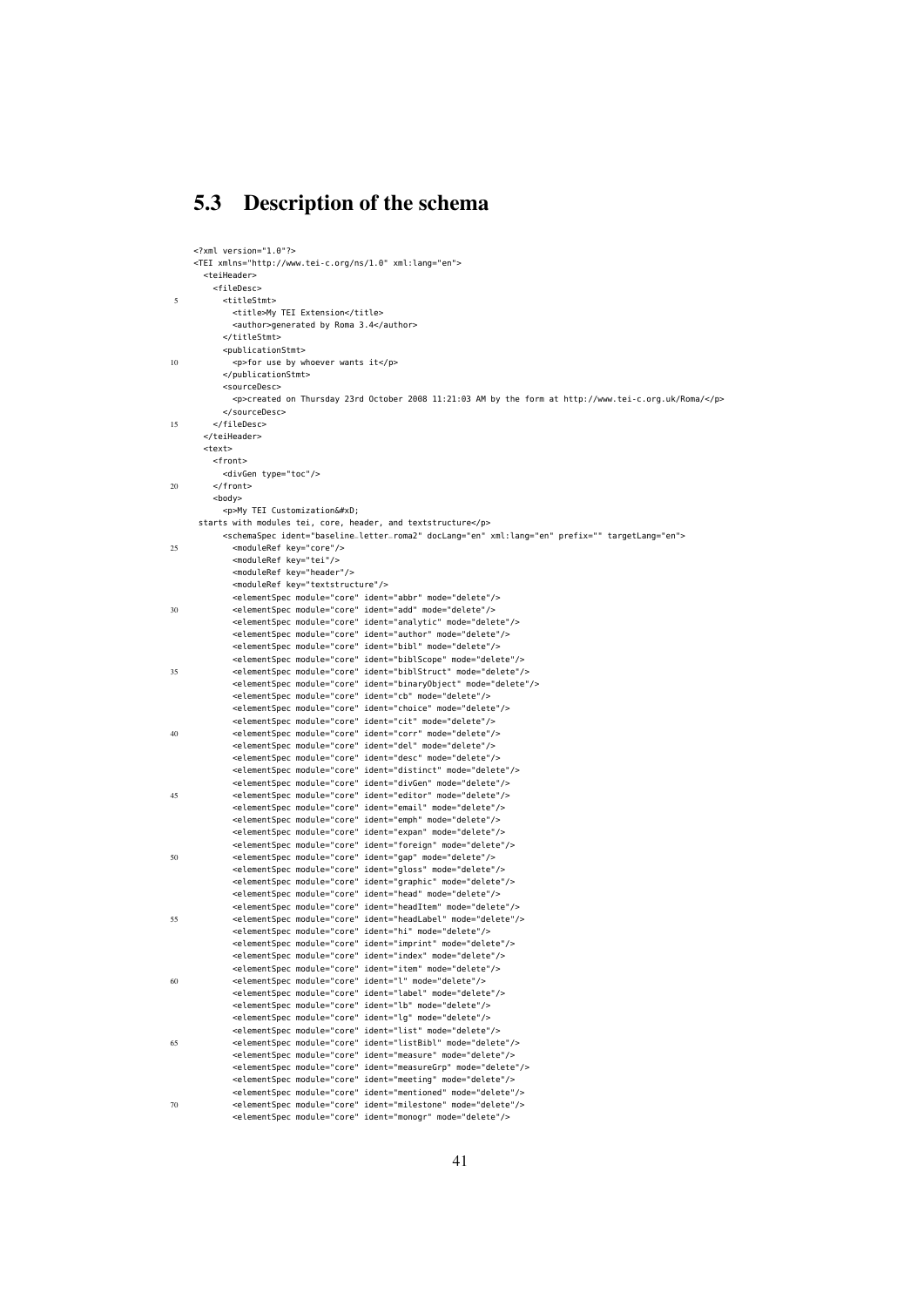|     | <elementspec ident="name" mode="delete" module="core"></elementspec>             |
|-----|----------------------------------------------------------------------------------|
|     | <elementspec ident="num" mode="delete" module="core"></elementspec>              |
|     | <elementspec ident="orig" mode="delete" module="core"></elementspec>             |
| 75  | <elementspec ident="pb" mode="delete" module="core"></elementspec>               |
|     | <elementspec ident="postBox" mode="delete" module="core"></elementspec>          |
|     | <elementspec ident="postCode" mode="delete" module="core"></elementspec>         |
|     | <elementspec ident="ptr" mode="delete" module="core"></elementspec>              |
|     | <elementspec ident="pubPlace" mode="delete" module="core"></elementspec>         |
| 80  | <elementspec ident="publisher" mode="delete" module="core"></elementspec>        |
|     |                                                                                  |
|     | <elementspec ident="q" mode="delete" module="core"></elementspec>                |
|     | <elementspec ident="quote" mode="delete" module="core"></elementspec>            |
|     | <elementspec ident="reg" mode="delete" module="core"></elementspec>              |
|     | <elementspec ident="relatedItem" mode="delete" module="core"></elementspec>      |
| 85  | <elementspec ident="resp" mode="delete" module="core"></elementspec>             |
|     | <elementspec ident="respStmt" mode="delete" module="core"></elementspec>         |
|     | <elementspec ident="said" mode="delete" module="core"></elementspec>             |
|     | <elementspec ident="series" mode="delete" module="core"></elementspec>           |
|     | <elementspec ident="sic" mode="delete" module="core"></elementspec>              |
| 90  | <elementspec ident="soCalled" mode="delete" module="core"></elementspec>         |
|     | <elementspec ident="sp" mode="delete" module="core"></elementspec>               |
|     | <elementspec ident="speaker" mode="delete" module="core"></elementspec>          |
|     |                                                                                  |
|     | <elementspec ident="stage" mode="delete" module="core"></elementspec>            |
|     | <elementspec ident="street" mode="delete" module="core"></elementspec>           |
| 95  | <elementspec ident="teiCorpus" mode="delete" module="core"></elementspec>        |
|     | <elementspec ident="term" mode="delete" module="core"></elementspec>             |
|     | <elementspec ident="time" mode="delete" module="core"></elementspec>             |
|     | <elementspec ident="unclear" mode="delete" module="core"></elementspec>          |
|     | <elementspec ident="appInfo" mode="delete" module="header"></elementspec>        |
| 100 | <elementspec ident="application" mode="delete" module="header"></elementspec>    |
|     | <elementspec ident="authority" mode="delete" module="header"></elementspec>      |
|     | <elementspec ident="availability" mode="delete" module="header"></elementspec>   |
|     |                                                                                  |
|     | <elementspec ident="biblFull" mode="delete" module="header"></elementspec>       |
|     | <elementspec ident="cRefPattern" mode="delete" module="header"></elementspec>    |
| 105 | <elementspec ident="catDesc" mode="delete" module="header"></elementspec>        |
|     | <elementspec ident="catRef" mode="delete" module="header"></elementspec>         |
|     | <elementspec ident="category" mode="delete" module="header"></elementspec>       |
|     | <elementspec ident="change" mode="delete" module="header"></elementspec>         |
|     | <elementspec ident="classCode" mode="delete" module="header"></elementspec>      |
| 110 | <elementspec ident="classDecl" mode="delete" module="header"></elementspec>      |
|     | <elementspec ident="correction" mode="delete" module="header"></elementspec>     |
|     | <elementspec ident="creation" mode="delete" module="header"></elementspec>       |
|     | <elementspec ident="distributor" mode="delete" module="header"></elementspec>    |
|     | <elementspec ident="edition" mode="delete" module="header"></elementspec>        |
| 115 | <elementspec ident="editionStmt" mode="delete" module="header"></elementspec>    |
|     | <elementspec ident="editorialDecl" mode="delete" module="header"></elementspec>  |
|     |                                                                                  |
|     | <elementspec ident="encodingDesc" mode="delete" module="header"></elementspec>   |
|     | <elementspec ident="extent" mode="delete" module="header"></elementspec>         |
|     | <elementspec ident="funder" mode="delete" module="header"></elementspec>         |
| 120 | <elementspec ident="geoDecl" mode="delete" module="header"></elementspec>        |
|     | <elementspec ident="handNote" mode="delete" module="header"></elementspec>       |
|     | <elementspec ident="hyphenation" mode="delete" module="header"></elementspec>    |
|     | <elementspec ident="interpretation" mode="delete" module="header"></elementspec> |
|     | <elementspec ident="keywords" mode="delete" module="header"></elementspec>       |
| 125 | <elementspec ident="langUsage" mode="delete" module="header"></elementspec>      |
|     | <elementspec ident="language" mode="delete" module="header"></elementspec>       |
|     | <elementspec ident="namespace" mode="delete" module="header"></elementspec>      |
|     | <elementspec ident="normalization" mode="delete" module="header"></elementspec>  |
|     | <elementspec ident="notesStmt" mode="delete" module="header"></elementspec>      |
| 130 |                                                                                  |
|     | <elementspec ident="principal" mode="delete" module="header"></elementspec>      |
|     | <elementspec ident="profileDesc" mode="delete" module="header"></elementspec>    |
|     | <elementspec ident="projectDesc" mode="delete" module="header"></elementspec>    |
|     | <elementspec ident="quotation" mode="delete" module="header"></elementspec>      |
|     | <elementspec ident="refState" mode="delete" module="header"></elementspec>       |
| 135 | <elementspec ident="refsDecl" mode="delete" module="header"></elementspec>       |
|     | <elementspec ident="rendition" mode="delete" module="header"></elementspec>      |
|     | <elementspec ident="revisionDesc" mode="delete" module="header"></elementspec>   |
|     | <elementspec ident="samplingDecl" mode="delete" module="header"></elementspec>   |
|     | <elementspec ident="segmentation" mode="delete" module="header"></elementspec>   |
| 140 | <elementspec ident="seriesStmt" mode="delete" module="header"></elementspec>     |
|     | <elementspec ident="sponsor" mode="delete" module="header"></elementspec>        |
|     |                                                                                  |
|     | <elementspec ident="stdVals" mode="delete" module="header"></elementspec>        |
|     | <elementspec ident="tagUsage" mode="delete" module="header"></elementspec>       |
|     | <elementspec ident="tagsDecl" mode="delete" module="header"></elementspec>       |
| 145 | <elementspec ident="taxonomy" mode="delete" module="header"></elementspec>       |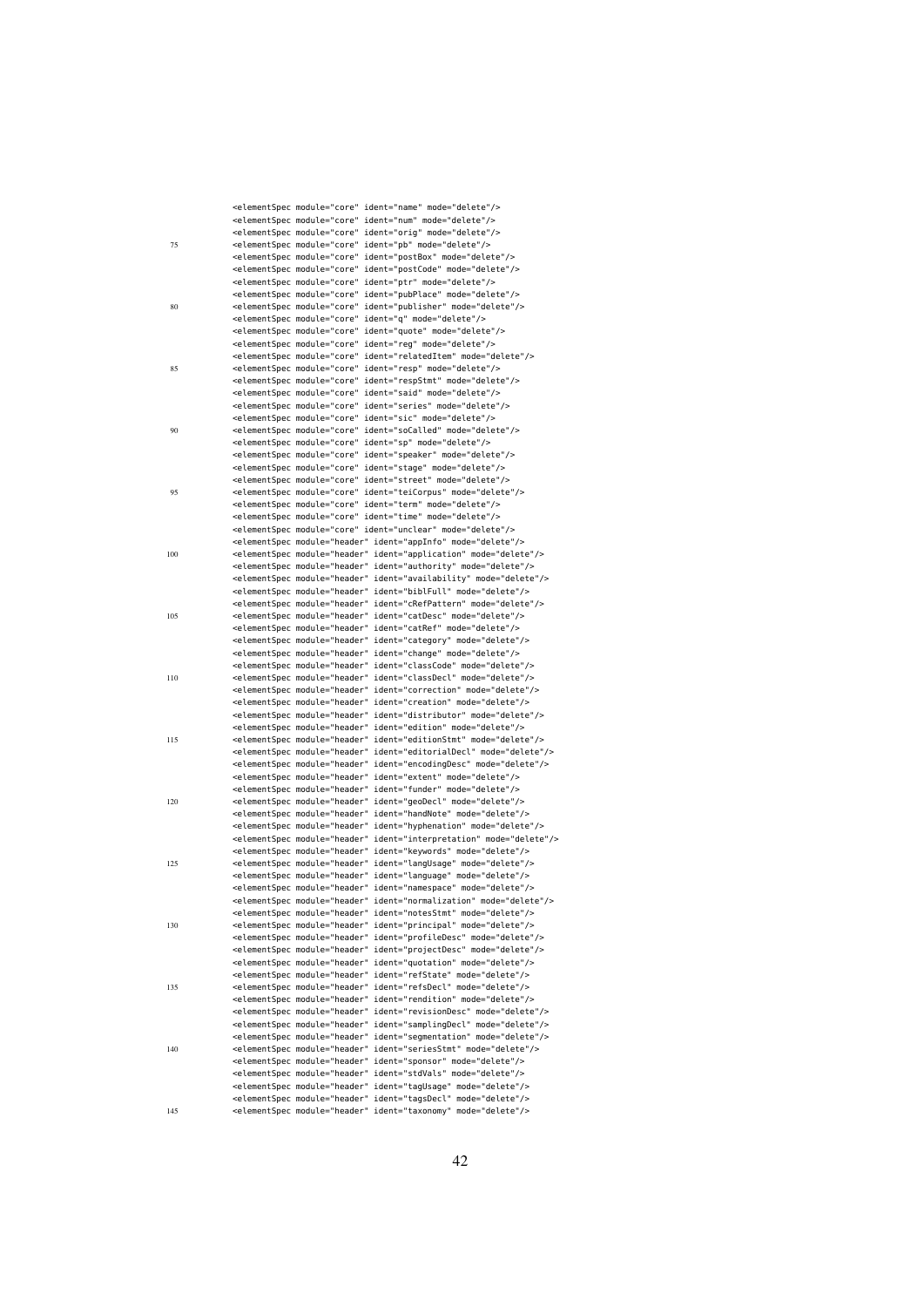|     | <elementspec ident="argument" mode="delete" module="textstructure"></elementspec>                                                                                         |                                                                                        |
|-----|---------------------------------------------------------------------------------------------------------------------------------------------------------------------------|----------------------------------------------------------------------------------------|
|     | <elementspec ident="back" mode="delete" module="textstructure"></elementspec>                                                                                             |                                                                                        |
|     | <elementspec ident="byline" mode="delete" module="textstructure"></elementspec>                                                                                           |                                                                                        |
| 150 | <elementspec ident="div1" mode="delete" module="textstructure"></elementspec>                                                                                             |                                                                                        |
|     | <elementspec ident="div2" mode="delete" module="textstructure"></elementspec>                                                                                             |                                                                                        |
|     | <elementspec ident="div3" mode="delete" module="textstructure"></elementspec>                                                                                             |                                                                                        |
|     | <elementspec ident="div4" mode="delete" module="textstructure"></elementspec>                                                                                             |                                                                                        |
|     | <elementspec ident="div5" mode="delete" module="textstructure"></elementspec>                                                                                             |                                                                                        |
| 155 | <elementspec ident="div6" mode="delete" module="textstructure"></elementspec>                                                                                             |                                                                                        |
|     | <elementspec ident="div7" mode="delete" module="textstructure"></elementspec>                                                                                             |                                                                                        |
|     | <elementspec ident="docAuthor" mode="delete" module="textstructure"></elementspec><br><elementspec ident="docEdition" mode="delete" module="textstructure"></elementspec> |                                                                                        |
|     | <elementspec ident="docImprint" mode="delete" module="textstructure"></elementspec>                                                                                       |                                                                                        |
| 160 | <elementspec ident="docTitle" mode="delete" module="textstructure"></elementspec>                                                                                         |                                                                                        |
|     | <elementspec ident="epigraph" mode="delete" module="textstructure"></elementspec>                                                                                         |                                                                                        |
|     |                                                                                                                                                                           | <elementspec ident="floatingText" mode="delete" module="textstructure"></elementspec>  |
|     | <elementspec ident="front" mode="delete" module="textstructure"></elementspec>                                                                                            |                                                                                        |
|     | <elementspec ident="group" mode="delete" module="textstructure"></elementspec>                                                                                            |                                                                                        |
| 165 | <elementspec ident="imprimatur" mode="delete" module="textstructure"></elementspec>                                                                                       |                                                                                        |
|     | <elementspec ident="titlePage" mode="delete" module="textstructure"></elementspec>                                                                                        |                                                                                        |
|     | <elementspec ident="titlePart" mode="delete" module="textstructure"></elementspec>                                                                                        |                                                                                        |
|     | <elementspec ident="trailer" mode="delete" module="textstructure"></elementspec>                                                                                          |                                                                                        |
|     | <moduleref key="msdescription"></moduleref>                                                                                                                               |                                                                                        |
| 170 | <elementspec ident="accMat" mode="delete" module="msdescription"></elementspec>                                                                                           |                                                                                        |
|     | <elementspec ident="additional" mode="delete" module="msdescription"></elementspec>                                                                                       | <elementspec ident="acquisition" mode="delete" module="msdescription"></elementspec>   |
|     | <elementspec ident="additions" mode="delete" module="msdescription"></elementspec>                                                                                        |                                                                                        |
|     | <elementspec ident="adminInfo" mode="delete" module="msdescription"></elementspec>                                                                                        |                                                                                        |
| 175 |                                                                                                                                                                           | <elementspec ident="altIdentifier" mode="delete" module="msdescription"></elementspec> |
|     | <elementspec ident="binding" mode="delete" module="msdescription"></elementspec>                                                                                          |                                                                                        |
|     |                                                                                                                                                                           | <elementspec ident="bindingDesc" mode="delete" module="msdescription"></elementspec>   |
|     | <elementspec ident="catchwords" mode="delete" module="msdescription"></elementspec>                                                                                       |                                                                                        |
|     | <elementspec ident="collation" mode="delete" module="msdescription"></elementspec>                                                                                        |                                                                                        |
| 180 | <elementspec ident="collection" mode="delete" module="msdescription"></elementspec>                                                                                       |                                                                                        |
|     | <elementspec ident="colophon" mode="delete" module="msdescription"></elementspec><br><elementspec ident="condition" mode="delete" module="msdescription"></elementspec>   |                                                                                        |
|     | <elementspec ident="custEvent" mode="delete" module="msdescription"></elementspec>                                                                                        |                                                                                        |
|     |                                                                                                                                                                           | <elementspec ident="custodialHist" mode="delete" module="msdescription"></elementspec> |
| 185 | <elementspec ident="decoDesc" mode="delete" module="msdescription"></elementspec>                                                                                         |                                                                                        |
|     | <elementspec ident="decoNote" mode="delete" module="msdescription"></elementspec>                                                                                         |                                                                                        |
|     | <elementspec ident="depth" mode="delete" module="msdescription"></elementspec>                                                                                            |                                                                                        |
|     | <elementspec ident="dimensions" mode="delete" module="msdescription"></elementspec>                                                                                       |                                                                                        |
|     | <elementspec ident="explicit" mode="delete" module="msdescription"></elementspec><br><elementspec ident="filiation" mode="delete" module="msdescription"></elementspec>   |                                                                                        |
| 190 |                                                                                                                                                                           | <elementspec ident="finalRubric" mode="delete" module="msdescription"></elementspec>   |
|     | <elementspec ident="foliation" mode="delete" module="msdescription"></elementspec>                                                                                        |                                                                                        |
|     | <elementspec ident="handDesc" mode="delete" module="msdescription"></elementspec>                                                                                         |                                                                                        |
|     | <elementspec ident="height" mode="delete" module="msdescription"></elementspec>                                                                                           |                                                                                        |
| 195 | <elementspec ident="heraldry" mode="delete" module="msdescription"></elementspec>                                                                                         |                                                                                        |
|     | <elementspec ident="history" mode="delete" module="msdescription"></elementspec>                                                                                          |                                                                                        |
|     | <elementspec ident="incipit" mode="delete" module="msdescription"></elementspec>                                                                                          |                                                                                        |
|     |                                                                                                                                                                           | <elementspec ident="institution" mode="delete" module="msdescription"></elementspec>   |
|     | <elementspec ident="layout" mode="delete" module="msdescription"></elementspec>                                                                                           |                                                                                        |
| 200 | <elementspec ident="layoutDesc" mode="delete" module="msdescription"></elementspec>                                                                                       |                                                                                        |
|     | <elementspec ident="locus" mode="delete" module="msdescription"></elementspec><br><elementspec ident="material" mode="delete" module="msdescription"></elementspec>       |                                                                                        |
|     | <elementspec ident="msContents" mode="delete" module="msdescription"></elementspec>                                                                                       |                                                                                        |
|     | <elementspec ident="msItem" mode="delete" module="msdescription"></elementspec>                                                                                           |                                                                                        |
| 205 |                                                                                                                                                                           | <elementspec ident="msItemStruct" mode="delete" module="msdescription"></elementspec>  |
|     | <elementspec ident="msName" mode="delete" module="msdescription"></elementspec>                                                                                           |                                                                                        |
|     | <elementspec ident="msPart" mode="delete" module="msdescription"></elementspec>                                                                                           |                                                                                        |
|     |                                                                                                                                                                           | <elementspec ident="musicNotation" mode="delete" module="msdescription"></elementspec> |
|     | <elementspec ident="objectDesc" mode="delete" module="msdescription"></elementspec>                                                                                       |                                                                                        |
| 210 | <elementspec ident="origDate" mode="delete" module="msdescription"></elementspec>                                                                                         |                                                                                        |
|     | <elementspec ident="origPlace" mode="delete" module="msdescription"></elementspec>                                                                                        |                                                                                        |
|     | <elementspec ident="origin" mode="delete" module="msdescription"></elementspec>                                                                                           |                                                                                        |
|     | <elementspec ident="physDesc" mode="delete" module="msdescription"></elementspec><br><elementspec ident="provenance" mode="delete" module="msdescription"></elementspec>  |                                                                                        |
| 215 | <elementspec ident="recordHist" mode="delete" module="msdescription"></elementspec>                                                                                       |                                                                                        |
|     | <elementspec ident="rubric" mode="delete" module="msdescription"></elementspec>                                                                                           |                                                                                        |
|     | <elementspec ident="seal" mode="delete" module="msdescription"></elementspec>                                                                                             |                                                                                        |
|     | <elementspec ident="sealDesc" mode="delete" module="msdescription"></elementspec>                                                                                         |                                                                                        |
|     | <elementspec ident="secFol" mode="delete" module="msdescription"></elementspec>                                                                                           |                                                                                        |
|     |                                                                                                                                                                           |                                                                                        |

<elementSpec module="header" ident="textClass" mode="delete"/>

43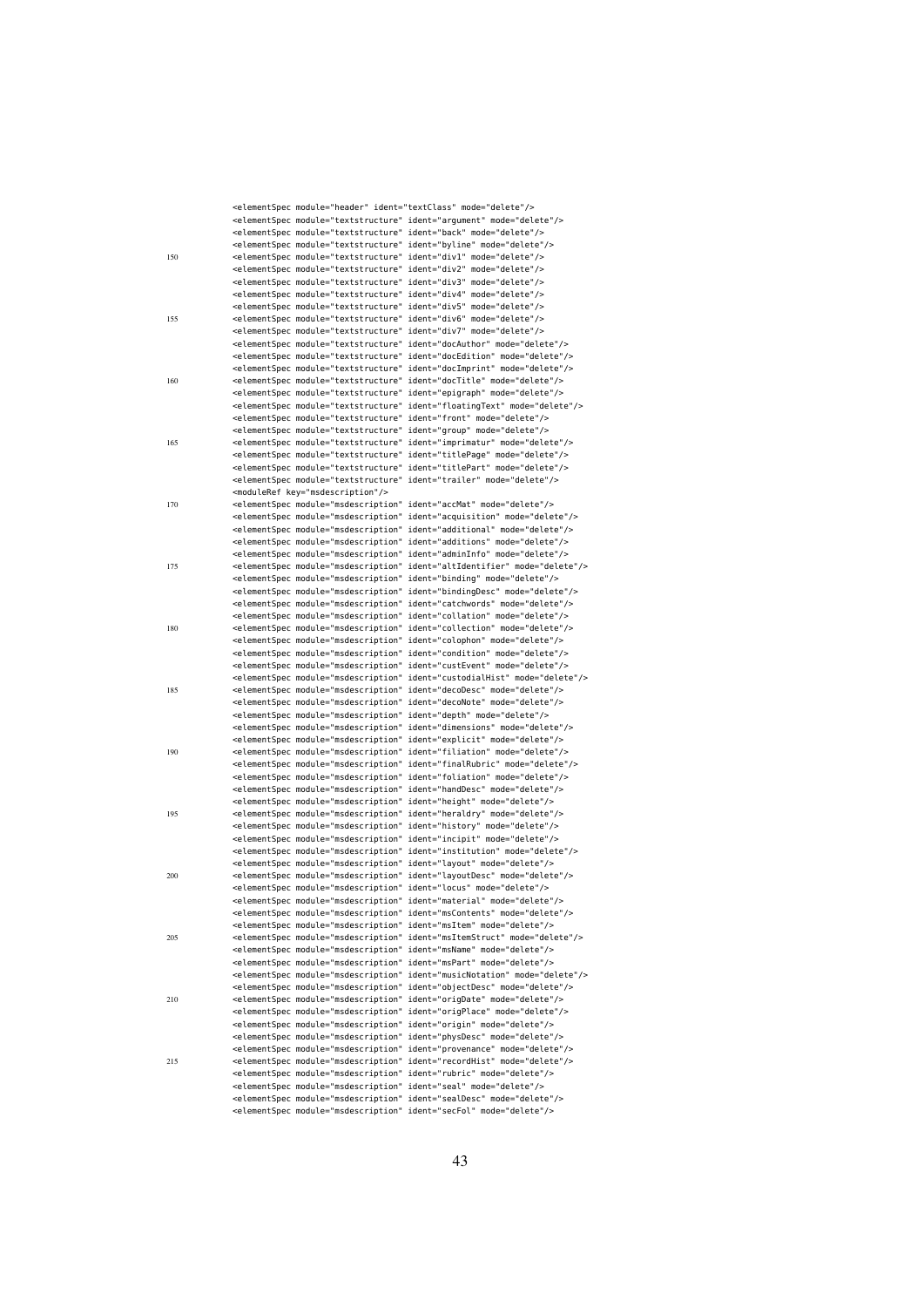| 220 | <elementspec ident="signatures" mode="delete" module="msdescription"></elementspec><br><elementspec ident="source" mode="delete" module="msdescription"></elementspec><br><elementspec ident="stamp" mode="delete" module="msdescription"></elementspec> |
|-----|----------------------------------------------------------------------------------------------------------------------------------------------------------------------------------------------------------------------------------------------------------|
|     | <elementspec ident="summary" mode="delete" module="msdescription"></elementspec>                                                                                                                                                                         |
|     | <elementspec ident="support" mode="delete" module="msdescription"></elementspec>                                                                                                                                                                         |
| 225 | <elementspec ident="supportDesc" mode="delete" module="msdescription"></elementspec>                                                                                                                                                                     |
|     | <elementspec ident="surrogates" mode="delete" module="msdescription"></elementspec>                                                                                                                                                                      |
|     | <elementspec ident="textLang" mode="delete" module="msdescription"></elementspec>                                                                                                                                                                        |
|     | <elementspec ident="watermark" mode="delete" module="msdescription"></elementspec>                                                                                                                                                                       |
| 230 | <elementspec ident="width" mode="delete" module="msdescription"></elementspec><br><moduleref key="namesdates"></moduleref>                                                                                                                               |
|     | <elementspec ident="addName" mode="delete" module="namesdates"></elementspec>                                                                                                                                                                            |
|     | <elementspec ident="affiliation" mode="delete" module="namesdates"></elementspec>                                                                                                                                                                        |
|     | <elementspec ident="age" mode="delete" module="namesdates"></elementspec>                                                                                                                                                                                |
|     | <elementspec ident="birth" mode="delete" module="namesdates"></elementspec>                                                                                                                                                                              |
| 235 | <elementspec ident="bloc" mode="delete" module="namesdates"></elementspec>                                                                                                                                                                               |
|     | <elementspec ident="climate" mode="delete" module="namesdates"></elementspec>                                                                                                                                                                            |
|     | <elementspec ident="death" mode="delete" module="namesdates"></elementspec>                                                                                                                                                                              |
|     | <elementspec ident="district" mode="delete" module="namesdates"></elementspec>                                                                                                                                                                           |
|     | <elementspec ident="education" mode="delete" module="namesdates"></elementspec>                                                                                                                                                                          |
| 240 | <elementspec ident="event" mode="delete" module="namesdates"></elementspec>                                                                                                                                                                              |
|     | <elementspec ident="faith" mode="delete" module="namesdates"></elementspec>                                                                                                                                                                              |
|     | <elementspec ident="floruit" mode="delete" module="namesdates"></elementspec><br><elementspec ident="forename" mode="delete" module="namesdates"></elementspec>                                                                                          |
|     | <elementspec ident="genName" mode="delete" module="namesdates"></elementspec>                                                                                                                                                                            |
| 245 | <elementspec ident="geo" mode="delete" module="namesdates"></elementspec>                                                                                                                                                                                |
|     | <elementspec ident="geogFeat" mode="delete" module="namesdates"></elementspec>                                                                                                                                                                           |
|     | <elementspec ident="geogName" mode="delete" module="namesdates"></elementspec>                                                                                                                                                                           |
|     | <elementspec ident="langKnowledge" mode="delete" module="namesdates"></elementspec>                                                                                                                                                                      |
|     | <elementspec ident="langKnown" mode="delete" module="namesdates"></elementspec>                                                                                                                                                                          |
| 250 | <elementspec ident="listNym" mode="delete" module="namesdates"></elementspec>                                                                                                                                                                            |
|     | <elementspec ident="listOrg" mode="delete" module="namesdates"></elementspec>                                                                                                                                                                            |
|     | <elementspec ident="listPerson" mode="delete" module="namesdates"></elementspec>                                                                                                                                                                         |
|     | <elementspec ident="listPlace" mode="delete" module="namesdates"></elementspec>                                                                                                                                                                          |
| 255 | <elementspec ident="location" mode="delete" module="namesdates"></elementspec><br><elementspec ident="nameLink" mode="delete" module="namesdates"></elementspec>                                                                                         |
|     | <elementspec ident="nationality" mode="delete" module="namesdates"></elementspec>                                                                                                                                                                        |
|     | <elementspec ident="nym" mode="delete" module="namesdates"></elementspec>                                                                                                                                                                                |
|     | <elementspec ident="occupation" mode="delete" module="namesdates"></elementspec>                                                                                                                                                                         |
|     | <elementspec ident="offset" mode="delete" module="namesdates"></elementspec>                                                                                                                                                                             |
| 260 | <elementspec ident="org" mode="delete" module="namesdates"></elementspec>                                                                                                                                                                                |
|     | <elementspec ident="orgName" mode="delete" module="namesdates"></elementspec>                                                                                                                                                                            |
|     | <elementspec ident="person" mode="delete" module="namesdates"></elementspec>                                                                                                                                                                             |
|     | <elementspec ident="personGrp" mode="delete" module="namesdates"></elementspec>                                                                                                                                                                          |
|     | <elementspec ident="place" mode="delete" module="namesdates"></elementspec>                                                                                                                                                                              |
| 265 | <elementspec ident="population" mode="delete" module="namesdates"></elementspec>                                                                                                                                                                         |
|     | <elementspec ident="region" mode="delete" module="namesdates"></elementspec><br><elementspec ident="relation" mode="delete" module="namesdates"></elementspec>                                                                                           |
|     | <elementspec ident="relationGrp" mode="delete" module="namesdates"></elementspec>                                                                                                                                                                        |
|     | <elementspec ident="residence" mode="delete" module="namesdates"></elementspec>                                                                                                                                                                          |
| 270 | <elementspec ident="roleName" mode="delete" module="namesdates"></elementspec>                                                                                                                                                                           |
|     | <elementspec ident="sex" mode="delete" module="namesdates"></elementspec>                                                                                                                                                                                |
|     | <elementspec ident="socecStatus" mode="delete" module="namesdates"></elementspec>                                                                                                                                                                        |
|     | <elementspec ident="state" mode="delete" module="namesdates"></elementspec>                                                                                                                                                                              |
|     | <elementspec ident="surname" mode="delete" module="namesdates"></elementspec>                                                                                                                                                                            |
| 275 | <elementspec ident="terrain" mode="delete" module="namesdates"></elementspec>                                                                                                                                                                            |
|     | <elementspec ident="trait" mode="delete" module="namesdates"></elementspec>                                                                                                                                                                              |
|     | <elementspec ident="docDate" mode="delete" module="textstructure"></elementspec>                                                                                                                                                                         |
|     | <elementspec ident="persName" mode="delete" module="namesdates"></elementspec>                                                                                                                                                                           |
| 280 | <elementspec ident="placeName" mode="delete" module="namesdates"></elementspec><br>                                                                                                                                                                      |
|     |                                                                                                                                                                                                                                                          |
|     |                                                                                                                                                                                                                                                          |

```
</TEI>
```
Listing 5.3: Description of the schema (ODD)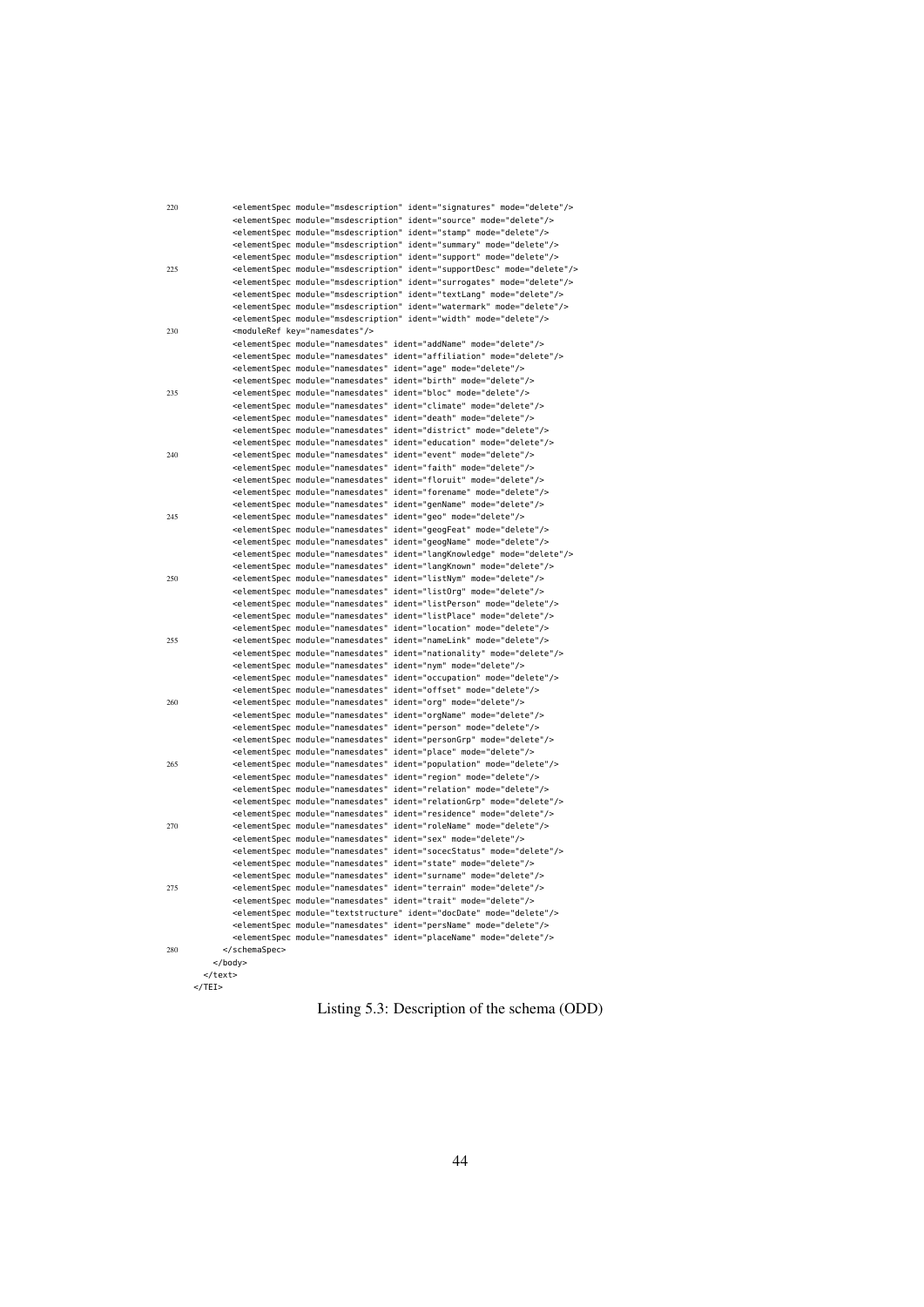## Chapter 6

# Baseline Encoding for prose, drama and verse in TEI P5

### Fotis Jannidis

September 4<sup>th</sup> 2008

This paper overviews the structure and the elements of the Baseline Encoding for prose, drama and verse based on TEI P5.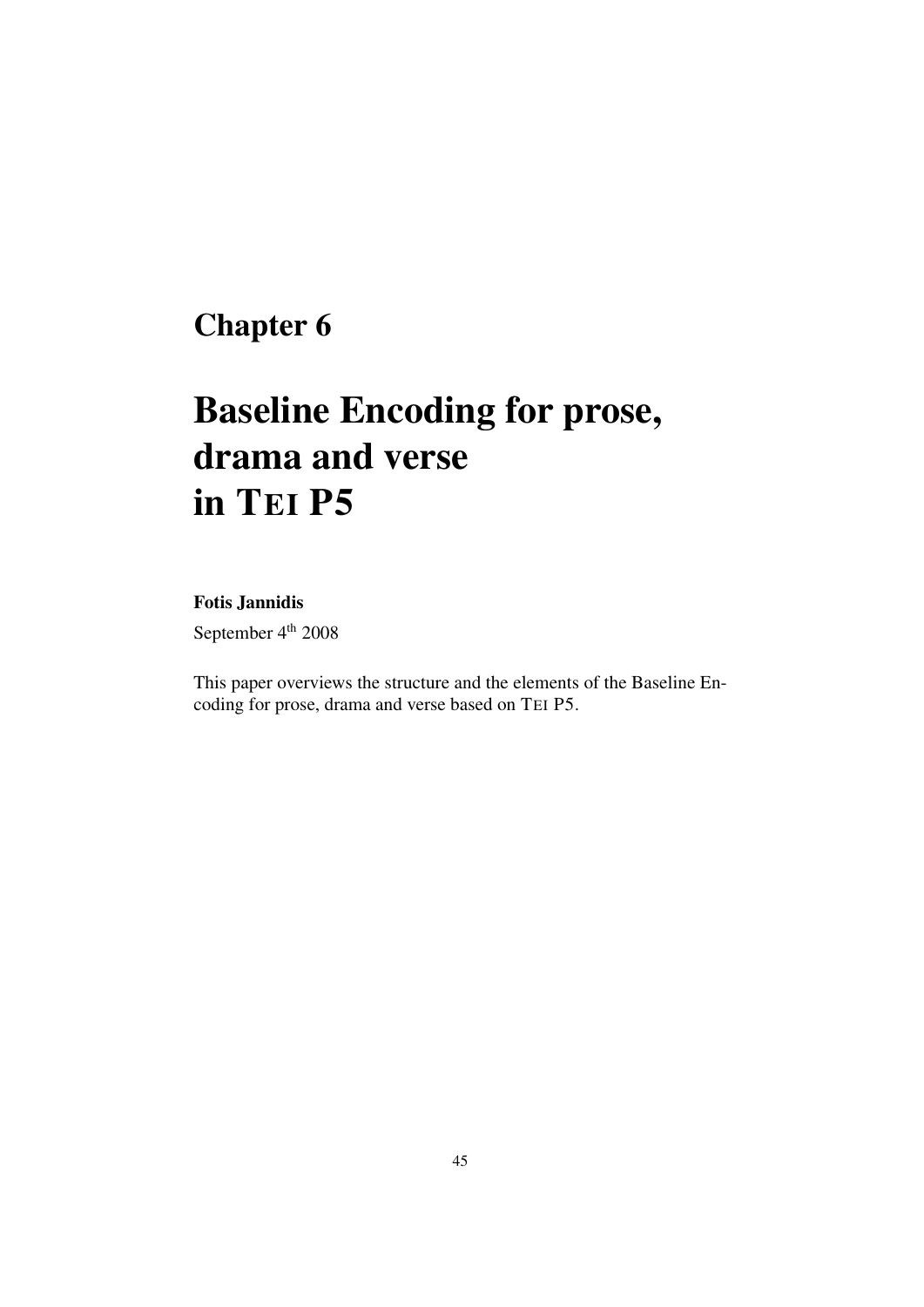## 6.1 Baseline elements of TEI P5

The Baseline Encoding for prose, drama and verse comprises elements of the module core.

#### 6.1.1 XML elements

The tables [6.1,](#page-47-0) [6.2](#page-47-1) und [6.3](#page-49-0) show the XML elements, which are included in the Baseline Encoding. Structure and inline elements are not accounted for.

#### Prose

Text divisions in prose are marked by paragraphs, which are tagged with  $< p >$ .

Table 6.1: Element <p> for prose

<span id="page-47-0"></span>

| <b>Element</b> | <b>Function</b>           | <b>Status</b> |
|----------------|---------------------------|---------------|
| ≺p>            | marks paragraphs in prose | optional      |

*Note for conversion*

 $<sub>ab</sub> > \rightarrow <sub>pp</sub>$ </sub>

#### Drama

The Baseline Encoding for performance texts focuses on the most important text divisions, as lines and paragraphs. Additionally, queries which compare texts of different speakers are supported.

Table 6.2: Elements of the Baseline Encoding for drama

<span id="page-47-1"></span>

| <b>Element</b>     | <b>Function</b>                           | <b>Status</b> |
|--------------------|-------------------------------------------|---------------|
| < p >              | marks paragraphs                          | optional      |
| $\overline{<}$ lg> | contains a group of verse lines function- | optional      |
|                    | ing as a formal unit, e.g. a stanza, re-  |               |
|                    | frain, verse paragraph, etc.              |               |
| < l >              | contains a single, possibly incomplete,   | optional      |
|                    | line of verse                             |               |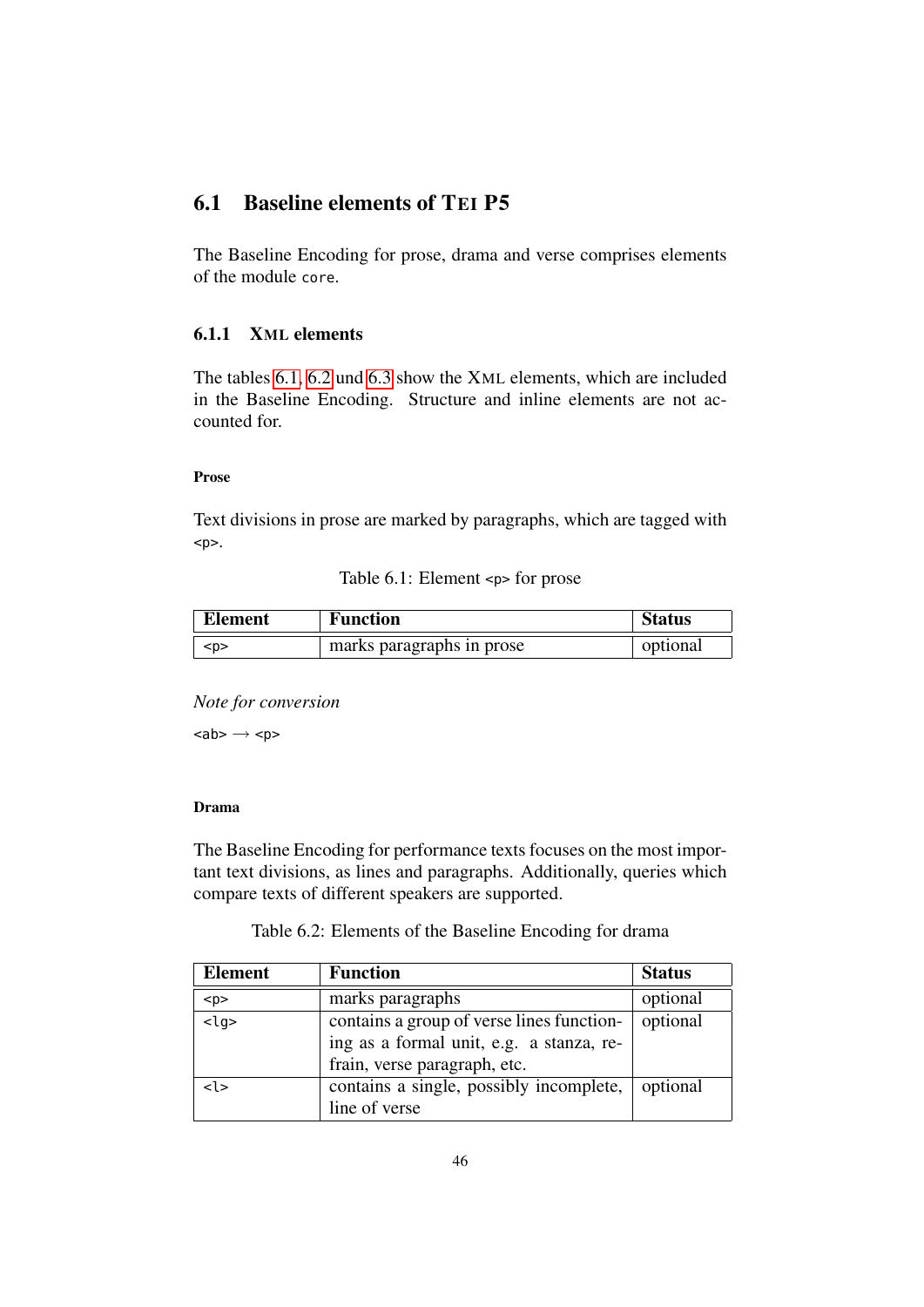|  |  | <b>Table 6.2</b> – continued |
|--|--|------------------------------|
|--|--|------------------------------|

| <b>Element</b>      | <b>Function</b>                           | <b>Status</b> |
|---------------------|-------------------------------------------|---------------|
| $<$ sp>             | an individual speech in a performance     | optional      |
|                     | text, or a passage presented as such in a |               |
|                     | prose or verse text                       |               |
| <speaker></speaker> | a specialized form of heading or label,   | optional      |
|                     | giving the name of one or more speak-     |               |
|                     | ers in a dramatic text or fragment        |               |
| <stage></stage>     | contains any kind of stage direction      | optional      |
|                     | within a dramatic text or fragment        |               |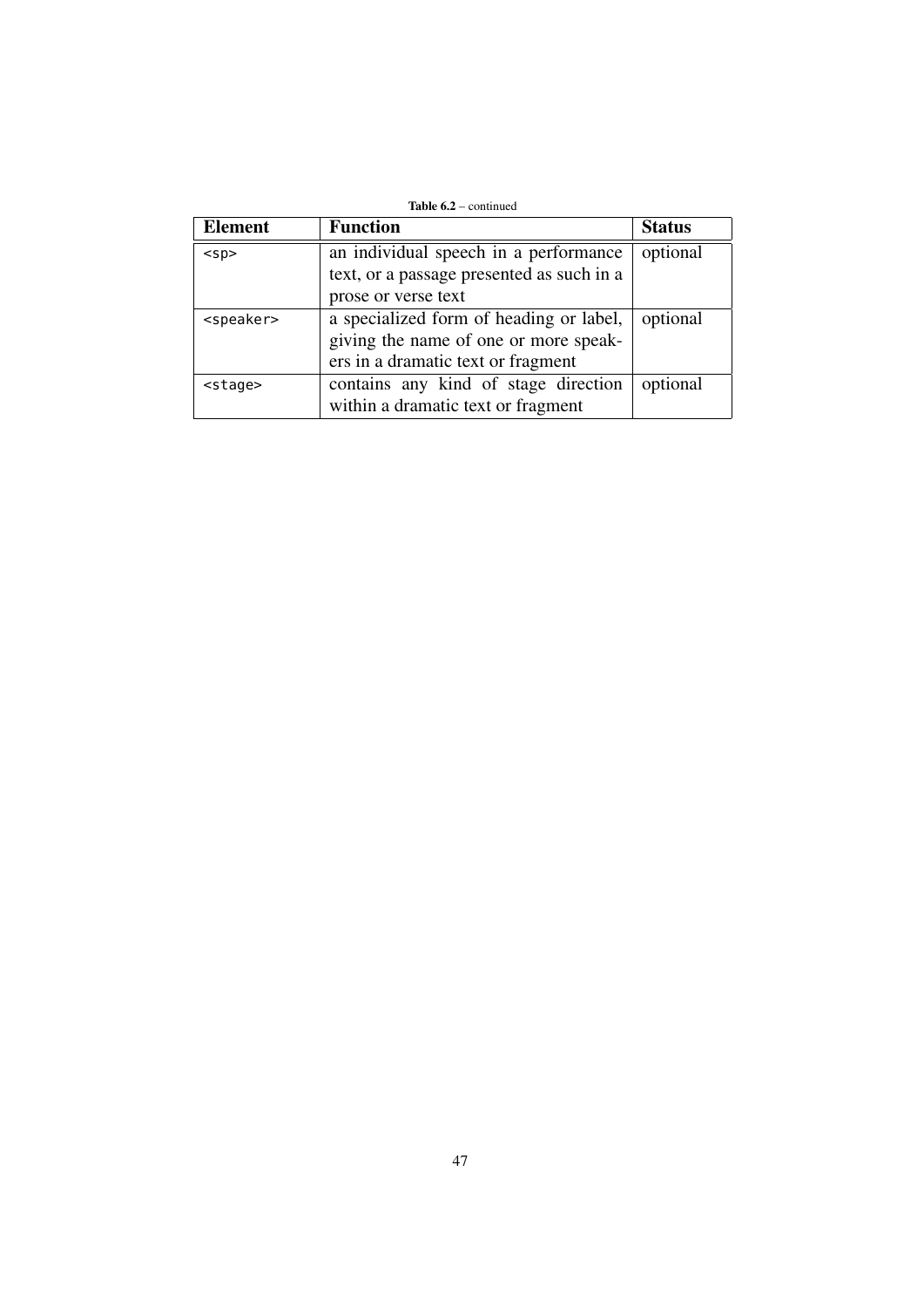#### *Note for conversion*

```
map model.castItemPart (<actor>, <role>, <roleDesc>) \rightarrow NONE
map model.frontPart.drama (<castList>, <epilogue>, <performance>, <pro-
logue>, <set>) \rightarrow <div>
map model.stageLike (<camera>, <caption>, <move>, <sound>, <tech>,
\langle\text{view}\rangle \rightarrow \langle\text{stage}\rangle
```
#### Verse

The Baseline Encoding supports queries for a single line or line groups and queries which compare texts of different speakers.

<span id="page-49-0"></span>

| Element                                                        | <b>Function</b>                           | <b>Status</b> |
|----------------------------------------------------------------|-------------------------------------------|---------------|
| $<$ lg>                                                        | contains a group of verse lines function- | optional      |
|                                                                | ing as a formal unit                      |               |
| < l >                                                          | contains a single, possibly incomplete,   | optional      |
|                                                                | line of verse                             |               |
| an individual speech in a performance<br>$<$ sp>               |                                           | optional      |
|                                                                | text, or a passage presented as such in a |               |
|                                                                | prose or verse text                       |               |
| a specialized form of heading or label,<br><speaker></speaker> |                                           | optional      |
|                                                                | giving the name of one or more speak-     |               |
|                                                                | ers in a dramatic text or fragment        |               |

| Table 6.3: Elements of the Baseline Encoding for verse |  |
|--------------------------------------------------------|--|
|--------------------------------------------------------|--|

#### *Note for conversion*

map model.lPart (<caesura>, <rhyme>)  $\rightarrow$  NONE

### 6.1.2 XML-Attributes

There are no mandatory attributes.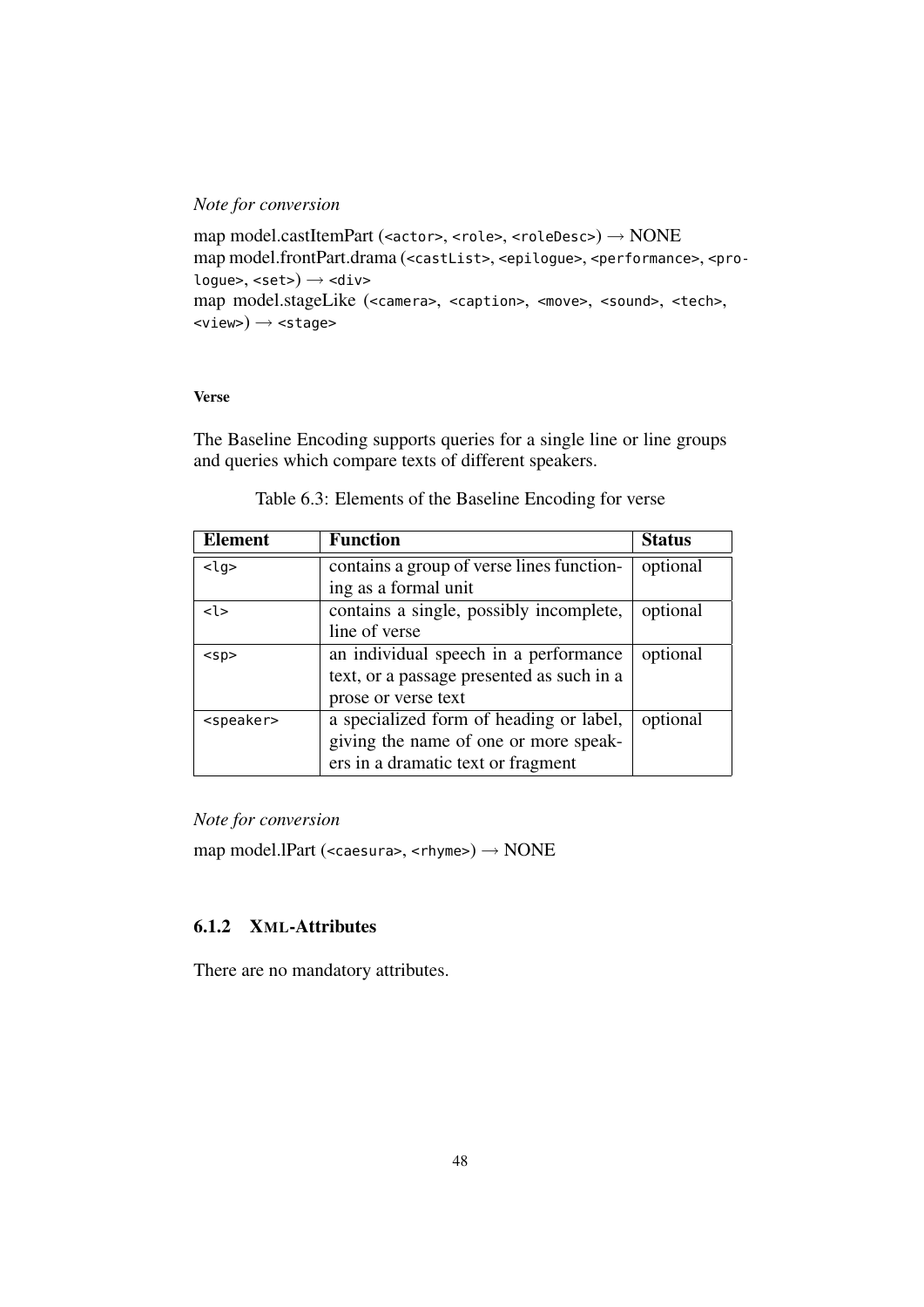#### 6.1.3 Examples

#### Drama

```
<?xml version="1.0" encoding="UTF-8"?>
2 \times TFT<teiHeader>
            <fileDesc>
                <titleStmt>
                    <title>Der junge Goethe in seiner Zeit. Texte und Kontexte. </title>
7 <author>Johann Wolfgang Goethe</author>
                   <respStmt>
                       <resp>Herausgegeben von </resp>
                       <name>Karl Eibl, Fotis Jannidis, Marianne Willems</name>
                    </respStmt>
12 </titleStmt>
                <editionStmt>
                   <edition>Erste Ausgabe <date>1998</date>
                   </edition>
                </editionStmt>
17 <publicationStmt>
                    <p>Der junge Goethe in seiner Zeit</p>
                    <p>Herausgegeben von Karl Eibl, Fotis Jannidis und Marianne Willems</p>
                    <p>Erste Auflage 1998</p>
                    <p>ISBN gebunden 3-458-16914-8</p>
22 <p>Taschenbuch 3-458-33800-4</p>
                    <p>Insel Verlag Frankfurt/Main</p>
                    <p>Weitere Informationen: http://www.jgoethe.uni-muenchen.de/</p>
                </publicationStmt>
                <sourceDesc>
27 <p>Die Texte des Jungen Goethe entstammen, so weit nicht anders angegeben, der Ausgabe: Der
                          junge Goethe. Neu bearb. 3. Ausgabe. 5 Bde. und 1 Reg.-Bd. Hrsg. v. Hanna Fischer-
                          Lamberg Berlin bzw. Bd. 5 und Reg.-Bd. Berlin und New York 1963 - 1974. (Sigle FL). Das
                          Nähere jeweils im Kommentar. Die Herkunft der anderen Vorlagen wird jeweils unter dem
                          Titel genannt. Wo kein spezieller Herkunftsvermerk steht, war das Original die Vorlage
                          .</p>
                </sourceDesc>
            </fileDesc>
            <encodingDesc>
                <projectDesc>
32 <p>Die TEI-Dateien wurden durch Konvertierung der Folio Flat Files gewonnen.Zur besseren
                          Handhabung mit SGML-Browsern wurden die Daten in 24 Dateien gespeichert: jgoethe0.sgm -
                          jgoethe23.sgm. Die zugehörigen Entities befinden sich in den gleichnamigen Dateien
                          mit der Endung .ent. Das Tag milestone wurde zweckentfremdet, um Informationen zum
                          Entstehungszeitraum nicht zu verlieren (genaueres in der readme.txt). </p>
                </projectDesc>
                <editorialDecl>
                    <p>Die editorischen Prinzipien der Ausgabe sind im Nachwort (Teil des Textes) nachzulesen.
                         Eine Beschreibung der Tags und zur Formatierung wesentlicher Attribute befindet sich in
                          der beiliegenden readme.txt</p>
                </editorialDecl>
37 </encodingDesc>
        </teiHeader>
        <text>
            <body>
                <div>
42 \quad \text{I...1}<sp id="JG110">
                       <milestone ed="foliogruppe" unit="JGoethe 1765-68"/>
                       <speaker>EGLE.</speaker>
                        <milestone ed="foliogruppe" unit="JGoethe 1765-68"/>
47 <lg id="JG111" rend="Versrede" type="Verse">
                          <l>Sei's nicht, ich will es auch nicht werden.</l>
                          <l>Wir fehlen beide gleich. Mit freundlichen Gebehrden<pb ed="Buchausgabe" n="B1
                               22"/></l>
                           <l n="15">Hör ich gar manchen an, und mancher Schäferin</l>
                          <l>Sagst Du was süßes vor, wenn ich nicht bei Dir bin.</l>
52 <l>Den Herzen läßt sich wohl, dem Scherze nicht gebieten,</l>
                           <l>Vor Unbeständigkeit muß uns der Leichtsinn hüten.</l>
                          <l>Mich kleidet Eifersucht noch weniger als Dich.</l>
                       \langlelg>
                   </sp>
```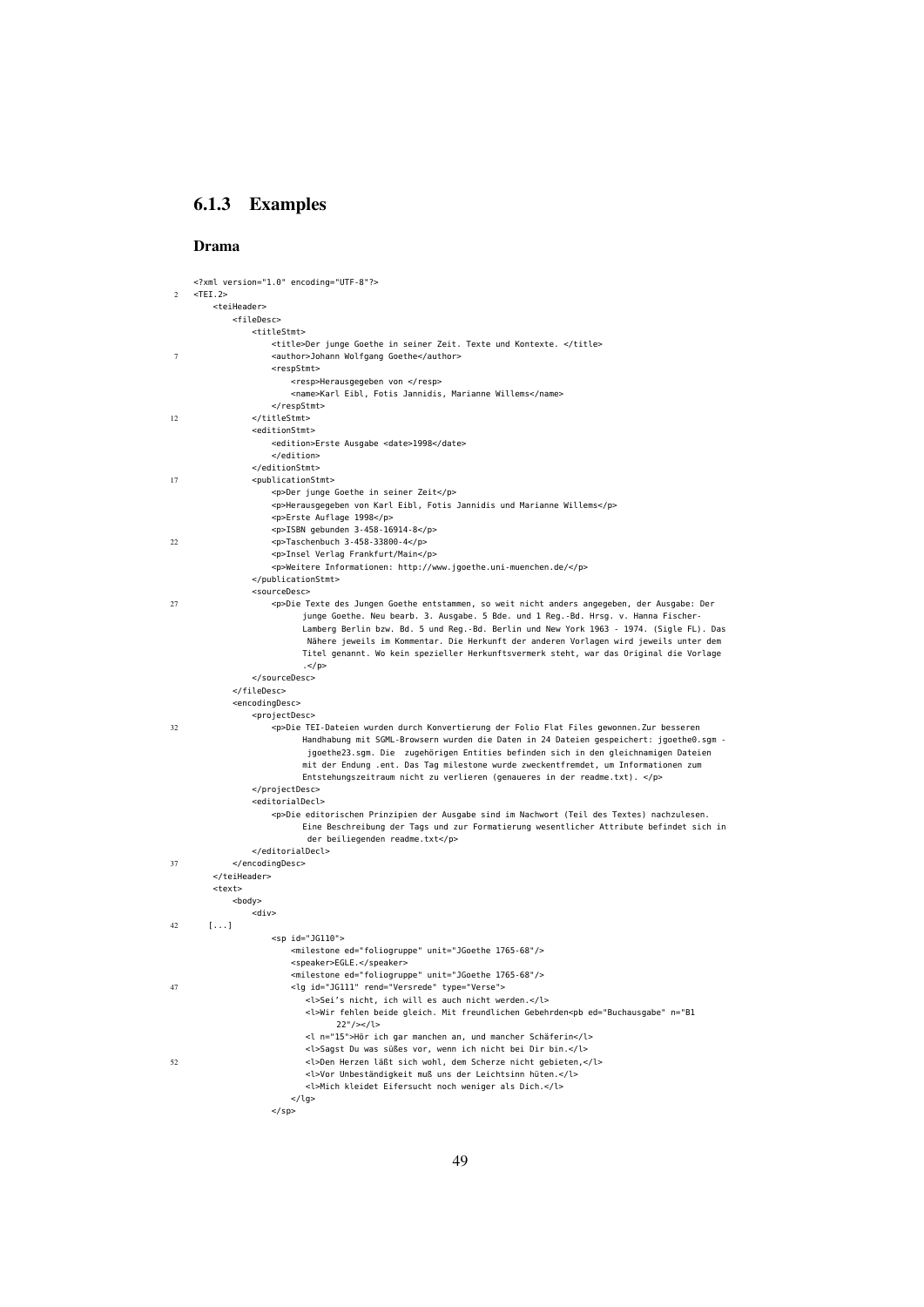| 57 | $<$ p id="JG112">                                                |  |
|----|------------------------------------------------------------------|--|
|    | <milestone ed="foliogruppe" unit="JGoethe 1765-68"></milestone>  |  |
|    | <stage>zu Aminen.</stage>                                        |  |
|    | $<$ /p>                                                          |  |
|    | $<$ sp id="JG113">                                               |  |
| 62 | <milestone ed="foliogruppe" unit="JGoethe 1765-68"></milestone>  |  |
|    | <lq rend="Versrede" type="Verse"></lq>                           |  |
|    | <l n="20">Du lächelst über uns, was denkst Du Liebe? sprich!</l> |  |
|    | $<$ /lg>                                                         |  |
|    | <td></td>                                                        |  |
| 67 | $<$ sp id="JG114">                                               |  |
|    | <milestone ed="foliogruppe" unit="JGoethe 1765-68"></milestone>  |  |
|    | <speaker>AMINE.</speaker>                                        |  |
|    | <milestone ed="foliogruppe" unit="JGoethe 1765-68"></milestone>  |  |
|    | <lq id="JG115" rend="Versrede" type="Verse"></lq>                |  |
| 72 | <l>Nicht viel.</l>                                               |  |
|    | $<$ /lg>                                                         |  |
|    | <td></td>                                                        |  |
|    | $\langle$ /div $\rangle$                                         |  |
|    | $<$ /body>                                                       |  |
| 77 |                                                                  |  |
|    | $<$ /TEI.2>                                                      |  |

### Listing 6.1: Dialogue Egle - Amine taken from *JWG: Die Laune Des Verliebten* in project encoding

|    | xml version="1.0" encoding="UTF-8"?                                                              |
|----|--------------------------------------------------------------------------------------------------|
| 2  | oxygen RNGSchema="Kernkodierungsschema.rnc" type="compact"?                                      |
|    | <tei xml:lang="de" xmlns="http://www.tei-c.org/ns/1.0"></tei>                                    |
|    | <teiheader></teiheader>                                                                          |
|    | <filedesc></filedesc>                                                                            |
|    | <titlestmt></titlestmt>                                                                          |
| 7  | <title>Der junge Goethe in seiner Zeit - Texte und Kontexte.</title>                             |
|    | <author>Johann Wolfgang Goethe</author>                                                          |
|    | <editor>Karl Eibl</editor>                                                                       |
|    | <editor>Fotis Jannidis</editor>                                                                  |
|    | <editor>Marianne Willems</editor>                                                                |
| 12 |                                                                                                  |
|    | <publicationstmt></publicationstmt>                                                              |
|    | <authority>Fotis Jannidis</authority>                                                            |
|    |                                                                                                  |
|    | <sourcedesc></sourcedesc>                                                                        |
| 17 | <biblstruct type="edition" xml:lang="de"></biblstruct>                                           |
|    | $monogr$                                                                                         |
|    | <author>Karl Eibl, Fotis Jannidis, Marianne Willems</author>                                     |
|    | <title type="main">Der junge Goethe in seiner Zeit - Texte und Kontexte.</title>                 |
|    | <title type="sub">Erste Ausgabe</title>                                                          |
| 22 | <idno>3-458-16914-8</idno>                                                                       |
|    | <idno>3-458-33800-4</idno>                                                                       |
|    | $import$                                                                                         |
|    | <date when="1998-08">schrittweise im Laufe des August 1998, vor Semesterbeginn<!--</th--></date> |
|    | date>                                                                                            |
|    | $<$ /imprint>                                                                                    |
| 27 | $<$ /monogr>                                                                                     |
|    |                                                                                                  |
|    |                                                                                                  |
|    |                                                                                                  |
|    | <encodingdesc></encodingdesc>                                                                    |
| 32 | <editorialdecl></editorialdecl>                                                                  |
|    | <normalization></normalization>                                                                  |
|    | <p>Die editorischen Prinzipien der Ausgabe sind im Nachwort (Teil des Textes) nachzulesen</p>    |
|    | . Eine Beschreibung der Tags und zur Formatierung wesentlicher Attribute befindet                |
|    | sich in der beiliegenden readme.txt                                                              |
|    |                                                                                                  |
|    |                                                                                                  |
| 37 |                                                                                                  |
|    |                                                                                                  |
|    | $<$ text>                                                                                        |
|    | $<$ body $>$                                                                                     |
|    | <div></div>                                                                                      |
| 42 | $<$ sp>                                                                                          |
|    | <speaker>EGLE.</speaker>                                                                         |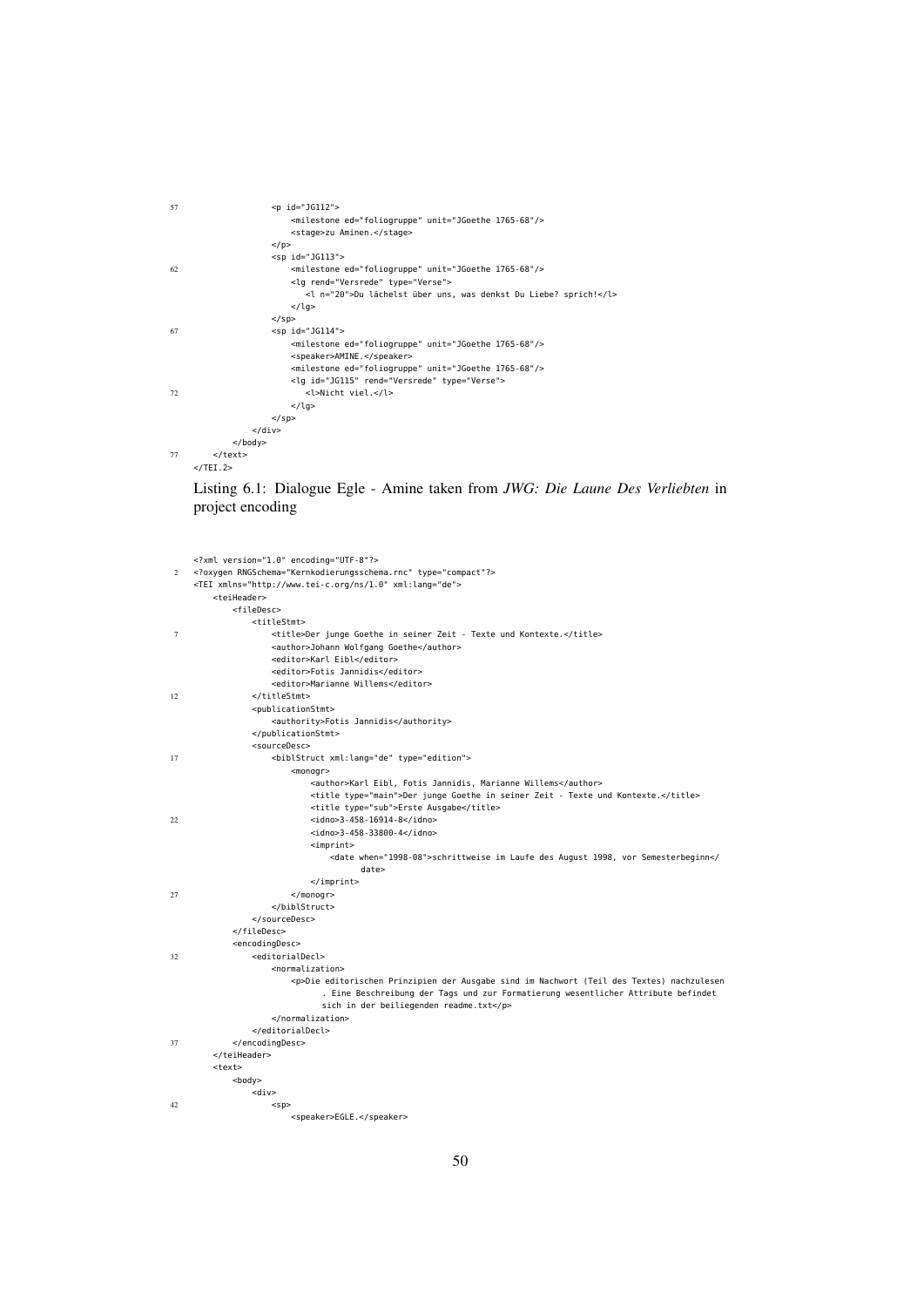|    | <lq></lq>                                                     |  |
|----|---------------------------------------------------------------|--|
|    | <l>Sei's nicht, ich will es auch nicht werden.</l>            |  |
|    | <l>Wir fehlen beide gleich. Mit freundlichen Gebehrden</l>    |  |
| 47 | <l>Hör ich gar manchen an, und mancher Schäferin</l>          |  |
|    | <l>Sagst Du was süßes vor, wenn ich nicht bei Dir bin.</l>    |  |
|    | <l>Den Herzen läßt sich wohl, dem Scherze nicht gebieten,</l> |  |
|    | <l>Vor Unbeständigkeit muß uns der Leichtsinn hüten.</l>      |  |
|    | <l>Mich kleidet Eifersucht noch weniger als Dich.</l>         |  |
| 52 | $<$ /lg>                                                      |  |
|    | <td></td>                                                     |  |
|    | < p >                                                         |  |
|    | <stage>zu Aminen.</stage>                                     |  |
|    | $<$ /p>                                                       |  |
| 57 | $<$ sp>                                                       |  |
|    | <lq></lq>                                                     |  |
|    | <l>Du lächelst über uns, was denkst Du Liebe? sprich!</l>     |  |
|    | $<$ /la>                                                      |  |
|    | <td></td>                                                     |  |
| 62 | $<$ sp>                                                       |  |
|    | <speaker>AMINE.</speaker>                                     |  |
|    | <lq></lq>                                                     |  |
|    | <l>Nicht viel.</l>                                            |  |
|    | $<$ /lg>                                                      |  |
| 67 | <th></th>                                                     |  |
|    | $<$ /div>                                                     |  |
|    | $<$ /body>                                                    |  |
|    |                                                               |  |
|    | $<$ /TEI>                                                     |  |



#### Prosedrama

```
<?xml version="1.0" encoding="UTF-8"?>
    <TEI xmlns="http://www.tei-c.org/ns/1.0" xml:lang="de">
       <teiHeader>
4 <!-- Header-Informationen -->
       </teiHeader>
       <text>
           <body>
              <div>
9 [...]
                  <sp id="JG3281">
                     <milestone ed="foliogruppe" unit="JGoethe 1771- Mai 72"/>
                     <speaker>ELIS. </speaker>
                     <p>Ich kanns wohl rathen -</p>
14 </sp>
                  <sp id="JG3282">
                     <milestone ed="foliogruppe" unit="JGoethe 1771- Mai 72"/>
                      <speaker>CARL</speaker>
                      <stage> kommt.</stage>
19 <p> Der Papa! Der Papa! Der Türner bläst das Liedel: Heysa! mach's Tohr auf!
                         Machs Tohr auf.</p>
                  \lt/sn>
                  <sp id="JG3283">
                     <milestone ed="foliogruppe" unit="JGoethe 1771- Mai 72"/>
24 <speaker>ELIS. </speaker>
                     <p>Da kommt er mit Beute.</p>
                  </sp>
                  <sp id="JG3284">
                     <milestone ed="foliogruppe" unit="JGoethe 1771- Mai 72"/>
29 <speaker>1. REUTER</speaker>
                      <stage> kommt.</stage>
                      <p> Wir haben gejagt! wir haben gefangen! Gott grüs euch edle Frauen. Einen
                         Wagen voll sachen, und was mehr ist als zwölf Wägen Adelberten von
                         Weislingen</p>
34 \leq /50</div>
           </body>
```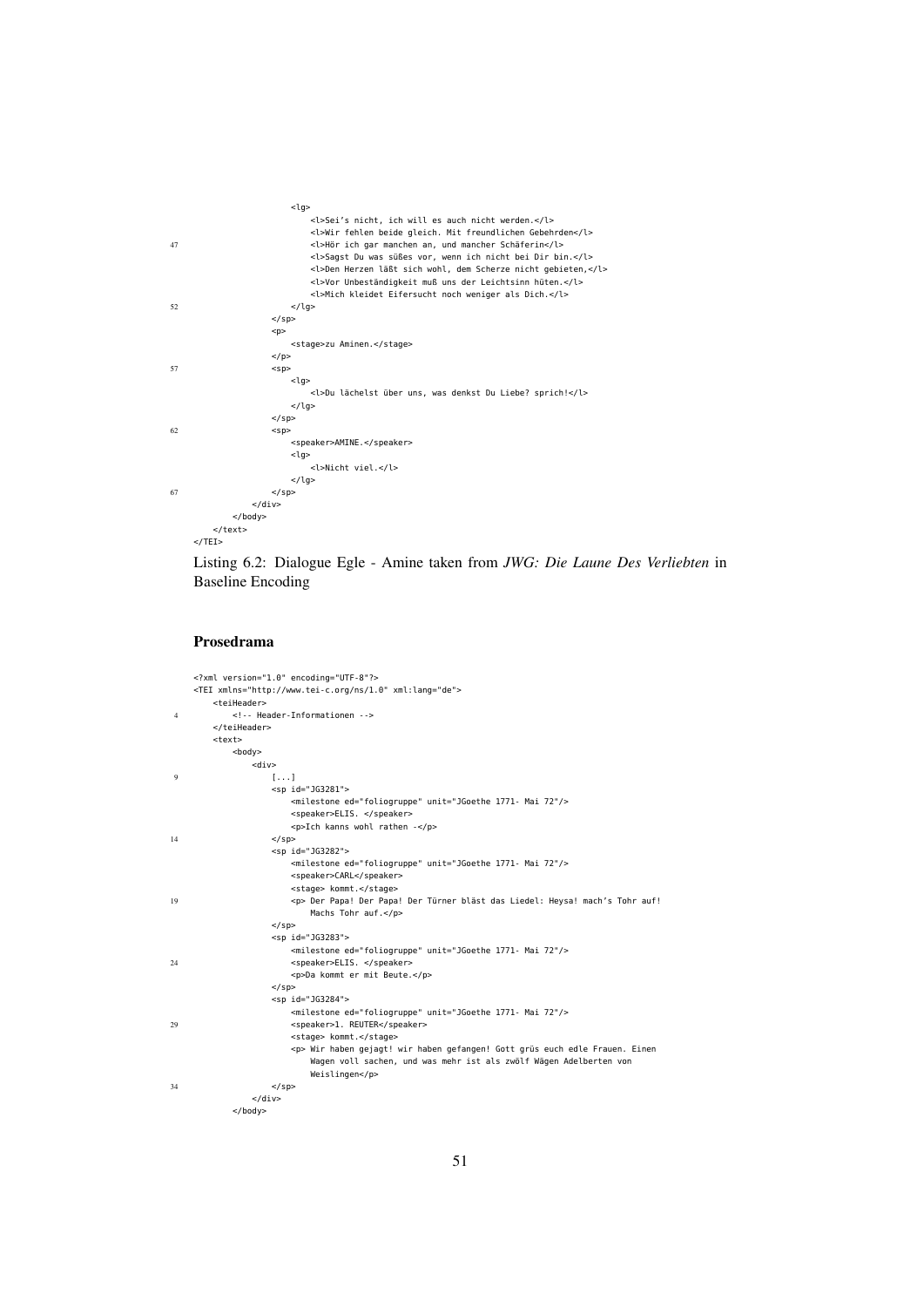</text>  $<$ /TFT $>$ 

Listing 6.3: Dialogue Elis-Carl taken from *JWG: Geschichte Gottfriedens von Berlichingen mit der eisernen Hand* in project encoding

```
<?xml version="1.0" encoding="UTF-8"?>
2 <?oxygen RNGSchema="Kernkodierungsschema.rnc" type="compact"?>
    <TEI xmlns="http://www.tei-c.org/ns/1.0" xml:lang="de">
       <teiHeader>
           <!-- Header-Informationen -->
        </teiHeader>
7 <text>
           <body>
               <div>
                  [...]
                   <sp>
12 <speaker>ELIS. </speaker>
                      <p>Ich kanns wohl rathen -</p>
                   \lt/sn>
                   <sn>
                      <speaker>CARL</speaker>
17 <stage> kommt.</stage>
                      <p> Der Papa! Der Papa! Der Türner bläst das Liedel: Heysa! mach's Tohr auf! Machs Tohr
                            auf.</p>
                   \langle/sp>
                   <sp>
                      <speaker>ELIS. </speaker>
22 <p>Da kommt er mit Beute.</p>
                   </sp>
                   <sp>
                      <speaker>1. REUTER</speaker>
                      <stage> kommt.</stage>
27 <p> Wir haben gejagt! wir haben gefangen! Gott grüs euch edle Frauen. Einen Wagen voll
                            sachen, und was mehr ist als zwölf Wägen Adelberten von Weislingen</p>
                   </sp>
               \langlediv></body>
        </text>
32 \times /TEI
```
Listing 6.4: Dialogue Elis-Carl taken from *JWG: Geschichte Gottfriedens von Berlichingen mit der eisernen Hand* in Baseline Encoding

#### Verse

```
<?xml version="1.0" encoding="UTF-8"?>
    <TEI xmlns="http://www.tei-c.org/ns/1.0" xml:lang="de">
3 <teiHeader>
           <!-- Header-Informationen -->
        </teiHeader>
        <text>
           <body>
8 <div3 id="JG11994" type="Überschrift3">
                   <head><milestone ed="foliogruppe" unit="JGoethe 1770-71"/><seg type="Grafikverweis"
                          >H</seg><note type="Bild">
                         <figure rend="extern" entity="VOLK04"> </figure>
                      </note> Das Lied vom Grafen Friederich <ref target="LYRIKANFANG">
13 <figure rend="intern" entity="PFEILOB"> </figure>
                      </ref></head>
                   <p id="JG11995" rend="ErlaeuterungenKleinLyrik">
                      <milestone ed="foliogruppe" unit="JGoethe 1770-71"/>
                      <ref target="KGRAFFRIEDRICH">
18 <figure rend="intern" entity="PFEILRE"> </figure>
                      </ref>
                   </p>
                  <lg id="JG11996" type="Strophe">
                       <milestone ed="foliogruppe" unit="JGoethe 1770-71"/>
23 <l n="1"><anchor id="GRAFFRIEDRICHWOLLTAUSREITEN"/>Graf Friedrich wollt
```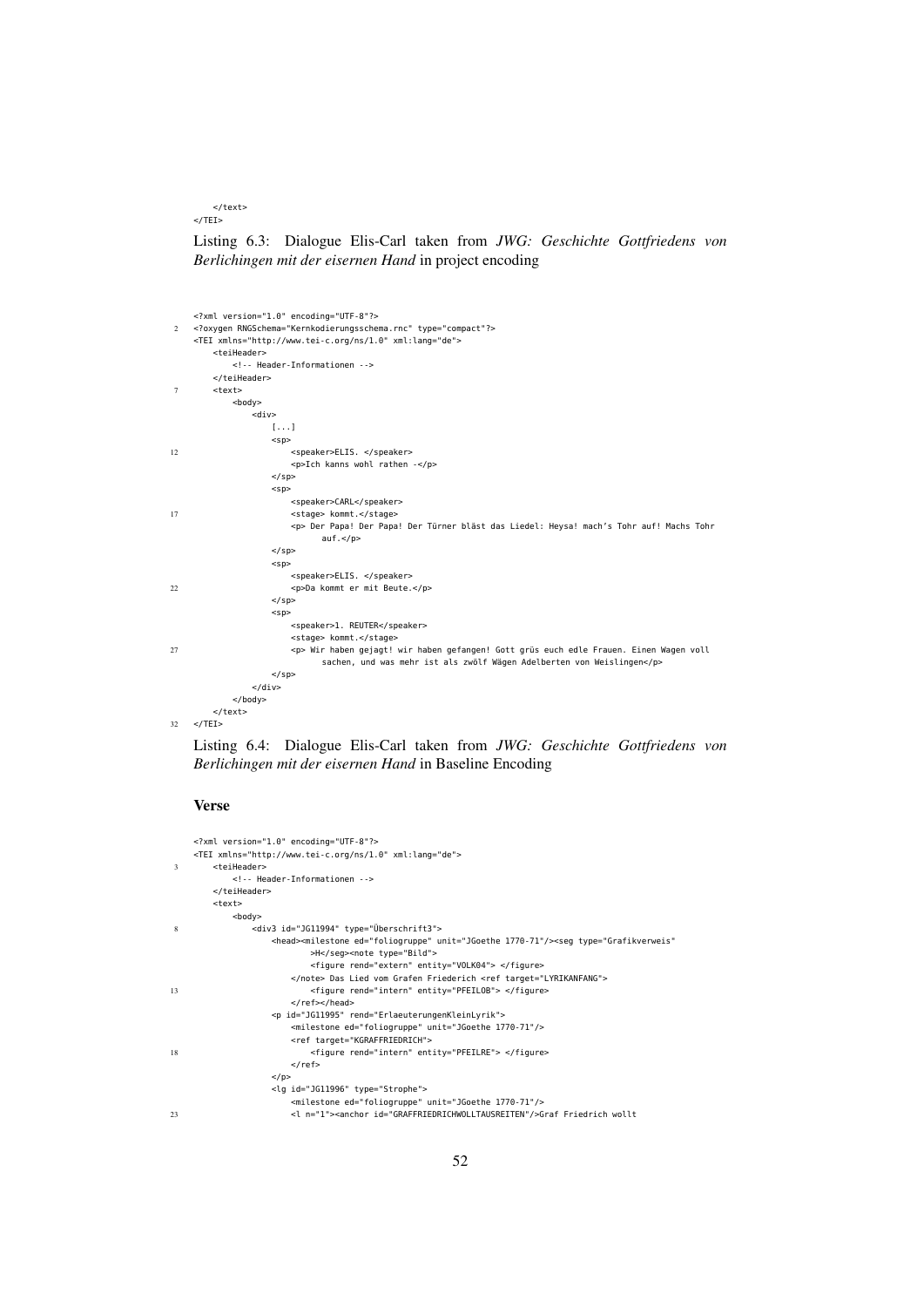```
ausreiten</l>
                       <l>Mit seinen Edelleuten,</l>
                       <l>Wollt hohlen seine liebe Braut</l>
                       <l>Die ihm zur Eh war wohl vertraut.</l>
28 </lg>
                   <lg id="JG11997" type="Strophe">
                       <milestone ed="foliogruppe" unit="JGoethe 1770-71"/>
                       <l n="5">Als er mit seinem hellen Hauf</l>
                       <l>Reit einen hohen Berg hinauf</l>
33 <l>Da kam er auf dem Weeg</l>
                       <l>Auf einen sehr schmaalen Steeg.</l>
                   </lg>
               \langlediv3>
           </body>
38 \times/text>
    </TEI>
```
#### Listing 6.5: JWG: *Das Lied vom Grafen Friederich* in project encoding

```
1 <?xml version="1.0" encoding="UTF-8"?>
    <?oxygen RNGSchema="Kernkodierungsschema.rnc" type="compact"?>
    <TEI xmlns="http://www.tei-c.org/ns/1.0" xml:lang="de">
       <teiHeader>
           <!-- Header-Informationen -->
6 </teiHeader>
        <text>
           <body>
                -<br><div>
                   <head>Das Lied vom Grafen Friederich</head>
11 \langlela>
                       <l>Graf Friedrich wollt ausreiten</l>
                       <l>Mit seinen Edelleuten,</l>
                       <l>Wollt hohlen seine liebe Braut</l>
                       <l>Die ihm zur Eh war wohl vertraut.</l>
16 </lg>
                   <lg>
                       <l>Als er mit seinem hellen Hauf</l>
                       <l>Reit einen hohen Berg hinauf</l>
                       <l>Da kam er auf dem Weeg</l>
21 <l>Auf einen sehr schmaalen Steeg.</l>
                   </la></div>
           </body>
        </text>
26 \times / \text{TEI}
```
Listing 6.6: JWG: *Das Lied vom Grafen Friederich* in Baseline Encoding

## 6.2 Hierarchy

The listed elements are not hierarchic (with the exception of the partent element <sp> and its child element <speaker>, as parent <lg> and child  $<$ l $>$ ).

## 6.3 RNG Schema

```
<?xml version="1.0"?>
    <TEI xmlns="http://www.tei-c.org/ns/1.0" xml:lang="en">
      <teiHeader>
4 <fileDesc>
         <titleStmt>
           <title>TEI Absolutely Bare</title>
```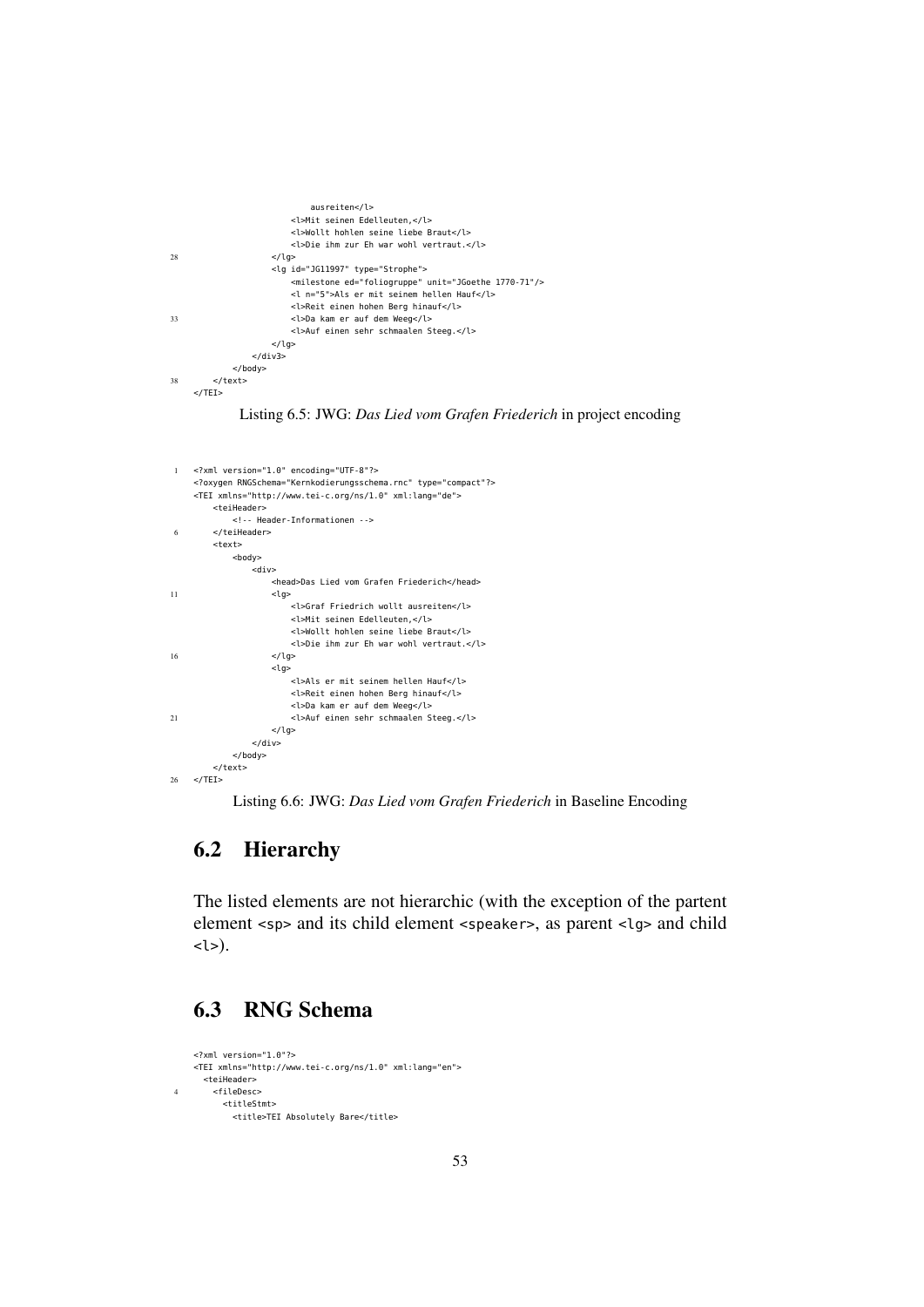|    | <author>fj</author>                                                                                                                                                                       |
|----|-------------------------------------------------------------------------------------------------------------------------------------------------------------------------------------------|
|    | <editor xml:id="sbauman.emt">Syd Bauman</editor>                                                                                                                                          |
| 9  |                                                                                                                                                                                           |
|    | <publicationstmt></publicationstmt>                                                                                                                                                       |
|    | <availability status="free"></availability>                                                                                                                                               |
|    | <p>This template file is freely available and you are hereby authorised to copy, modify,</p>                                                                                              |
| 14 | and redistribute it in any way without further reference or permissions.<br><p>When making such modifications, you are strongly recommended to change the present text</p>                |
|    | to include an accurate statement of the licencing conditions applicable to your modified                                                                                                  |
|    | text.                                                                                                                                                                                     |
|    |                                                                                                                                                                                           |
|    |                                                                                                                                                                                           |
| 19 | <sourcedesc></sourcedesc>                                                                                                                                                                 |
|    | <p>Initially created on <date when="2006-10-12T05:24:41">Thursday 12th October 2006</date></p>                                                                                            |
|    | by the form at http://www.tei-c.org.uk/Roma/.<br>                                                                                                                                         |
|    |                                                                                                                                                                                           |
| 24 | <revisiondesc></revisiondesc>                                                                                                                                                             |
|    | <change when="2007-08-12" who="#LB">Removed further elements added since this ODD was first</change>                                                                                      |
|    | created                                                                                                                                                                                   |
|    | <change when="2007-04-09" who="#LB">Added prose and reorganized structure to make it more</change>                                                                                        |
| 29 | document-like; changed deletion of attribute decls into deletion of att.declaring class; add<br>deletes for elements email and floatingText added to P5 since this ODD was first created; |
|    | considered but did not implement removal of all irrelevant datatype specs                                                                                                                 |
|    | <change when="2006-10-14" who="#sbauman.emt"> Made valid: <list></list></change>                                                                                                          |
|    | <item>removed empty <att>prefix</att> attribute</item>                                                                                                                                    |
|    | <item>added required <att>type</att> attribute to <gi>classSpec</gi>s</item>                                                                                                              |
| 34 | . <note>Sebastian had also made the above changes.</note> Also removed                                                                                                                    |
|    | extraneous <gi>altIdent</gi> elements, improved <gi>sourceDesc</gi> , changed the<br><att>ident</att> of <gi>schemaSpec</gi> to match the filename, and added this revision               |
|    | description.                                                                                                                                                                              |
|    |                                                                                                                                                                                           |
| 39 |                                                                                                                                                                                           |
|    | <text><br/><math>\leq</math> ! - -</text>                                                                                                                                                 |
|    | <front><br/><divgen type="toc"></divgen></front>                                                                                                                                          |
|    | -->                                                                                                                                                                                       |
| 44 | <body></body>                                                                                                                                                                             |
|    | <p>Textgrid baseline encoding (subset of TEI)
 for prose, drama, poetry</p>                                                                                                               |
|    | <div></div>                                                                                                                                                                               |
|    | <head>Basic text structure</head><br><p>In this very simple schema, a document may contain <gi>front</gi>, <gi>body</gi> and</p>                                                          |
| 49 | <gi>back</gi> elements as in standard TEI. However, within these, only the following                                                                                                      |
|    | elements are permitted: <speclist></speclist>                                                                                                                                             |
|    | <specdesc key="div"></specdesc>                                                                                                                                                           |
|    | <specdesc key="head"></specdesc>                                                                                                                                                          |
| 54 | <specdesc key="list"></specdesc><br><specdesc key="p"></specdesc>                                                                                                                         |
|    |                                                                                                                                                                                           |
|    | $<$ /p>                                                                                                                                                                                   |
|    | <p>The <gi>list</gi> element may contain a <gi>head</gi> followed by a sequence either of</p>                                                                                             |
|    | <gi>label</gi> - <gi>item</gi> pairs, or of <gi>item</gi> elements alone. </td                                                                                                            |
| 59 | <p>The <gi>item</gi> and <gi>p</gi> elements have the same structure: either may contain<br/>just text, or a mixture of text with <gi>list</gi>, or <gi>title</gi> elements.</p>          |
|    | <p>Similarly, the <gi>div</gi> element may contain a <gi>head</gi>, followed by a nested</p>                                                                                              |
|    | <gi>div</gi> , or one or more <gi>p</gi> elements.                                                                                                                                        |
|    | <p>The <att>version</att> attribute on the <gi>TEI</gi> element is removed, as is the</p>                                                                                                 |
| 64 | <att>level</att> attribute on the <gi>title</gi> element. Other attributes are also                                                                                                       |
|    | removed as a consequence of the class modifications described below.<br><p>The following specification group deletes all the unwanted elements: <specgrp< td=""></specgrp<></p>           |
|    | xml:id="bodydels">                                                                                                                                                                        |
|    | <elementspec ident="abbr" mode="delete" module="core"></elementspec>                                                                                                                      |
| 69 | <elementspec ident="add" mode="delete" module="core"></elementspec>                                                                                                                       |
|    | <elementspec ident="addrLine" mode="delete" module="core"></elementspec>                                                                                                                  |
|    | <elementspec ident="address" mode="delete" module="core"></elementspec>                                                                                                                   |
|    | <elementspec ident="altIdent" mode="delete" module="core"></elementspec><br><elementspec ident="analytic" mode="delete" module="core"></elementspec>                                      |
| 74 | <elementspec ident="bibl" mode="delete" module="core"></elementspec>                                                                                                                      |
|    | <elementspec ident="biblFull" mode="delete" module="core"></elementspec>                                                                                                                  |
|    | <elementspec ident="biblItem" mode="delete" module="core"></elementspec>                                                                                                                  |
|    | <elementspec ident="biblScope" mode="delete" module="core"></elementspec>                                                                                                                 |
| 79 | <elementspec ident="biblStruct" mode="delete" module="core"></elementspec><br><elementspec ident="binaryObject" mode="delete" module="core"></elementspec>                                |
|    | <elementspec ident="cb" mode="delete" module="core"></elementspec>                                                                                                                        |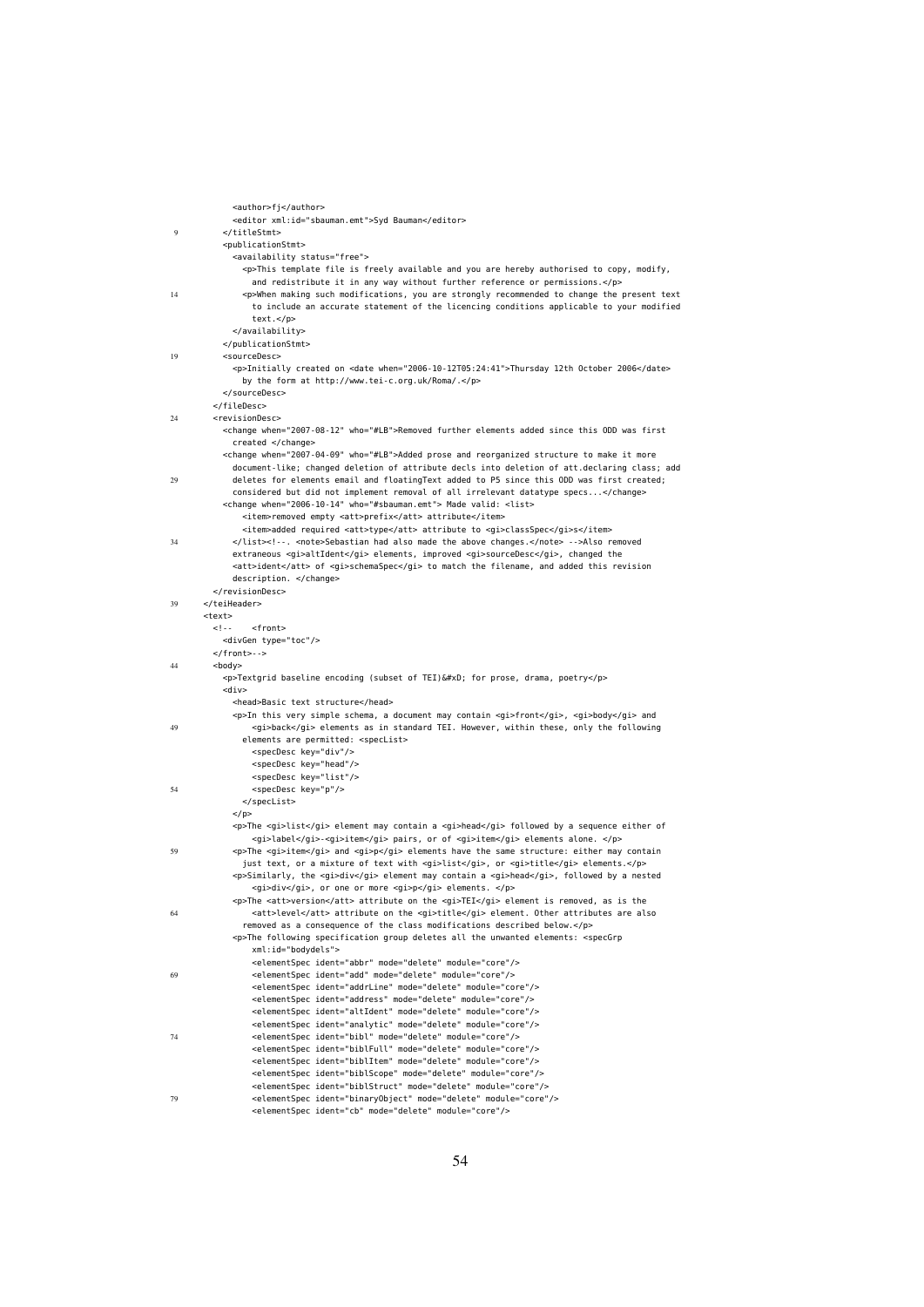|     | <elementspec ident="choice" mode="delete" module="core"></elementspec>                                                                                               |
|-----|----------------------------------------------------------------------------------------------------------------------------------------------------------------------|
|     | <elementspec ident="cit" mode="delete" module="core"></elementspec>                                                                                                  |
|     | <elementspec ident="corr" mode="delete" module="core"></elementspec>                                                                                                 |
| 84  | <elementspec ident="date" mode="delete" module="core"></elementspec>                                                                                                 |
|     | <elementspec ident="dateRange" mode="delete" module="core"></elementspec>                                                                                            |
|     | <elementspec ident="del" mode="delete" module="core"></elementspec>                                                                                                  |
|     | <elementspec ident="desc" mode="delete" module="core"></elementspec>                                                                                                 |
|     | <elementspec ident="distinct" mode="delete" module="core"></elementspec>                                                                                             |
| 89  | <elementspec ident="divGen" mode="delete" module="core"></elementspec>                                                                                               |
|     | <elementspec ident="email" mode="delete" module="core"></elementspec>                                                                                                |
|     | <elementspec ident="editor" mode="delete" module="core"></elementspec>                                                                                               |
|     | <elementspec ident="emph" mode="delete" module="core"></elementspec><br><elementspec ident="equiv" mode="delete" module="core"></elementspec>                        |
| 94  | <elementspec ident="expan" mode="delete" module="core"></elementspec>                                                                                                |
|     | <elementspec ident="foreign" mode="delete" module="core"></elementspec>                                                                                              |
|     | <elementspec ident="gap" mode="delete" module="core"></elementspec>                                                                                                  |
|     | <elementspec ident="gloss" mode="delete" module="core"></elementspec>                                                                                                |
|     | <elementspec ident="graphic" mode="delete" module="core"></elementspec>                                                                                              |
| 99  | <elementspec ident="headItem" mode="delete" module="core"></elementspec>                                                                                             |
|     | <elementspec ident="headLabel" mode="delete" module="core"></elementspec>                                                                                            |
|     | <elementspec ident="hi" mode="delete" module="core"></elementspec>                                                                                                   |
|     | <elementspec ident="imprint" mode="delete" module="core"></elementspec>                                                                                              |
|     | <elementspec ident="index" mode="delete" module="core"></elementspec>                                                                                                |
| 104 | <elementspec ident="listBibl" mode="delete" module="core"></elementspec>                                                                                             |
|     | <elementspec ident="measure" mode="delete" module="core"></elementspec>                                                                                              |
|     | <elementspec ident="measureGrp" mode="delete" module="core"></elementspec>                                                                                           |
|     | <elementspec ident="meeting" mode="delete" module="core"></elementspec>                                                                                              |
|     | <elementspec ident="mentioned" mode="delete" module="core"></elementspec>                                                                                            |
| 109 | <elementspec ident="milestone" mode="delete" module="core"></elementspec>                                                                                            |
|     | <elementspec ident="monogr" mode="delete" module="core"></elementspec><br><elementspec ident="name" mode="delete" module="core"></elementspec>                       |
|     | <elementspec ident="note" mode="delete" module="core"></elementspec>                                                                                                 |
|     | <elementspec ident="num" mode="delete" module="core"></elementspec>                                                                                                  |
| 114 | <elementspec ident="orig" mode="delete" module="core"></elementspec>                                                                                                 |
|     | <elementspec ident="pb" mode="delete" module="core"></elementspec>                                                                                                   |
|     | <elementspec ident="postBox" mode="delete" module="core"></elementspec>                                                                                              |
|     | <elementspec ident="postCode" mode="delete" module="core"></elementspec>                                                                                             |
|     | <elementspec ident="ptr" mode="delete" module="core"></elementspec>                                                                                                  |
| 119 | <elementspec ident="pubPlace" mode="delete" module="core"></elementspec>                                                                                             |
|     | <elementspec ident="publisher" mode="delete" module="core"></elementspec>                                                                                            |
|     | <elementspec ident="ref" mode="delete" module="core"></elementspec>                                                                                                  |
|     | <elementspec ident="reg" mode="delete" module="core"></elementspec>                                                                                                  |
|     | <elementspec ident="relatedItem" mode="delete" module="core"></elementspec>                                                                                          |
| 124 | <elementspec ident="resp" mode="delete" module="core"></elementspec>                                                                                                 |
|     | <elementspec ident="respStmt" mode="delete" module="core"></elementspec><br><elementspec ident="rs" mode="delete" module="core"></elementspec>                       |
|     | <elementspec ident="said" mode="delete" module="core"></elementspec>                                                                                                 |
|     | <elementspec ident="series" mode="delete" module="core"></elementspec>                                                                                               |
| 129 | <elementspec ident="sic" mode="delete" module="core"></elementspec>                                                                                                  |
|     | <elementspec ident="soCalled" mode="delete" module="core"></elementspec>                                                                                             |
|     | <elementspec ident="street" mode="delete" module="core"></elementspec>                                                                                               |
|     | <elementspec ident="teiCorpus" mode="delete" module="core"></elementspec>                                                                                            |
|     | <elementspec ident="term" mode="delete" module="core"></elementspec>                                                                                                 |
| 134 | <elementspec ident="time" mode="delete" module="core"></elementspec>                                                                                                 |
|     | <elementspec ident="timeRange" mode="delete" module="core"></elementspec>                                                                                            |
|     | <elementspec ident="unclear" mode="delete" module="core"></elementspec>                                                                                              |
|     | <elementspec ident="argument" mode="delete" module="textstructure"></elementspec>                                                                                    |
|     | <elementspec ident="byline" mode="delete" module="textstructure"></elementspec>                                                                                      |
| 139 | <elementspec ident="closer" mode="delete" module="textstructure"></elementspec><br><elementspec ident="dateline" mode="delete" module="textstructure"></elementspec> |
|     | <elementspec ident="div0" mode="delete" module="textstructure"></elementspec>                                                                                        |
|     | <elementspec ident="div1" mode="delete" module="textstructure"></elementspec>                                                                                        |
|     | <elementspec ident="div2" mode="delete" module="textstructure"></elementspec>                                                                                        |
| 144 | <elementspec ident="div3" mode="delete" module="textstructure"></elementspec>                                                                                        |
|     | <elementspec ident="div4" mode="delete" module="textstructure"></elementspec>                                                                                        |
|     | <elementspec ident="div5" mode="delete" module="textstructure"></elementspec>                                                                                        |
|     | <elementspec ident="div6" mode="delete" module="textstructure"></elementspec>                                                                                        |
|     | <elementspec ident="div7" mode="delete" module="textstructure"></elementspec>                                                                                        |
| 149 | <elementspec ident="docAuthor" mode="delete" module="textstructure"></elementspec>                                                                                   |
|     | <elementspec ident="docDate" mode="delete" module="textstructure"></elementspec>                                                                                     |
|     | <elementspec ident="docEdition" mode="delete" module="textstructure"></elementspec>                                                                                  |
|     | <elementspec ident="docImprint" mode="delete" module="textstructure"></elementspec>                                                                                  |
|     | <elementspec ident="docTitle" mode="delete" module="textstructure"></elementspec>                                                                                    |
| 154 | <elementspec ident="epigraph" mode="delete" module="textstructure"></elementspec>                                                                                    |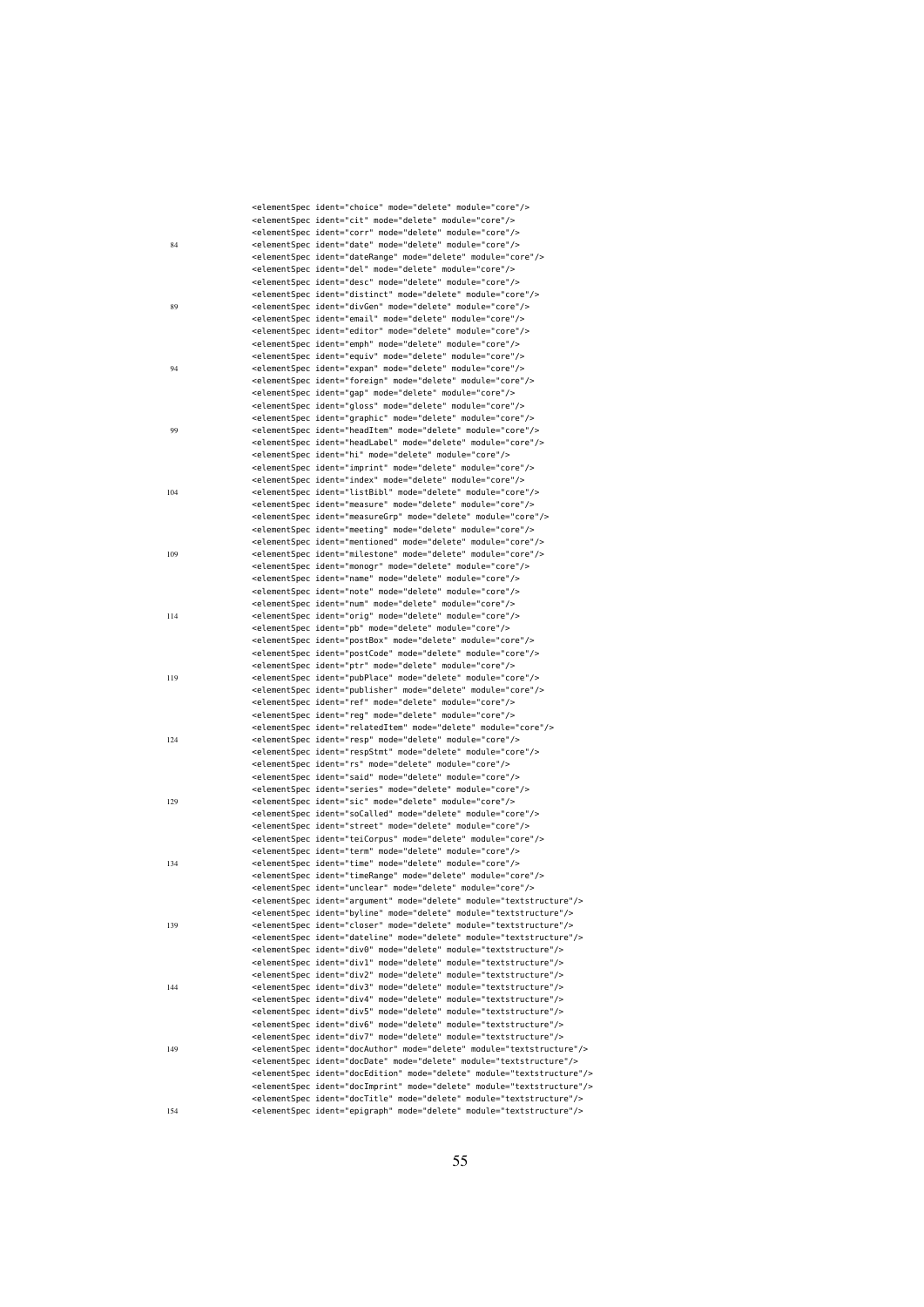|     | <elementspec ident="floatingText" mode="delete" module="textstructure"></elementspec>                                                                                  |
|-----|------------------------------------------------------------------------------------------------------------------------------------------------------------------------|
|     | <elementspec ident="group" mode="delete" module="textstructure"></elementspec><br><elementspec ident="imprimatur" mode="delete" module="textstructure"></elementspec>  |
|     | <elementspec ident="opener" mode="delete" module="textstructure"></elementspec>                                                                                        |
| 159 | <elementspec ident="salute" mode="delete" module="textstructure"></elementspec>                                                                                        |
|     | <elementspec ident="signed" mode="delete" module="textstructure"></elementspec>                                                                                        |
|     | <elementspec ident="titlePage" mode="delete" module="textstructure"></elementspec>                                                                                     |
|     | <elementspec ident="titlePart" mode="delete" module="textstructure"></elementspec><br><elementspec ident="trailer" mode="delete" module="textstructure"></elementspec> |
| 164 | <elementspec ident="title" mode="delete" module="core"></elementspec>                                                                                                  |
|     |                                                                                                                                                                        |
|     | $<$ /p>                                                                                                                                                                |
|     | $<$ /div>                                                                                                                                                              |
|     | <div></div>                                                                                                                                                            |
| 169 | <head>Header structure</head><br><p>A much simplified version of the TEI Header is defined, again by the deletion of many</p>                                          |
|     | elements. For validity, all that is required within it is the <gi>fileDesc</gi> , which                                                                                |
|     | contains only the following elements: <speclist></speclist>                                                                                                            |
|     | <specdesc key="titleStmt"></specdesc>                                                                                                                                  |
| 174 | <specdesc key="publicationStmt"></specdesc>                                                                                                                            |
|     | <specdesc key="sourceDesc"></specdesc>                                                                                                                                 |
|     | <br>$<$ /p>                                                                                                                                                            |
|     | <p>Within the <gi>titleStmt</gi> only a <gi>title</gi> is permitted; within the other two</p>                                                                          |
| 179 | elements only a <gi>p</gi> is permitted. The <att>default</att> attribute on the                                                                                       |
|     | <gi>sourceDesc</gi> element is also removed.                                                                                                                           |
|     | <p>The following specification group deletes all the other possible elements from the</p>                                                                              |
|     | header: <specgrp xml:id="hdrdels"><br/><elementspec ident="appInfo" mode="delete" module="header"></elementspec></specgrp>                                             |
| 184 | <elementspec ident="application" mode="delete" module="header"></elementspec>                                                                                          |
|     | <elementspec ident="authority" mode="delete" module="header"></elementspec>                                                                                            |
|     | <elementspec ident="availability" mode="delete" module="header"></elementspec>                                                                                         |
|     | <elementspec ident="broadcast" mode="delete" module="header"></elementspec>                                                                                            |
|     | <elementspec ident="cRefPattern" mode="delete" module="header"></elementspec>                                                                                          |
| 189 | <elementspec ident="catDesc" mode="delete" module="header"></elementspec><br><elementspec ident="catRef" mode="delete" module="header"></elementspec>                  |
|     | <elementspec ident="category" mode="delete" module="header"></elementspec>                                                                                             |
|     | <elementspec ident="change" mode="delete" module="header"></elementspec>                                                                                               |
|     | <elementspec ident="classCode" mode="delete" module="header"></elementspec>                                                                                            |
| 194 | <elementspec ident="classDecl" mode="delete" module="header"></elementspec>                                                                                            |
|     | <elementspec ident="correction" mode="delete" module="header"></elementspec><br><elementspec ident="creation" mode="delete" module="header"></elementspec>             |
|     | <elementspec ident="distributor" mode="delete" module="header"></elementspec>                                                                                          |
|     | <elementspec ident="edition" mode="delete" module="header"></elementspec>                                                                                              |
| 199 | <elementspec ident="editorialDecl" mode="delete" module="header"></elementspec>                                                                                        |
|     | <elementspec ident="encodingDesc" mode="delete" module="header"></elementspec>                                                                                         |
|     | <elementspec ident="equipment" mode="delete" module="header"></elementspec>                                                                                            |
|     | <elementspec ident="fsdDecl" mode="delete" module="header"></elementspec><br><elementspec ident="funder" mode="delete" module="header"></elementspec>                  |
| 204 | <elementspec ident="geoDecl" mode="delete" module="header"></elementspec>                                                                                              |
|     | <elementspec ident="handNote" mode="delete" module="header"></elementspec>                                                                                             |
|     | <elementspec ident="hyphenation" mode="delete" module="header"></elementspec>                                                                                          |
|     | <elementspec ident="idno" mode="delete" module="header"></elementspec>                                                                                                 |
| 209 | <elementspec ident="interpretation" mode="delete" module="header"></elementspec><br><elementspec ident="keywords" mode="delete" module="header"></elementspec>         |
|     | <elementspec ident="langUsage" mode="delete" module="header"></elementspec>                                                                                            |
|     | <elementspec ident="language" mode="delete" module="header"></elementspec>                                                                                             |
|     | <elementspec ident="metDecl" mode="delete" module="header"></elementspec>                                                                                              |
|     | <elementspec ident="metSym" mode="delete" module="header"></elementspec>                                                                                               |
| 214 | <elementspec ident="namespace" mode="delete" module="header"></elementspec><br><elementspec ident="normalization" mode="delete" module="header"></elementspec>         |
|     | <elementspec ident="principal" mode="delete" module="header"></elementspec>                                                                                            |
|     | <elementspec ident="profileDesc" mode="delete" module="header"></elementspec>                                                                                          |
|     | <elementspec ident="projectDesc" mode="delete" module="header"></elementspec>                                                                                          |
| 219 | <elementspec ident="quotation" mode="delete" module="header"></elementspec>                                                                                            |
|     | <elementspec ident="recording" mode="delete" module="header"></elementspec>                                                                                            |
|     | <elementspec ident="recordingStmt" mode="delete" module="header"></elementspec><br><elementspec ident="refsDecl" mode="delete" module="header"></elementspec>          |
|     | <elementspec ident="refState" mode="delete" module="header"></elementspec>                                                                                             |
| 224 | <elementspec ident="rendition" mode="delete" module="header"></elementspec>                                                                                            |
|     | <elementspec ident="revisionDesc" mode="delete" module="header"></elementspec>                                                                                         |
|     | <elementspec ident="samplingDecl" mode="delete" module="header"></elementspec>                                                                                         |
|     | <elementspec ident="scriptStmt" mode="delete" module="header"></elementspec><br><elementspec ident="segmentation" mode="delete" module="header"></elementspec>         |
|     |                                                                                                                                                                        |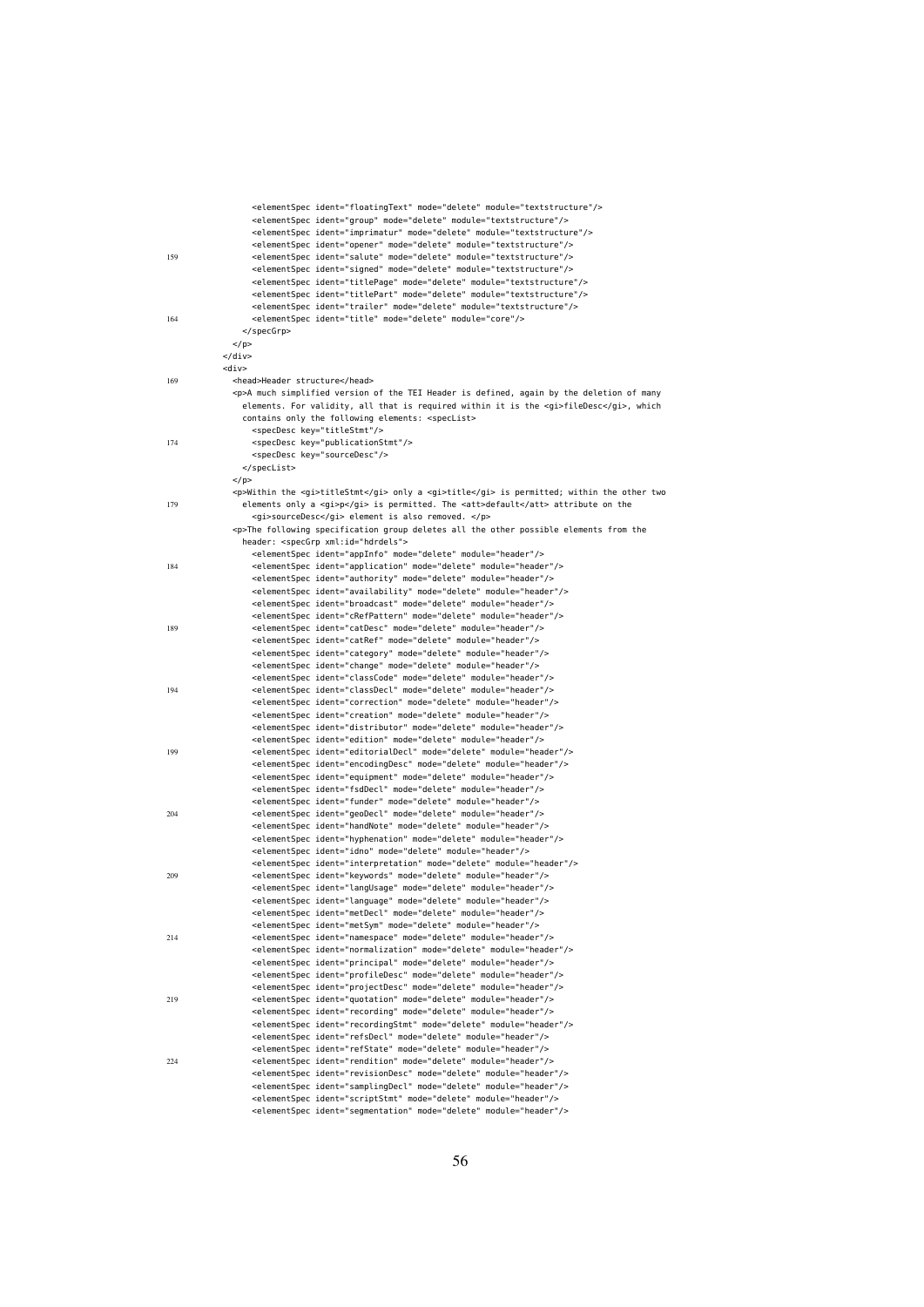| 229 | <elementspec ident="sponsor" mode="delete" module="header"></elementspec>                   |
|-----|---------------------------------------------------------------------------------------------|
|     | <elementspec ident="state" mode="delete" module="header"></elementspec>                     |
|     | <elementspec ident="stdVals" mode="delete" module="header"></elementspec>                   |
|     | <elementspec ident="tagUsage" mode="delete" module="header"></elementspec>                  |
|     | <elementspec ident="tagsDecl" mode="delete" module="header"></elementspec>                  |
| 234 | <elementspec ident="taxonomy" mode="delete" module="header"></elementspec>                  |
|     | <elementspec ident="textClass" mode="delete" module="header"></elementspec>                 |
|     | <elementspec ident="variantEncoding" mode="delete" module="header"></elementspec>           |
|     | <elementspec ident="sourceDesc" mode="change" module="header"></elementspec>                |
|     |                                                                                             |
|     | <attlist></attlist>                                                                         |
| 239 | <attdef ident="default" mode="delete"></attdef>                                             |
|     |                                                                                             |
|     |                                                                                             |
|     |                                                                                             |
|     | $<$ /p>                                                                                     |
| 244 | $\langle$ /div $\rangle$                                                                    |
|     | <div></div>                                                                                 |
|     | <head>Class modifications</head>                                                            |
|     | <p>Finally three of the TEI attribute classes are simplified. The attributes xml:space,</p> |
|     | rend, and xml:base are removed from the att.global class, so that this now makes available  |
| 249 | to all elements only the following attributes: <att>xml:id</att> , <att>n</att> , and       |
|     | <att>xml:lang</att> .                                                                       |
|     | <p>Three un-needed attributes are removed from the att.divLike class so that the</p>        |
|     | <gi>div</gi> element inherits from it only the following attributes: <att>xml:id</att> ,    |
|     | <att>n</att> , <att>xml:lang</att> . The attribute class <ident>att.declaring</ident> is    |
| 254 | deleted completely, so that none of its members inherit the <att>decls</att> attribute      |
|     |                                                                                             |
|     | defined in the unmodified TEI.                                                              |
|     | <specgrp xml:id="classmods"></specgrp>                                                      |
|     | <classspec ident="att.global" mode="change" module="tei" type="atts"></classspec>           |
|     | <attlist></attlist>                                                                         |
| 259 | <attdef ident="xml:space" mode="delete"></attdef>                                           |
|     | <attdef ident="rend" mode="delete"></attdef>                                                |
|     | <attdef ident="xml:base" mode="delete"></attdef>                                            |
|     |                                                                                             |
|     |                                                                                             |
| 264 | <classspec ident="att.divLike" mode="change" module="tei" type="atts"></classspec>          |
|     | <attlist></attlist>                                                                         |
|     | <attdef ident="org" mode="delete"></attdef>                                                 |
|     | <attdef ident="sample" mode="delete"></attdef>                                              |
|     | <attdef ident="part" mode="delete"></attdef>                                                |
| 269 |                                                                                             |
|     |                                                                                             |
|     |                                                                                             |
|     | <classspec ident="att.declaring" mode="delete" module="tei" type="atts"></classspec>        |
|     | $\leq$ ! - -<br><attlist></attlist>                                                         |
|     | <attdef ident="decls" mode="delete"></attdef>                                               |
| 274 |                                                                                             |
|     |                                                                                             |
|     | - ->                                                                                        |
|     |                                                                                             |
|     | $<$ /div>                                                                                   |
| 279 | <div></div>                                                                                 |
|     | <head>Formal declaration</head>                                                             |
|     | <schemaspec ident="tei_bare" prefix="" xml:lang="en"></schemaspec>                          |
|     | <moduleref key="core"></moduleref>                                                          |
|     | <moduleref key="tei"></moduleref>                                                           |
| 284 | <moduleref key="header"></moduleref>                                                        |
|     | <moduleref key="textstructure"></moduleref>                                                 |
|     | <specgrpref target="#bodydels"></specgrpref>                                                |
|     | <specgrpref target="#classmods"></specgrpref>                                               |
|     |                                                                                             |
|     | <specgrpref target="#hdrdels"></specgrpref>                                                 |
| 289 | <elementspec ident="postscript" mode="delete" module="textstructure"></elementspec>         |
|     | <elementspec ident="author" mode="delete" module="core"></elementspec>                      |
|     | <elementspec ident="item" mode="delete" module="core"></elementspec>                        |
|     | <elementspec ident="label" mode="delete" module="core"></elementspec>                       |
|     | <elementspec ident="list" mode="delete" module="core"></elementspec>                        |
| 294 |                                                                                             |
|     | $<$ /div>                                                                                   |
|     |                                                                                             |
|     |                                                                                             |
|     | $<$ /TEI>                                                                                   |
|     |                                                                                             |

Listing 6.7: RNG Schema with comments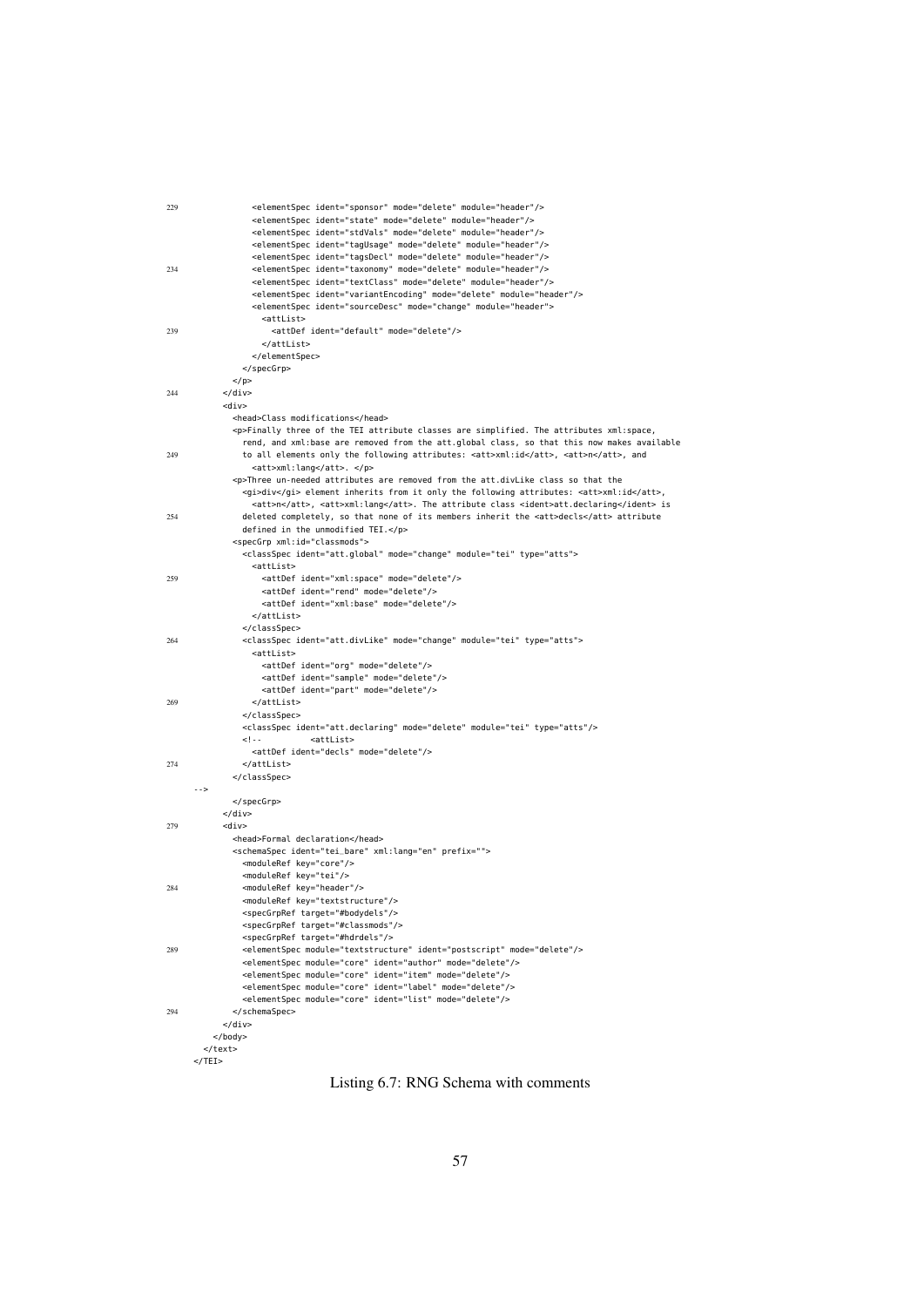## Chapter 7

# Baseline Encoding for the compilation of dictionaries in TEI P5<sup>1</sup>

## Mirjam Blümm, Stefan Büdenbender, Christian Graiger, Werner Wegstein

June 7<sup>th</sup> 2008

This paper is concerned with the structuring of dictionary entries and gives an overview of the XML elements and element classes of the modules core and dictionaries of TEI P5, which were specified for the baseline encoding.

<sup>&</sup>lt;sup>1</sup>translated by Mirjam Blümm and Liana Ene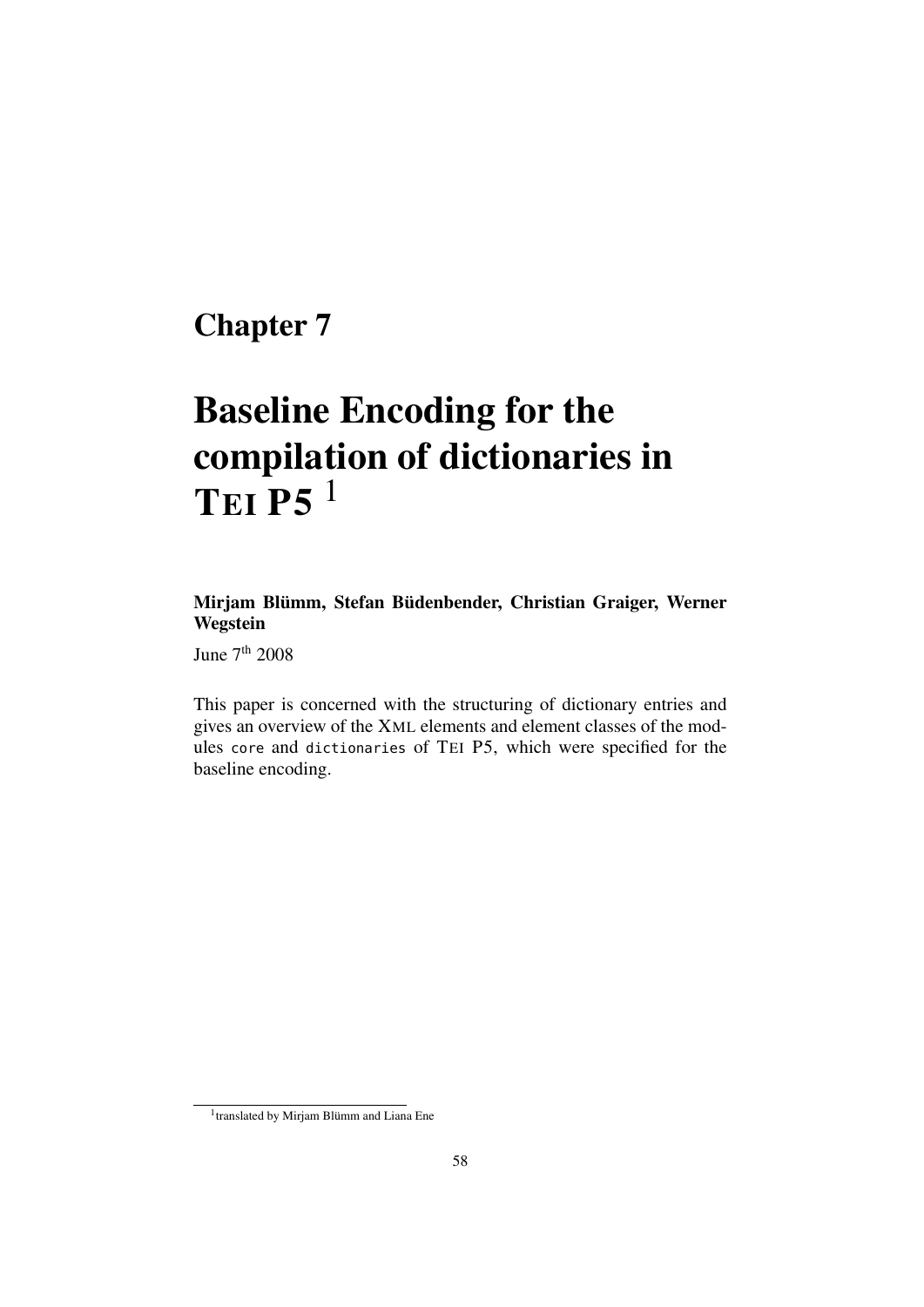## Open issues

- Treatment of obvious errata
- Ontology for attribute values (z.B. for quotations)
- Placement of meta information within an element <entry>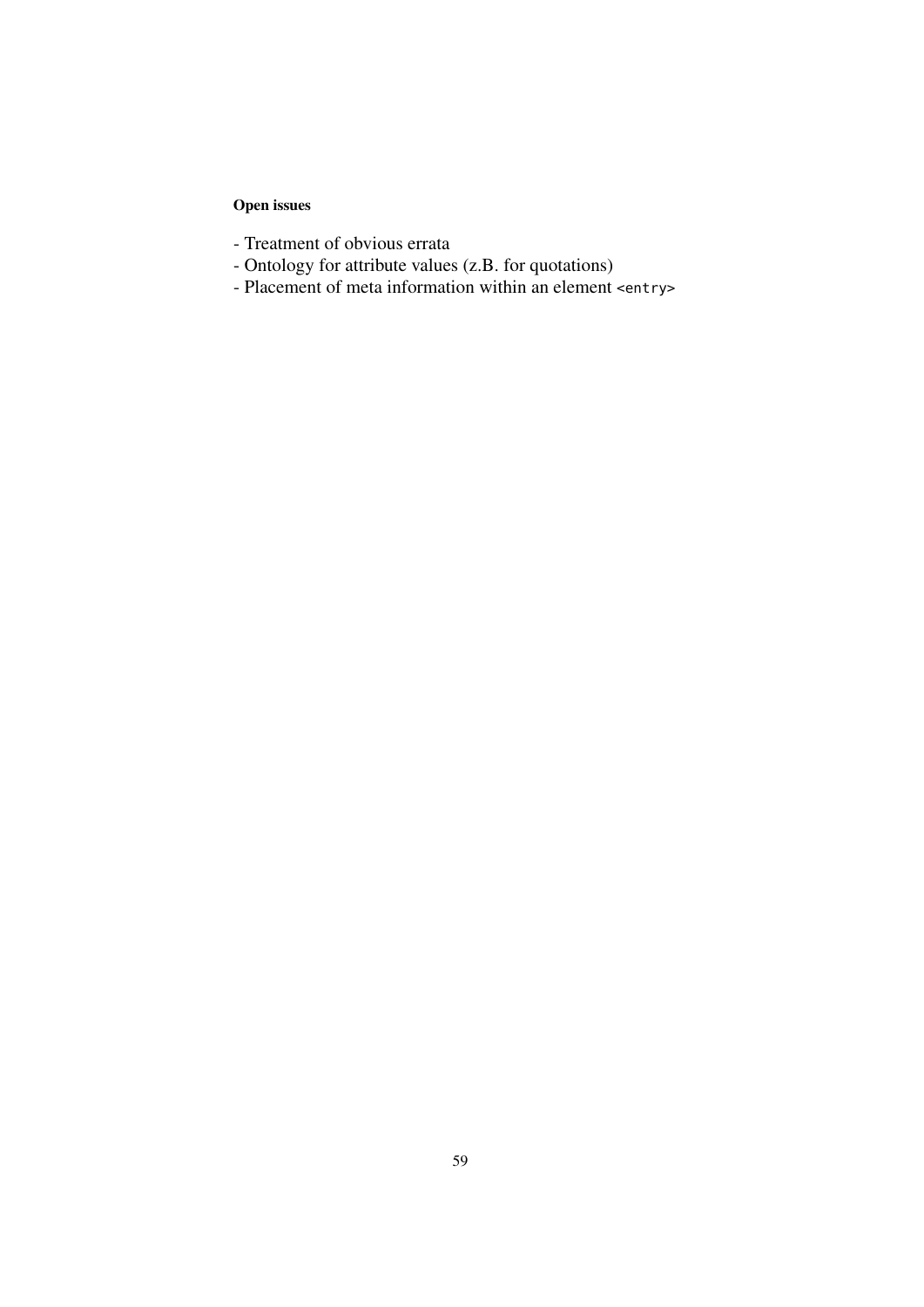## 7.1 Baseline elements of TEI P5

The baseline encoding comprises elements of the modules core and dictionaries. The elements of the module header and textstructure, which are necessary for a valid TEI document are desciribed in a separate documentation.

#### 7.1.1 XML elements

Table [7.1](#page-61-0) shows the XML elements the module core, which are included in the baseline encoding. The marker *optional* refers to elements, which are used only if demanded by the structures of the dictionary entry. If an entry contains an example, for instance, the appropriate tags <cit> and <q> have to be used. If not, they are omitted.

<span id="page-61-0"></span>

| <b>Element</b>    | <b>Function</b>                 | <b>Status</b> |
|-------------------|---------------------------------|---------------|
| $<$ cit $>$       | examples or citations, contain- | optional      |
|                   | inig the headword               |               |
| <quote></quote>   | quotation                       | optional      |
| <bibl></bibl>     | bibliographic citation          | optional      |
| <author></author> | $\text{author}(s)$              | optional      |
| <title></title>   | source                          | optional      |
| $q$               | example                         | optional      |
| <note></note>     | note                            | optional      |
| <ref></ref>       | reference                       | optional      |

Table 7.1: elements of the baseline encoding (modul core)

Table [7.2](#page-61-1) shows those XML elements of the module dictionaries, which are included in the baseline encoding. Again, the marker *optional* refers to elements, which are used only if demanded by the structures of the dictionary entry. If an entry contains a definition, for example, the appropriate tag <def> has to be used. If not, it is omitted.

<span id="page-61-1"></span>Table 7.2: elements of the baseline encoding (modul dictionaries)

| Element         | <b>Function</b>                                | <b>Status</b> |
|-----------------|------------------------------------------------|---------------|
| <entry></entry> | contains a well-structured dictionary required |               |
|                 | entry                                          |               |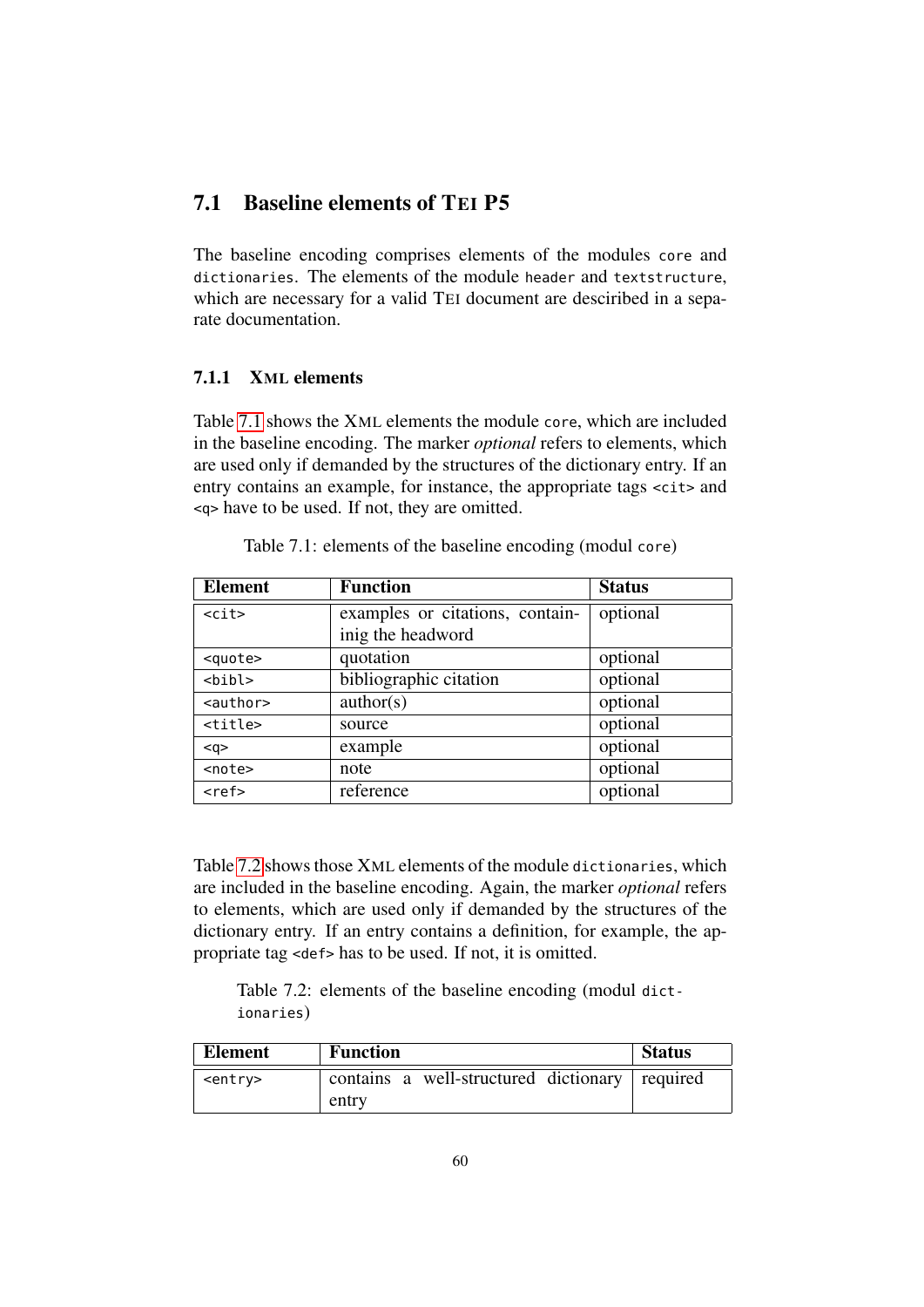| <b>Element</b>            | <b>Status</b>                                    |          |
|---------------------------|--------------------------------------------------|----------|
| <form></form>             | groups all the information on the writ-          |          |
|                           |                                                  |          |
| <sense></sense>           | groups together all information relating         | required |
|                           | to one word sense in a dictionary en-            |          |
|                           | try, for example definitions, examples,          |          |
|                           | translation equivalents, etymology               |          |
| <gramgrp></gramgrp>       | groups morpho-syntactic information              | required |
|                           | about a lexical item, groups the ele-            |          |
|                           | ments <pos>, <gen> and <subc></subc></gen></pos> |          |
| $<$ pos $>$               | indicates the part of speech                     | required |
| $subc$                    | contains subcategorization information           |          |
|                           | ("transitiv" / "intransitiv")                    |          |
| $<$ gen $>$               | identifies the morphological gender              | optional |
| <def></def>               | contains definition text in a dictionary         |          |
|                           | entry                                            |          |
| <etym></etym>             | encloses etymological information                |          |
| $usg$                     | contains usage information                       | optional |
| $<$ re>                   | contains a dictionary entry for a lexical        | optional |
|                           | item related to the headword, such as a          |          |
|                           | compound phrase or derived form, em-             |          |
|                           | bedded inside a larger entry                     |          |
| <superentry></superentry> | groups successive entries for a set of ho-       | optional |
|                           | mographs                                         |          |
| < x r                     | contains<br>cross-reference phrase:<br>a         | optional |
|                           | phrase, sentence, or icon referring the          |          |
|                           | reader to some other location in this or         |          |
|                           | another text                                     |          |

The elements <entry>, <form> and <sense> are necessary prerequisites for search enquiries and thus represent the obligatory components of the baseline encoding. The element <form> groups all the information on the lemma, the element <sense> all information relating to the word sense. This applies also to entries, which consist of headword and reference. The reference is encoded by the tag  $\langle x \rangle$  within  $\langle \text{sense} \rangle$ .

The element <usg> may appear within the element <entry>, on the same level as and followed by <form> and <sense>, in order to encode certain usage aspects of the lemma, which refer to the entire entry (see the encoded examples to "Der Aar", figure [7.1\)](#page-65-0).

<sup>&</sup>lt;sup>2</sup>this rule can also be applied to etymological information, usage, etc.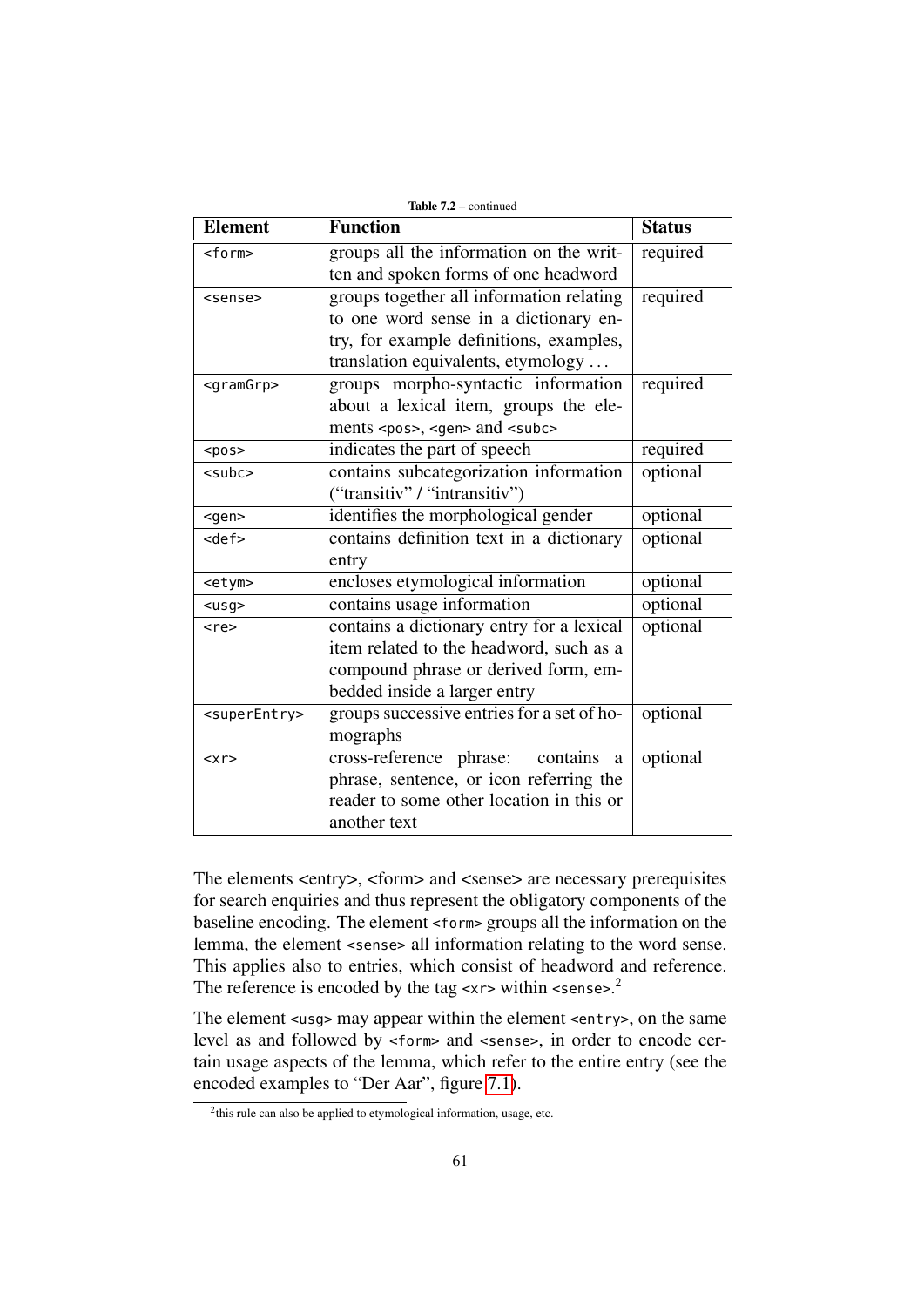Within <form> the headword is encoded by <form> and grammatical information by <gramGrp>. Within <gramGrp> the elements <pos>, <gen> and <subc> specify the type of grammatical information.

Within <sense>, larger units of sense information are encoded in <sense>. If there is additional grammatical information, this can be encoded by <form> within <sense>. More differentiated units are encoded by the tags <def>, <usg>, <etym>, <xr>, <re> and <cit>. Within <xr>, the reference is encoded by <ref>. The tags <q>, <quote> and <bibl> represent the subelements of <cit>, whereat <q> tags examples, <quote> quotations. The element <br/>shibliographic citation of which <author> tags the author and <title> the source.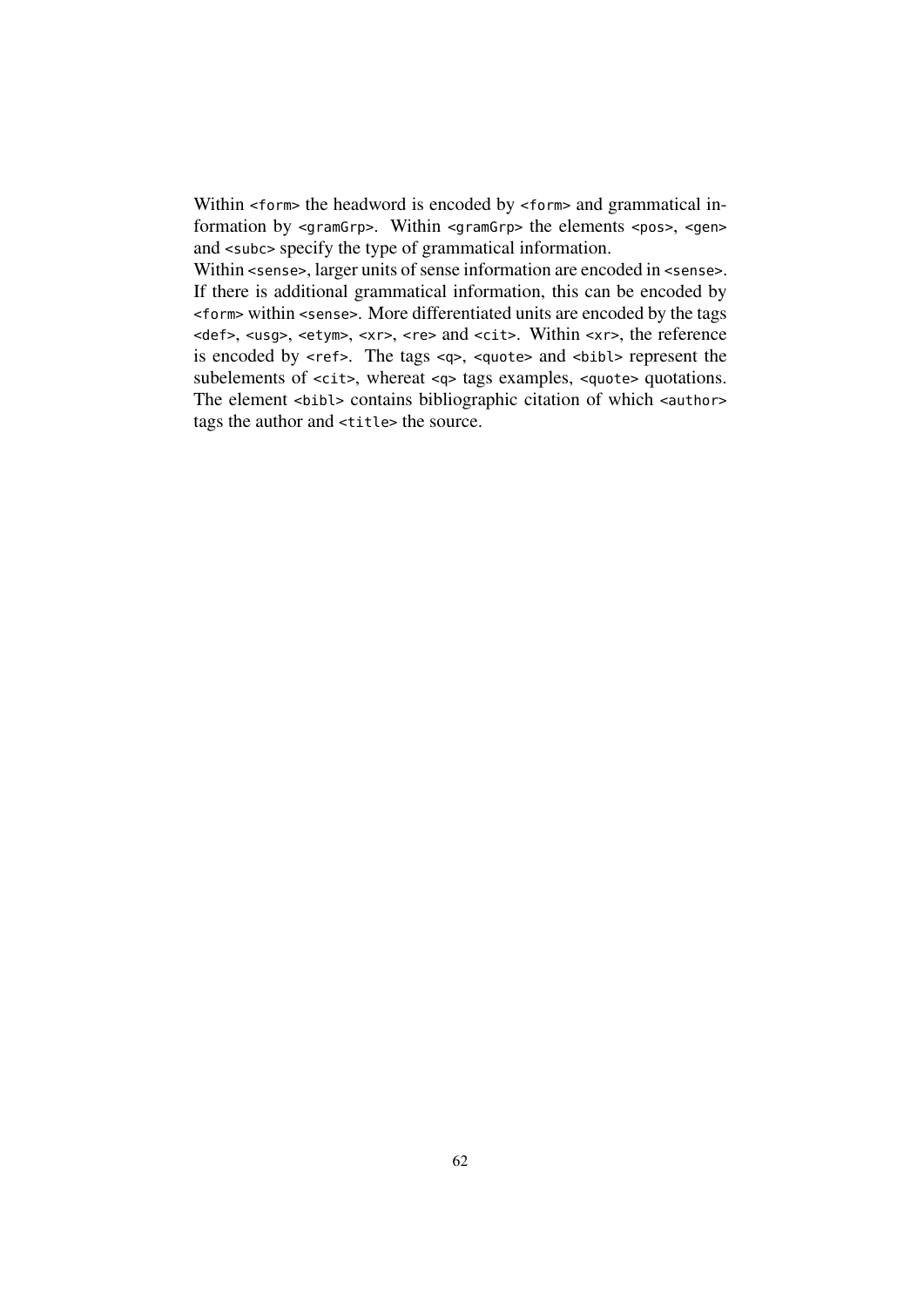#### 7.1.2 XML-Attribute

Table [7.3](#page-64-0) lists mandatory attributes for elements. The elements <entry> and <superEntry> have to be identified by an xml:id. The value of this attribute has to be unique within a global context, for example in an XML file or an EXIST database. The attribute xml:id ensures that the electronic text can be cited.

<span id="page-64-0"></span>Table 7.3: XML-Attributes of elements in the baseline encoding

| <b>Attribute</b> | <b>Function</b>                    | <b>Element</b>            |
|------------------|------------------------------------|---------------------------|
| xml:id           | identification of elements         | $<$ entry>                |
| xml:id           | identification of elements         | <superentry></superentry> |
| type             | identification of the lemma or     | <form></form>             |
|                  | headword                           |                           |
| type             | usage type                         | $usq$                     |
| n                | numbering or grouping              | <sense></sense>           |
| n                | referencing of the author (if pos- | $\alpha$ -author          |
|                  | sible)                             |                           |
| n                | referencing of the source (if pos- | $<$ title $>$             |
|                  | sible)                             |                           |

Within <form>-elements, the type attribute defines the complete lemma (including all forms of the headword) by the use of the value lemma and the headword by the use of the value headword.

Diasystematic information of the headword is encoded with the tag <usg>, its type attribute specifies the type of restriction, e.g. regional, temporal or stylistic use.

Within <sense> elements the attribute n differentiates the single meanings of a headword, within <author> n references an xml:id.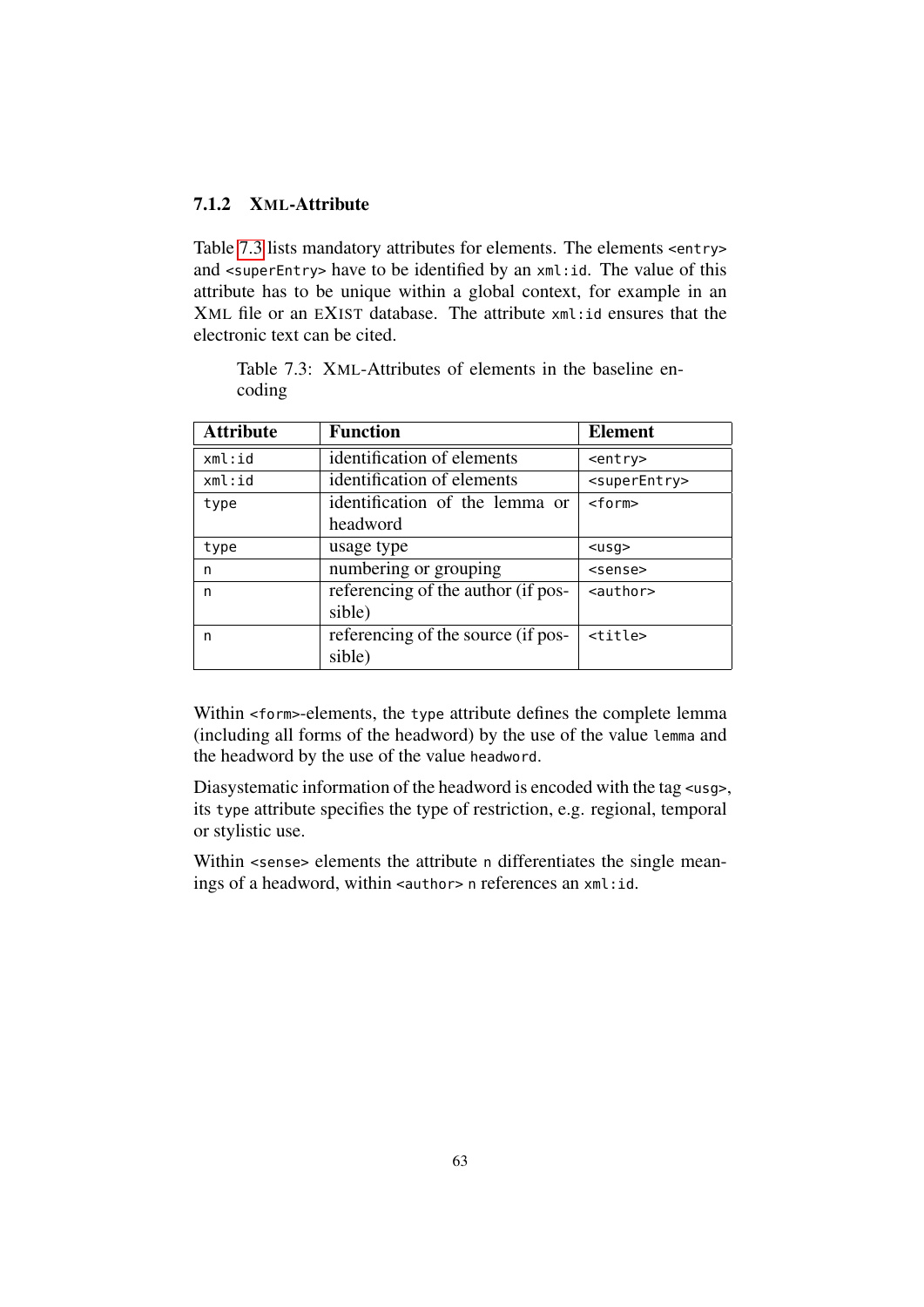#### 7.1.3 Examples

```
* Der Nar, des —es, ober —en, M3. die —e, ober —en, die alte<br>Benennung aller großer Raubvôgel, befonders aber des Ablers, die<br>noch in R. D. úblich ift und bei Dichtern vorfömmt.
              Ein kühner Nar theilt mit gewalt'gen Schwingen
              Die Lufte, - - - - - Schreiber.<br>Bald werdet ihr im Meer der haien, am Geftabe
              Der Zaren Beute fein. - Ramler.
```
<span id="page-65-0"></span>Figure 7.1: Dictionary entry "Der Aar"

#### Dictionary entry "Der Aar" in project encoding

|        | xml version="1.0" encoding="UTF-8"?                                                                             |
|--------|-----------------------------------------------------------------------------------------------------------------|
| 2      | oxygen RNGSchema="/dictionary_schemas/campe_dictionary.rnc" type="compact"?                                     |
|        | <tei xml:lang="de" xmlns="http://www.tei-c.org/ns/1.0"></tei>                                                   |
|        | <teiheader></teiheader>                                                                                         |
|        | <filedesc></filedesc>                                                                                           |
|        | <titlestmt></titlestmt>                                                                                         |
| $\tau$ | <title>Joachim Heinrich Campe, Wörterbuch der Deutschen Sprache, Band 1 mit TEI-Auszeichnung<!--</td--></title> |
|        | title>                                                                                                          |
|        | <author>Kompetenzzentrum für EDV-Philologie, Universität Würzburg</author>                                      |
|        |                                                                                                                 |
|        | <publicationstmt></publicationstmt>                                                                             |
|        | <availability></availability>                                                                                   |
| 12     | <p>für die Kodierungs- und Korrekturphase</p>                                                                   |
|        | die Festlegung der Nutzungslizenz erfolgt später                                                                |
|        |                                                                                                                 |
|        | <authority>Kompetenzzentrum für EDV-Philologie, Universität Würzburg</authority>                                |
|        |                                                                                                                 |
|        | <sourcedesc></sourcedesc>                                                                                       |
| 17     | <biblstruct type="dictionary" xml:lang="de"></biblstruct>                                                       |
|        |                                                                                                                 |
|        | $monogr$                                                                                                        |
|        | <author>Joachim Heinrich Campe</author>                                                                         |
|        | <title>Wörterbuch der Deutschen Sprache</title>                                                                 |
| 22     | <title type="sub">Veranstaltet und herausgegeben von Joachim Heinrich Campe. Erster Theil.</title>              |
|        | A - bis - E.                                                                                                    |
|        | <imprint></imprint>                                                                                             |
|        | <pubplace>Braunschweig</pubplace>                                                                               |
|        | <publisher>In der Schulbuchhandlung.</publisher>                                                                |
|        | <date when="1807">1807</date>                                                                                   |
| 27     |                                                                                                                 |
|        | $<$ /monogr>                                                                                                    |
|        |                                                                                                                 |
|        |                                                                                                                 |
|        |                                                                                                                 |
| 32     | <encodingdesc></encodingdesc>                                                                                   |
|        | <editorialdecl></editorialdecl>                                                                                 |
|        | <normalization></normalization>                                                                                 |
|        | <p>Formaterfassung der Lemmazeile: die Lemmazeile (Stichwort ggf. mit Artikel und</p>                           |
|        | grammatischen Angaben) ist ausnahmslos in einem ca. 0,5 Punkt größeren Schriftfont                              |
|        | gesetzt; dies wird nur hier notiert. Der negative Einzug (Linksausrückung) wird nicht                           |
|        | kodiert.                                                                                                        |
|        | <p>Typographische Besonderheiten: Alle übrigen typographischen Veränderungen sind mit dem</p>                   |
|        | Element "hi" kodiert.                                                                                           |
| 37     |                                                                                                                 |
|        |                                                                                                                 |
|        |                                                                                                                 |
|        | <revisiondesc></revisiondesc>                                                                                   |
|        | <change who="#CG">20081007 automatisch generiert</change>                                                       |
| 42     |                                                                                                                 |
|        |                                                                                                                 |
|        | <text></text>                                                                                                   |
|        | <body></body>                                                                                                   |
|        |                                                                                                                 |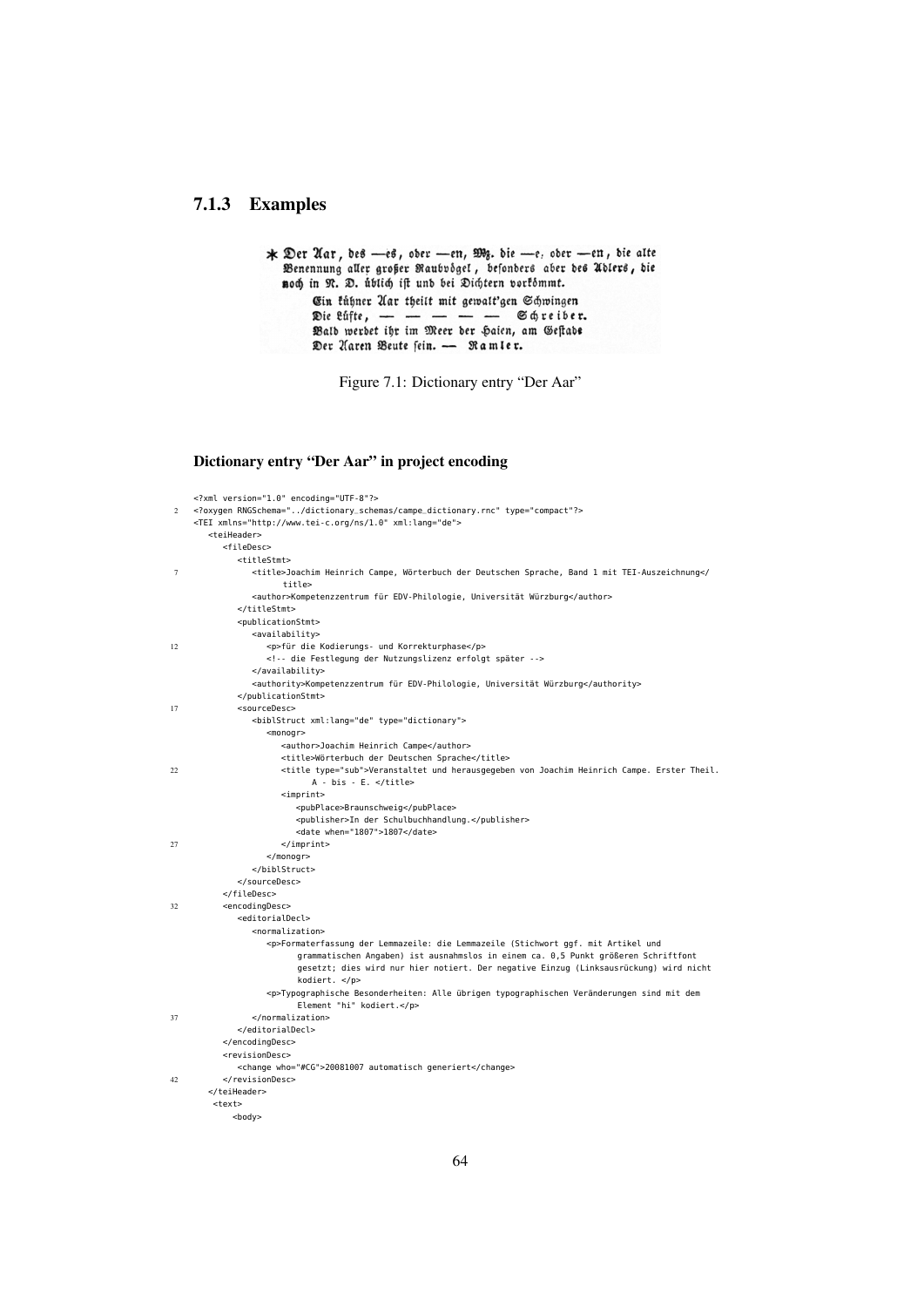|     | $<$ div $>$                                                                           |
|-----|---------------------------------------------------------------------------------------|
| 47  | <entry xml:id="cwds1_00045_aar"></entry>                                              |
|     | <lb n="0002.035"></lb>                                                                |
|     | <usg type="time"></usg>                                                               |
|     | $*/g>$                                                                                |
|     | $<$ /usg>                                                                             |
| 52  | <form></form>                                                                         |
|     | <form type="lemma"></form>                                                            |
|     | <gramgrp></gramgrp>                                                                   |
|     | <pos value="noun"></pos>                                                              |
|     | <gen value="m"></gen>                                                                 |
| 57  |                                                                                       |
|     | <form type="determiner"></form>                                                       |
|     | <orth>Der</orth>                                                                      |
|     | $<$ /form>                                                                            |
|     | <form norm="aar" type="headword"></form>                                              |
| 62  | <orth>Aar</orth>                                                                      |
|     | $<$ /form>                                                                            |
|     | $<$ /form>                                                                            |
|     | $<<$ $<<$ $<<$ $<<$ $<<$                                                              |
|     | <form type="inflected"></form>                                                        |
|     |                                                                                       |
| 67  | <gramgrp></gramgrp>                                                                   |
|     | <case value="genitive"></case>                                                        |
|     | <number value="singular"></number>                                                    |
|     |                                                                                       |
|     | <form type="determiner"></form>                                                       |
| 72  | <orth>des</orth>                                                                      |
|     | $<$ /form>                                                                            |
|     | <form type="headword"></form>                                                         |
|     | <orth></orth>                                                                         |
|     | <ovar></ovar>                                                                         |
| 77  | $<$ o $Ref$ /> - es $<$ /oVar>                                                        |
|     |                                                                                       |
|     | $<$ /form>                                                                            |
|     | <c>,</c> oder <form type="headword"></form>                                           |
|     | <orth></orth>                                                                         |
| 82  | <ovar></ovar>                                                                         |
|     | <oref></oref> - en                                                                    |
|     |                                                                                       |
|     | $<$ /form>                                                                            |
|     | $<$ /form>                                                                            |
| 87  | $<<$ $<<$ $<<$ $<<$ $<<$                                                              |
|     | <form type="inflected"></form>                                                        |
|     | <gramgrp></gramgrp>                                                                   |
|     | <case value="nominative"></case>                                                      |
|     | <number value="plural"></number>                                                      |
| 92  | <abbr>Mz.</abbr>                                                                      |
|     | $number>$                                                                             |
|     |                                                                                       |
|     | <form type="determiner"></form>                                                       |
|     | <orth>die</orth>                                                                      |
| 97  | $<$ /form>                                                                            |
|     | <form type="headword"></form>                                                         |
|     | <orth></orth>                                                                         |
|     | <ovar></ovar>                                                                         |
|     | $<$ o $Ref$ /> - e $<$ /o $Var$ >                                                     |
| 102 |                                                                                       |
|     |                                                                                       |
|     | <c>,</c> oder <form type="headword"></form>                                           |
|     | <orth></orth>                                                                         |
|     | <ovar></ovar>                                                                         |
| 107 | <oref></oref> - en                                                                    |
|     |                                                                                       |
|     | $<$ /form>                                                                            |
|     | $<$ /form>                                                                            |
|     | < c > c < c >                                                                         |
| 112 |                                                                                       |
|     | <sense></sense>                                                                       |
|     | <def> die alte <lb n="0002.036"></lb> Benennung aller großer Raubvögel <c>,</c></def> |
|     | besonders aber des Adlers <c>,</c> die <lb n="0002.037"></lb> noch                    |
|     | <usg type="geo"> in <abbr>N. D.</abbr></usg>                                          |
| 117 | üblich ist und <usg type="style">bei Dichtern</usg> vorkömmt <c>.</c>                 |
|     | $<$ lb n="0002.038"/>                                                                 |
|     | <cit rend="indented"></cit>                                                           |
|     |                                                                                       |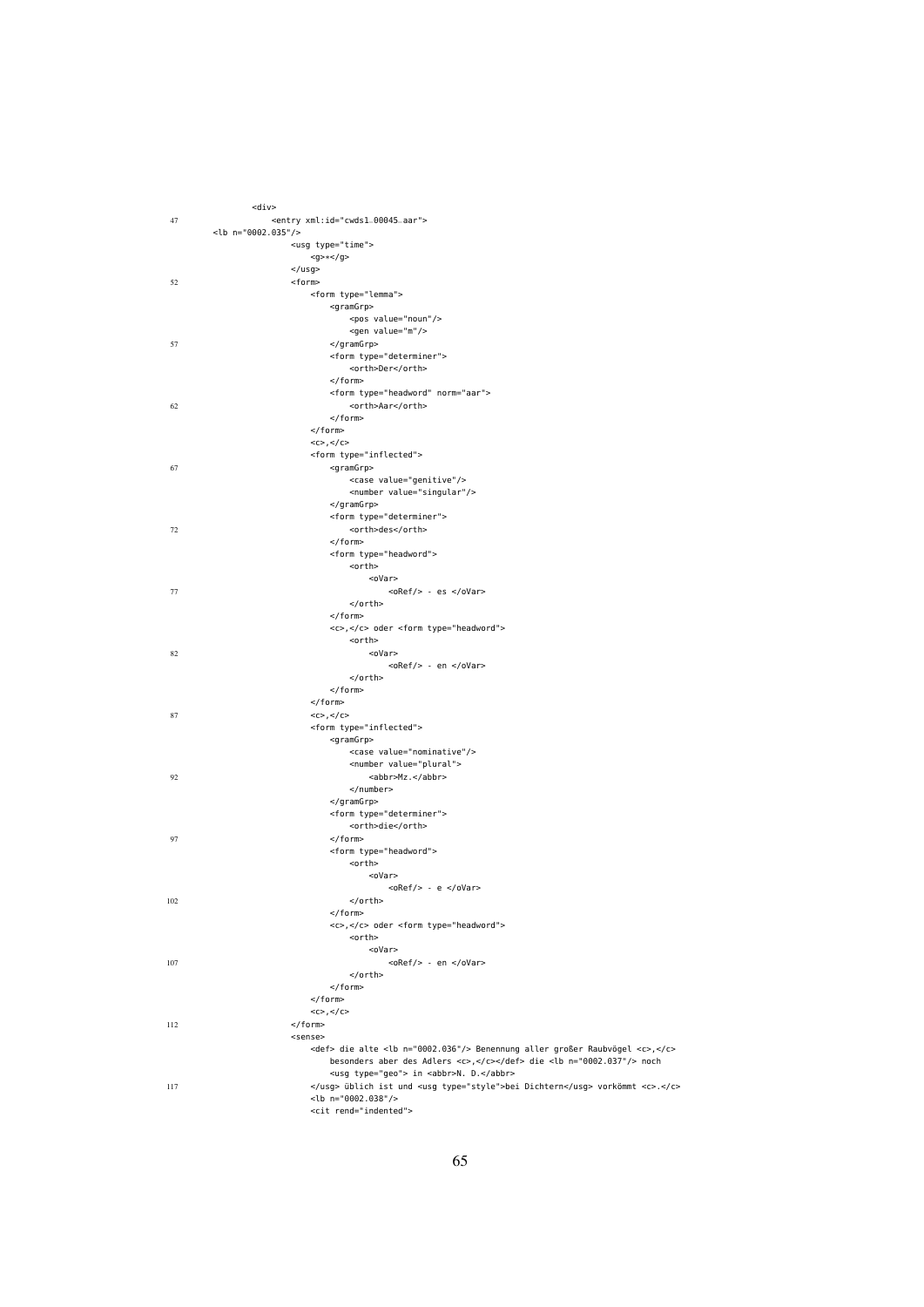

Listing 7.1: Dictionary entry "Der Aar" (Campe) in project encoding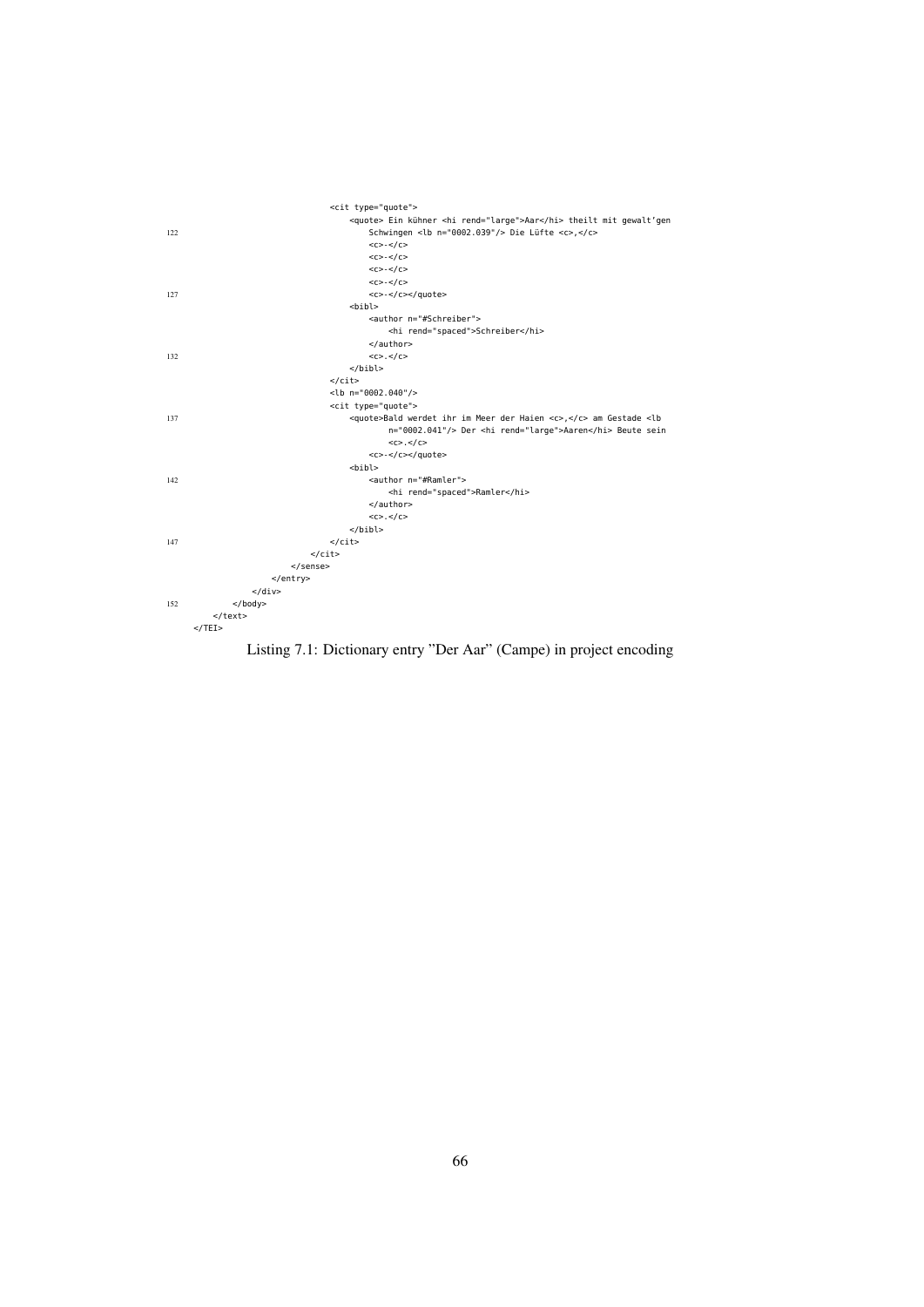#### Dictionary entry "Der Aar" in baseline encoding

```
1 <?xml version="1.0" encoding="UTF-8"?>
     <?oxygen RNGSchema="../coreencoding_dictionaries.rnc" type="compact"?>
     <TEI xmlns="http://www.tei-c.org/ns/1.0" xml:lang="de">
        <teiHeader>
          <fileDesc>
6 <titleStmt>
                 <title>Joachim Heinrich Campe, Wörterbuch der Deutschen Sprache, Band 1 mit
                   TEI-Auszeichnung</title>
                 <author>Kompetenzzentrum für EDV-Philologie, Universität Würzburg</author>
              </titleStmt>
11 <publicationStmt>
                 <availability>
                    <p>für die Kodierungs- und Korrekturphase</p>
                    <!-- die Festlegung der Nutzungslizenz erfolgt später -->
                 </availability>
16 <authority>Kompetenzzentrum für EDV-Philologie, Universität Würzburg</authority>
              </publicationStmt>
              <sourceDesc>
                 <biblStruct xml:lang="de" type="dictionary">
                    <monogr>
21 <author>Joachim Heinrich Campe</author>
                       <title>Wörterbuch der Deutschen Sprache</title>
                       <title type="sub">Veranstaltet und herausgegeben von Joachim Heinrich Campe.
                         Erster Theil. A - bis - E. </title>
                       <imprint>
26 <pubPlace>Braunschweig</pubPlace>
                          <publisher>In der Schulbuchhandlung.</publisher>
                          <date when="1807">1807</date>
                       </imprint>
                    </monogr>
\frac{31}{2} \frac{1}{2} \frac{1}{2} \frac{1}{2} \frac{1}{2} \frac{1}{2} \frac{1}{2} \frac{1}{2} \frac{1}{2} \frac{1}{2} \frac{1}{2} \frac{1}{2} \frac{1}{2} \frac{1}{2} \frac{1}{2} \frac{1}{2} \frac{1}{2} \frac{1}{2} \frac{1}{2} \frac{1}{2} \frac{1}{2} \frac{1}{2} 
              </sourceDesc>
          </fileDesc>
          <encodingDesc>
              <editorialDecl>
36 <normalization>
                    <p>Formaterfassung der Lemmazeile: die Lemmazeile (Stichwort ggf. mit Artikel und
                       grammatischen Angaben) ist ausnahmslos in einem ca. 0,5 Punkt größeren Schriftfont
                       gesetzt; dies wird nur hier notiert. Der negative Einzug (Linksausrückung) wird
                       nicht kodiert. </p>
41 </normalization>
              </editorialDecl>
          </encodingDesc>
          <revisionDesc>
             <change who="#MB">20080430 Textkontrolle</change>
46 </revisionDesc>
        </teiHeader>
        <text>
          <body>
              <div>
51 <entry xml:id="cwds1_000045_Aar">
        <lb/>
                    <usg type="time">*</usg>
                   <form type="lemma">
                       <gramGrp>
56 <pos value="noun"/>
                          <gen value="m"/>
                       </gramGrp> Der <form type="headword">Aar</form>, des -es, oder -en, Mz. die -e,
                       oder -en,</form>
                    <sense>
61 <def>die alte<lb/>Benennung aller großer Raubvögel, besonders aber des
                       Adlers,</def> die<lb/>noch <usg type="geo">in N. D.</usg> üblich ist und <usg
                          type="style">bei Dichtern</usg> vorkömmt.<lb/>
                       <cit type="example">
                          <cit type="verse">
66 <quote>Ein kühner Aar theilt mit gewalt'gen Schwingen<lb/>Die Lüfte, - - - -
                                -</quote>
                             <hibl>
                                <author n="#Schreiber">Schreiber.</author>
                             </bibl>
71 </cit>
```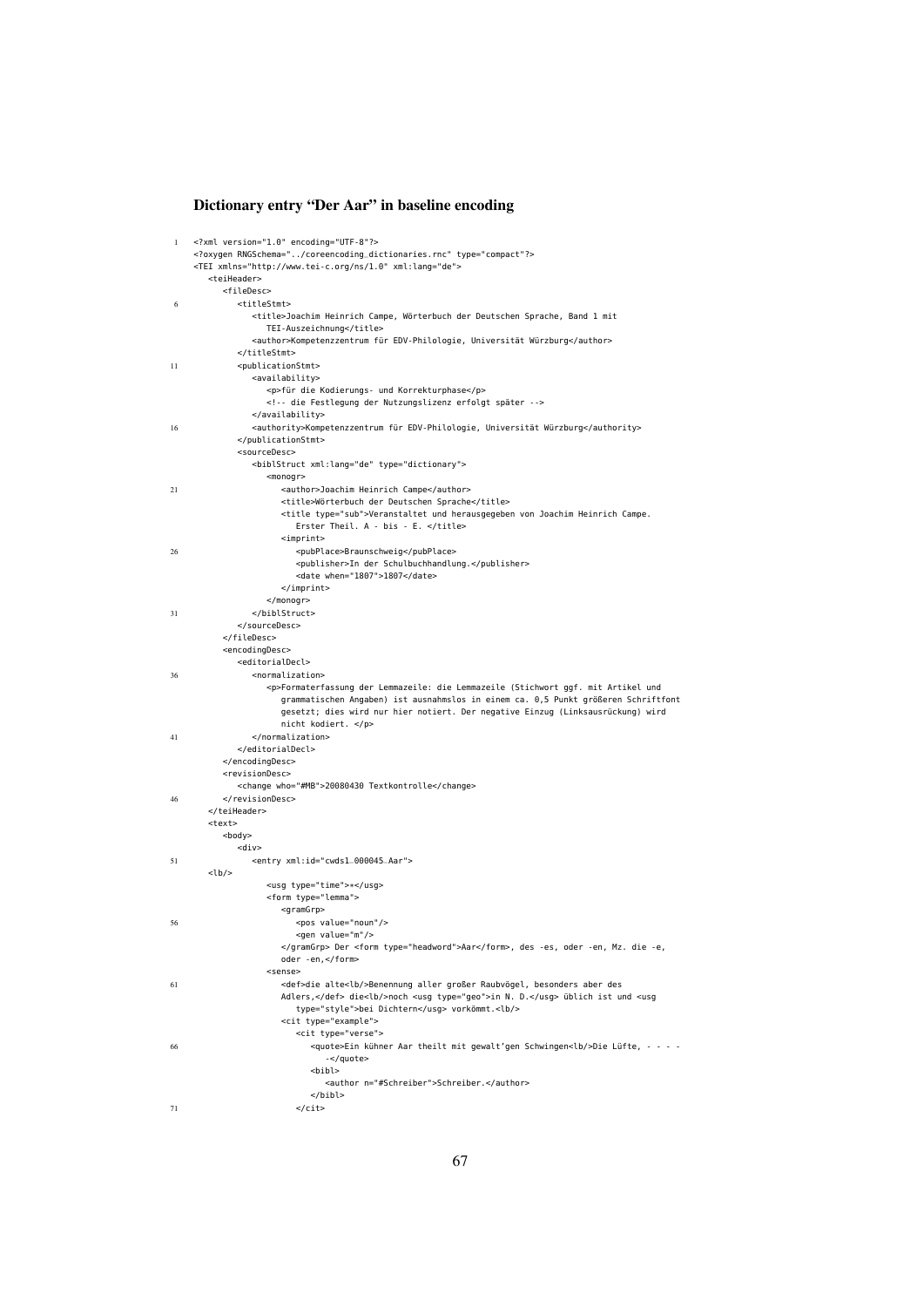

## Listing 7.2: Dictionary entry "Der Aar" (Campe) in baseline encoding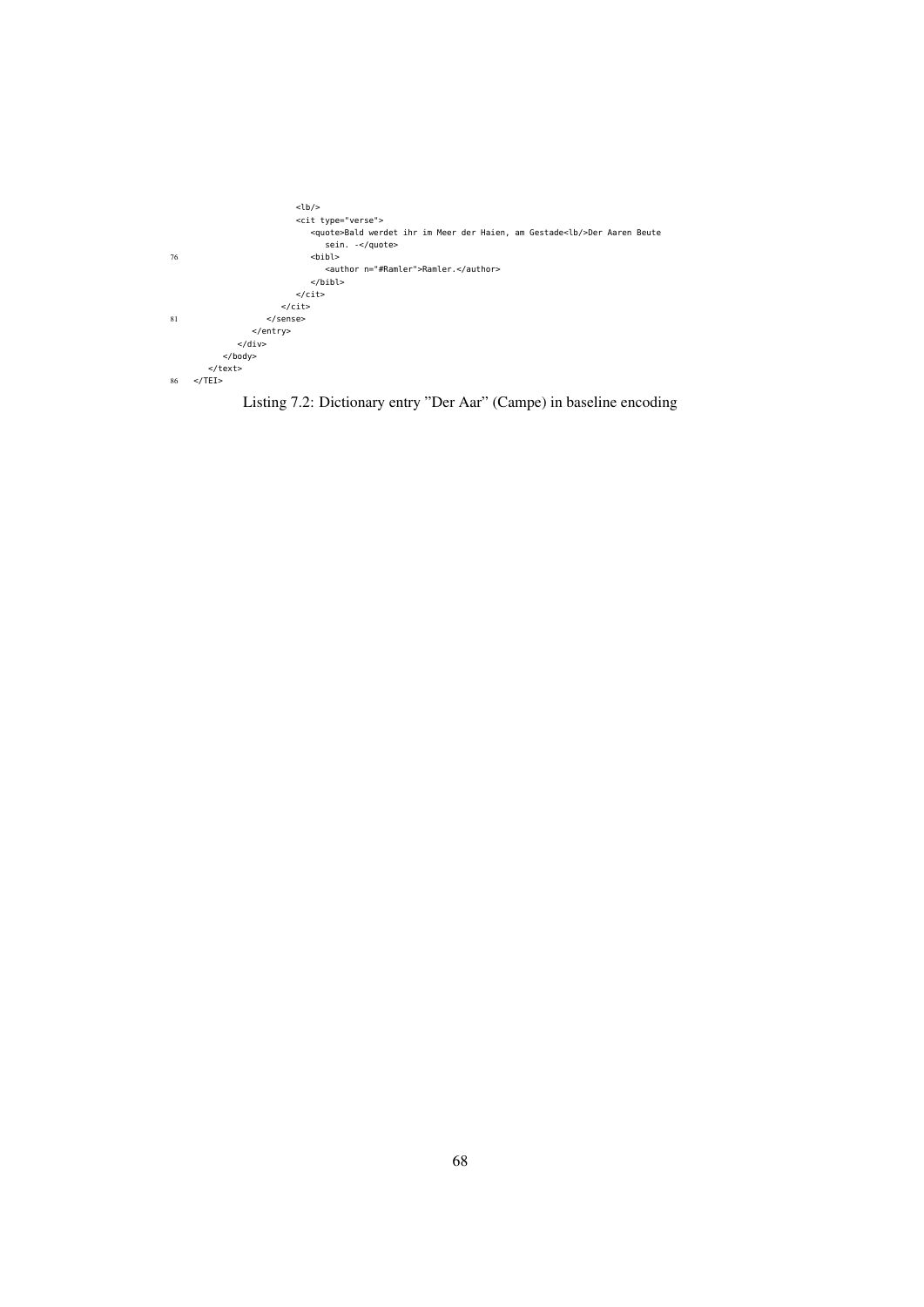Abåndern, v. I) trs. 1) Ein wenig anbern, anbers einrichten. Eine Haube abandern. In diefem Auffate muß noch manches abgeånzbert werden. Wenn in der Kanzleisprache abandern für aufheben ober widerrufen gebraucht wird, fo i Gottfchebs Zeiten bei vielen Sprachlehrern fo viel wie umenden (decliniren), wofur es aber zu unbestimmt ift. S. Umenden. II) ntr. mit haben, fo viel als abwechsein, fich verändern. "Die Farbe bes Geflebers fcheint bei bem Rampfhahn eben fo abzugnbern, wie bei bem Sausgeflüget. Funte. - Das Abandern. Die Abanberung.

Figure 7.2: Dictionary entry "Abändern"

#### Dictionary entry "Abändern" in project encoding

|                | xml version="1.0" encoding="UTF-8"?                                                                  |
|----------------|------------------------------------------------------------------------------------------------------|
|                | oxygen RNGSchema="/dictionary_schemas/campe_dictionary.rnc" type="compact"?                          |
|                | <tei xml:lang="de" xmlns="http://www.tei-c.org/ns/1.0"></tei>                                        |
| $\overline{4}$ | <teiheader></teiheader>                                                                              |
|                | <filedesc></filedesc>                                                                                |
|                | <titlestmt></titlestmt>                                                                              |
|                | <title>Joachim Heinrich Campe, Wörterbuch der Deutschen Sprache, Band 1 mit TEI-Auszeichnung</title> |
|                | $<$ /title>                                                                                          |
|                | <author>Kompetenzzentrum für EDV-Philologie, Universität Würzburg</author>                           |
| 9              |                                                                                                      |
|                | <publicationstmt></publicationstmt>                                                                  |
|                | <availability></availability>                                                                        |
|                | <p>für die Kodierungs- und Korrekturphase</p>                                                        |
|                | die Festlegung der Nutzungslizenz erfolgt später                                                     |
| 14             |                                                                                                      |
|                | <authority>Kompetenzzentrum für EDV-Philologie, Universität Würzburg</authority>                     |
|                |                                                                                                      |
|                | <sourcedesc></sourcedesc>                                                                            |
|                |                                                                                                      |
|                | <biblstruct type="dictionary" xml:lang="de"></biblstruct>                                            |
| 19             | $monogr$                                                                                             |
|                | <author>Joachim Heinrich Campe</author>                                                              |
|                | <title>Wörterbuch der Deutschen Sprache</title>                                                      |
|                | <title type="sub">Veranstaltet und herausgegeben von Joachim Heinrich Campe. Erster</title>          |
|                | Theil. A - bis - E.                                                                                  |
|                | $import$                                                                                             |
| 24             | <pubplace>Braunschweig</pubplace>                                                                    |
|                | <publisher>In der Schulbuchhandlung.</publisher>                                                     |
|                | <date when="1807">1807</date>                                                                        |
|                |                                                                                                      |
|                | $<$ /monogr>                                                                                         |
| 29             |                                                                                                      |
|                |                                                                                                      |
|                |                                                                                                      |
|                | <encodingdesc></encodingdesc>                                                                        |
|                | <editorialdecl></editorialdecl>                                                                      |
| 34             | <normalization></normalization>                                                                      |
|                | <p>Formaterfassung der Lemmazeile: die Lemmazeile (Stichwort ggf. mit Artikel und</p>                |
|                | grammatischen Angaben) ist ausnahmslos in einem ca. 0,5 Punkt größeren Schriftfont                   |
|                | gesetzt; dies wird nur hier notiert. Der negative Einzug (Linksausrückung) wird                      |
|                | nicht kodiert.                                                                                       |
|                | <p>Typographische Besonderheiten: Alle Übrigen typographischen Veränderungen sind mit dem</p>        |
|                | Element "hi" kodiert.                                                                                |
|                |                                                                                                      |
|                |                                                                                                      |
| 39             |                                                                                                      |
|                | <revisiondesc></revisiondesc>                                                                        |
|                | <change who="#CG">20081007 automatisch generiert</change>                                            |
|                |                                                                                                      |
|                |                                                                                                      |
| 44             | <text></text>                                                                                        |
|                | <body></body>                                                                                        |
|                | $<$ div $>$                                                                                          |
|                | <entry xml:id="cwds1_00081_abaendern"></entry>                                                       |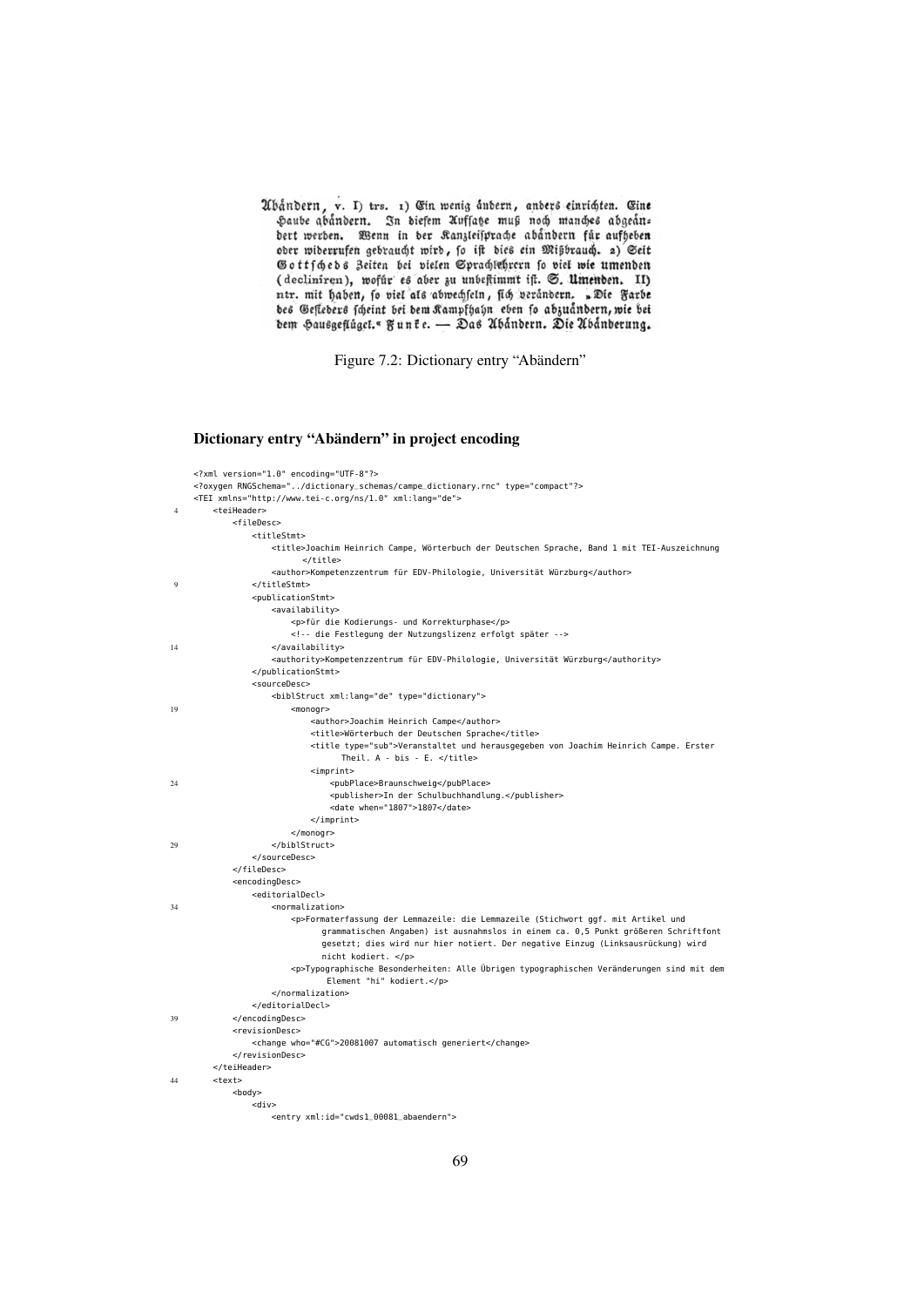|     | <lb n="0003.066"></lb>                                                     |
|-----|----------------------------------------------------------------------------|
| 49  | <form></form>                                                              |
|     | <form type="lemma"></form>                                                 |
|     | <form norm="abändern" type="headword"></form>                              |
|     | <orth>Abändern</orth>                                                      |
|     | $<$ /form>                                                                 |
| 54  | $<<$ $<<$ $<<$ $<<$                                                        |
|     | $<$ gram $G$ rp><br><pos value="verb"></pos>                               |
|     | <hi rend="roman"></hi>                                                     |
|     | <abbr>v.</abbr>                                                            |
| 59  | $\langle$ hi>                                                              |
|     | $<$ /pos>                                                                  |
|     |                                                                            |
|     | $<$ /form>                                                                 |
|     |                                                                            |
| 64  | <sense></sense>                                                            |
|     | <sense n="1"></sense>                                                      |
|     | <lbl type="ordering">I)</lbl>                                              |
|     | <gramgrp></gramgrp>                                                        |
|     | <pos value="verb"></pos>                                                   |
| 69  | <subc value="transitive"><br/><hi rend="roman"></hi></subc>                |
|     | <abbr>trs.</abbr>                                                          |
|     | $\langle$ hi>                                                              |
|     | $<$ /subc>                                                                 |
| 74  |                                                                            |
|     | <sense <math="">n="1.1"</sense>                                            |
|     | <lbl type="ordering">1)</lbl>                                              |
|     | <def>Ein wenig ändern <c>,</c> anders einrichten <c>.</c></def>            |
|     | <cit></cit>                                                                |
| 79  | <q>Eine <lb n="0003.067"></lb> Haube <hi rend="large">abändern</hi></q>    |
|     | $<<$ $<<$ $/<$ $<<$ $/$ $Q>$                                               |
|     | <q>In diesem Aufsatze muß noch manches <hi rend="large"></hi></q>          |
|     | <w rend="abgeän-dert"> abgeän <lb n="0003.068"></lb> dert</w>              |
| 84  | $<$ /w><br>werden <c>.</c>                                                 |
|     | $\langle$ cit>                                                             |
|     | <note>Wenn in der Kanzleisprache <hi rend="large">abändern</hi> für</note> |
|     | aufheben <lb n="0003.069"></lb> oder widerrufen gebraucht wird             |
|     | <c>,</c> so ist dies ein Mißbrauch <c>.</c>                                |
| 89  |                                                                            |
|     | $<$ sense n="1.2">                                                         |
|     | <lbl type="ordering">2)</lbl>                                              |
|     | <usg type="time">Seit <lb n="0003.070"></lb></usg>                         |
|     | <name n="#Gottsched"></name>                                               |
| 94  | <hi rend="spaced">Gottscheds</hi><br>Zeiten                                |
|     | <usg type="dom">bei vielen Sprachlehrern</usg> so viel wie <def></def>     |
|     | <hi rend="large">umenden</hi>                                              |
|     | <lb n="0003.071"></lb>                                                     |
| 99  | <<>/ <sub>C</sub>                                                          |
|     | <hi rend="roman">decliniren</hi>                                           |
|     | $<<$ $<<$ $<<$ $<<$ $<<$                                                   |
|     | $<$ /def>                                                                  |
|     | < c > c < c >                                                              |
| 104 | <note>wofür es aber zu unbestimmt ist <c>.</c></note>                      |
|     | < x r<br><lbl type="reference"></lbl>                                      |
|     | <hi rend="large"></hi>                                                     |
|     | <abbr>S.</abbr>                                                            |
| 109 | $\frac{2}{h}$                                                              |
|     | $<$ /lbl>                                                                  |
|     | <ref target="#cwds5_Umenden"></ref>                                        |
|     | <hi rend="large">Umenden </hi>                                             |
|     | $<$ / $ref$ >                                                              |
| 114 | $r>$                                                                       |
|     | $<<$ $<<$ $/<$ $<$ $<<$                                                    |
|     |                                                                            |
|     |                                                                            |
|     | <sense n="2"></sense>                                                      |
| 119 | <lbl type="ordering">II)</lbl><br><lb n="0003.072"></lb>                   |
|     | <gramgrp></gramgrp>                                                        |
|     |                                                                            |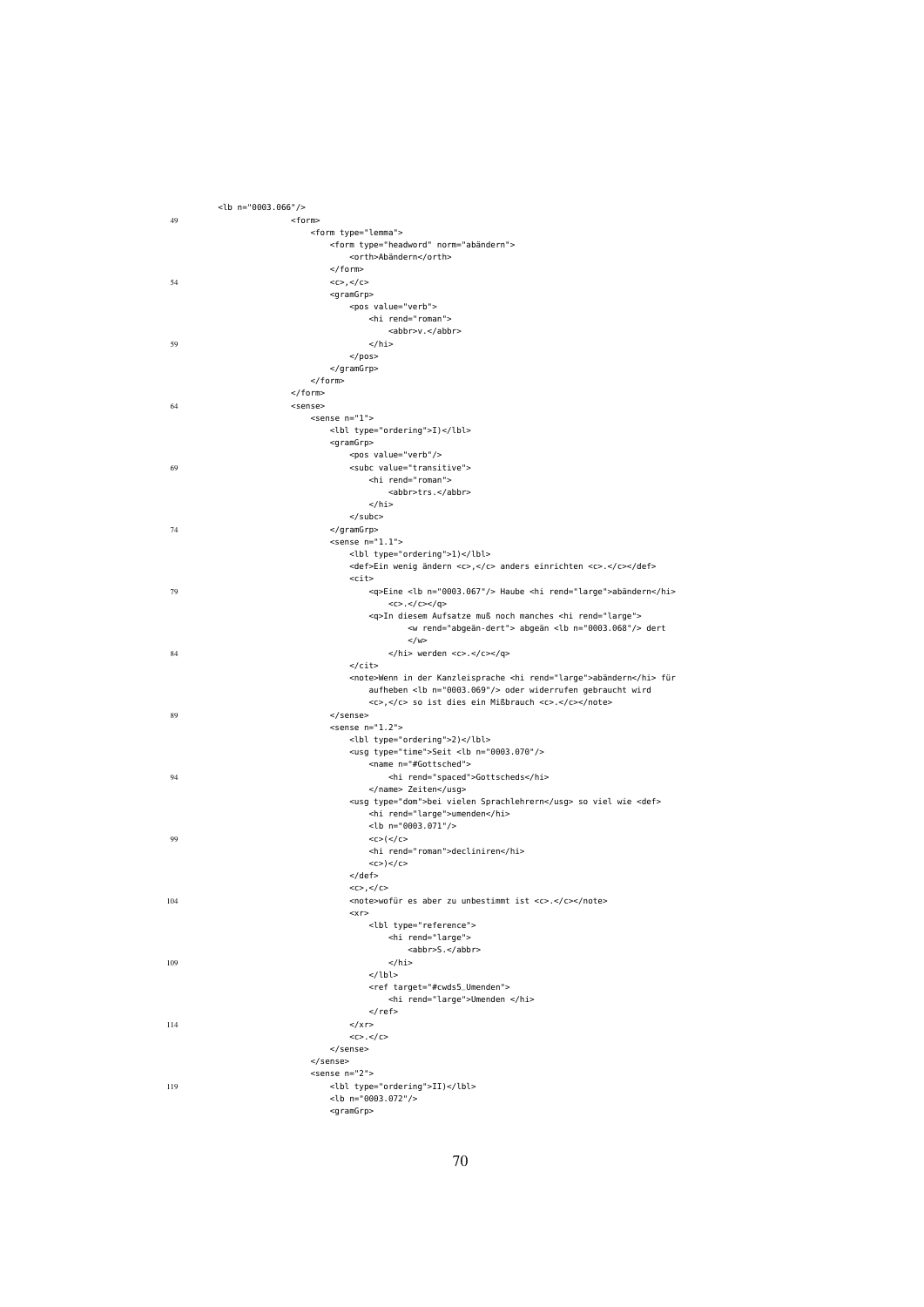

Listing 7.3: Dictionary entry "Abändern" (Campe) in project encoding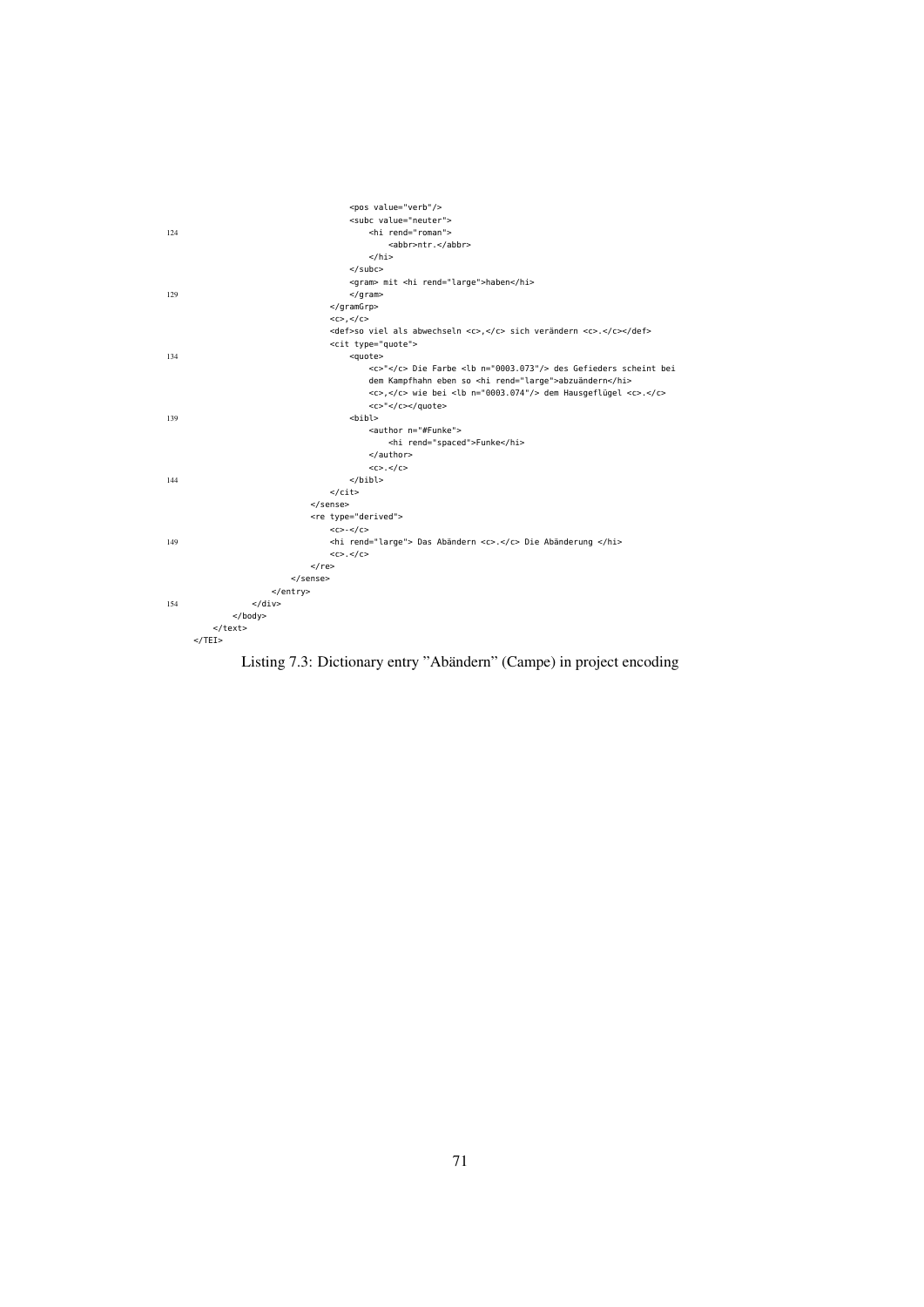## Dictionary entry "Abändern" in baseline encoding

|    | xml version="1.0" encoding="UTF-8"?                                                                       |
|----|-----------------------------------------------------------------------------------------------------------|
|    | oxygen RNGSchema="/coreencoding_dictionaries.rnc" type="compact"?                                         |
| 3  | <tei xml:lang="de" xmlns="http://www.tei-c.org/ns/1.0"></tei>                                             |
|    | <teiheader></teiheader>                                                                                   |
|    | <filedesc></filedesc>                                                                                     |
|    | <titlestmt></titlestmt>                                                                                   |
|    | <title>Joachim Heinrich Campe, Wörterbuch der Deutschen Sprache, Band 1 mit TEI-Auszeichnung<br/></title> |
| 8  | <author>Kompetenzzentrum für EDV-Philologie, Universität Würzburg</author>                                |
|    |                                                                                                           |
|    | <publicationstmt></publicationstmt>                                                                       |
|    | <availability></availability>                                                                             |
|    | <p>für die Kodierungs- und Korrekturphase</p>                                                             |
| 13 | die Festlegung der Nutzungslizenz erfolgt später                                                          |
|    |                                                                                                           |
|    | <authority>Kompetenzzentrum für EDV-Philologie, Universität Würzburg</authority>                          |
|    |                                                                                                           |
|    | <sourcedesc></sourcedesc>                                                                                 |
| 18 | <biblstruct type="dictionary" xml:lang="de"></biblstruct>                                                 |
|    | $monogr$                                                                                                  |
|    | <author>Joachim Heinrich Campe</author>                                                                   |
|    | <title>Wörterbuch der Deutschen Sprache</title>                                                           |
|    | <title type="sub">Veranstaltet und herausgegeben von Joachim Heinrich Campe. Erster</title>               |
|    | Theil. A - bis - E.                                                                                       |
| 23 | <imprint></imprint>                                                                                       |
|    | <pubplace>Braunschweig</pubplace>                                                                         |
|    | <publisher>In der Schulbuchhandlung.</publisher>                                                          |
|    | <date when="1807">1807</date>                                                                             |
|    | $<$ /imprint>                                                                                             |
| 28 | $<$ /monogr>                                                                                              |
|    |                                                                                                           |
|    |                                                                                                           |
|    |                                                                                                           |
|    | <encodingdesc><br/><editorialdecl></editorialdecl></encodingdesc>                                         |
| 33 | <normalization></normalization>                                                                           |
|    | <p>Formaterfassung der Lemmazeile: die Lemmazeile (Stichwort ggf. mit Artikel und</p>                     |
|    | grammatischen Angaben) ist ausnahmslos in einem ca. 0,5 Punkt größeren Schriftfont                        |
|    | gesetzt; dies wird nur hier notiert. Der negative Einzug (Linksausrückung) wird<br>nicht kodiert.         |
|    |                                                                                                           |
|    |                                                                                                           |
| 38 |                                                                                                           |
|    | <revisiondesc></revisiondesc>                                                                             |
|    | <change who="#MB">20080430 Textkontrolle</change>                                                         |
|    |                                                                                                           |
|    |                                                                                                           |
| 43 | <text></text>                                                                                             |
|    | <body></body>                                                                                             |
|    | $<$ div>                                                                                                  |
|    | <entry xml:id="cwds1_000081_Abaendern"></entry>                                                           |
|    | <lb></lb>                                                                                                 |
| 48 | <form type="lemma"></form>                                                                                |
|    | <form type="headword">Abändern</form> , <gramgrp></gramgrp>                                               |
|    | <pos value="verb"></pos>                                                                                  |
|    | <choice></choice>                                                                                         |
|    | <abbr>v.</abbr>                                                                                           |
| 53 |                                                                                                           |
|    | $<$ /pos>                                                                                                 |
|    |                                                                                                           |
|    | $<$ /form>                                                                                                |
| 58 | <sense></sense>                                                                                           |
|    | <sense n="1">I) <gramgrp><br/><pos value="verb"></pos></gramgrp></sense>                                  |
|    | <subc value="transitive"></subc>                                                                          |
|    | <choice></choice>                                                                                         |
|    | <abbr>trs.</abbr>                                                                                         |
| 63 |                                                                                                           |
|    |                                                                                                           |
|    |                                                                                                           |
|    | $<$ /subc><br>                                                                                            |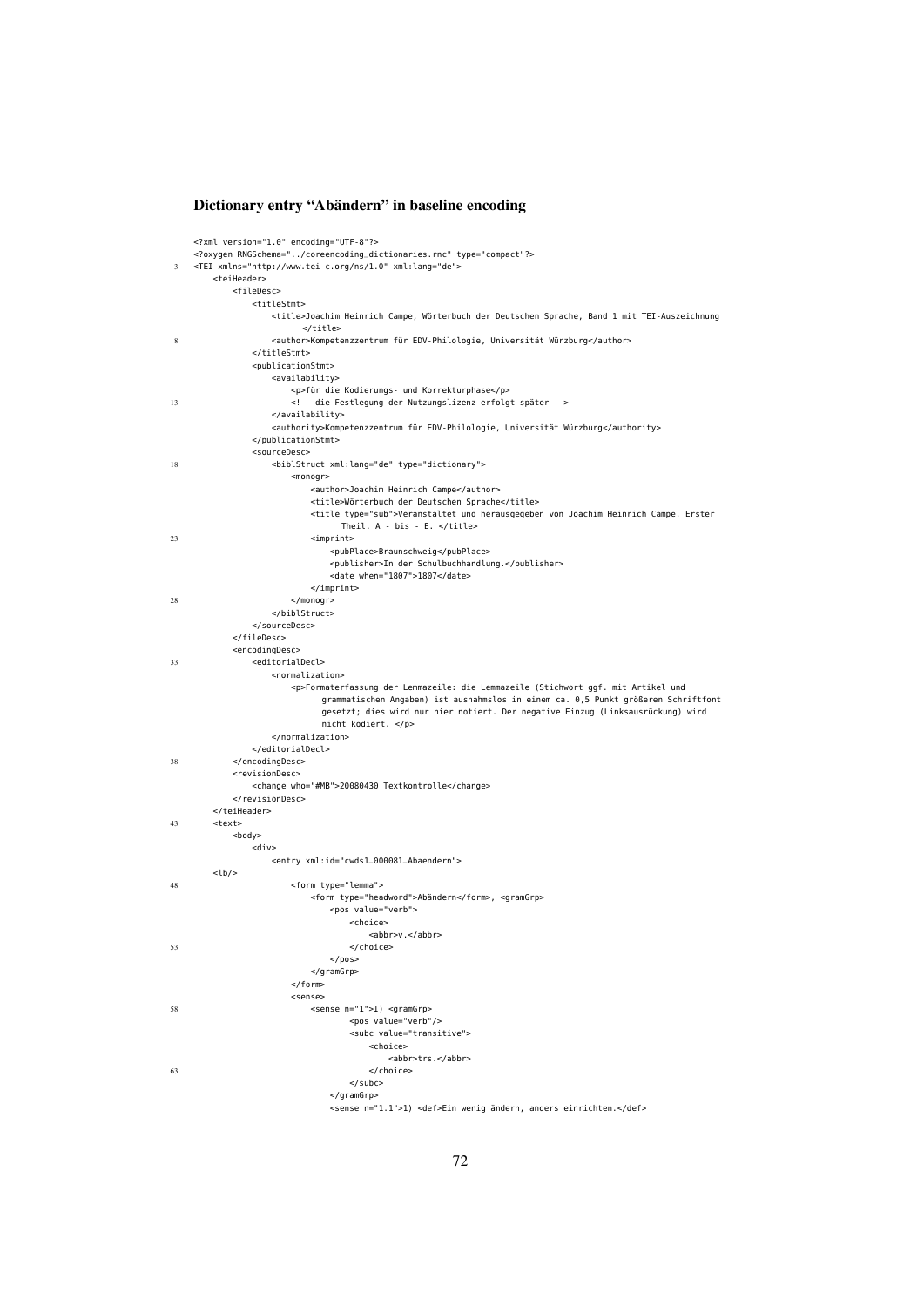|     | <cit type="example"></cit>                                                      |
|-----|---------------------------------------------------------------------------------|
| 68  | <q>Eine<lb></lb>&gt;b/&gt;Haube abändern.</q>                                   |
|     | <q>In diesem Aufsatze muß noch manches abgeän-<lb></lb>dert</q>                 |
|     | werden. $<$ /q>                                                                 |
|     | $\langle$ /cit>                                                                 |
|     | <note>Wenn in der Kanzleisprache abändern für aufheben<lb></lb>&gt;boder</note> |
| 73  | widerrufen gebraucht wird, so ist dies ein Mißbrauch.                           |
|     |                                                                                 |
|     | <sense n="1.2">2) <usg type="time">Seit<lb></lb>Sottscheds Zeiten</usg></sense> |
|     | <usg type="dom">bei vielen Sprachlehrern</usg> so viel wie                      |
|     | <def>umenden<lb></lb>(declinieren),</def>                                       |
| 78  | <note> wofür es aber zu unbestimmt ist.</note>                                  |
|     | < x r                                                                           |
|     | <choice></choice>                                                               |
|     | <abbr>S.</abbr>                                                                 |
|     |                                                                                 |
| 83  | <ref target="#cwds5_umenden">Umenden.</ref>                                     |
|     | $r>$                                                                            |
|     |                                                                                 |
|     |                                                                                 |
|     | <sense n="2">II)<lb></lb></sense>                                               |
| 88  | <gramgrp></gramgrp>                                                             |
|     | <pos value="verb"></pos>                                                        |
|     | <subc value="neuter"></subc>                                                    |
|     | <choice></choice>                                                               |
|     | <abbr>ntr.</abbr>                                                               |
| 93  |                                                                                 |
|     | mit haben,  so viel als <def>abwechseln, sich</def>                             |
|     | verändern.                                                                      |
|     | <cit type="example"></cit>                                                      |
|     | <cit type="verse"></cit>                                                        |
| 98  | <guote>»Die Farbe<lb></lb>des Gefieders scheint bei dem Kampfhahn</guote>       |
|     | eben so abzuändern, wie bei <lb></lb> dem Hausgeflügel.«                        |
|     | $<$ bibl>                                                                       |
|     | <author n="#Funke">Funke.</author>                                              |
|     | $<$ /bibl>                                                                      |
| 103 | $\langle$ cit>                                                                  |
|     | $\langle$ /cit>                                                                 |
|     |                                                                                 |
|     | <re> - Das Abändern. Die Abänderung.</re>                                       |
|     | $<$ /sense $>$                                                                  |
| 108 | $entry>$                                                                        |
|     | $\langle$ /div $\rangle$                                                        |
|     | $<$ /body>                                                                      |
|     | $\langle$ /text>                                                                |
|     | $<$ /TEI $>$                                                                    |

Listing 7.4: Dictionary entry "Abändern" (Campe) in baseline encoding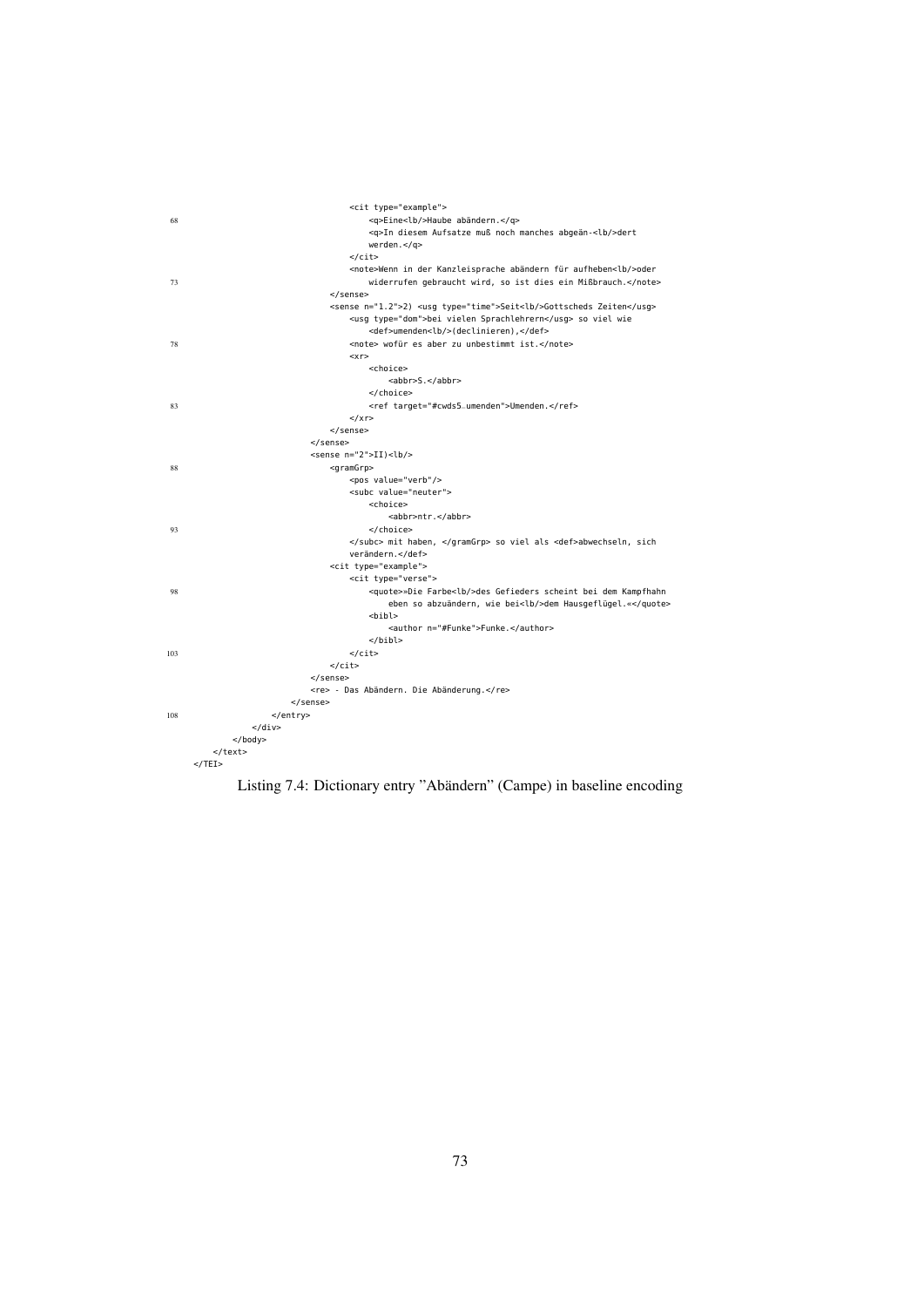## 7.2 Hierarchy

As the structure of individual entries varies significantly, especially in historic dictionaries, the baseline encoding has to be flexible enough to cover different structures. At the same time, however, some basic tagging rules have to be applied, in order to ensure electronic processing:

The combination of <form> and <sense> has to be tagged within <entry> and if necessary also within <sense> resp. <re>.

No further element is allowed on the level of <form> and <sense>, with the exception of  $\langle \text{usq} \rangle$  for the encoding of information about usage preceding the entry.

The different meanings of one headword are tagged in separate <sense> elements.

The element <gramGrp> is repeated in <sense>, if verbs are differentiated by transitive and intransitive usage.

The element <pos> is an obligatory part of <gramGrp>; the elements <subc> and <gen> are tagged within <gramGrp> if this information is hald within the entry.

The elements of figure [7.3](#page-75-0) must not be used as empty elements with the exception of <pos> and <gen>.



<span id="page-75-0"></span>Figure 7.3: Hierarchy of XML elements of the baseline encoding

## 7.3 Description of the schema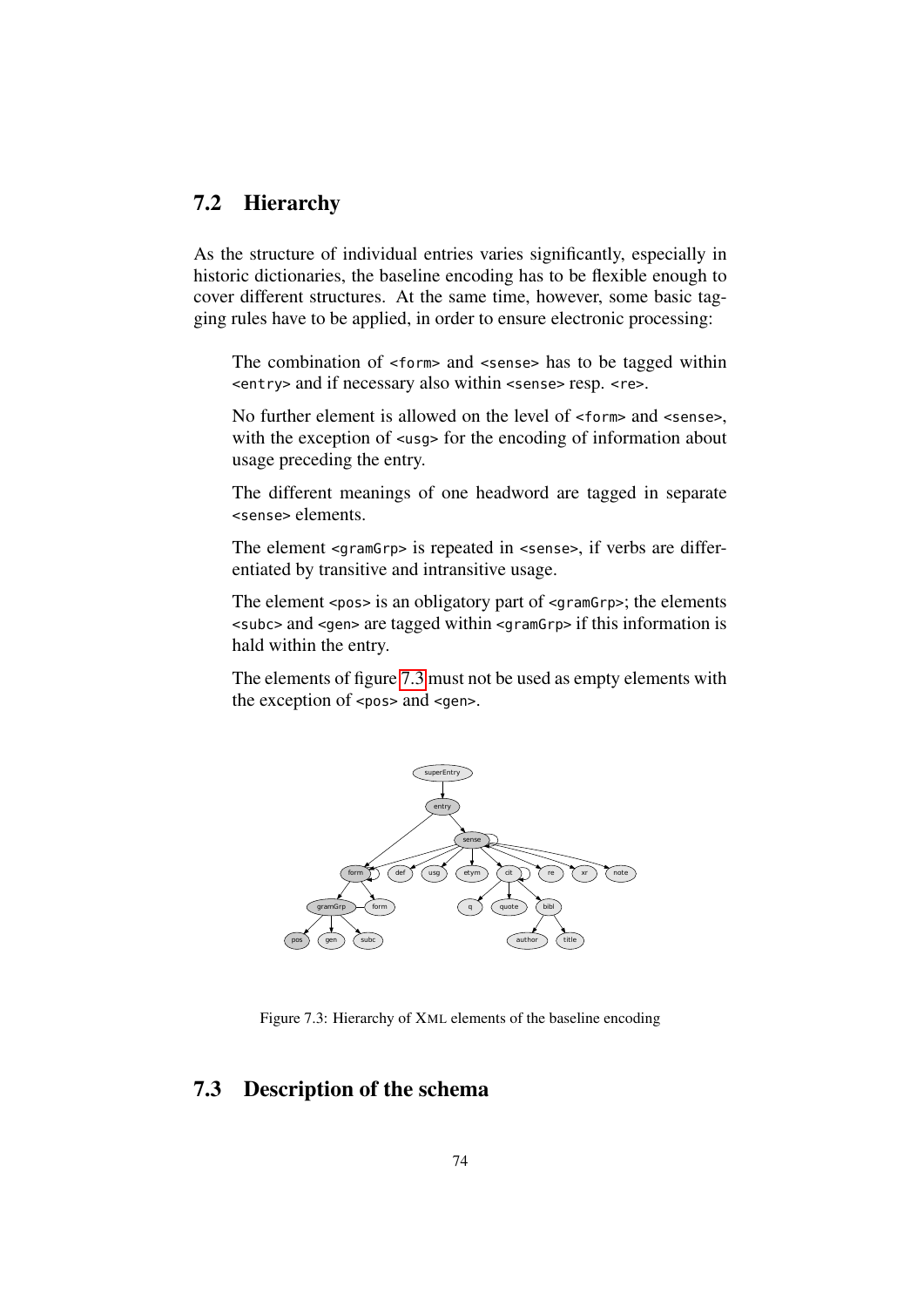|    | xml version="1.0" encoding="UTF-8"?                                                                                                                                |  |  |
|----|--------------------------------------------------------------------------------------------------------------------------------------------------------------------|--|--|
|    | Generated using Roma 3.4, last updated 2008-07-08.                                                                                                                 |  |  |
|    | <tei xml:lang="en" xmlns="http://www.tei-c.org/ns/1.0"><br/>3</tei>                                                                                                |  |  |
|    | <teiheader><br/><rng:zeroormore xmlns:rng="http://relaxng.org/ns/structure/1.0"></rng:zeroormore></teiheader>                                                      |  |  |
|    | <rng:choice></rng:choice>                                                                                                                                          |  |  |
|    | <rnq:text></rnq:text>                                                                                                                                              |  |  |
| 8  | <rng:ref name="model.gLike"></rng:ref>                                                                                                                             |  |  |
|    | <rng:ref name="model.phrase"></rng:ref>                                                                                                                            |  |  |
|    | <rng:ref name="model.inter"></rng:ref>                                                                                                                             |  |  |
|    | <rng:ref name="model.formPart"></rng:ref>                                                                                                                          |  |  |
|    | <rng:ref name="model.global"></rng:ref>                                                                                                                            |  |  |
| 13 |                                                                                                                                                                    |  |  |
|    | <br><filedesc></filedesc>                                                                                                                                          |  |  |
|    | <titlestmt></titlestmt>                                                                                                                                            |  |  |
|    | <title>TEI Extension for encoding dictionaries in TextGrid "core encoding"</title>                                                                                 |  |  |
| 18 | <author>Mirjam Blümm</author>                                                                                                                                      |  |  |
|    |                                                                                                                                                                    |  |  |
|    | <publicationstmt></publicationstmt>                                                                                                                                |  |  |
|    | <p>for use by whoever wants it</p>                                                                                                                                 |  |  |
|    |                                                                                                                                                                    |  |  |
| 23 | <sourcedesc></sourcedesc>                                                                                                                                          |  |  |
|    | <p>created on 2007-09-05 by the form at http://www.tei-c.org.uk/Roma/</p><br>                                                                                      |  |  |
|    |                                                                                                                                                                    |  |  |
|    |                                                                                                                                                                    |  |  |
| 28 | <text></text>                                                                                                                                                      |  |  |
|    | <front></front>                                                                                                                                                    |  |  |
|    | <divgen type="toc"></divgen>                                                                                                                                       |  |  |
|    |                                                                                                                                                                    |  |  |
|    | <body></body>                                                                                                                                                      |  |  |
| 33 | <p>TextGrid TEI Customization for encoding dictionaries</p>                                                                                                        |  |  |
|    | <schemaspec ident="coreencoding_dictionaries" prefix="" xml:lang="en"><br/><moduleref key="core"></moduleref></schemaspec>                                         |  |  |
|    | <moduleref key="tei"></moduleref>                                                                                                                                  |  |  |
|    | <moduleref key="header"></moduleref>                                                                                                                               |  |  |
| 38 | <moduleref key="textstructure"></moduleref>                                                                                                                        |  |  |
|    | <moduleref key="dictionaries"></moduleref>                                                                                                                         |  |  |
|    | <moduleref key="gaiji"></moduleref>                                                                                                                                |  |  |
|    | <elementspec ident="char" mode="delete" module="gaiji"></elementspec>                                                                                              |  |  |
|    | <elementspec ident="charDesc" mode="delete" module="gaiji"></elementspec>                                                                                          |  |  |
| 43 | <elementspec ident="charName" mode="delete" module="gaiji"></elementspec>                                                                                          |  |  |
|    | <elementspec ident="charProp" mode="delete" module="gaiji"></elementspec><br><elementspec ident="glyphName" mode="delete" module="gaiji"></elementspec>            |  |  |
|    | <elementspec ident="localName" mode="delete" module="gaiji"></elementspec>                                                                                         |  |  |
|    | <elementspec ident="mapping" mode="delete" module="gaiji"></elementspec>                                                                                           |  |  |
| 48 | <elementspec ident="unicodeName" mode="delete" module="gaiji"></elementspec>                                                                                       |  |  |
|    | <elementspec ident="value" mode="delete" module="gaiji"></elementspec>                                                                                             |  |  |
|    | <elementspec ident="argument" mode="delete" module="textstructure"></elementspec>                                                                                  |  |  |
|    | <elementspec ident="byline" mode="delete" module="textstructure"></elementspec>                                                                                    |  |  |
|    | <elementspec ident="closer" mode="delete" module="textstructure"></elementspec>                                                                                    |  |  |
| 53 | <elementspec ident="dateline" mode="delete" module="textstructure"></elementspec>                                                                                  |  |  |
|    | <elementspec ident="div0" mode="delete" module="textstructure"></elementspec><br><elementspec ident="div1" mode="delete" module="textstructure"></elementspec>     |  |  |
|    | <elementspec ident="div2" mode="delete" module="textstructure"></elementspec>                                                                                      |  |  |
|    | <elementspec ident="div3" mode="delete" module="textstructure"></elementspec>                                                                                      |  |  |
| 58 | <elementspec ident="div4" mode="delete" module="textstructure"></elementspec>                                                                                      |  |  |
|    | <elementspec ident="div5" mode="delete" module="textstructure"></elementspec>                                                                                      |  |  |
|    | <elementspec ident="div6" mode="delete" module="textstructure"></elementspec>                                                                                      |  |  |
|    | <elementspec ident="div7" mode="delete" module="textstructure"></elementspec>                                                                                      |  |  |
|    | <elementspec ident="epigraph" mode="delete" module="textstructure"></elementspec>                                                                                  |  |  |
| 63 | <elementspec ident="floatingText" mode="delete" module="textstructure"></elementspec>                                                                              |  |  |
|    | <elementspec ident="group" mode="delete" module="textstructure"></elementspec>                                                                                     |  |  |
|    | <elementspec ident="opener" mode="delete" module="textstructure"></elementspec><br><elementspec ident="salute" mode="delete" module="textstructure"></elementspec> |  |  |
|    | <elementspec ident="signed" mode="delete" module="textstructure"></elementspec>                                                                                    |  |  |
| 68 | <elementspec ident="trailer" mode="delete" module="textstructure"></elementspec>                                                                                   |  |  |
|    | <elementspec ident="add" mode="delete" module="core"></elementspec>                                                                                                |  |  |
|    | <elementspec ident="addrLine" mode="delete" module="core"></elementspec>                                                                                           |  |  |
|    | <elementspec ident="address" mode="delete" module="core"></elementspec>                                                                                            |  |  |
|    | <elementspec ident="altIdent" mode="delete" module="core"></elementspec>                                                                                           |  |  |
| 73 | <elementspec ident="analytic" mode="delete" module="core"></elementspec>                                                                                           |  |  |
|    | <elementspec ident="binaryObject" mode="delete" module="core"></elementspec>                                                                                       |  |  |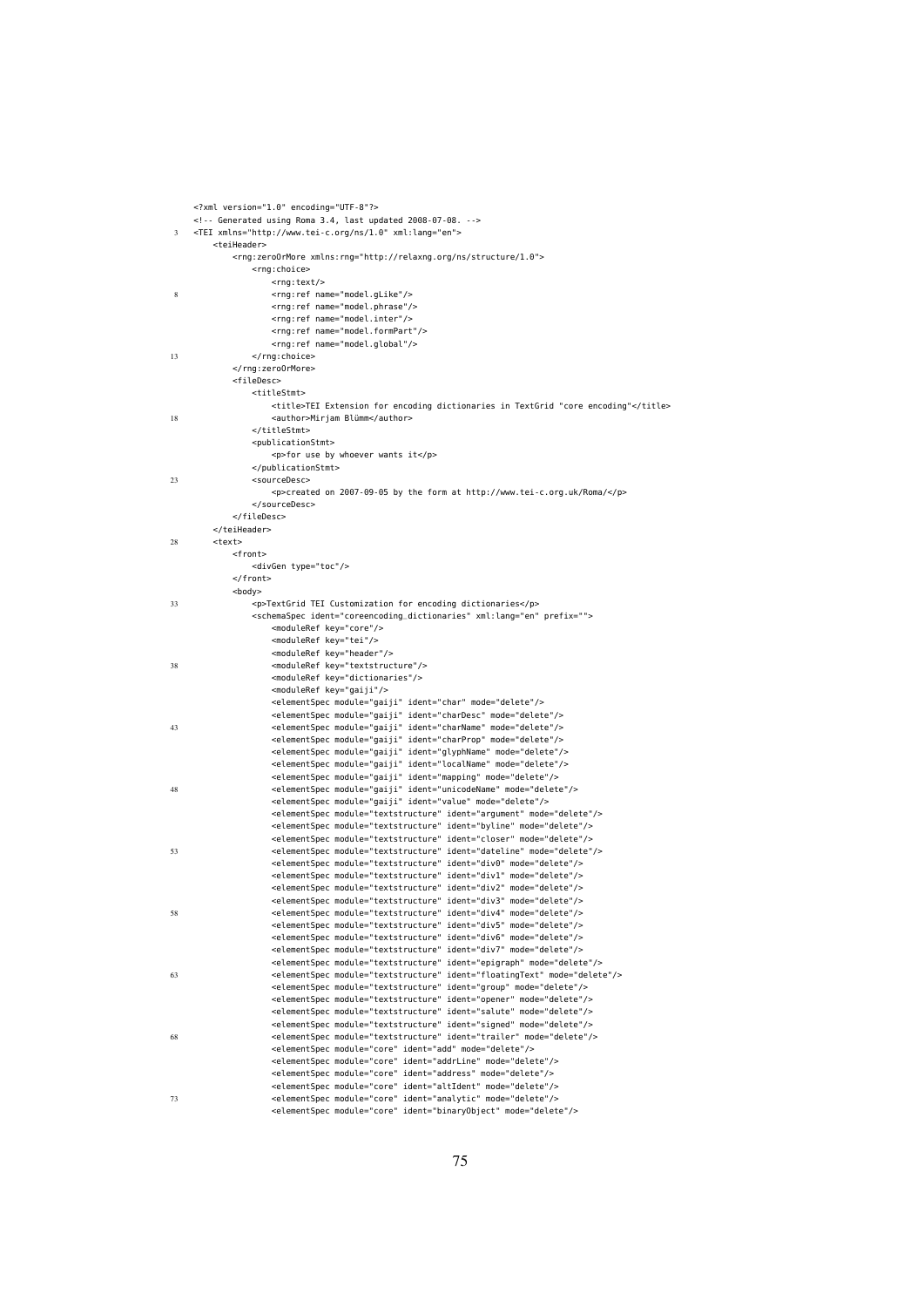|     |                     |                                             | <elementspec ident="corr" mode="delete" module="core"></elementspec>                                                                                        |
|-----|---------------------|---------------------------------------------|-------------------------------------------------------------------------------------------------------------------------------------------------------------|
|     |                     |                                             | <elementspec ident="del" mode="delete" module="core"></elementspec>                                                                                         |
|     |                     |                                             | <elementspec ident="desc" mode="delete" module="core"></elementspec>                                                                                        |
| 78  |                     |                                             | <elementspec ident="distinct" mode="delete" module="core"></elementspec>                                                                                    |
|     |                     |                                             | <elementspec ident="divGen" mode="delete" module="core"></elementspec>                                                                                      |
|     |                     |                                             | <elementspec ident="email" mode="delete" module="core"></elementspec>                                                                                       |
|     |                     |                                             | <elementspec ident="emph" mode="delete" module="core"></elementspec>                                                                                        |
|     |                     |                                             | <elementspec ident="equiv" mode="delete" module="core"></elementspec>                                                                                       |
| 83  |                     |                                             | <elementspec ident="gap" mode="delete" module="core"></elementspec>                                                                                         |
|     |                     |                                             | <elementspec ident="graphic" mode="delete" module="core"></elementspec>                                                                                     |
|     |                     |                                             | <elementspec ident="headItem" mode="delete" module="core"></elementspec>                                                                                    |
|     |                     |                                             | <elementspec ident="headLabel" mode="delete" module="core"></elementspec>                                                                                   |
|     |                     |                                             | <elementspec ident="index" mode="delete" module="core"></elementspec>                                                                                       |
| 88  |                     |                                             | <elementspec ident="item" mode="delete" module="core"></elementspec><br><elementspec ident="l" mode="delete" module="core"></elementspec>                   |
|     |                     |                                             | <elementspec ident="label" mode="delete" module="core"></elementspec>                                                                                       |
|     |                     |                                             | <elementspec ident="lg" mode="delete" module="core"></elementspec>                                                                                          |
|     |                     |                                             | <elementspec ident="list" mode="delete" module="core"></elementspec>                                                                                        |
| 93  |                     |                                             | <elementspec ident="listBibl" mode="delete" module="core"></elementspec>                                                                                    |
|     |                     |                                             | <elementspec ident="measure" mode="delete" module="core"></elementspec>                                                                                     |
|     |                     |                                             | <elementspec ident="measureGrp" mode="delete" module="core"></elementspec>                                                                                  |
|     |                     |                                             | <elementspec ident="meeting" mode="delete" module="core"></elementspec>                                                                                     |
|     |                     |                                             | <elementspec ident="mentioned" mode="delete" module="core"></elementspec>                                                                                   |
| 98  |                     |                                             | <elementspec ident="num" mode="delete" module="core"></elementspec>                                                                                         |
|     |                     |                                             | <elementspec ident="orig" mode="delete" module="core"></elementspec>                                                                                        |
|     |                     |                                             | <elementspec ident="postBox" mode="delete" module="core"></elementspec>                                                                                     |
|     |                     |                                             | <elementspec ident="postCode" mode="delete" module="core"></elementspec>                                                                                    |
|     |                     |                                             | <elementspec ident="reg" mode="delete" module="core"></elementspec>                                                                                         |
| 103 |                     |                                             | <elementspec ident="relatedItem" mode="delete" module="core"></elementspec>                                                                                 |
|     |                     |                                             | <elementspec ident="resp" mode="delete" module="core"></elementspec>                                                                                        |
|     |                     |                                             | <elementspec ident="respStmt" mode="delete" module="core"></elementspec>                                                                                    |
|     |                     |                                             | <elementspec ident="rs" mode="delete" module="core"></elementspec>                                                                                          |
|     |                     |                                             | <elementspec ident="said" mode="delete" module="core"></elementspec>                                                                                        |
| 108 |                     |                                             | <elementspec ident="series" mode="delete" module="core"></elementspec>                                                                                      |
|     |                     |                                             | <elementspec ident="sic" mode="delete" module="core"></elementspec>                                                                                         |
|     |                     |                                             | <elementspec ident="soCalled" mode="delete" module="core"></elementspec>                                                                                    |
|     |                     |                                             | <elementspec ident="sp" mode="delete" module="core"></elementspec>                                                                                          |
|     |                     |                                             | <elementspec ident="speaker" mode="delete" module="core"></elementspec>                                                                                     |
| 113 |                     |                                             | <elementspec ident="stage" mode="delete" module="core"></elementspec>                                                                                       |
|     |                     |                                             | <elementspec ident="street" mode="delete" module="core"></elementspec>                                                                                      |
|     |                     |                                             | <elementspec ident="teiCorpus" mode="delete" module="core"></elementspec>                                                                                   |
|     |                     |                                             | <elementspec ident="time" mode="delete" module="core"></elementspec>                                                                                        |
|     |                     |                                             | <elementspec ident="unclear" mode="delete" module="core"></elementspec>                                                                                     |
| 118 |                     |                                             | <elementspec ident="dictScrap" mode="delete" module="dictionaries"></elementspec>                                                                           |
|     |                     |                                             | <elementspec ident="entryFree" mode="delete" module="dictionaries"></elementspec>                                                                           |
|     |                     |                                             | <elementspec ident="case" mode="delete" module="dictionaries"></elementspec>                                                                                |
|     |                     |                                             | <elementspec ident="colloc" mode="delete" module="dictionaries"></elementspec>                                                                              |
|     |                     |                                             | <elementspec ident="gram" mode="delete" module="dictionaries"></elementspec>                                                                                |
| 123 |                     |                                             | <elementspec ident="hom" mode="delete" module="dictionaries"></elementspec>                                                                                 |
|     |                     |                                             | <elementspec ident="hyph" mode="delete" module="dictionaries"></elementspec>                                                                                |
|     |                     |                                             | <elementspec ident="iType" mode="delete" module="dictionaries"></elementspec>                                                                               |
|     |                     |                                             | <elementspec ident="lang" mode="delete" module="dictionaries"></elementspec><br><elementspec ident="lbl" mode="delete" module="dictionaries"></elementspec> |
| 128 |                     |                                             | <elementspec ident="mood" mode="delete" module="dictionaries"></elementspec>                                                                                |
|     |                     |                                             | <elementspec ident="number" mode="delete" module="dictionaries"></elementspec>                                                                              |
|     |                     |                                             | <elementspec ident="oRef" mode="delete" module="dictionaries"></elementspec>                                                                                |
|     |                     |                                             | <elementspec ident="oVar" mode="delete" module="dictionaries"></elementspec>                                                                                |
|     |                     |                                             | <elementspec ident="orth" mode="delete" module="dictionaries"></elementspec>                                                                                |
| 133 |                     |                                             | <elementspec ident="pRef" mode="delete" module="dictionaries"></elementspec>                                                                                |
|     |                     |                                             | <elementspec ident="pVar" mode="delete" module="dictionaries"></elementspec>                                                                                |
|     |                     |                                             | <elementspec ident="per" mode="delete" module="dictionaries"></elementspec>                                                                                 |
|     |                     |                                             | <elementspec ident="pron" mode="delete" module="dictionaries"></elementspec>                                                                                |
|     |                     |                                             | <elementspec ident="stress" mode="delete" module="dictionaries"></elementspec>                                                                              |
| 138 |                     |                                             | <elementspec ident="syll" mode="delete" module="dictionaries"></elementspec>                                                                                |
|     |                     |                                             | <elementspec ident="tns" mode="delete" module="dictionaries"></elementspec>                                                                                 |
|     |                     |                                             | <elementspec ident="gramGrp" mode="change" module="dictionaries"></elementspec>                                                                             |
|     | <classes></classes> |                                             |                                                                                                                                                             |
|     |                     | <member0f key="model.entryPart"></member0f> |                                                                                                                                                             |
| 143 |                     |                                             | <memberof key="model.entryPart.top"></memberof>                                                                                                             |
|     |                     | <member0f key="model.formPart"></member0f>  |                                                                                                                                                             |
|     |                     | <member0f key="model.gramPart"></member0f>  |                                                                                                                                                             |
|     |                     |                                             | <member0f key="att.lexicographic"></member0f>                                                                                                               |
|     |                     |                                             |                                                                                                                                                             |
| 148 |                     |                                             | <content xmlns="http://www.tei-c.org/ns/1.0"></content>                                                                                                     |

## 76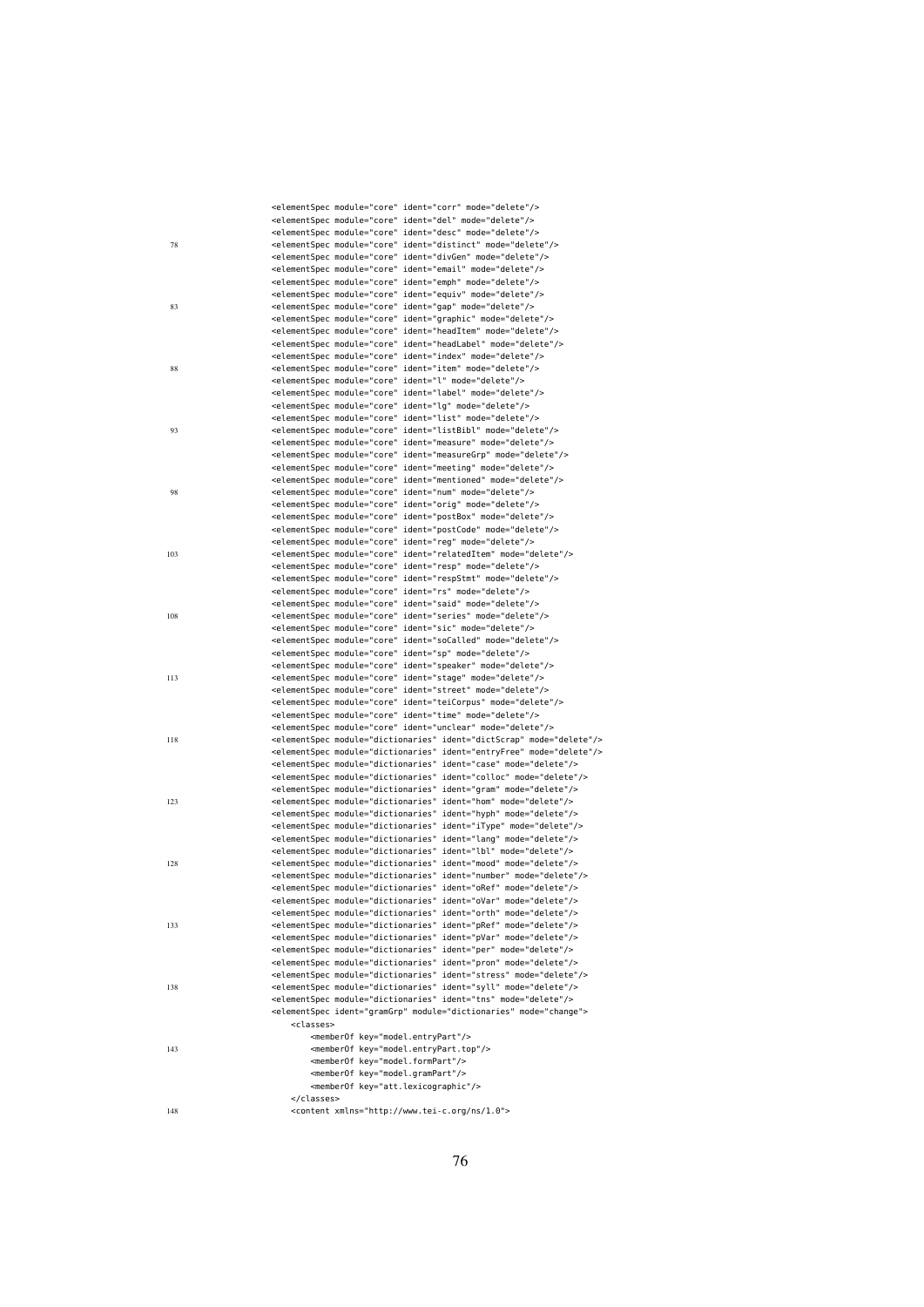|     | <rng:ref name="pos" xmlns:rng="http://relaxng.org/ns/structure/1.0"></rng:ref>                                                                              |
|-----|-------------------------------------------------------------------------------------------------------------------------------------------------------------|
|     | <rng:zeroormore xmlns:rng="http://relaxng.org/ns/structure/1.0"></rng:zeroormore>                                                                           |
|     | <rng:choice></rng:choice>                                                                                                                                   |
| 153 | <rng:text></rng:text><br><rng:ref name="model.gLike"></rng:ref>                                                                                             |
|     | <rng:ref name="model.phrase"></rng:ref>                                                                                                                     |
|     | <rng:ref name="model.inter"></rng:ref>                                                                                                                      |
|     | <rng:ref name="model.gramPart"></rng:ref>                                                                                                                   |
|     | <rng:ref name="model.global"></rng:ref>                                                                                                                     |
| 158 |                                                                                                                                                             |
|     |                                                                                                                                                             |
|     |                                                                                                                                                             |
|     |                                                                                                                                                             |
|     | <elementspec ident="superEntry" mode="change" module="dictionaries"></elementspec>                                                                          |
| 163 | <content <="" td="" xmlns:rng="http://relaxng.org/ns/structure/1.0"></content>                                                                              |
|     | xmlns:a="http://relaxng.org/ns/compatibility/annotations/1.0"<br>xmlns="http://www.tei-c.org/ns/1.0">                                                       |
|     | <rng:oneormore xmlns:rng="http://relaxng.org/ns/structure/1.0"></rng:oneormore>                                                                             |
|     | <rng:ref name="entry" xmlns:rng="http://relaxng.org/ns/structure/1.0"></rng:ref>                                                                            |
| 168 |                                                                                                                                                             |
|     |                                                                                                                                                             |
|     |                                                                                                                                                             |
|     | <elementspec ident="entry" mode="change" module="dictionaries"></elementspec>                                                                               |
|     | <content <="" td="" xmlns:rng="http://relaxng.org/ns/structure/1.0"></content>                                                                              |
| 173 | xmlns:a="http://relaxng.org/ns/compatibility/annotations/1.0"                                                                                               |
|     | xmlns="http://www.tei-c.org/ns/1.0">                                                                                                                        |
|     | <rng:group xmlns:rng="http://relaxng.org/ns/structure/1.0"><br/><rng:ref name="form" xmlns:rng="http://relaxng.org/ns/structure/1.0"></rng:ref></rng:group> |
|     | <rng:ref name="sense" xmlns:rng="http://relaxng.org/ns/structure/1.0"></rng:ref>                                                                            |
| 178 |                                                                                                                                                             |
|     |                                                                                                                                                             |
|     |                                                                                                                                                             |
|     | <elementspec ident="xr" mode="change" module="dictionaries"></elementspec>                                                                                  |
|     | <classes></classes>                                                                                                                                         |
| 183 | <member0f key="model.entryPart"></member0f>                                                                                                                 |
|     | <memberof key="model.entryPart.top"></memberof>                                                                                                             |
|     | <memberof key="model.global"></memberof><br><memberof key="att.lexicographic"></memberof>                                                                   |
|     |                                                                                                                                                             |
| 188 |                                                                                                                                                             |
|     | <elementspec ident="form" mode="change" module="dictionaries"></elementspec>                                                                                |
|     | <attlist></attlist>                                                                                                                                         |
|     | <attdef ident="type" mode="replace" usage="req"></attdef>                                                                                                   |
|     | <desc>classifies form as lemma (line), headword or simple.</desc>                                                                                           |
| 193 | <datatype></datatype>                                                                                                                                       |
|     | <rng:ref <="" td="" xmlns:rng="http://relaxng.org/ns/structure/1.0"></rng:ref>                                                                              |
|     | name="data.enumerated"/><br>                                                                                                                                |
|     | <vallist type="closed"></vallist>                                                                                                                           |
| 198 | <valitem ident="lemma"></valitem>                                                                                                                           |
|     | <gloss>lemma, containing the headword</gloss>                                                                                                               |
|     |                                                                                                                                                             |
|     | <valitem ident="headword"></valitem>                                                                                                                        |
|     | <gloss>the headword itself</gloss>                                                                                                                          |
| 203 |                                                                                                                                                             |
|     | <valitem ident="simple"></valitem>                                                                                                                          |
|     | <gloss>single free lexical item</gloss>                                                                                                                     |
|     | <br>                                                                                                                                                        |
| 208 |                                                                                                                                                             |
|     |                                                                                                                                                             |
|     | <content xmlns="http://www.tei-c.org/ns/1.0"></content>                                                                                                     |
|     | <rng:choice xmlns:rng="http://relaxng.org/ns/structure/1.0"></rng:choice>                                                                                   |
|     | <rng:group></rng:group>                                                                                                                                     |
| 213 | <rng:ref <="" td="" xmlns:rng="http://relaxng.org/ns/structure/1.0"></rng:ref>                                                                              |
|     | name="gramGrp"/>                                                                                                                                            |
|     | <rng:ref <="" name="form" td="" xmlns:rng="http://relaxng.org/ns/structure/1.0"></rng:ref>                                                                  |
|     | /                                                                                                                                                           |
|     |                                                                                                                                                             |
| 218 | <rng:zeroormore xmlns:rng="http://relaxng.org/ns/structure/1.0"><br/><rng:choice></rng:choice></rng:zeroormore>                                             |
|     | <rng:text></rng:text>                                                                                                                                       |
|     | <rng:ref name="model.gLike"></rng:ref>                                                                                                                      |
|     | <rng:ref name="model.phrase"></rng:ref>                                                                                                                     |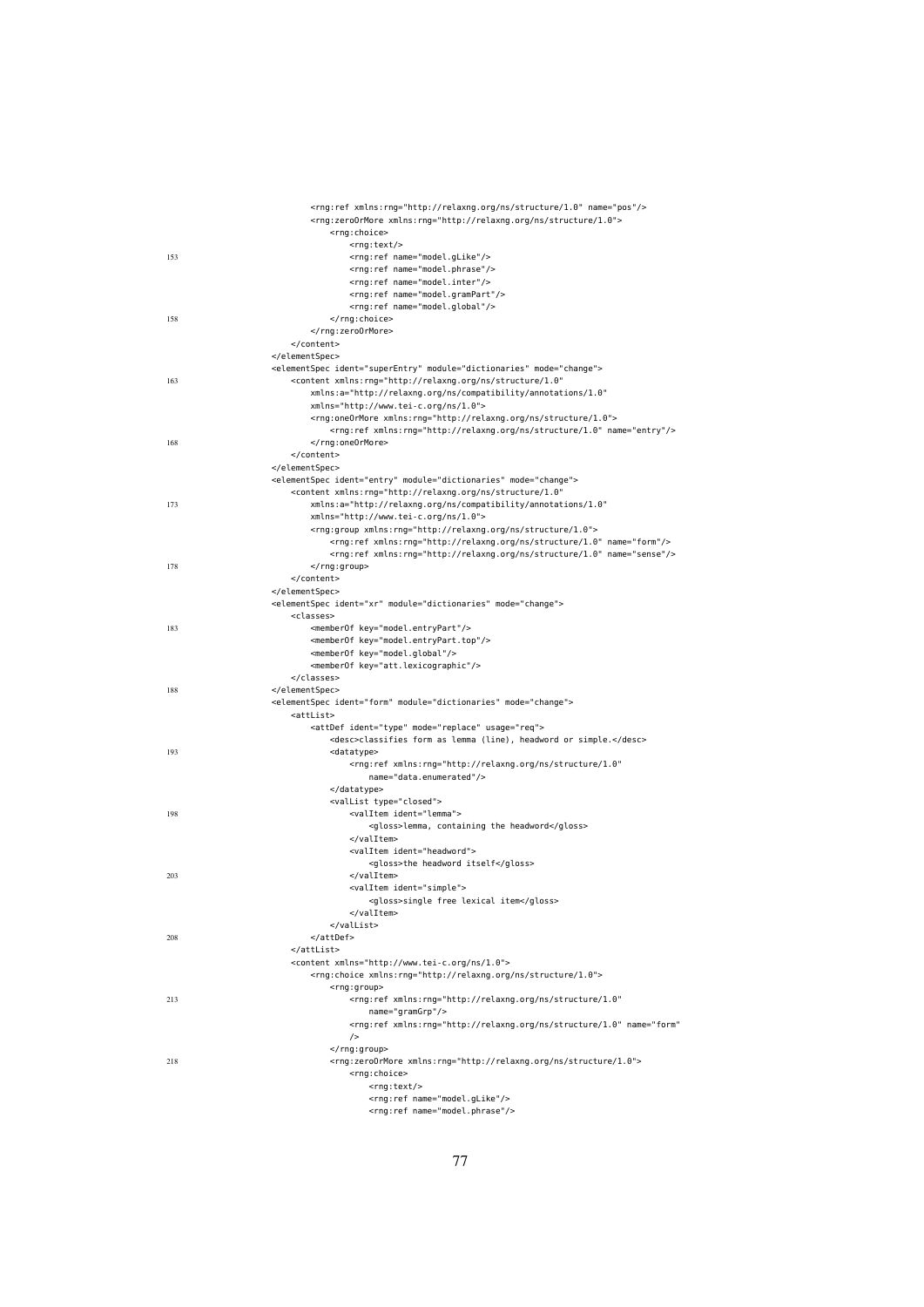| 223 | <rng:ref name="model.inter"></rng:ref>                                                                                                                    |
|-----|-----------------------------------------------------------------------------------------------------------------------------------------------------------|
|     | <rng:ref name="model.formPart"></rng:ref>                                                                                                                 |
|     | <rng:ref name="model.global"></rng:ref>                                                                                                                   |
|     |                                                                                                                                                           |
|     |                                                                                                                                                           |
| 228 |                                                                                                                                                           |
|     |                                                                                                                                                           |
|     |                                                                                                                                                           |
|     | <elementspec ident="sense" mode="change" module="dictionaries"></elementspec>                                                                             |
|     | <classes></classes>                                                                                                                                       |
| 233 | <member0f key="model.entryPart"></member0f>                                                                                                               |
|     | <memberof key="model.noteLike"></memberof>                                                                                                                |
|     | <memberof key="att.lexicographic"></memberof>                                                                                                             |
|     | <br><content xmlns="http://www.tei-c.org/ns/1.0"></content>                                                                                               |
| 238 | <rng:zeroormore xmlns:rng="http://relaxng.org/ns/structure/1.0"></rng:zeroormore>                                                                         |
|     | <rng:choice></rng:choice>                                                                                                                                 |
|     | <rng:text></rng:text>                                                                                                                                     |
|     | <rng:ref name="model.gLike"></rng:ref>                                                                                                                    |
|     | <rng:ref name="sense"></rng:ref>                                                                                                                          |
| 243 | <rng:ref name="model.entryPart.top"></rng:ref>                                                                                                            |
|     | <rng:ref name="model.phrase"></rng:ref>                                                                                                                   |
|     | <rng:ref name="model.global"></rng:ref>                                                                                                                   |
|     | <rng:group></rng:group>                                                                                                                                   |
|     | <rng:ref name="form"></rng:ref>                                                                                                                           |
| 248 | <rng:ref name="sense"></rng:ref>                                                                                                                          |
|     |                                                                                                                                                           |
|     |                                                                                                                                                           |
|     |                                                                                                                                                           |
|     |                                                                                                                                                           |
| 253 |                                                                                                                                                           |
|     | <elementspec ident="gloss" mode="delete" module="core"></elementspec><br><elementspec ident="catDesc" mode="delete" module="header"></elementspec>        |
|     | <elementspec ident="catRef" mode="delete" module="header"></elementspec>                                                                                  |
|     | <elementspec ident="category" mode="delete" module="header"></elementspec>                                                                                |
| 258 | <elementspec ident="classCode" mode="delete" module="header"></elementspec>                                                                               |
|     | <elementspec ident="classDecl" mode="delete" module="header"></elementspec>                                                                               |
|     | <elementspec ident="samplingDecl" mode="delete" module="header"></elementspec>                                                                            |
|     | <elementspec ident="taxonomy" mode="delete" module="header"></elementspec>                                                                                |
|     | <elementspec ident="biblScope" mode="delete" module="core"></elementspec>                                                                                 |
| 263 | <elementspec ident="milestone" mode="delete" module="core"></elementspec>                                                                                 |
|     | <elementspec ident="appInfo" mode="delete" module="header"></elementspec>                                                                                 |
|     | <elementspec ident="application" mode="delete" module="header"></elementspec>                                                                             |
|     | <elementspec ident="biblFull" mode="delete" module="header"></elementspec>                                                                                |
|     | <elementspec ident="cRefPattern" mode="delete" module="header"></elementspec>                                                                             |
| 268 | <elementspec ident="correction" mode="delete" module="header"></elementspec>                                                                              |
|     | <elementspec ident="creation" mode="delete" module="header"></elementspec>                                                                                |
|     | <elementspec ident="distributor" mode="delete" module="header"></elementspec>                                                                             |
|     | <elementspec ident="edition" mode="delete" module="header"></elementspec>                                                                                 |
| 273 | <elementspec ident="editionStmt" mode="delete" module="header"></elementspec><br><elementspec ident="extent" mode="delete" module="header"></elementspec> |
|     | <elementspec ident="funder" mode="delete" module="header"></elementspec>                                                                                  |
|     | <elementspec ident="geoDecl" mode="delete" module="header"></elementspec>                                                                                 |
|     | <elementspec ident="handNote" mode="delete" module="header"></elementspec>                                                                                |
|     | <elementspec ident="hyphenation" mode="delete" module="header"></elementspec>                                                                             |
| 278 | <elementspec ident="interpretation" mode="delete" module="header"></elementspec>                                                                          |
|     | <elementspec ident="keywords" mode="delete" module="header"></elementspec>                                                                                |
|     | <elementspec ident="langUsage" mode="delete" module="header"></elementspec>                                                                               |
|     | <elementspec ident="language" mode="delete" module="header"></elementspec>                                                                                |
|     | <elementspec ident="namespace" mode="delete" module="header"></elementspec>                                                                               |
| 283 | <elementspec ident="principal" mode="delete" module="header"></elementspec>                                                                               |
|     | <elementspec ident="profileDesc" mode="delete" module="header"></elementspec>                                                                             |
|     | <elementspec ident="projectDesc" mode="delete" module="header"></elementspec>                                                                             |
|     | <elementspec ident="quotation" mode="delete" module="header"></elementspec>                                                                               |
|     | <elementspec ident="refState" mode="delete" module="header"></elementspec>                                                                                |
| 288 | <elementspec ident="refsDecl" mode="delete" module="header"></elementspec>                                                                                |
|     | <elementspec ident="rendition" mode="delete" module="header"></elementspec>                                                                               |
|     | <elementspec ident="segmentation" mode="delete" module="header"></elementspec>                                                                            |
|     | <elementspec ident="seriesStmt" mode="delete" module="header"></elementspec>                                                                              |
|     | <elementspec ident="sponsor" mode="delete" module="header"></elementspec>                                                                                 |
| 293 | <elementspec ident="stdVals" mode="delete" module="header"></elementspec><br><elementspec ident="tagUsage" mode="delete" module="header"></elementspec>   |
|     | <elementspec ident="tagsDecl" mode="delete" module="header"></elementspec>                                                                                |
|     | <elementspec ident="textClass" mode="delete" module="header"></elementspec>                                                                               |
|     |                                                                                                                                                           |